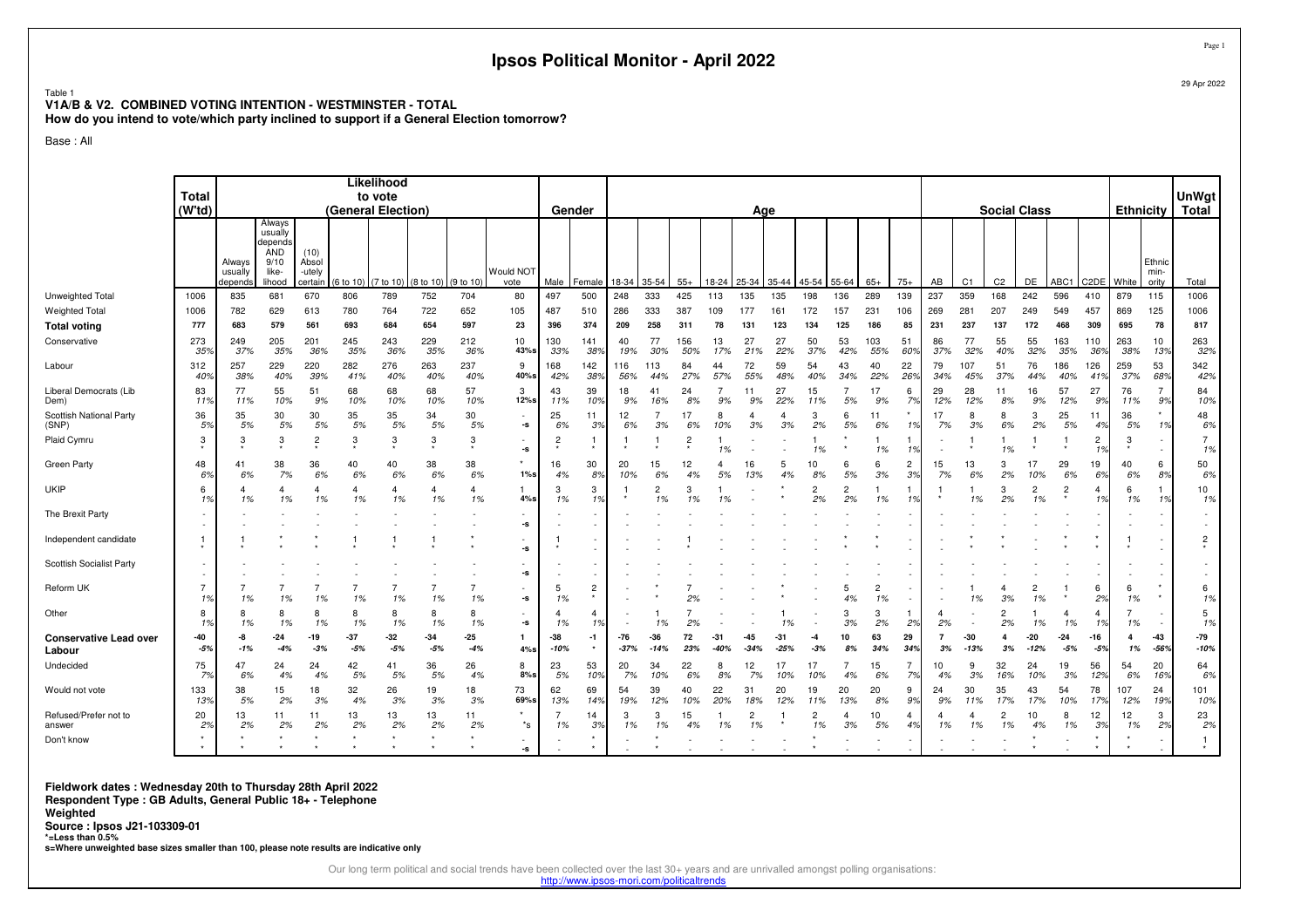#### Table 2**V1A/B & V2. COMBINED VOTING INTENTION - WESTMINSTER - TOTAL**

**How do you intend to vote/which party inclined to support if a General Election tomorrow?**

Base : All

|                                         | Total<br>(Weighted) |             |                   | Voting       |                  |                          |                                     | <b>Working status</b>             | <b>Work sector</b> |                           |                      | <b>Tenure</b>          |                 |                                 |                        |               | <b>ONS Regions</b>       |                        |                |                      |                      | Past vote      | (2019 General Election)          |                          | Qualifications                       |                 | <b>UnW</b><br>Tot.   |
|-----------------------------------------|---------------------|-------------|-------------------|--------------|------------------|--------------------------|-------------------------------------|-----------------------------------|--------------------|---------------------------|----------------------|------------------------|-----------------|---------------------------------|------------------------|---------------|--------------------------|------------------------|----------------|----------------------|----------------------|----------------|----------------------------------|--------------------------|--------------------------------------|-----------------|----------------------|
|                                         |                     | Con         | Lab               | LD           | Not<br>Con       | Not<br>Lab               | Full-time<br>Incl.<br>Self<br>Empl. | Not full-<br>time/Not work<br>ing | Public             | Private                   | Mort<br>gage         | Owned<br>out-<br>right | Renter          | Total<br>owner<br>occup<br>-ier | North<br>excl.<br>Scot | Mid-<br>lands | South<br>excl.<br>_ondon | Grea<br>-ter<br>London | Eng-<br>land   | Scot                 | Con                  | Lab            | LD                               | No<br>qualif<br>ications | Other<br>qualif<br>ications   Degree |                 |                      |
| Unweighted Total                        | 1006                | 263         | 342               | 84           | 554              | 475                      | 424                                 | 580                               | 198                | 315                       | 311                  | 404                    | 271             | 715                             | 242                    | 309           | 213                      | 112                    | 816            | 130                  | 334                  | 269            | 77                               | 189                      | 444                                  | 373             | 1006                 |
| Weighted Total                          | 1006                | 273         | 312               | 83           | 505              | 465                      | 475                                 | 530                               | 100                | 501                       | 294                  | 342                    | 362             | 636                             | 241                    | 312           | 230                      | 136                    | 870            | 87                   | 350                  | 235            | 73                               | 193                      | 504                                  | 308             | 1006                 |
| <b>Total voting</b>                     | 777                 | 273         | 312               | 83           | 505              | 465                      | 372                                 | 404                               | 85                 | 391                       | 259                  | 283                    | 229             | 542                             | 196                    | 233           | 177                      | 97                     | 665            | 75                   | 305                  | 222            | 69                               | 142                      | 378                                  | 257             | 817                  |
| Conservative                            | 273<br>35%          | 273<br>100% |                   | -S           |                  | 273<br>59%               | 116<br>31%                          | 156<br>39%                        | 18<br>22%          | 120<br>31%                | 88<br>34%            | 130<br>46%             | 52<br>23%       | 219<br>40%                      | 64<br>33%              | 88<br>38%     | 72<br>40%                | 33<br>34%              | 245<br>37%     | 17<br>22%            | 236<br>77%           | 4<br>2%        | 4<br>$6%$ s                      | 65<br>46%                | 139<br>37%                           | 69<br>27%       | 263<br>32%           |
| Labour                                  | 312<br>40%          |             | 312<br>100%       | -s           | 312<br>62%       | $\sim$<br>$\sim$         | 162<br>44%                          | 150<br>37%                        | 39<br>46%          | 165<br>42%                | 104<br>40%           | 85<br>30%              | 120<br>52%      | 189<br>35%                      | 89<br>46%              | 92<br>39%     | 73<br>41%                | 42<br>43%              | 283<br>43%     | 16<br>22%            | 34<br>11%            | 197<br>89%     | 18<br>26%s                       | 51<br>36%                | 138<br>36%                           | 124<br>48%      | 342<br>42%           |
| Liberal Democrats (Lib<br>Dem)          | 83<br>11%           |             |                   | 83<br>100%s  | 83<br>16%        | 83<br>18%                | 43<br>12%                           | 40<br>10%                         | 11<br>13%          | 51<br>13%                 | 35<br>14%            | 27<br>10%              | 20<br>9%        | 62<br>12%                       | 18<br>9%               | 25<br>11%     | 21<br>12%                | 15<br>16%              | 76<br>11%      | $\overline{4}$<br>6% | 13<br>4%             | 11<br>5%       | 43<br>62%s                       | 10<br>7%                 | 42<br>11%                            | 31<br>12%       | 84<br>10%            |
| Scottish National Party<br>(SNP)        | 36<br>5%            |             |                   | -S           | 36<br>7%         | 36<br>8%                 | 16<br>4%                            | 20<br>5%                          | 5<br>5%            | 13<br>3%                  | 11<br>4%             | 16<br>6%               | 10<br>4%        | 27<br>5%                        |                        | 1%            |                          |                        |                | 35<br>47%            |                      | 1%             | $\sim$<br>$-S$                   | 4<br>3%                  | 24<br>6%                             | 9<br>3%         | 48<br>6%             |
| Plaid Cymru                             | 3                   |             |                   |              | 3<br>1%          | 3<br>1%                  |                                     | $\overline{2}$<br>1%              | 1%                 | $\sim$                    |                      | $\overline{c}$<br>1%   |                 | $\overline{2}$                  |                        | 1%            |                          |                        |                |                      |                      | 2<br>1%        | $-S$                             | 1%                       |                                      |                 | $\overline{7}$<br>1% |
| Green Party                             | 48<br>6%            |             |                   |              | 48<br>9%         | 48<br>109                | 25<br>7%                            | 22<br>6%                          | 11<br>13%          | 29<br>7%                  | 13<br>5%             | 12<br>4%               | 23<br>10%       | 25<br>.5%                       | 17<br>9%               | 14<br>6%      | 10<br>6%                 | 5<br>5%                | 43<br>6%       | $\overline{c}$<br>39 | $\overline{7}$<br>2% | 5<br>2%        | 4<br>$6%$ s                      | $\overline{2}$<br>2%     | 25<br>7%                             | 20<br>8%        | 50<br>6%             |
| <b>UKIP</b>                             | հ<br>1%             |             |                   |              | 6<br>1%          | 6<br>1%                  | $\overline{c}$                      | 5<br>1%                           | 1%                 | $\overline{2}$<br>$\star$ |                      | 3<br>1%                | 3<br>1%         | 4<br>1%                         |                        | 5<br>2%       | 1%                       |                        | 5<br>1%        |                      | $\overline{2}$<br>1% |                | $\sim$<br>$-S$                   | 1%                       | 4<br>1%                              | $\star$         | 10<br>1%             |
| The Brexit Party                        |                     |             |                   |              |                  |                          |                                     |                                   |                    |                           |                      |                        |                 |                                 |                        |               |                          |                        |                |                      |                      |                | -s                               |                          |                                      |                 |                      |
| Independent candidate                   |                     |             |                   |              |                  |                          |                                     | 1                                 |                    |                           |                      |                        |                 |                                 |                        |               |                          |                        |                |                      |                      |                | $-S$                             |                          |                                      |                 | 2                    |
| Scottish Socialist Party                |                     |             |                   |              |                  |                          |                                     |                                   |                    |                           |                      |                        |                 |                                 |                        |               |                          |                        |                |                      |                      |                | -s                               |                          |                                      |                 |                      |
| Reform UK                               | 1%                  |             |                   |              | 1%               | $\overline{7}$<br>2%     | 6<br>2%                             |                                   |                    | 6<br>1%                   | 6<br>2%              |                        |                 | $\overline{7}$<br>1%            | -5<br>3%               | 1%            |                          |                        | 1%             |                      | 6<br>2%              |                | $-S$                             | 4<br>3%                  | $\overline{c}$<br>1%                 | $\star$         | 6<br>1%              |
| Other                                   | 8<br>1%             |             |                   | -S           | ε<br>2%          | 8<br>2%                  |                                     | 7<br>2%                           |                    | 5<br>1%                   |                      | 2%                     | 1%              | 1%                              | $\overline{2}$<br>1%   | 2%            |                          | 1%                     | 5<br>1%        |                      | 2%                   | 1%             | $-S$                             | 2<br>2%                  | 2<br>1%                              | 3<br>1%         | 5<br>1%              |
| <b>Conservative Lead over</b><br>Labour | $-40$<br>$-5%$      | 273<br>100% | $-312$<br>$-100%$ | 0<br>$0\%$ s | $-312$<br>$-62%$ | 273<br>59%               | $-46$<br>$-12%$                     | 6<br>2%                           | $-21$<br>$-24%$    | -45<br>$-12%$             | -16<br>$-6%$         | 45<br>16%              | $-67$<br>$-29%$ | 29<br>5%                        | $-26$<br>$-13%$        | -4<br>$-2%$   | -1<br>$-1%$              | -9<br>$-9%$            | $-38$<br>$-6%$ |                      | 202<br>66%           | -193<br>$-87%$ | $-14$<br>$-20%$ s                | 14<br>10%                |                                      | $-55$<br>$-21%$ | -79<br>$-10%$        |
| Undecided                               | 75<br>7%            |             |                   |              |                  | $\overline{\phantom{a}}$ | 25<br>5%                            | 50<br>9%                          | 6<br>6%            | 33<br>7%                  | 18<br>6%             | 20<br>6%               | 36<br>10%       | 38<br>6%                        | 19<br>8%               | 18<br>6%      | 14<br>6%                 | 21<br>15%              | 71<br>8%       | $\overline{4}$<br>5% | 25<br>7%             | 4<br>1%        | 3<br>4%s                         | 13<br>7%                 | 46<br>9%                             | 16<br>5%        | 64<br>6%             |
| Would not vote                          | 133<br>13%          |             |                   |              |                  |                          | 73<br>15%                           | 59<br>11%                         | 8<br>8%            | 73<br>15%                 | 15<br>5%             | 27<br>8%               | 89<br>25%       | 42<br>7%                        | 22<br>9%               | 51<br>16%     | 38<br>17%                | 18<br>13%              | 121<br>14%     | $\overline{4}$<br>5% | 20<br>6%             | 10<br>4%       | $2%$ s                           | 27<br>14%                | 74<br>15%                            | 31<br>10%       | 101<br>10%           |
| Refused/Prefer not to<br>answer         | 20<br>2%            |             |                   |              |                  |                          | 5<br>1%                             | 16<br>3%                          | 1%                 | 4<br>1%                   | $\overline{c}$<br>1% | 11<br>3%               | 2%              | 13<br>2%                        | -4<br>1%               | 10<br>3%      | $\overline{c}$<br>1%     | 1%                     | 12<br>1%       | 4<br>5%              |                      |                | $-S$                             | 11<br>6%                 | 6<br>1%                              | 4<br>1%         | 23<br>2%             |
| Don't know                              |                     |             |                   |              |                  |                          |                                     |                                   |                    |                           |                      |                        |                 |                                 |                        |               |                          |                        |                |                      |                      |                | $\overline{\phantom{a}}$<br>$-S$ |                          |                                      |                 |                      |

**Fieldwork dates : Wednesday 20th to Thursday 28th April 2022 Respondent Type : GB Adults, General Public 18+ - TelephoneWeighted Source : Ipsos J21-103309-01 \*=Less than 0.5%s=Where unweighted base sizes smaller than 100, please note results are indicative only**

Our long term political and social trends have been collected over the last 30+ years and are unrivalled amongst polling organisations:

http://www.ipsos-mori.com/politicaltrends

Page 2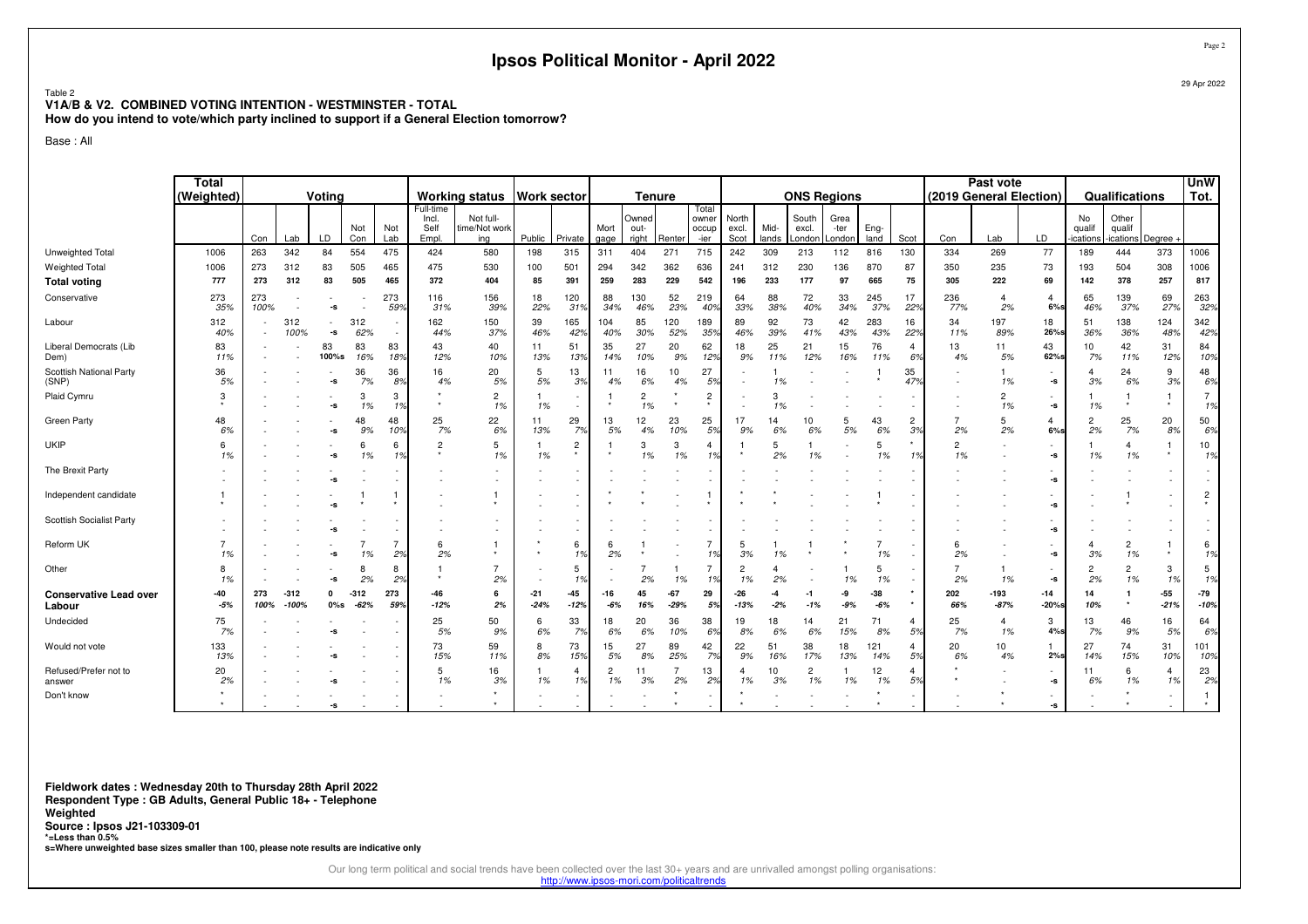#### Table 3 **V1A/B & V2. COMBINED VOTING INTENTION - WESTMINSTER - LIKELY TO VOTEHow do you intend to vote/which party inclined to support if a General Election tomorrow?**

Base : All (9/10 certain to vote at LIKEV & Always/usually/depends at General Election vote frequency)

|                                         | <b>Total</b>         |                              |                                                                |                                    |                    | Likelihood<br>to vote |                      |                      |                   |                      |                              |               |               |                      |                       |                |                |                      |           |                      |                          |              |                 |                     |           |                |                      |                         |                                                        | UnWgt                |
|-----------------------------------------|----------------------|------------------------------|----------------------------------------------------------------|------------------------------------|--------------------|-----------------------|----------------------|----------------------|-------------------|----------------------|------------------------------|---------------|---------------|----------------------|-----------------------|----------------|----------------|----------------------|-----------|----------------------|--------------------------|--------------|-----------------|---------------------|-----------|----------------|----------------------|-------------------------|--------------------------------------------------------|----------------------|
|                                         | $(W^{\dagger}td)$    |                              |                                                                |                                    | (General Election) |                       |                      |                      |                   |                      | Gender                       |               |               |                      |                       | Age            |                |                      |           |                      |                          |              |                 | <b>Social Class</b> |           |                |                      | <b>Ethnicity</b>        |                                                        | <b>Total</b>         |
|                                         |                      | Always<br>usually<br>depends | Always<br>usually<br>depends<br>AND<br>9/10<br>like-<br>lihood | (10)<br>Absol<br>-utely<br>certain | (6 to 10)          | (7 to 10)             | (8 to 10)            | (9 to 10)            | Would NOT<br>vote | Male                 | Female                       | 18-34         | 35-54         | $55+$                | 18-24                 | 25-34          | 35-44          | 45-54                | 55-64     | $65+$                | $75+$                    | AB           | C <sub>1</sub>  | C <sub>2</sub>      | DE        | ABC1           | C <sub>2</sub> DE    | White                   | Ethnic<br>min-<br>ority                                | Total                |
| Unweighted Total                        | 681                  | 681                          | 681                                                            | 651                                | 681                | 681                   | 681                  | 681                  | $\sim$            | 345                  | 331                          | 124           | 235           | 322                  | 46                    | 78             | 86             | 149                  | 101       | 221                  | 101                      | 179          | 265             | 106                 | 131       | 444            | 237                  | 633                     | 42                                                     | 681                  |
| <b>Weighted Total</b>                   | 629                  | 629                          | 629                                                            | 594                                | 629                | 629                   | 629                  | 629                  | $\sim$            | 310                  | 314                          | 144           | 195           | 291                  | 42                    | 102            | 75             | 119                  | 113       | 177                  | 82                       | 198          | 190             | 118                 | 124       | 388            | 242                  | 590                     | 35                                                     | 681                  |
| <b>Total voting</b>                     | 579                  | 579                          | 579                                                            | 546                                | 579                | 579                   | 579                  | 579                  | $\blacksquare$    | 294                  | 280                          | 125           | 184           | 270                  | 39                    | 85             | 72             | 113                  | 105       | 166                  | 74                       | 192          | 178             | 99                  | 111       | 370            | 210                  | 546                     | 31                                                     | 639                  |
| Conservative                            | 205<br>35%           | 205<br>35%                   | 205<br>35%                                                     | 194<br>36%                         | 205<br>35%         | 205<br>35%            | 205<br>35%           | 205<br>35%           | $\sim$<br>-s      | 96<br>33%            | 107<br>38%                   | 18<br>14%     | 52<br>28%     | 135<br>50%           | 6<br>15%s             | 12<br>14%s     | 10<br>13%s     | 43<br>38%            | 44<br>42% | 91<br>55%            | 41<br>569                | 62<br>32%    | 59<br>33%       | 43<br>43%           | 42<br>38% | 121<br>33%     | 84<br>40%            | 205<br>37%              | 2%s                                                    | 208<br>33%           |
| Labour                                  | 229<br>40%           | 229<br>40%                   | 229<br>40%                                                     | 213<br>39%                         | 229<br>40%         | 229<br>40%            | 229<br>40%           | 229<br>40%           | $\sim$<br>-s      | 120<br>41%           | 107<br>38%                   | 72<br>58%     | 80<br>43%     | 78<br>29%            | 19<br>48%s            | 53<br>$62\%$ s | 37<br>51%s     | 43<br>38%            | 39<br>38% | 38<br>23%            | 22<br>30%                | 73<br>38%    | 78<br>44%       | 37<br>37%           | 41<br>37% | 151<br>41%     | 78<br>379            | 202<br>37%              | 26<br>85%s                                             | 269<br>42%           |
| Liberal Democrats (Lib<br>Dem)          | 55<br>10%            | 55<br>10%                    | 55<br>10%                                                      | 51<br>9%                           | 55<br>10%          | 55<br>10%             | 55<br>10%            | 55<br>10%            | -S                | 31<br>10%            | 25<br>9%                     | 12<br>10%     | 27<br>15%     | 16<br>6%             | 11%s                  | 8<br>$10%$ s   | 16<br>22%s     | 11<br>10%            | 4<br>4%   | 11<br>7%             | 5<br>7%                  | 22<br>11%    | 20<br>11%       | 4%                  | 9<br>8%   | 42<br>11%      | 13<br>6%             | 52<br>9%                | $\overline{4}$<br>12%s                                 | 59<br>9%             |
| Scottish National Party<br>(SNP)        | 30<br>5%             | 30<br>5%                     | 30<br>5%                                                       | 30<br>6%                           | 30<br>5%           | 30<br>5%              | 30<br>5%             | 30<br>5%             | $\sim$<br>-s      | 21<br>7%             | 9<br>3%                      | 10<br>8%      | 6<br>3%       | 14<br>5%             | 17%s                  | $4\%s$         | 3<br>5%s       | 3<br>3%              | 3<br>3%   | 11<br>7%             | 1%                       | 17<br>9%     | 4%              | 3<br>3%             | 3<br>3%   | 24<br>6%       | 3%                   | 30<br>6%                | $\overline{\phantom{a}}$<br>$\textnormal{\texttt{-S}}$ | 38<br>6%             |
| Plaid Cymru                             | 3                    | -3                           | 3                                                              |                                    | 3                  | 3                     | 3                    | 3                    | -s                | $\overline{c}$<br>1% |                              |               |               | $\overline{2}$<br>1% | $1\%s$                | -S             | -S             | 1%                   |           | 1%                   | 1%                       |              | 1%              | 1%                  | 1%        |                | $\overline{c}$<br>1% | 3<br>1%                 | -s                                                     | $\overline{7}$<br>1% |
| <b>Green Party</b>                      | 38<br>7%             | 38<br>7%                     | 38<br>7%                                                       | 36<br>7%                           | 38<br>7%           | 38<br>7%              | 38<br>7%             | 38<br>7%             | $\sim$<br>-s      | 13<br>4%             | 23<br>8%                     | 12<br>9%      | 15<br>8%      | 11<br>4%             | 3<br>8%s              | 10%s           | 5<br>$7\%$ s   | 10<br>9%             | 5<br>4%   | 6<br>4%              | $\overline{c}$<br>3%     | 14<br>7%     | 10<br>6%        | 3%                  | 11<br>10% | 24<br>7%       | 14<br>6%             | 37<br>7%                | $\mathbf{1}$<br>2%s                                    | 40<br>6%             |
| <b>UKIP</b>                             | $\overline{4}$<br>1% | $\overline{4}$<br>1%         | $\overline{4}$<br>1%                                           | 1%                                 | 4<br>1%            | $\overline{4}$<br>1%  | $\overline{4}$<br>1% | $\overline{a}$<br>1% | $\sim$<br>-s      | 3<br>1%              | 2<br>1%                      |               | 2<br>1%       | $\overline{2}$<br>1% | -S                    |                | -S             | $\overline{c}$<br>2% | 1%        | 1%                   | 1%                       |              | 1%              | 2<br>2%             | 1%        | $\overline{c}$ | $\overline{c}$<br>1% | 4<br>1%                 | $\textnormal{\texttt{-S}}$                             | 6<br>1%              |
| The Brexit Party                        |                      |                              |                                                                |                                    |                    |                       |                      |                      | -s                |                      |                              |               |               |                      |                       |                |                |                      |           |                      |                          |              |                 |                     |           |                |                      |                         | -s                                                     |                      |
| Independent candidate                   |                      |                              |                                                                |                                    |                    |                       |                      |                      | -s                |                      |                              |               |               |                      |                       |                |                |                      |           |                      |                          |              |                 |                     |           |                |                      |                         | $\overline{\phantom{a}}$<br>-S                         |                      |
| <b>Scottish Socialist Party</b>         |                      |                              |                                                                |                                    |                    |                       |                      |                      | -S                |                      |                              |               |               |                      |                       |                |                |                      |           |                      |                          |              |                 |                     |           |                |                      |                         | -S                                                     |                      |
| Reform UK                               | $\overline{7}$<br>1% | 1%                           | 1%                                                             | 1%                                 | 1%                 | 1%                    | 1%                   | 1%                   | -S                | 5<br>2%              | $\overline{2}$<br>1%         |               |               |                      | -S                    |                |                |                      | 5<br>5%   | $\overline{c}$<br>1% |                          |              | 1%              | 4%                  | 2%        |                | 6<br>3%              | 6<br>1%                 | $\star$<br>$*_{\mathsf{S}}$                            | 6<br>1%              |
| Other                                   | 8<br>1%              | 8<br>1%                      | 8<br>1%                                                        | 1%                                 | 8<br>1%            | 8<br>1%               | 8<br>1%              | 8<br>1%              | $\sim$<br>-s      | 4<br>1%              | 4<br>1%                      |               |               | 2%                   |                       |                | 2%s            |                      | 3<br>3%   | 3<br>2%              | 2%                       | 2%           |                 | 2%                  | 1%        | 4<br>1%        | 4<br>2%              | 1%                      | $\textnormal{\texttt{-S}}$                             | 5<br>1%              |
| <b>Conservative Lead over</b><br>Labour | $-24$<br>$-4%$       | $-24$<br>$-4%$               | -24<br>$-4%$                                                   | $-19$<br>$-4%$                     | -24<br>$-4%$       | $-24$<br>$-4%$        | $-24$<br>$-4%$       | $-24$<br>$-4%$       | 0<br>$0\%$ s      | $-24$<br>$-8%$       | $\mathbf{1}$<br>$\pmb{\ast}$ | -54<br>$-439$ | -27<br>$-15%$ | 57<br>21%            | -13<br>$-32%s$        | -41<br>$-48%s$ | -27<br>$-37%s$ |                      | 5<br>5%   | 52<br>32%            | 19<br>26%                | $-11$<br>-6% | $-20$<br>$-119$ | 69                  | 1%        | -30<br>$-8%$   | 7<br>3%              | $\overline{\mathbf{2}}$ | $-26$<br>$-83%$ s                                      | -61<br>$-10%$        |
| Undecided                               | 24<br>4%             | 24<br>4%                     | 24<br>4%                                                       | 22<br>4%                           | 24<br>4%           | 24<br>4%              | 24<br>4%             | 24<br>4%             | $\sim$<br>-s      | 10<br>3%             | 14<br>4%                     | 6<br>4%       | 3%            | 11                   | $1\%$ s               | 6%s            | 3<br>4%s       | 4<br>3%              | 4<br>4%   | 6<br>4%              | 5<br>6%                  | 3<br>1%      | 6<br>3%         | -6<br>5%            | 9<br>7%   | 8<br>2%        | 15<br>6%             | 21<br>4%                | $\overline{c}$<br>6%s                                  | 22<br>3%             |
| Would not vote                          | 15<br>2%             | 15<br>2%                     | 15<br>2%                                                       | 15<br>2%                           | 15<br>2%           | 15<br>2%              | 15<br>2%             | 15<br>2%             | $\sim$<br>-s      | $\overline{c}$<br>1% | 13<br>4%                     | 13<br>9%      | 2<br>1%       |                      | $\overline{c}$<br>5%s | 11<br>$10\%$ s | -S             | $\overline{c}$<br>2% |           |                      | $\overline{\phantom{a}}$ |              | 3<br>2%         | 11<br>10%           |           | 3<br>1%        | 11<br>5%             | 13<br>2%                | $\overline{2}$<br>5%s                                  | $\overline{7}$<br>1% |
| Refused/Prefer not to<br>answer         | 11<br>2%             | 11<br>2%                     | 11<br>2%                                                       | 11<br>2%                           | 11<br>2%           | 11<br>2%              | 11<br>2%             | 11<br>2%             | $\sim$<br>-s      | 4<br>1%              | 7<br>2%                      |               | 1%            | 3%                   | -S                    | *s             | $1\%s$         |                      | 4<br>4%   | 5<br>3%              | 3<br>3%                  | 3<br>2%      | 3<br>1%         | 1%                  | 3%        | 6<br>2%        | 5<br>2%              | 9<br>2%                 | $\star$<br>$1\%s$                                      | 12<br>2%             |
| Don't know                              |                      |                              |                                                                |                                    |                    |                       |                      |                      | -s                |                      |                              |               |               |                      | -s                    | -S             | -5             |                      |           |                      |                          |              |                 |                     |           |                |                      |                         | $\sim$<br>-s                                           |                      |

**Fieldwork dates : Wednesday 20th to Thursday 28th April 2022** 

 **Respondent Type : GB Adults, General Public 18+ - TelephoneWeighted**

**Source : Ipsos J21-103309-01** 

**\*=Less than 0.5%**

**s=Where unweighted base sizes smaller than 100, please note results are indicative only**

Our long term political and social trends have been collected over the last 30+ years and are unrivalled amongst polling organisations:

http://www.ipsos-mori.com/politicaltrends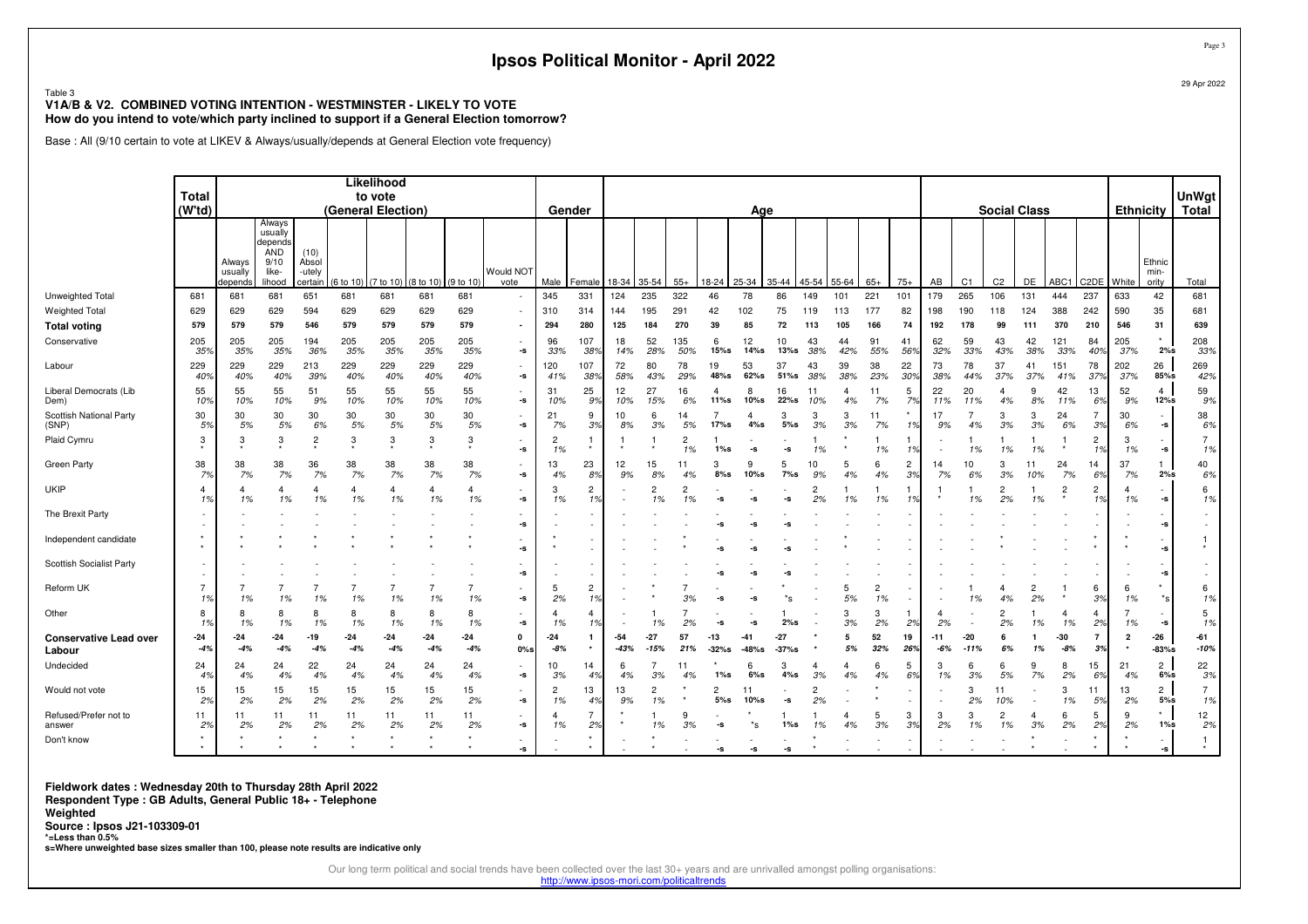#### Table 4 **V1A/B & V2. COMBINED VOTING INTENTION - WESTMINSTER - LIKELY TO VOTEHow do you intend to vote/which party inclined to support if a General Election tomorrow?**

Base : All (9/10 certain to vote at LIKEV & Always/usually/depends at General Election vote frequency)

|                                         | <b>Total</b><br>(Weighted) | Votina<br>Not<br>Not |                 |                     |                  | <b>Working status</b> | <b>Work sector</b>                 |                                   |                      | <b>Tenure</b>        |                 |                        |                      |                                 |                        | <b>ONS Regions</b> |                          |                        |                | Past vote<br>(2019 General Election) |                      |                | Qualifications                                         |                          | <b>UnW</b><br>Tot.          |                      |                      |
|-----------------------------------------|----------------------------|----------------------|-----------------|---------------------|------------------|-----------------------|------------------------------------|-----------------------------------|----------------------|----------------------|-----------------|------------------------|----------------------|---------------------------------|------------------------|--------------------|--------------------------|------------------------|----------------|--------------------------------------|----------------------|----------------|--------------------------------------------------------|--------------------------|-----------------------------|----------------------|----------------------|
|                                         |                            | Con                  | Lab             | LD                  | Con              | Lab                   | Full-time<br>Incl.<br>Self<br>Empl | Not full-<br>time/Not work<br>ing | Public               | Private              | Mort<br>gage    | Owned<br>out-<br>right | Renter               | Total<br>owner<br>occup<br>-ier | North<br>excl.<br>Scot | Mid-<br>lands      | South<br>excl.<br>.ondon | Grea<br>-ter<br>_ondon | Eng-<br>land   | Scot                                 | Con                  | Lab            | LD                                                     | No<br>qualif<br>ications | Other<br>qualif<br>ications | Degree               |                      |
| Unweighted Total                        | 681                        | 208                  | 269             | 59                  | 431              | 370                   | 301                                | 380                               | 137                  | 224                  | 235             | 310                    | 128                  | 545                             | 159                    | 211                | 148                      | 65                     | 537            | 98                                   | 262                  | 225            | 68                                                     | 126                      | 259                         | 296                  | 681                  |
| <b>Weighted Total</b>                   | 629                        | 205                  | 229             | 55                  | 374              | 350                   | 303                                | 326                               | 62                   | 319                  | 199             | 259                    | 168                  | 457                             | 147                    | 201                | 146                      | 66                     | 526            | 69                                   | 254                  | 189            | 64                                                     | 125                      | 278                         | 225                  | 681                  |
| <b>Total voting</b>                     | 579                        | 205                  | 229             | 55                  | 374              | 350                   | 278                                | 301                               | 60                   | 291                  | 194             | 238                    | 144                  | 432                             | 140                    | 176                | 141                      | 60                     | 484            | 62                                   | 246                  | 185            | 61                                                     | 114                      | 252                         | 213                  | 639                  |
| Conservative                            | 205<br>35%                 | 205<br>100%          |                 | -S                  |                  | 205<br>59%            | 85<br>31%                          | 120<br>40%                        | 11<br>19%            | 91<br>31%            | 56<br>29%       | 109<br>46%             | 38<br>27%            | 165<br>38%                      | 48<br>34%              | 69<br>39%          | 53<br>37%                | 20<br>$34%$ s          | 180<br>37%     | 15<br>24%s                           | 189<br>77%           | $\star$        | 4<br>7%s                                               | 56<br>50%                | 103<br>41%                  | 46<br>22%            | 208<br>33%           |
| Labour                                  | 229<br>40%                 |                      | 229<br>100%     | -S                  | 229<br>61%       |                       | 116<br>42%                         | 113<br>37%                        | 30<br>51%            | 119<br>41%           | 81<br>42%       | 73<br>31%              | 74<br>51%            | 153<br>36%                      | 66<br>47%              | 65<br>37%          | 62<br>44%                | 23<br>$38%$ s          | 205<br>42%     | 13<br>21%s                           | 30<br>12%            | 166<br>90%     | 17<br>28%s                                             | 36<br>32%                | 82<br>32%                   | 111<br>52%           | 269<br>42%           |
| Liberal Democrats (Lib<br>Dem)          | 55<br>10%                  |                      |                 | 55<br>100%s         | 55<br>15%        | 55<br>16%             | 34<br>12%                          | 21<br>7%                          | 10<br>16%            | 33<br>11%            | 28<br>14%       | 19<br>8%               | 6%                   | 47<br>11%                       | 8<br>6%                | 18<br>10%          | 16<br>11%                | 10<br>17%s             | 49<br>10%      | 3<br>4%s                             | 5<br>2%              | 10<br>6%       | 36<br>59%s                                             | 10<br>8%                 | 22<br>9%                    | 24<br>11%            | 59<br>9%             |
| Scottish National Party<br>(SNP)        | 30<br>5%                   |                      |                 | -S                  | 30<br>8%         | 30<br>9%              | 11<br>4%                           | 19<br>6%                          | 4<br>7%              | 9<br>3%              | 10<br>5%        | 16<br>7%               | 5<br>3%              | 26<br>6%                        |                        | 1%                 |                          | -s                     |                | 29<br>47%s                           |                      | 1%             | $\overline{\phantom{a}}$<br>-S                         | 1%                       | 22<br>9%                    | 8<br>4%              | 38<br>6%             |
| Plaid Cymru                             | 3                          |                      |                 | -S                  | 3<br>1%          | 3<br>1%               |                                    | $\overline{2}$<br>1%              | 1%                   |                      |                 | 2<br>1%                |                      | $\overline{2}$                  |                        | 2%                 |                          | -S                     |                | -S                                   |                      | 1%             | $\overline{\phantom{a}}$<br>-s                         | 1%                       |                             | $\star$              | $\overline{7}$<br>1% |
| <b>Green Party</b>                      | 38<br>7%                   |                      |                 | -s                  | 38<br>10%        | 38<br>11%             | 22<br>8%                           | 16<br>5%                          | 4<br>6%              | 27<br>9%             | 12<br>6%        | 10<br>4%               | 16<br>11%            | 22<br>5%                        | 9<br>7%                | 12<br>7%           | 10<br>7%                 | 8%s                    | 33<br>7%       | $\overline{c}$<br>4%s                | 6<br>2%              | 2%             | $\overline{4}$<br>7%s                                  | 2<br>2%                  | 17<br>7%                    | 18<br>9%             | 40<br>6%             |
| <b>UKIP</b>                             | 1%                         |                      |                 |                     | 1%               | 4                     | $\overline{2}$<br>1%               | $\overline{2}$<br>1%              |                      | $\overline{c}$<br>1% |                 | $\overline{c}$<br>1%   | $\overline{2}$<br>1% | $\overline{2}$                  |                        | 3<br>2%            |                          | -S                     | $\overline{c}$ |                                      | $\overline{2}$<br>1% |                | $\overline{\phantom{a}}$<br>$\textnormal{\texttt{-S}}$ | 1%                       | $\overline{c}$<br>1%        |                      | 6<br>1%              |
| The Brexit Party                        |                            |                      |                 |                     |                  |                       |                                    |                                   |                      |                      |                 |                        |                      |                                 |                        |                    |                          | -S                     |                |                                      |                      |                | $\overline{\phantom{a}}$<br>$\mathbf{-S}$              |                          |                             |                      |                      |
| Independent candidate                   |                            |                      |                 |                     |                  |                       |                                    |                                   |                      |                      |                 |                        |                      |                                 |                        |                    |                          | -S                     |                |                                      |                      |                | $\overline{\phantom{a}}$<br>$\textnormal{\texttt{-S}}$ |                          |                             |                      |                      |
| Scottish Socialist Party                |                            |                      |                 |                     |                  |                       |                                    |                                   |                      |                      |                 |                        |                      |                                 |                        |                    |                          |                        |                |                                      |                      |                | -S                                                     |                          |                             |                      |                      |
| Reform UK                               | 7<br>1%                    |                      |                 |                     | 2%               | $\overline{7}$<br>2%  | 6<br>2%                            |                                   |                      | 6<br>2%              | 6<br>3%         | 1%                     |                      | $\overline{7}$<br>2%            | 5<br>4%                | 1%                 | 1%                       | *s                     | 1%             |                                      | 6<br>3%              |                | ٠<br>-s                                                | 4<br>4%                  | $\overline{c}$<br>1%        | $\star$              | 6<br>1%              |
| Other                                   | 8<br>1%                    |                      |                 | -9                  | 8<br>2%          | 8<br>2%               | 1%                                 | 7<br>2%                           |                      | 5<br>2%              |                 | 3%                     | 1%                   | 7<br>2%                         | 2<br>2%                | 2%                 |                          | $2\%s$                 | 5<br>1%        | -S                                   | 3%                   | 1%             | $\textnormal{\texttt{-S}}$                             | 2<br>2%                  | $\overline{2}$<br>1%        | 3<br>2%              | 5<br>1%              |
| <b>Conservative Lead over</b><br>Labour | -24<br>$-4%$               | 205<br>100%          | -229<br>$-100%$ | $\Omega$<br>$0\%$ s | $-229$<br>$-61%$ | 205<br>59%            | $-31$<br>$-11%$                    | 8<br>3%                           | -19<br>$-32%$        | $-28$<br>$-10%$      | $-25$<br>$-13%$ | 36<br>15%              | $-35$<br>$-24%$      | 12<br>3%                        | -18<br>$-13%$          | 2%                 | -9<br>$-6%$              | -3<br>-4%s             | $-25$<br>$-5%$ | $\overline{2}$<br>4%s                | 159<br>65%           | -166<br>$-89%$ | -13<br>$-21%s$                                         | 20<br>18%                | 21<br>8%                    | -65<br>$-30%$        | $-61$<br>$-10%$      |
| Undecided                               | 24<br>4%                   |                      |                 |                     |                  |                       | 10<br>3%                           | 14<br>4%                          | $\overline{c}$<br>3% | 10<br>3%             | 4<br>2%         | 11<br>4%               | 8<br>5%              | 15<br>3%                        | $\overline{c}$<br>2%   | 11<br>5%           | 3<br>2%                  | 5<br>$7\%s$            | 21<br>4%       | $\overline{2}$<br>3%s                | 6<br>3%              | 3<br>2%        | 3<br>4%s                                               | 8<br>6%                  | 10<br>4%                    | 6<br>3%              | 22<br>3%             |
| Would not vote                          | 15<br>2%                   |                      |                 |                     |                  |                       | 11<br>4%                           | $\overline{4}$<br>1%              |                      | 14<br>4%             |                 |                        | 14<br>9%             | $\star$<br>$\star$              | $\overline{2}$<br>1%   | 11<br>6%           |                          | $2\%s$                 | 15<br>3%       | -S                                   | 1%                   |                | $\sim$<br>-S                                           |                          | 11<br>4%                    | $\overline{4}$<br>2% | $\overline{7}$<br>1% |
| Refused/Prefer not to<br>answer         | 11<br>2%                   |                      |                 |                     |                  |                       | 4<br>1%                            | $\overline{7}$<br>2%              |                      | $\overline{4}$<br>1% |                 | 10<br>4%               | 1%                   | 10<br>2%                        | 3<br>2%                | 3<br>1%            | $\overline{2}$<br>1%     | -s                     | 1%             | $\overline{4}$<br>$6%$ s             |                      |                | -s                                                     | 4<br>3%                  | 5<br>2%                     | 3<br>1%              | 12<br>2%             |
| Don't know                              |                            |                      |                 |                     |                  |                       |                                    |                                   |                      |                      |                 |                        |                      |                                 |                        |                    |                          | -S                     |                | -9                                   |                      |                | $\overline{\phantom{a}}$<br>-s                         |                          |                             | ٠                    |                      |

**Fieldwork dates : Wednesday 20th to Thursday 28th April 2022 Respondent Type : GB Adults, General Public 18+ - TelephoneWeighted Source : Ipsos J21-103309-01 \*=Less than 0.5%s=Where unweighted base sizes smaller than 100, please note results are indicative only**

Our long term political and social trends have been collected over the last 30+ years and are unrivalled amongst polling organisations:

http://www.ipsos-mori.com/politicaltrends

Page 4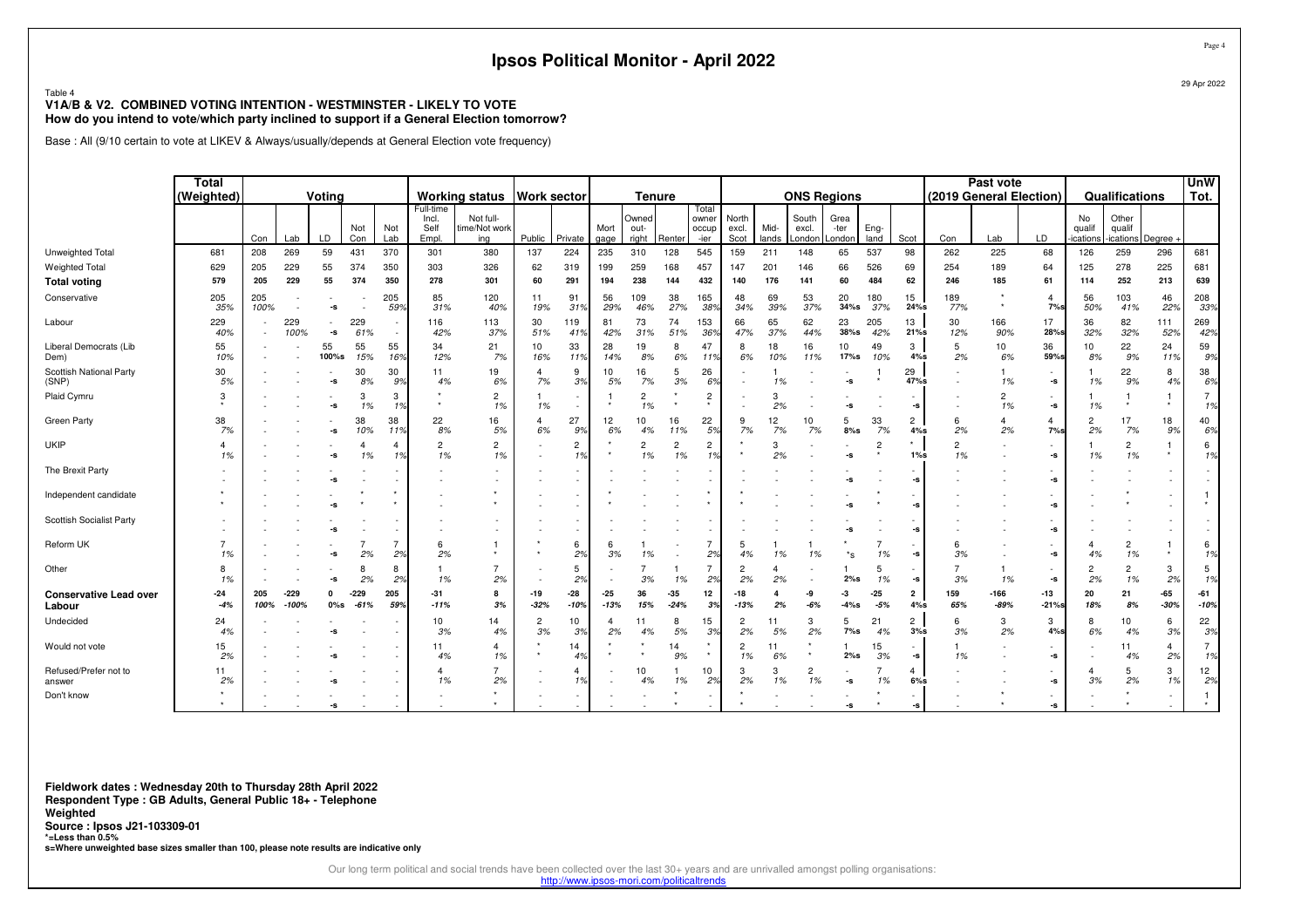|                                                                             |                     |                   |                                                      |                         |                    |                              |                         |                      |                                |                      |                      | Ipsos Political Monitor - April 2022 |                      |                |                      |              |                      |                      |                      |                    |              |                      |                       |                       |                      |                      |                          |                  |                                    | Page:            |
|-----------------------------------------------------------------------------|---------------------|-------------------|------------------------------------------------------|-------------------------|--------------------|------------------------------|-------------------------|----------------------|--------------------------------|----------------------|----------------------|--------------------------------------|----------------------|----------------|----------------------|--------------|----------------------|----------------------|----------------------|--------------------|--------------|----------------------|-----------------------|-----------------------|----------------------|----------------------|--------------------------|------------------|------------------------------------|------------------|
| Table 5<br>V1A/B. How do you intend to vote if a General Election tomorrow? |                     |                   |                                                      |                         |                    |                              |                         |                      |                                |                      |                      |                                      |                      |                |                      |              |                      |                      |                      |                    |              |                      |                       |                       |                      |                      |                          |                  |                                    | 29 Apr 2022      |
| Base : All                                                                  |                     |                   |                                                      |                         |                    |                              |                         |                      |                                |                      |                      |                                      |                      |                |                      |              |                      |                      |                      |                    |              |                      |                       |                       |                      |                      |                          |                  |                                    |                  |
|                                                                             | <b>Total</b>        |                   |                                                      |                         |                    | Likelihood<br>to vote        |                         |                      |                                |                      |                      |                                      |                      |                |                      |              |                      |                      |                      |                    |              |                      |                       |                       |                      |                      |                          |                  |                                    | <b>UnWgt</b>     |
|                                                                             | (W <sup>t</sup> td) | Always<br>usually | Always<br>usually<br>depends<br>AND<br>9/10<br>like- | (10)<br>Absol<br>-utely | (General Election) |                              |                         |                      | Would NOT                      | Gender               |                      |                                      |                      |                |                      | Age          |                      |                      |                      |                    |              |                      |                       | <b>Social Class</b>   |                      |                      |                          | <b>Ethnicity</b> | Ethnic<br>min-                     | <b>Total</b>     |
| Unweighted Total                                                            | 1006                | depends<br>835    | lihood<br>681                                        | certain<br>670          | (6 to 10)<br>806   | $(7 to 10)$ (8 to 10)<br>789 | 752                     | (9 to 10<br>704      | vote<br>80                     | Male<br>497          | Female<br>500        | 18-34<br>248                         | 35-54<br>333         | $55+$<br>425   | 18-24<br>113         | 25-34<br>135 | 35-44<br>135         | 45-54<br>198         | 55-64<br>136         | $65+$<br>289       | $75+$<br>139 | AB<br>237            | C <sub>1</sub><br>359 | C <sub>2</sub><br>168 | DE<br>242            | ABC1<br>596          | C <sub>2</sub> DE<br>410 | White<br>879     | ority<br>115                       | Total<br>1006    |
| Weighted Total                                                              | 1006                | 782               | 629                                                  | 613                     | 780                | 764                          | 722                     | 652                  | 105                            | 487                  | 510                  | 286                                  | 333                  | 387            | 109                  | 177          | 161                  | 172                  | 157                  | 231                | 106          | 269                  | 281                   | 207                   | 249                  | 549                  | 457                      | 869              | 125                                | 1006             |
| Conservative                                                                | 224<br>22%          | 202<br>26%        | 178<br>28%                                           | 174<br>28%              | 205<br>26%         | 204<br>27%                   | 194<br>27%              | 185<br>28%           | 8<br>$8%$ s                    | 113<br>23%           | 109<br>219           | 31<br>11%                            | 65<br>20%            | 128<br>33%     | 7<br>7%              | 23<br>13%    | 21<br>13%            | 45<br>26%            | 46<br>29%            | 82<br>36%          | 36<br>34%    | 73<br>27%            | 57<br>20%             | 44<br>21%             | 50<br>20%            | 130<br>24%           | 94<br>21 <sup>9</sup>    | 219<br>25%       | 5<br>4%                            | 212<br>21%       |
| Labour                                                                      | 283<br>28%          | 235<br>30%        | 211<br>33%                                           | 207<br>34%              | 255<br>33%         | 251<br>33%                   | 244<br>34%              | 219<br>34%           | 9<br>$9\%$ s                   | 148<br>30%           | 132<br>26%           | 101<br>35%                           | 105<br>32%           | 76<br>20%      | 39<br>36%            | 63<br>35%    | 59<br>36%            | 47<br>27%            | 41<br>26%            | 35<br>15%          | 17<br>16%    | 73<br>27%            | 92<br>33%             | 49<br>24%             | 68<br>27%            | 166<br>30%           | 117<br>26%               | 230<br>26%       | 53<br>42%                          | 313<br>31%       |
| Liberal Democrats (Lib<br>Dem)                                              | 74<br>7%            | 68<br>9%          | 52<br>8%                                             | 47<br>8%                | 62<br>8%           | 61<br>8%                     | 61<br>9%                | 54<br>8%             | 3<br>3%s                       | 43<br>9%             | 30<br>6%             | 18<br>6%                             | 39<br>12%            | 16<br>4%       | $\overline{7}$<br>6% | 11<br>6%     | 27<br>17%            | 13<br>7%             | 3<br>2%              | 14<br>6%           | 5<br>59      | 27<br>10%            | 26<br>9%              | $\overline{7}$<br>3%  | 14<br>6%             | 52<br>10%            | 21<br>5%                 | 67<br>8%         | $\overline{7}$<br>5%               | 76<br>8%         |
| Scottish National Party<br>(SNP)                                            | 31<br>3%            | 30<br>4%          | 29<br>5%                                             | 29<br>5%                | 30<br>4%           | 29<br>4%                     | 29<br>4%                | 29<br>4%             | -s                             | 21<br>4%             | 10<br>2%             | 11<br>4%                             | $\overline{7}$<br>2% | 14<br>4%       | 8<br>7%              | 3<br>1%      | $\overline{4}$<br>2% | 3<br>2%              | 3<br>2%              | 11<br>5%           |              | 15<br>6%             | 8<br>3%               | 5<br>2%               | 3<br>1%              | 23<br>4%             | 8<br>2%                  | 31<br>4%         | $\star$                            | 42<br>4%         |
| Plaid Cymru                                                                 | $\overline{c}$      | 2                 | $\overline{c}$                                       | $\overline{c}$          | 2                  | $\overline{c}$               | $\overline{\mathbf{c}}$ | $\overline{c}$       | ٠<br>-s                        | -1                   | $\mathbf{1}$         |                                      |                      | $\overline{2}$ |                      |              |                      |                      |                      | 1%                 | 1%           |                      | -1                    | 1<br>1%               | $\star$              |                      | $\overline{c}$           | $\overline{2}$   | $\sim$                             | 6<br>1%          |
| Green Party                                                                 | 33<br>3%            | 31<br>4%          | 29<br>5%                                             | 27<br>4%                | 31<br>4%           | 31<br>4%                     | 29<br>4%                | 29<br>4%             | $^{\star}$ s                   | 15<br>3%             | 16<br>3%             | 13<br>5%                             | 12<br>3%             | 8<br>2%        | $\overline{c}$<br>2% | 11<br>6%     | 5<br>3%              | 6<br>4%              | 6<br>4%              | 3<br>1%            | 2<br>2%      | $\overline{7}$<br>3% | 13<br>5%              | 3<br>1%               | 10<br>4%             | 20<br>4%             | 13<br>3%                 | 31<br>4%         | 1<br>1%                            | 41<br>4%         |
| UKIP                                                                        | 6<br>1%             | 1%                | 4<br>1%                                              | 4<br>1%                 | 4<br>1%            | 4<br>1%                      | $\overline{4}$<br>1%    | $\overline{4}$<br>1% | $^*$ s                         | 3<br>1%              | 3                    |                                      | $\overline{2}$<br>1% | 3<br>1%        |                      |              |                      | 2<br>1%              | $\overline{2}$<br>1% | $\mathbf{1}$<br>1% | -1.<br>1%    |                      |                       | $\overline{2}$<br>1%  | $\overline{2}$<br>1% | $\overline{c}$       | 3<br>1%                  | -6<br>1%         | $\sim$                             | 9<br>1%          |
| Scottish Socialist Party<br>(SNP)                                           | $\sim$              |                   |                                                      |                         |                    |                              |                         |                      | $\overline{\phantom{a}}$<br>-s |                      |                      |                                      |                      |                |                      |              |                      |                      |                      |                    |              |                      |                       |                       |                      |                      |                          |                  | $\overline{\phantom{a}}$           | $\sim$           |
| The Brexit Party                                                            |                     |                   |                                                      |                         |                    |                              |                         |                      | -s                             |                      |                      |                                      |                      |                |                      |              |                      |                      |                      |                    |              |                      |                       |                       |                      |                      |                          |                  | $\sim$                             |                  |
| Independent candidate                                                       | $\mathbf{1}$        |                   |                                                      |                         |                    | 1                            | -1                      |                      | -s                             |                      |                      |                                      |                      |                |                      |              |                      |                      |                      |                    |              |                      |                       |                       |                      |                      |                          |                  | $\sim$                             | $\overline{c}$   |
| Reform UK                                                                   | 6<br>1%             | 6<br>1%           | 6<br>1%                                              | 6<br>1%                 | 6<br>1%            | 6<br>1%                      | 6<br>1%                 | 6<br>1%              | ٠<br>-s                        | 5<br>1%              | 1                    |                                      |                      | 1%             |                      |              |                      |                      | 3%                   |                    |              |                      |                       | 4<br>2%               |                      |                      | 5<br>1%                  | -5<br>1%         | $\star$                            | 5                |
| Other                                                                       | 8<br>1%             | 8<br>1%           | 8<br>1%                                              | 8<br>1%                 | 8<br>1%            | 8<br>1%                      | 8<br>1%                 | 8<br>1%              | $\sim$<br>-s                   | $\overline{4}$<br>1% | $\overline{4}$<br>1% |                                      |                      | 7<br>2%        |                      |              | 1%                   |                      | 3<br>2%              | 3<br>1%            | -1.<br>1%    | $\overline{4}$<br>2% |                       | $\overline{2}$<br>1%  | 1%                   | $\overline{4}$<br>1% | 4<br>1%                  | 7<br>1%          | $\overline{\phantom{a}}$           | 5                |
| Undecided                                                                   | 180<br>18%          | 130<br>17%        | 78<br>12%                                            | 75<br>12%               | 129<br>17%         | 124<br>16%                   | 105<br>14%              | 81<br>12%            | 9<br>8%s                       | 64<br>13%            | 116<br>23%           | 51<br>18%                            | 61<br>18%            | 69<br>18%      | 19<br>17%            | 32<br>18%    | 23<br>14%            | 38<br>22%            | 23<br>15%            | 45<br>20%          | 25<br>24%    | 45<br>17%            | 42<br>15%             | 50<br>24%             | 43<br>17%            | 87<br>16%            | 93<br>20%                | 151<br>17%       | 29<br>23%                          | 166<br>17%       |
| Would not vote                                                              | 124<br>12%          | 37<br>5%          | 14<br>2%                                             | 18<br>3%                | 27<br>4%           | 22<br>3%                     | 18<br>3%                | 18<br>3%             | 70<br>67%s                     | 62<br>13%            | 60<br>12%            | 54<br>19%                            | 32<br>10%            | 38<br>10%      | 22<br>20%            | 31<br>18%    | 16<br>10%            | 16<br>9%             | 20<br>13%            | 18<br>8%           | 8<br>7%      | 18<br>7%             | 30<br>11%             | 32<br>16%             | 43<br>17%            | 48<br>9%             | 76<br>17%                | 98<br>11%        | 24<br>19%                          | 95<br>9%         |
| Refused/Prefer not to<br>answer                                             | 36<br>4%            | 25<br>3%          | 19<br>3%                                             | 18<br>3%                | 21<br>3%           | 21<br>3%                     | 20<br>3%                | 19<br>3%             | 5<br>$5%$ s                    | 8<br>2%              | 27<br>5%             | 2%                                   | 8<br>2%              | 21<br>5%       | 4<br>4%              | 3<br>2%      | 6<br>4%              | $\overline{2}$<br>1% | 4<br>3%              | 16<br>7%           | 10<br>99     | 5<br>2%              | 9<br>3%               | 8<br>4%               | 14<br>5%             | 14<br>3%             | 21<br>5%                 | 23<br>3%         | 6<br>5%                            | 34<br>3%         |
| Don't know                                                                  | $\sim$              |                   |                                                      |                         |                    |                              |                         |                      | -S                             |                      |                      |                                      |                      |                |                      |              |                      |                      |                      |                    |              |                      |                       |                       |                      |                      |                          |                  | $\overline{\phantom{a}}$<br>$\sim$ | $\sim$<br>$\sim$ |

**Fieldwork dates : Wednesday 20th to Thursday 28th April 2022 Respondent Type : GB Adults, General Public 18+ - Telephone Weighted Source : Ipsos J21-103309-01 \*=Less than 0.5%s=Where unweighted base sizes smaller than 100, please note results are indicative only**

Our long term political and social trends have been collected over the last 30+ years and are unrivalled amongst polling organisations:<br>http://www.ipsos-mori.com/politicaltrends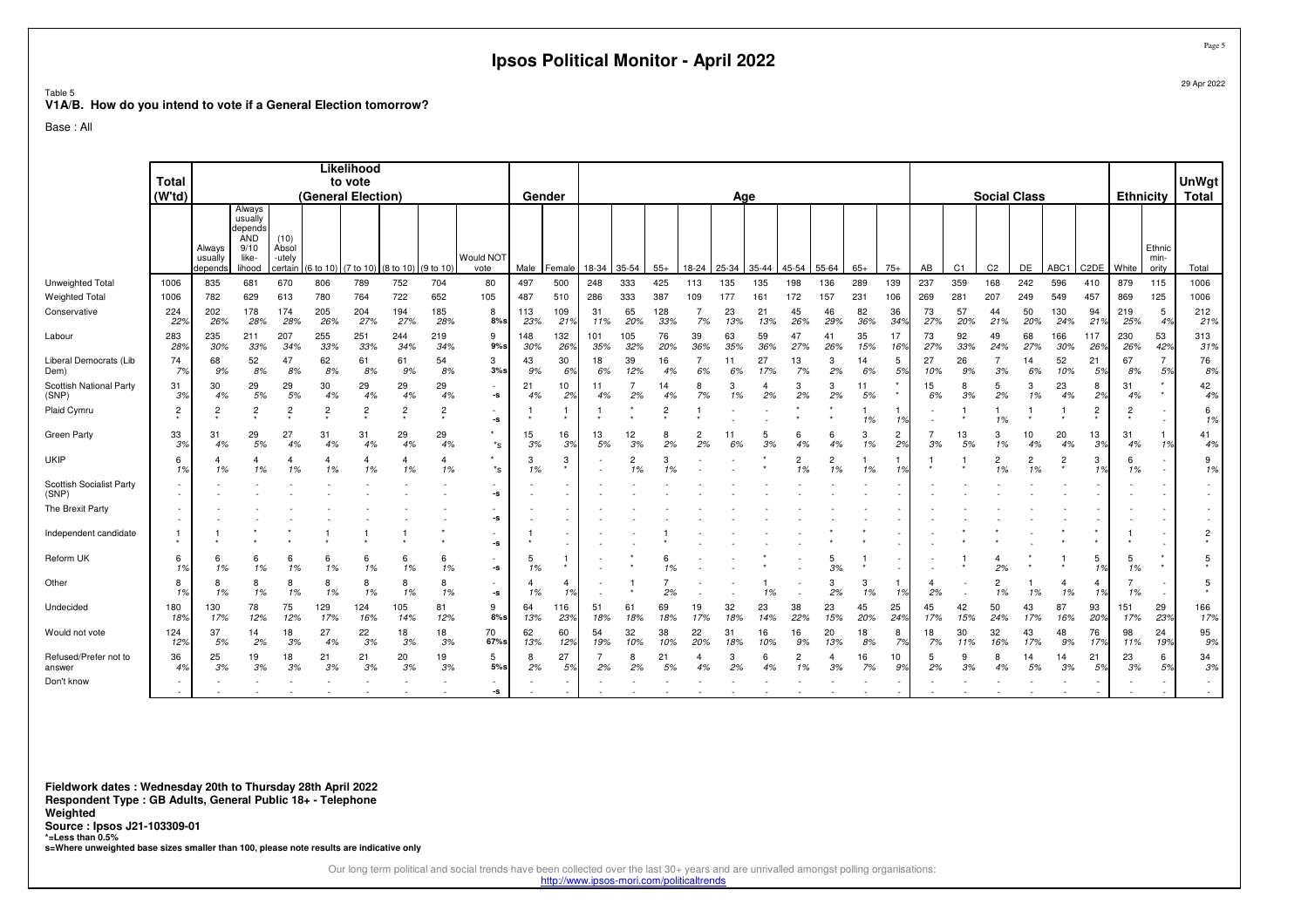|                                                                             |                            |            |            |              |                |                                                      |                                     |                                   | Ipsos Political Monitor - April 2022 |                      |              |                        |                           |                                 |                        |               |                          |                        |              |                      |                |                                      |                          |                          |                             |              | Page 6                             |
|-----------------------------------------------------------------------------|----------------------------|------------|------------|--------------|----------------|------------------------------------------------------|-------------------------------------|-----------------------------------|--------------------------------------|----------------------|--------------|------------------------|---------------------------|---------------------------------|------------------------|---------------|--------------------------|------------------------|--------------|----------------------|----------------|--------------------------------------|--------------------------|--------------------------|-----------------------------|--------------|------------------------------------|
| Table 6<br>V1A/B. How do you intend to vote if a General Election tomorrow? |                            |            |            |              |                |                                                      |                                     |                                   |                                      |                      |              |                        |                           |                                 |                        |               |                          |                        |              |                      |                |                                      |                          |                          |                             |              | 29 Apr 2022                        |
| Base: All                                                                   |                            |            |            |              |                |                                                      |                                     |                                   |                                      |                      |              |                        |                           |                                 |                        |               |                          |                        |              |                      |                |                                      |                          |                          |                             |              |                                    |
|                                                                             | <b>Total</b><br>(Weighted) |            |            | Votina       |                |                                                      |                                     | <b>Working status</b>             |                                      | <b>Work sector</b>   |              | <b>Tenure</b>          |                           |                                 |                        |               | <b>ONS Regions</b>       |                        |              |                      |                | Past vote<br>(2019 General Election) |                          |                          | Qualifications              |              | <b>UnW</b><br>Tot.                 |
|                                                                             |                            | Con        | Lab        | LD           | Not<br>Con     | Not<br>Lab                                           | Full-time<br>Incl.<br>Self<br>Empl. | Not full-<br>time/Not work<br>ina | Public                               | Private              | Mort<br>gage | Owned<br>out-<br>right | Renter                    | Total<br>owner<br>occup<br>-ier | North<br>excl.<br>Scot | Mid-<br>lands | South<br>excl.<br>.ondor | Grea<br>-ter<br>ondon. | Eng-<br>land | Scot                 | Con            | Lab                                  | LD                       | No<br>qualif<br>ications | Other<br>qualif<br>ications | Degree -     |                                    |
| Unweighted Total                                                            | 1006                       | 263        | 342        | 84           | 554            | 475                                                  | 424                                 | 580                               | 198                                  | 315                  | 311          | 404                    | 271                       | 715                             | 242                    | 309           | 213                      | 112                    | 816          | 130                  | 334            | 269                                  | 77                       | 189                      | 444                         | 373          | 1006                               |
| <b>Weighted Total</b>                                                       | 1006                       | 273        | 312        | 83           | 505            | 465                                                  | 475                                 | 530                               | 100                                  | 501                  | 294          | 342                    | 362                       | 636                             | 241                    | 312           | 230                      | 136                    | 870          | 87                   | 350            | 235                                  | 73                       | 193                      | 504                         | 308          | 1006                               |
| Conservative                                                                | 224<br>22%                 | 224<br>82% |            | ٠<br>-S      |                | 224<br>489                                           | 103<br>22%                          | 121<br>23%                        | 14<br>14%                            | 105<br>21%           | 72<br>24%    | 106<br>31%             | 45<br>12%                 | 177<br>28%                      | 54<br>23%              | 68<br>22%     | 61<br>27%                | 27<br>20%              | 201<br>23%   | 14<br>16%            | 194<br>56%     | $\overline{4}$<br>1%                 | $\overline{4}$<br>$5%$ s | 49<br>25%                | 117<br>23%                  | 58<br>19%    | 212<br>21%                         |
| Labour                                                                      | 283<br>28%                 |            | 283<br>90% | $\sim$<br>-s | 283<br>56%     | $\overline{\phantom{a}}$<br>$\overline{\phantom{a}}$ | 147<br>31%                          | 136<br>26%                        | 39<br>39%                            | 143<br>29%           | 97<br>33%    | 72<br>21%              | 110<br>30%                | 170<br>27 <sup>c</sup>          | 79<br>33%              | 81<br>26%     | 67<br>29%                | 40<br>29%              | 255<br>29%   | 15<br>18%            | 28<br>8%       | 188<br>80%                           | 14<br>19%s               | 47<br>24%                | 118<br>23%                  | 118<br>38%   | 313<br>31%                         |
| Liberal Democrats (Lib<br>Dem)                                              | 74<br>7%                   |            |            | 74<br>89%s   | 74<br>15%      | 74<br>169                                            | 37<br>8%                            | 36<br>7%                          | 11<br>11%                            | 46<br>9%             | 32<br>11%    | 21<br>6%               | 20<br>6%                  | 53<br>8%                        | 17<br>7%               | 25<br>8%      | 14<br>6%                 | 13<br>10%              | 66<br>8%     | $\overline{4}$<br>5% | 12<br>3%       | 11<br>5%                             | 37<br>51%s               | 7<br>4%                  | 35<br>7%                    | 31<br>10%    | 76<br>8%                           |
| Scottish National Party<br>(SNP)                                            | 31<br>3%                   |            |            | -s           | 31<br>6%       | 31<br>7%                                             | 13<br>3%                            | 18<br>3%                          | $\overline{4}$<br>4%                 | 10<br>2%             | 9<br>3%      | 16<br>5%               | 7<br>2%                   | 24<br>4 <sup>°</sup>            |                        |               |                          |                        |              | 30<br>34%            |                | 1%                                   | ۰.<br>-S                 |                          | 23<br>5%                    | 7<br>2%      | 42<br>4%                           |
| Plaid Cymru                                                                 | $\overline{c}$<br>$\star$  |            |            | -S           | $\overline{2}$ | 2<br>$\star$                                         |                                     | $\overline{c}$                    |                                      | ٠                    |              | $\overline{2}$         |                           | $\overline{2}$<br>$\star$       |                        | 2<br>1%       |                          |                        |              |                      |                | 1%                                   | ٠<br>-S                  | 1%                       | $\star$                     | $\star$      | 6<br>1%                            |
| Green Party                                                                 | 33<br>3%                   |            |            | -S           | 33<br>7%       | 33<br>7 <sup>o</sup>                                 | 23<br>5%                            | 10<br>2%                          | 5<br>5%                              | 21<br>4%             | 11<br>4%     | 8<br>2%                | 14<br>4%                  | 19<br>39                        | 11<br>5%               | 11<br>4%      | 8<br>4%                  | $\overline{2}$<br>1%   | 32<br>4%     | $\mathbf{1}$<br>1%   | 6<br>2%        | 5<br>2%                              | $\overline{2}$<br>3%s    | $\overline{2}$<br>1%     | 16<br>3%                    | 15<br>5%     | 41<br>4%                           |
| <b>UKIP</b>                                                                 | 6<br>1%                    |            |            | -S           | 6<br>1%        | 6<br>1%                                              | $\overline{2}$                      | 4<br>1%                           | 1%                                   | $\overline{c}$       |              | 3<br>1%                | 3<br>1%                   | 3<br>$\star$                    |                        | 1%            |                          |                        | 4            |                      | $\overline{2}$ |                                      | ٠<br>-S                  | 1%                       | 3<br>1%                     |              | 9<br>1%                            |
| Scottish Socialist Party<br>(SNP)                                           |                            |            |            |              |                |                                                      |                                     | $\sim$                            |                                      |                      |              |                        |                           |                                 |                        |               |                          |                        |              |                      |                |                                      | -s                       |                          |                             |              | $\overline{\phantom{a}}$           |
| The Brexit Party                                                            |                            |            |            |              |                |                                                      |                                     | $\sim$                            |                                      |                      |              |                        |                           |                                 |                        |               |                          |                        |              |                      |                |                                      | -s                       |                          |                             |              | $\bar{a}$                          |
| Independent candidate                                                       | $\mathbf 1$                |            |            |              |                |                                                      |                                     |                                   |                                      |                      |              |                        |                           | 1                               |                        |               |                          |                        |              |                      |                |                                      | ٠<br>-s                  |                          |                             |              | $\overline{c}$                     |
| Reform UK                                                                   | 6<br>1%                    |            |            | -S           | 6<br>1%        | 6<br>1%                                              | 5<br>1%                             |                                   |                                      | $\overline{4}$<br>1% | 5<br>2%      |                        |                           | 6<br>1%                         | 5<br>2%                |               |                          |                        | 6<br>1%      |                      | 5<br>1%        |                                      | -s                       | $\overline{4}$<br>2%     |                             | $\mathbf{1}$ | 5                                  |
| Other                                                                       | 8<br>1%                    |            |            | -S           | 8<br>2%        | 8<br>2%                                              | $\mathbf{1}$<br>$\star$             | $\overline{7}$<br>1%              |                                      | 5<br>1%              |              | $\overline{7}$<br>2%   | $\overline{1}$<br>$\star$ | $\overline{7}$<br>1%            | $\overline{c}$<br>1%   | 1%            |                          | 1%                     | 5<br>1%      |                      | 7<br>2%        | 1%                                   | $\sim$<br>-s             | 2<br>1%                  | $\overline{c}$<br>$\star$   | 3<br>1%      | 5                                  |
| Undecided                                                                   | 180<br>18%                 | 44<br>16%  | 30<br>10%  | 9<br>11%s    | 61<br>12%      | 75<br>169                                            | 72<br>15%                           | 107<br>20%                        | 17<br>16%                            | 92<br>18%            | 50<br>17%    | 63<br>19%              | 65<br>18%                 | 113<br>18%                      | 44<br>18%              | 54<br>17%     | 40<br>17%                | 29<br>21%              | 157<br>18%   | 14<br>16%            | 74<br>21%      | 14<br>6%                             | 15<br>20%s               | 34<br>18%                | 103<br>20%                  | 43<br>14%    | 166<br>17%                         |
| Would not vote                                                              | 124<br>12%                 |            |            |              |                | $\overline{\phantom{a}}$                             | 66<br>14%                           | 57<br>11%                         | 8<br>8%                              | 69<br>14%            | 13<br>4%     | 25<br>7%               | 84<br>23%                 | 38<br>6%                        | 21<br>9%               | 45<br>14%     | 35<br>15%                | 18<br>13%              | 117<br>13%   | $\overline{4}$<br>5% | 18<br>5%       | 10<br>4%                             | 2%s                      | 27<br>14%                | 70<br>14%                   | 26<br>9%     | 95<br>9%                           |
| Refused/Prefer not to<br>answer                                             | 36<br>4%                   | 2%         |            | *s           |                | 6<br>1%                                              | 6<br>1%                             | 29<br>6%                          | $\overline{2}$<br>2%                 | $\overline{4}$<br>1% | 5<br>2%      | 18<br>5%               | 12<br>3%                  | 23<br>4%                        | 6<br>2%                | 16<br>5%      | $\overline{c}$<br>1%     | 6<br>5%                | 26<br>3%     | 5<br>6%              | 3<br>1%        |                                      | $\sim$<br>-s             | 17<br>9%                 | 13<br>2%                    | 6<br>2%      | 34<br>3%                           |
| Don't know                                                                  |                            |            |            |              |                |                                                      |                                     |                                   |                                      |                      |              |                        |                           |                                 |                        |               |                          |                        |              |                      |                |                                      | ٠<br>-s                  |                          |                             |              | $\overline{\phantom{a}}$<br>$\sim$ |

**Fieldwork dates : Wednesday 20th to Thursday 28th April 2022 Respondent Type : GB Adults, General Public 18+ - TelephoneWeighted Source : Ipsos J21-103309-01 \*=Less than 0.5%s=Where unweighted base sizes smaller than 100, please note results are indicative only**

Our long term political and social trends have been collected over the last 30+ years and are unrivalled amongst polling organisations:<br>http://www.ipsos-mori.com/politicaltrends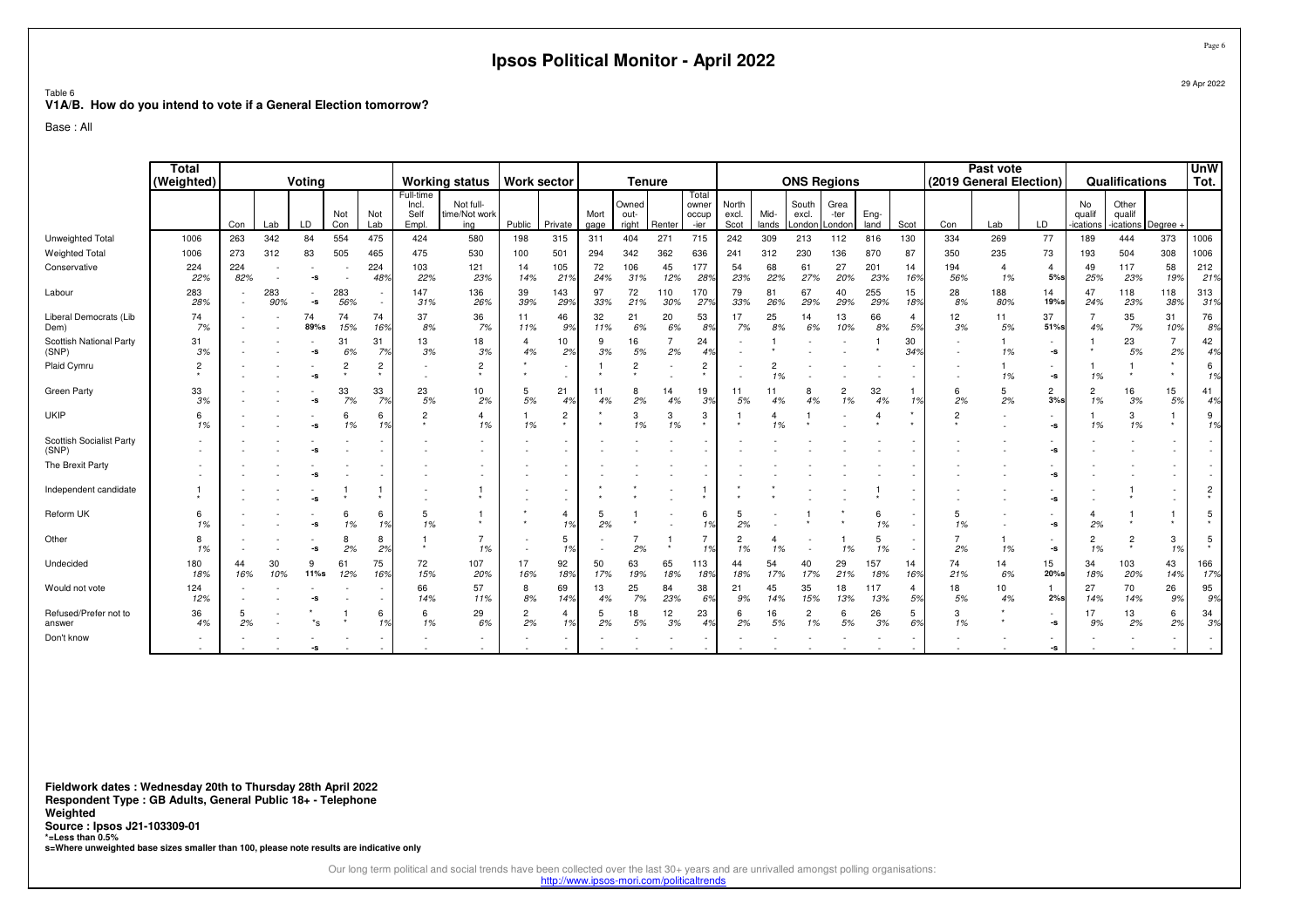Table 7

#### **V2. Which party are you most inclined to support? (if a General Election tomorrow)**

Base : All undecided or prefer not to answer (V1a/b)

|                                  | <b>Total</b>       |                              |                                                                |                                    |                    | Likelihood<br>to vote |                               |                      |                                |            |                       |                       |            |            |              |                       |           |              |           |                       |                  |                       |                          |                     |              |           |                   |                  |                                                        | <b>UnWgt</b>       |
|----------------------------------|--------------------|------------------------------|----------------------------------------------------------------|------------------------------------|--------------------|-----------------------|-------------------------------|----------------------|--------------------------------|------------|-----------------------|-----------------------|------------|------------|--------------|-----------------------|-----------|--------------|-----------|-----------------------|------------------|-----------------------|--------------------------|---------------------|--------------|-----------|-------------------|------------------|--------------------------------------------------------|--------------------|
|                                  | (Wtd)              |                              |                                                                |                                    | (General Election) |                       |                               |                      |                                | Gender     |                       |                       |            |            |              | Age                   |           |              |           |                       |                  |                       |                          | <b>Social Class</b> |              |           |                   | <b>Ethnicity</b> |                                                        | <b>Total</b>       |
|                                  |                    | Always<br>usually<br>depends | Always<br>usually<br>depends<br>AND<br>9/10<br>like-<br>lihood | (10)<br>Absol<br>-utely<br>certain | 6 to 10            |                       | (7 to 10) (8 to 10) (9 to 10) |                      | Would NOT<br>vote              | Male       | Female                | 18-34                 | 35-54      | $55+$      | 18-24        | 25-34                 | 35-44     | 45-54        | 55-64     | $65+$                 | $75+$            | AB                    | C1                       | C <sub>2</sub>      | DE           | ABC1      | C <sub>2</sub> DE | White            | Ethnic<br>min-<br>ority                                | Total              |
| Unweighted Total                 | 200                | 157                          | 101                                                            | 100                                | 142                | 136                   | 120                           | 105                  | 13                             | 82         | 117                   | 44                    | 61         | 95         | 24           | 20                    | 24        | 37           | 24        | 71                    | 44               | 42                    | 61                       | 40                  | 57           | 103       | 97                | 170              | 25                                                     | 200                |
| <b>Weighted Total</b>            | 216                | 155                          | 97                                                             | 93                                 | 150                | 145                   | 125                           | 100                  | 14                             | 72         | 143                   | 58                    | 69         | 89         | 23           | 35                    | 28        | 41           | 28        | 61                    | 35               | 50                    | 51                       | 58                  | 57           | 101       | 115               | 174              | 35                                                     | 200                |
| Conservative                     | 49<br>23%          | 47<br>30%                    | 27<br>28%                                                      | 27<br>30%                          | 40<br>27%          | 40<br>27%             | 35<br>28%                     | 27<br>27%            | $\overline{2}$<br>$16%$ s      | 17<br>23%s | 32<br>22%             | -9<br>$16%$ s         | 11<br>17%s | 28<br>31%s | 6<br>$25%$ s | 4<br>11%s             | 6<br>23%s | 5<br>12%s    | $25%$ s   | 21<br>34%s            | 16<br>45%s       | 13<br>$26%$ s         | 19<br>$38%$ s            | 11<br>18%s          | 6<br>$10%$ s | 32<br>32% | 16<br>14%s        | 44<br>25%        | 5<br>14%s                                              | 51<br>26%          |
| Labour                           | 30<br>14%          | 22<br>14%                    | 18<br>19%                                                      | 14<br>15%                          | 28<br>18%          | 24<br>17%             | 18<br>15%                     | 18<br>18%            | -s                             | 20<br>28%s | 10<br>7%              | 15<br>26%s            | $10%$ s    | 9%s        | 6<br>$25%$ s | 9<br>27%s             |           | 18%s         | 2<br>8%s  | 5<br>9%s              | 5<br>14%s        | 6<br>12%s             | 15<br>29%s               | 2<br>3%s            | 8<br>13%s    | 20<br>20% | 10<br>8%s         | 29<br>17%        | 1.<br>2%s                                              | 29<br>15%          |
| Liberal Democrats (Lib<br>Dem)   | 9<br>4%            | 9<br>6%                      | $\overline{4}$<br>4%                                           | 4%                                 | -6<br>4%           | 6<br>4%               | 6<br>5%                       | $\overline{4}$<br>4% | ٠<br>-s                        | -s         | 9<br>6%               | *s                    | 2<br>3%s   | 8%s        | -s           | $1\%$ s               | -s        | 2<br>5%s     | $15%$ s   | 3<br>5%s              | 3%s              | 2<br>5%s              | $\overline{c}$<br>$4\%s$ | 4<br>$7\%$ s        | 2%s          | 4<br>4%   | 5<br>5%s          | 9<br>5%          | $\star$<br>$1\%s$                                      | 8<br>4%            |
| Scottish National Party          | 5<br>3%            | -5<br>3%                     | $\overline{c}$<br>2%                                           | 2<br>2%                            | -5<br>4%           | 5<br>4%               | 5<br>4%                       | $\overline{2}$<br>2% | $\bar{a}$<br>-s                | 4<br>5%s   | $\overline{c}$<br>1%  | $\overline{2}$<br>3%s | 1%s        | 4%s        | -9           | $\overline{2}$<br>5%s |           | -s           | 3<br>12%s |                       | $*_{\mathbf{S}}$ | $\overline{c}$<br>3%s | 1%s                      | з<br>$6\%s$         | -5           | 2<br>2%   | 3<br>3%s          | -5<br>3%         | $\star$<br>$*_{\mathbf{S}}$                            | 6<br>3%            |
| Plaid Cymru                      |                    |                              |                                                                | 1%                                 |                    |                       |                               |                      | -s                             | $1\%s$     |                       | -s                    | l%s        |            |              |                       |           | $1\%$ s      | -s        | -S                    | -S               | -S                    | 1%s                      | -S                  |              |           | -S                |                  | -s                                                     | 1%                 |
| Green Party                      | 14<br>7%           | 6%                           | 9<br>9%                                                        | 9<br>10%                           | 9<br>6%            | 9<br>6%               | 9<br>7%                       | 9<br>9%              | $\overline{\phantom{a}}$<br>-s | $1\%s$     | 14<br>10 <sup>9</sup> | 12%s                  | 5%s        | $4\%s$     | 2<br>7%s     | 5<br>15%s             |           | 9%s          | *s        | $\overline{4}$<br>6%s | $\star$<br>l%s   | 8<br>$16%$ s          | l%s                      |                     | 6<br>11%s    | 8<br>8%   | 6<br>5%s          | 9<br>5%          | 5<br>15%s                                              | 9<br>5%            |
| <b>UKIP</b>                      | $\mathbf{1}$       |                              |                                                                |                                    |                    |                       |                               |                      | $6%$ s                         | -s         |                       | $1\%s$                | -9         |            |              |                       |           |              |           |                       |                  | -9                    |                          | 1%s                 |              |           | $1\%s$            |                  | $\mathbf{1}$<br>2%s                                    | $\mathbf{1}$<br>1% |
| Scottish Socialist Party         | $\sim$<br>$\sim$   |                              |                                                                |                                    |                    |                       |                               |                      | ٠<br>-s                        | -s         |                       | -s                    | -9         |            |              |                       |           | -s           | -s        | -5                    | -S               | -S                    |                          |                     |              |           | -S                |                  | $\overline{\phantom{a}}$<br>-s                         | $\sim$             |
| The Brexit party                 | ٠                  |                              |                                                                |                                    |                    |                       |                               |                      | -s                             | -s         |                       |                       |            |            |              |                       |           |              |           |                       |                  | -9                    |                          |                     |              |           | -s                |                  | -s                                                     |                    |
| Independent candidate            | $\sim$             |                              |                                                                |                                    |                    |                       |                               |                      | -s                             | -s         |                       |                       |            |            |              |                       |           |              |           |                       |                  |                       |                          |                     |              |           | -S                |                  | -s                                                     |                    |
| Reform UK                        | $\mathbf{1}$<br>1% | 1%                           | 1%                                                             | 1%                                 | 1%                 | 1%                    | 1%                            | 1%                   | $\sim$<br>-s                   | -s         |                       |                       |            |            |              |                       |           |              | $-S$      | 2%s                   |                  | -S                    |                          |                     | 2%s          |           | $1\%s$            | 1%               | $\overline{\phantom{a}}$<br>-s                         | $\mathbf{1}$<br>1% |
| Other                            |                    |                              |                                                                |                                    |                    |                       |                               |                      | -s                             | -s         |                       | -s                    | -9         |            |              |                       |           |              |           |                       |                  | -S                    |                          |                     |              |           | -S                |                  | -s                                                     | $\sim$             |
| Undecided                        | 75<br>35%          | 47<br>30%                    | 24<br>24%                                                      | 24<br>26%                          | 42<br>28%          | 41<br>28%             | 36<br>29%                     | 26<br>26%            | 8<br>58%s                      | 23<br>32%s | 53<br>37%             | 20<br>$35%$ s         | 34<br>49%s | 22<br>24%s | 8<br>$37%$ s | 12<br>$34\%$ s        | 58%s      | 17<br>42%s   | $25%$ s   | 15<br>24%s            | $21%$ s          | 10<br>20%s            | 9<br>$18%$ s             | 32<br>56%s          | 24<br>43%s   | 19<br>19% | 56<br>49%s        | 54<br>31%        | 20<br>58%s                                             | 64<br>32%          |
| Would not vote                   | 9<br>4%            | 1%                           |                                                                |                                    | 5<br>3%            | 5<br>3%               | $\star$                       | $\star$<br>$\star$   | 2<br>17%s                      | $1\%s$     | 9<br>6%               | -s                    | 10%s       | 2%s        | -5           |                       | 4<br>15%s | 3<br>7%s     | -s        | $\overline{c}$<br>3%s | 2<br>4%s         | 6<br>12%s             | $1\%s$                   | 3<br>5%s            | -5           | 6<br>6%   | 3<br>2%s          | 5%               | $\overline{\phantom{a}}$<br>$\textnormal{\texttt{-S}}$ | 6<br>3%            |
| Prefer not to answer/<br>Refusal | 20<br>9%           | 13<br>9%                     | 11<br>12%                                                      | 11<br>11%                          | 13<br>9%           | 13<br>9%              | 13<br>10%                     | 11<br>11%            | $\star$<br>3%s                 | 10%s       | 14<br>99              | 5%s                   | 3<br>4%s   | 15<br>17%s | 2%s          | $7\%$ s               | 3%s       | 2<br>$5\%$ s | 16%s      | 10<br>17%s            | 12%s             | $8%$ s                | 8%s                      | 4%s                 | 10<br>18%s   | 8<br>8%   | 12<br>11%s        | 12<br>7%         | 3<br>$8%$ s                                            | 23<br>12%          |
| Don't know                       |                    |                              |                                                                |                                    |                    |                       |                               |                      | $\sim$<br>-s                   | -s         |                       | -s                    | *s         | -s         | -S           | -s                    | -s        | $1\%s$       | -s        | -S                    | -s               | -S                    | -s                       | -S                  | *s           |           | *s                |                  | $\sim$<br>$-S$                                         | $\mathbf{1}$<br>1% |

**Fieldwork dates : Wednesday 20th to Thursday 28th April 2022 Respondent Type : GB Adults, General Public 18+ - TelephoneWeighted Source : Ipsos J21-103309-01 \*=Less than 0.5%s=Where unweighted base sizes smaller than 100, please note results are indicative only**

Our long term political and social trends have been collected over the last 30+ years and are unrivalled amongst polling organisations:

http://www.ipsos-mori.com/politicaltrends

Page 7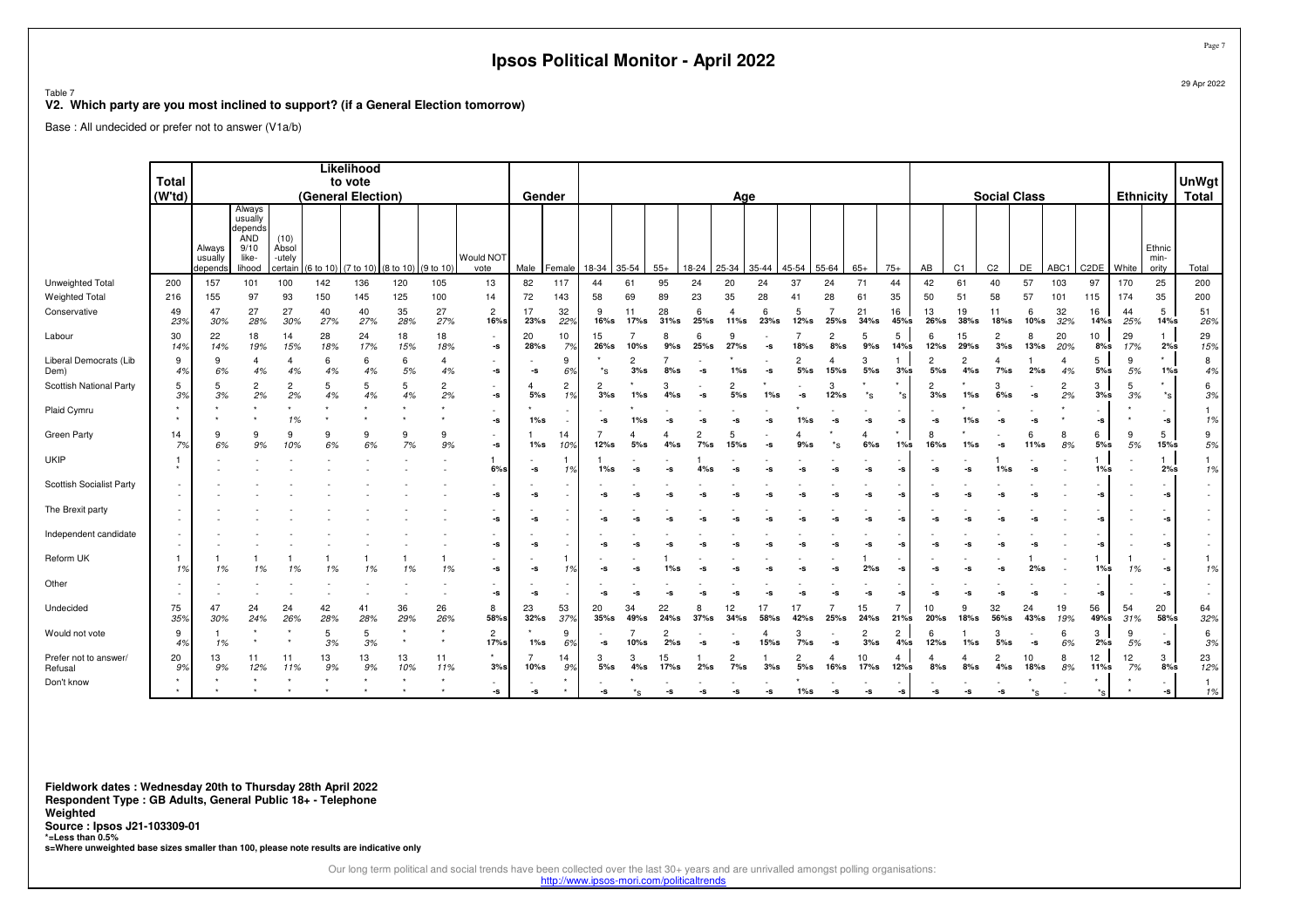#### Table 8

#### **V2. Which party are you most inclined to support? (if a General Election tomorrow)**

Base : All undecided or prefer not to answer (V1a/b)

|                                  | <b>Total</b><br>(Weighted) | Voting      |             |            |              |                                |                                     | <b>Working status</b>             | <b>Work sector</b>        |               |                       | <b>Tenure</b>          |                       |                                 |                        |                       |                          | <b>ONS Regions</b>       |              |                        | (2019 General Election) | Past vote    |                        |                          | Qualifications              |                       | UnW<br>Tot. |
|----------------------------------|----------------------------|-------------|-------------|------------|--------------|--------------------------------|-------------------------------------|-----------------------------------|---------------------------|---------------|-----------------------|------------------------|-----------------------|---------------------------------|------------------------|-----------------------|--------------------------|--------------------------|--------------|------------------------|-------------------------|--------------|------------------------|--------------------------|-----------------------------|-----------------------|-------------|
|                                  |                            | Con         | Lab         | LD.        | Not<br>Con   | Not<br>Lab                     | Full-time<br>Incl.<br>Self<br>Empl. | Not full-<br>time/Not work<br>ing | Public                    | Private       | Mort<br>gage          | Owned<br>out-<br>right | Renter                | Total<br>owner<br>occup<br>-ier | North<br>excl.<br>Scot | Mid-<br>lands         | South<br>excl.<br>Londor | Grea<br>-ter<br>Londor   | Eng-<br>land | Scot                   | Con                     | Lab          | LD                     | No<br>qualif<br>ications | Other<br>qualif<br>ications | Degree -              |             |
| Unweighted Total                 | 200                        | 51          | 29          | 8          | 55           | 77                             | 69                                  | 130                               | 29                        | 55            | 50                    | 93                     | 53                    | 143                             | 48                     | 64                    | 41                       | 21                       | 161          | 26                     | 71                      | 19           | 11                     | 53                       | 92                          | 55                    | 200         |
| <b>Weighted Total</b>            | 216                        | 49          | 30          | 9          | 62           | 81                             | 78                                  | 137                               | 18                        | 96            | 55                    | 81                     | 77                    | 136                             | 50                     | 70                    | 42                       | 35                       | 183          | 19                     | 78                      | 14           | 15                     | 51                       | 116                         | 48                    | 200         |
| Conservative                     | 49<br>23%                  | 49<br>100%s | ٠<br>-s     | -S         | -S           | 49<br>$60\%$ s                 | 14<br>17%s                          | 35<br>26%                         | $\overline{4}$<br>$23%$ s | 15<br>$15%$ s | 17<br>$30%$ s         | 25<br>$31%$ s          | $\overline{7}$<br>9%s | 41<br>30%                       | 10<br>19%s             | 20<br>29%s            | 10<br>24%s               | 6<br>18%s                | 45<br>24%    | 3<br>14%s              | 41<br>53%s              | 3%s          | $\sim$<br>-s           | 16<br>32%s               | 21<br>19%s                  | 11<br>23%s            | 51<br>26%   |
| Labour                           | 30<br>14%                  |             | 30<br>100%s | -S         | 30<br>48%s   | $\overline{\phantom{a}}$<br>-s | 16<br>20%s                          | 14<br>10%                         | $1\%$ s                   | 22<br>23%s    | 13%s                  | 13<br>15%s             | 9<br>12%s             | 20<br>15%                       | 11<br>21%s             | 11<br>$15%$ s         | 6<br>13%s                | $\overline{2}$<br>6%s    | 28<br>15%    | 1<br>4%s               | -5<br>$7\%s$            | 9<br>66%s    | $\overline{4}$<br>29%s | 4<br>8%s                 | 20<br>17%s                  | 6<br>12%s             | 29<br>15%   |
| Liberal Democrats (Lib<br>Dem)   | 9<br>4%                    |             | -S          | 9<br>100%s | 9<br>$15%$ s | 9<br>12%s                      | 5<br>7%s                            | $\overline{4}$<br>3%              | -S                        | 5<br>5%s      | 3<br>$5\%$ s          | $8%$ s                 | -S                    | 9<br>7%                         | $1\%s$                 | -s                    | 16%s                     | $\overline{2}$<br>$6\%s$ | -9<br>5%     | -S                     | 2%s                     | -s           | 6<br>39%               | $6\%s$                   | 6<br>5%s                    | -S                    | 8<br>4%     |
| Scottish National Party          | 5<br>3%                    |             | -S          | -S         | 5<br>9%s     | 5<br>7%s                       | 3<br>4%s                            | $\overline{2}$<br>1%              | 2%s                       | 3<br>3%s      | 4%s                   | *s                     | 3<br>4%s              | 2<br>2%                         | -9                     |                       |                          |                          |              | 5<br>29%s              | -S                      | -S           | $\sim$<br>-s           | 3<br>$6\%s$              | $1\%s$                      | 2<br>3%s              | 6<br>3%     |
| Plaid Cymru                      |                            |             | -S          | -9         |              | $1\%s$                         | 1%s                                 |                                   | 3%s                       | -S            | -S                    | -S                     | $1\%s$                |                                 | -S                     | $1\%$ s               | -5                       |                          |              | -9                     | -s                      | 3%s          | $\sim$<br>-s           | -S                       | -s                          | $1\%s$                | 1%          |
| Green Party                      | 14<br>7%                   |             | -S          | -S         | 14<br>23%s   | 14<br>$18%$ s                  | $\overline{2}$<br>2%s               | 13<br>9%                          | 5<br>29%s                 | 8<br>8%s      | $\overline{2}$<br>3%s | 5%s                    | 9<br>11%s             | 6<br>4%                         | -6<br>12%s             | $\overline{c}$<br>4%s | 2<br>4%s                 | 3<br>8%s                 | 11<br>6%     | $\overline{2}$<br>9%s  | $1\%s$                  | -s           | $\overline{c}$<br>13%s | $1\%s$                   | 9<br>8%s                    | 5<br>$9%$ s           | 9<br>5%     |
| UKIP                             |                            |             |             | -9         | 1%s          | $1\%s$                         | -S                                  | 1%                                | -s                        | -5            | 2%s                   | -S                     | -S                    |                                 | -S                     | $1\%s$                | -5                       |                          |              |                        | -S                      | -S           | -s                     | -S                       | $1\%s$                      | -S                    | 1%          |
| <b>Scottish Socialist Party</b>  |                            |             |             |            | -S           | -s                             | -S                                  |                                   | -S                        | -5            | -S                    | -9                     | -9                    |                                 |                        |                       |                          |                          |              |                        | -S                      | -S           | $\sim$<br>-s           | -s                       | -S                          | -S                    |             |
| The Brexit party                 |                            |             |             |            |              | -s                             | -S                                  |                                   | -S                        | -9            | $\sim$                |                        |                       |                                 |                        |                       |                          |                          |              |                        | -S                      | -S           | -s                     | -s                       | -S                          | -S                    |             |
| Independent candidate            |                            |             |             |            |              | -s                             | -S                                  |                                   | -S                        | -5            | $\sim$                |                        |                       |                                 |                        |                       |                          |                          |              |                        | -S                      | -S           | -s                     | -s                       | -S                          | -S                    |             |
| Reform UK                        | 1%                         |             |             |            | 2%s          | 2%s                            | 2%s                                 |                                   | -S                        | $1\%s$        | 2%s                   |                        |                       |                                 |                        |                       |                          |                          | 1%           |                        | 2%s                     | -S           | -s                     | -S                       | $1\%s$                      | -S                    | 1%          |
| Other                            |                            |             |             |            | -S           | -s                             | -S                                  |                                   | -S                        | -5            | -S                    |                        | -9                    |                                 |                        |                       |                          |                          |              |                        | -S                      | -S           | -s                     | -s                       | -s                          | -s                    |             |
| Undecided                        | 75<br>35%                  |             |             |            |              | -s                             | 25<br>31%s                          | 50<br>37%                         | 6<br>$32%$ s              | 33<br>35%s    | 18<br>$33%$ s         | 20<br>$25%$ s          | 36<br>47%s            | 38<br>28%                       | 19<br>$38%$ s          | 18<br>$26%$ s         | 14<br>$33%$ s            | 21<br>59%s               | 71<br>39%    | 4<br>22%s              | 25<br>$32%$ s           | 4<br>$25%$ s | 3<br>19%s              | 13<br>26%s               | 46<br>$39%$ s               | 16<br>$34%$ s         | 64<br>32%   |
| Would not vote                   | 9<br>4%                    |             | -9          |            | -S           | -s                             | 7<br>9%s                            | $\overline{c}$<br>1%              | 3%s                       | 4<br>4%s      | 3<br>$5\%s$           | $\overline{c}$<br>2%s  | 6%s                   | 5<br>3%                         | 1%s                    | 6<br>8%s              | 3<br>$6%$ s              | -S                       | 3%           | -s                     | $\overline{2}$<br>3%s   | -S           | $\sim$<br>-s           | -s                       | $4\%s$                      | 5<br>10%s             | 6<br>3%     |
| Prefer not to answer/<br>Refusal | 20<br>9%                   |             |             |            |              | -s                             | 5<br>6%s                            | 16<br>12%                         | $7\%s$                    | 4<br>4%s      | $4\%s$                | 14%s                   | 9%s                   | 13<br>10%                       | $7\%s$                 | 10<br>14%s            | 2<br>4%s                 | 4%s                      | 12<br>$6\%$  | $\overline{4}$<br>22%s | $1\%s$                  | -S           | $\sim$<br>-s           | 11<br>21%s               | 6<br>5%s                    | $\overline{4}$<br>8%s | 23<br>12%   |
| Don't know                       |                            |             | -S          | -9         | -S           |                                | -S                                  |                                   | -S                        | -5            | -S                    | -S                     | $^*$ s                |                                 | $1\%s$                 | -s                    | -S                       | -S                       |              | -5                     | -s                      | 2%s          | $\sim$<br>-s           | -s                       | $*_{\mathbf{S}}$            | -s                    | 1%          |

**Fieldwork dates : Wednesday 20th to Thursday 28th April 2022 Respondent Type : GB Adults, General Public 18+ - TelephoneWeighted Source : Ipsos J21-103309-01 \*=Less than 0.5%s=Where unweighted base sizes smaller than 100, please note results are indicative only**

Our long term political and social trends have been collected over the last 30+ years and are unrivalled amongst polling organisations:

http://www.ipsos-mori.com/politicaltrends

Page 8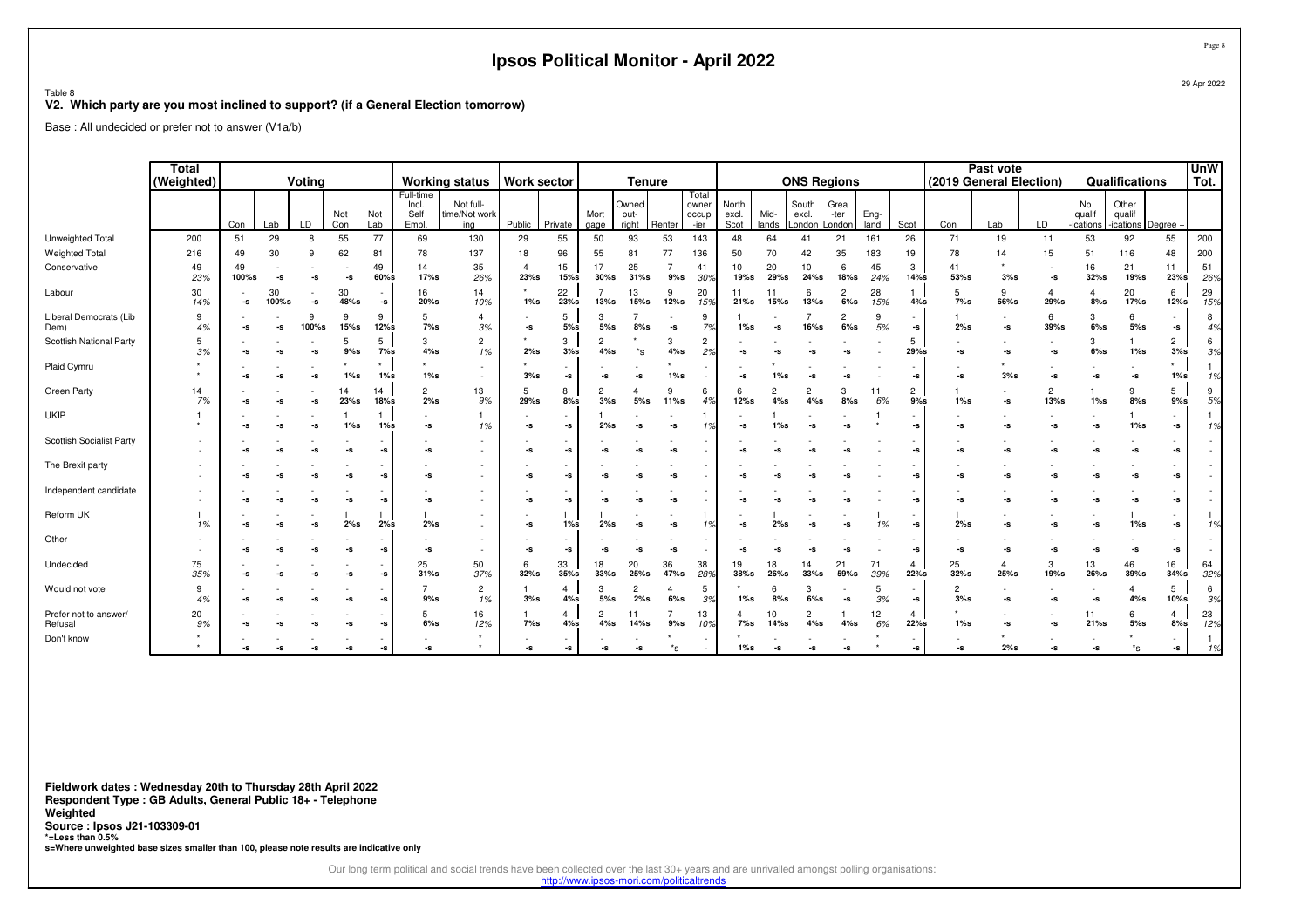Table 9

**(LIKEV). And how likely will you be to vote in an immediate General Election, on a scale of 1 to 10,**

**where 10 means you would be absolutely certain to vote and 1 that you would be absolutely certain NOT to vote?**

Base : All

|                                       | <b>Total</b>         |                              |                                                             |                                    |                    | Likelihood<br>to vote |                                  |            |                                                        |            |                           |            |            |            |                      |                      |           |            |                      |                      |                      |                      |                |                     |                      |                           |                   |                  |                         |                       |
|---------------------------------------|----------------------|------------------------------|-------------------------------------------------------------|------------------------------------|--------------------|-----------------------|----------------------------------|------------|--------------------------------------------------------|------------|---------------------------|------------|------------|------------|----------------------|----------------------|-----------|------------|----------------------|----------------------|----------------------|----------------------|----------------|---------------------|----------------------|---------------------------|-------------------|------------------|-------------------------|-----------------------|
|                                       | (W'td)               |                              |                                                             |                                    | (General Election) |                       |                                  |            |                                                        | Gender     |                           |            |            |            |                      | Age                  |           |            |                      |                      |                      |                      |                | <b>Social Class</b> |                      |                           |                   | <b>Ethnicity</b> |                         | <b>UnWgt</b><br>Total |
|                                       |                      |                              | Always                                                      |                                    |                    |                       |                                  |            |                                                        |            |                           |            |            |            |                      |                      |           |            |                      |                      |                      |                      |                |                     |                      |                           |                   |                  |                         |                       |
|                                       |                      | Always<br>usually<br>depends | usually<br>depends<br><b>AND</b><br>9/10<br>like-<br>lihood | (10)<br>Absol<br>-utely<br>certain | (6 to 10           |                       | )) (7 to 10) (8 to 10) (9 to 10) |            | Would NOT<br>vote                                      | Male       | Female                    | 18-34      | 35-54      | $55+$      | $18 - 24$            | 25-34                | 35-44     | 45-54      | 55-64                | $65+$                | $75+$                | AB                   | C <sub>1</sub> | C <sub>2</sub>      | DE                   | ABC1                      | C <sub>2</sub> DE | White            | Ethnic<br>min-<br>ority | Total                 |
| Unweighted Total                      | 1006                 | 835                          | 681                                                         | 670                                | 806                | 789                   | 752                              | 704        | 80                                                     | 497        | 500                       | 248        | 333        | 425        | 113                  | 135                  | 135       | 198        | 136                  | 289                  | 139                  | 237                  | 359            | 168                 | 242                  | 596                       | 410               | 879              | 115                     | 1006                  |
| <b>Weighted Total</b>                 | 1006                 | 782                          | 629                                                         | 613                                | 780                | 764                   | 722                              | 652        | 105                                                    | 487        | 510                       | 286        | 333        | 387        | 109                  | 177                  | 161       | 172        | 157                  | 231                  | 106                  | 269                  | 281            | 207                 | 249                  | 549                       | 457               | 869              | 125                     | 1006                  |
| 1 - Absolutely certain<br>not to vote | 105<br>10%           | 15<br>2%                     |                                                             |                                    |                    |                       |                                  |            | 105<br>100%s                                           | 65<br>13%  | 38<br>7%                  | 31<br>11%  | 40<br>12%  | 33<br>9%   | 14<br>13%            | 10%                  | 22<br>14% | 18<br>11%  | 19<br>12%            | 14<br>6%             | 11<br>10%            | 16<br>6%             | 23<br>8%       | 26<br>12%           | 40<br>16%            | 38<br>7%                  | 66<br>14%         | 87<br>10%        | 18<br>14%               | 80<br>8%              |
| $\overline{2}$                        | 14<br>1%             |                              |                                                             |                                    |                    |                       |                                  |            | $\overline{\phantom{a}}$<br>$\textbf{-S}$              | 6<br>1%    | 8<br>2%                   | 5<br>2%    | 2<br>1%    | 8<br>2%    | $\overline{2}$<br>2% | 3<br>2%              |           | 1%         | $\overline{c}$<br>1% | 5<br>2%              |                      | $\overline{c}$<br>1% |                | 3<br>1%             | 3%                   | 3<br>1%                   | 2%                | 6<br>1%          | 4<br>3%                 | 16<br>2%              |
| 3                                     | 8<br>1%              |                              |                                                             |                                    |                    |                       |                                  |            | $\overline{a}$<br>$\textbf{-S}$                        | 5<br>1%    | $\overline{c}$<br>$\star$ | 6<br>2%    |            |            | 3<br>3%              | 2%                   |           |            |                      |                      |                      |                      |                | 3<br>2%             | $\overline{2}$<br>1% | $\overline{2}$<br>$\star$ | -5<br>1%          | 6<br>1%          | 1%                      | 14<br>1%              |
| 4                                     | 16<br>2%             |                              |                                                             |                                    |                    |                       |                                  |            | $\overline{\phantom{a}}$<br>$\textnormal{\texttt{-S}}$ | 9<br>2%    |                           | 9<br>3%    | 6<br>2%    |            | 3<br>3%              | 3%                   | 3%        | 1%         |                      |                      |                      | 4<br>1%              | 3%             |                     | -5<br>2%             | 11<br>2%                  | -5<br>1%          | 11<br>1%         | $\overline{4}$<br>3%    | 13<br>1%              |
| 5                                     | 65<br>6%             | 38<br>5%                     |                                                             |                                    |                    |                       |                                  |            | $\overline{\phantom{a}}$<br>$\textbf{-S}$              | 27<br>5%   | 38<br>7%                  | 21<br>7%   | 24<br>7%   | 19<br>5%   | 9<br>9%              | 12<br>7%             | 12<br>8%  | 12<br>7%   | 10<br>6%             | 9<br>4%              | 4                    | 8<br>3%              | 11<br>4%       | 19<br>9%            | 27<br>11%            | 19<br>3%                  | 46<br>10%         | 52<br>6%         | 11<br>9%                | 61<br>6%              |
| 6                                     | 16<br>2%             | 1%                           |                                                             |                                    | 16<br>2%           |                       |                                  |            | $\overline{\phantom{a}}$<br>$\textbf{-S}$              | 10<br>2%   | 6                         | 14<br>5%   | 2<br>1%    |            | 9<br>9%              | 3%                   |           | 1%         |                      |                      |                      | 1%                   |                | 3<br>1%             | 11<br>5%             | 2                         | 14<br>3%          | -11<br>1%        | 5<br>4%                 | 17<br>2%              |
| 7                                     | 42<br>4%             | 23<br>3%                     |                                                             |                                    | 42<br>5%           | 42<br>6%              |                                  |            | $\overline{\phantom{a}}$<br>$\textnormal{\texttt{-S}}$ | 12<br>2%   | 30<br>6%                  | 19<br>6%   | 22<br>6%   | 2<br>1%    | 10%                  |                      | 16<br>10% | 3%         |                      | $\overline{2}$<br>1% | $\overline{c}$<br>2% | 12<br>4%             | 14<br>5%       | 9<br>4%             | 3%                   | 25<br>5%                  | 17<br>4%          | 34<br>4%         | 8<br>7%                 | 37<br>4%              |
| 8                                     | 69<br>7%             | 56<br>7%                     |                                                             |                                    | 69<br>9%           | 69<br>9%              | 69<br>10%                        |            | $\textnormal{\texttt{-S}}$                             | 32<br>7%   | 37<br>7%                  | 21<br>8%   | 26<br>8%   | 22<br>6%   | 12<br>11%            | 10<br>5%             | 18<br>11% | 4%         | 8<br>5%              | 14<br>6%             | 4<br>4%              | 19<br>7%             | 21<br>8%       | 16<br>8%            | 12<br>5%             | 40<br>7%                  | 29<br>6%          | 55<br>6%         | 14<br>11%               | 48<br>5%              |
| 9                                     | 39<br>4%             | 36<br>5%                     | 36<br>6%                                                    |                                    | 39<br>5%           | 39<br>5%              | 39<br>5%                         | 39<br>6%   | $\overline{\phantom{a}}$<br>-s                         | 28<br>6%   | 11<br>2%                  | 17<br>6%   | 12<br>3%   | 11<br>3%   | 11                   | 3%                   | 2%        | 5%         | 3%                   | 6<br>3%              | -3<br>3%             | 12<br>5%             | 12<br>4%       | 5%                  | 2%                   | 24<br>4%                  | 15<br>3%          | 32<br>4%         | 6<br>5%                 | 34<br>3%              |
| 10 - Absolutely certain<br>to vote    | 613<br>61%           | 594<br>76%                   | 594<br>94%                                                  | 613<br>100%                        | 613<br>79%         | 613<br>80%            | 613<br>85%                       | 613<br>94% | $\sim$<br>$\textbf{-S}$                                | 289<br>59% | 318<br>62%                | 139<br>49% | 191<br>57% | 284<br>73% | 34<br>31%            | 105<br>59%           | 75<br>47% | 116<br>67% | 110<br>70%           | 174<br>75%           | 78<br>74%            | 191<br>71%           | 188<br>67%     | 107<br>52%          | 126<br>51%           | 380<br>69%                | 233<br>51%        | 568<br>65%       | 42<br>33%               | 670<br>67%            |
| Don't know                            | $\overline{7}$<br>1% |                              |                                                             |                                    |                    |                       |                                  |            | $\overline{\phantom{a}}$<br>$\textbf{-S}$              | 2          |                           |            |            | 5<br>1%    |                      | 1%                   |           |            |                      | 2%                   | 3<br>2%              | 2<br>1%              |                | 1%                  | $\overline{2}$<br>1% | 3<br>1%                   | 1%                | 5<br>1%          | $\overline{c}$<br>1%    | 11<br>1%              |
| Prefer not to answer                  | 12<br>1%             |                              |                                                             |                                    |                    |                       |                                  |            | ٠<br>-s                                                | c          | 9<br>2%                   | 2<br>1%    | 2%         | 2<br>1%    | $\star$              | $\overline{2}$<br>1% | 4%        |            | 2<br>1%              |                      |                      |                      |                | 9<br>4%             | $\overline{2}$<br>1% |                           | 11<br>2%          | 2                | 10<br>8%                | 5<br>$\star$          |

**Fieldwork dates : Wednesday 20th to Thursday 28th April 2022 Respondent Type : GB Adults, General Public 18+ - TelephoneWeighted Source : Ipsos J21-103309-01 \*=Less than 0.5%s=Where unweighted base sizes smaller than 100, please note results are indicative only**

Our long term political and social trends have been collected over the last 30+ years and are unrivalled amongst polling organisations:

http://www.ipsos-mori.com/politicaltrends

Page 929 Apr 2022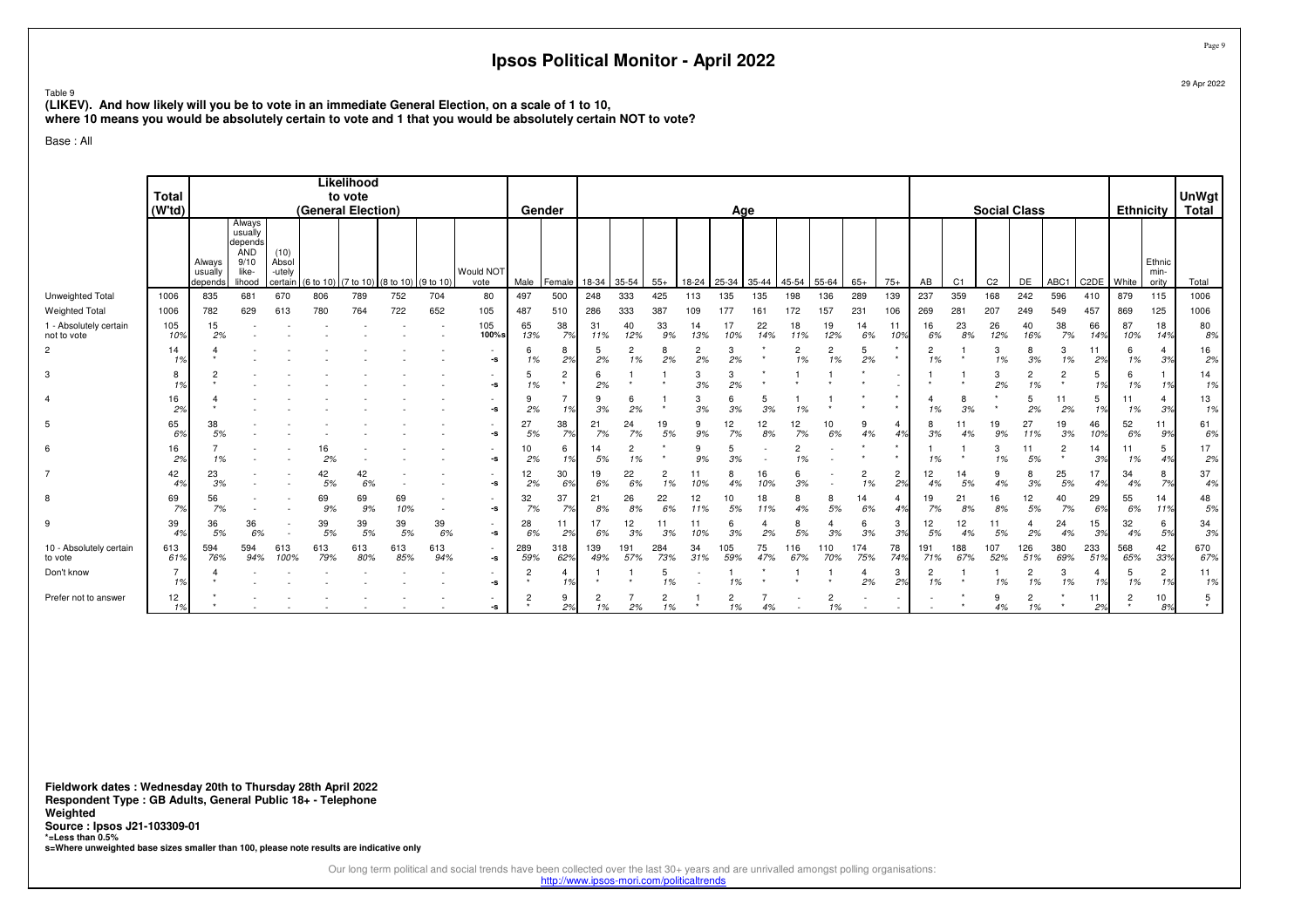Table 10

 **(LIKEV). And how likely will you be to vote in an immediate General Election, on a scale of 1 to 10,where 10 means you would be absolutely certain to vote and 1 that you would be absolutely certain NOT to vote?**

Base : All

|                                       | <b>Total</b><br>(Weighted) |            |            | Voting           |            |            |                                     | <b>Working status</b>             | <b>Work sector</b> |              |                      | <b>Tenure</b>          |                      |                                 |                        |                      | <b>ONS Regions</b>       |                        |              |           |            | Past vote<br>(2019 General Election) |                  |                           | <b>Qualifications</b>               |                      | <b>UnW</b><br>Tot.   |
|---------------------------------------|----------------------------|------------|------------|------------------|------------|------------|-------------------------------------|-----------------------------------|--------------------|--------------|----------------------|------------------------|----------------------|---------------------------------|------------------------|----------------------|--------------------------|------------------------|--------------|-----------|------------|--------------------------------------|------------------|---------------------------|-------------------------------------|----------------------|----------------------|
|                                       |                            | Con        | Lab        | LD               | Not<br>Con | Not<br>Lab | Full-time<br>Incl.<br>Self<br>Empl. | Not full-<br>time/Not work<br>ing | Public             | Private      | Mort<br>gage         | Owned<br>out-<br>right | Renter               | Total<br>owner<br>occup<br>-ier | North<br>excl.<br>Scot | Mid-<br>lands        | South<br>excl.<br>Londor | Grea<br>-ter<br>Londor | Eng-<br>land | Scot      | Con        | Lab                                  | <b>LD</b>        | No<br>qualit<br>-ications | Other<br>qualif<br>-ications Degree |                      |                      |
| Unweighted Total                      | 1006                       | 263        | 342        | 84               | 554        | 475        | 424                                 | 580                               | 198                | 315          | 311                  | 404                    | 271                  | 715                             | 242                    | 309                  | 213                      | 112                    | 816          | 130       | 334        | 269                                  | 77               | 189                       | 444                                 | 373                  | 1006                 |
| Weighted Total                        | 1006                       | 273        | 312        | 83               | 505        | 465        | 475                                 | 530                               | 100                | 501          | 294                  | 342                    | 362                  | 636                             | 241                    | 312                  | 230                      | 136                    | 870          | 87        | 350        | 235                                  | 73               | 193                       | 504                                 | 308                  | 1006                 |
| 1 - Absolutely certain<br>not to vote | 105<br>10%                 | 10<br>4%   | 9<br>3%    | 3<br>3%s         | 13<br>3%   | 14<br>3%   | 67<br>14%                           | 38<br>7%                          | 10<br>10%          | 46<br>9%     | 29<br>10%            | 26<br>8%               | 49<br>13%            | 55<br>9%                        | 22<br>9%               | 32<br>10%            | 28<br>12%                | 19<br>14%              | 100<br>12%   | 3<br>3%   | 11<br>3%   | 2%                                   | 3<br>4%s         | 36<br>18%                 | 47<br>9%                            | 22<br>7%             | 80<br>8%             |
| $\overline{2}$                        | 14<br>1%                   |            | 1%         | $^*$ s           | 1%         |            | 5<br>1%                             | 8<br>2%                           |                    | 5<br>1%      | 2<br>1%              | 5<br>1%                | 8<br>2%              | 6<br>1%                         | 1%                     | 5<br>2%              | 3<br>1%                  | 3%                     | 10<br>1%     | $\star$   | 1%         |                                      | -S               | 3%                        | 6<br>1%                             | 3<br>1%              | 16<br>2%             |
| 3                                     | 1%                         |            | 1%         | $1\%s$           | 1%         |            | 4<br>1%                             | 4<br>1%                           | 3<br>3%            | $\star$      |                      | 1%                     | 1%                   | 3                               | 1%                     | 2<br>1%              | 1%                       |                        | 1%           | 2<br>2%   |            |                                      | $*_{\mathbf{S}}$ | 2<br>1%                   | 1%                                  |                      | 14<br>1 <sup>c</sup> |
|                                       | 16<br>2%                   | 1%         | 1%         | -5               | 1%         | 10/        | 3<br>1%                             | 13<br>2%                          | 3<br>3%            | 8<br>2%      | 1%                   |                        | 3%                   | 5<br>1%                         | 3<br>1%                | 2%                   | 2%                       | 3<br>2%                | 15<br>2%     |           | 1%         | 3<br>1%                              | -s               |                           | 14<br>3%                            | $\overline{c}$<br>1% | 13<br>1%             |
| 5                                     | 65<br>6%                   |            | 3%         | 11<br>14%s       | 28<br>6%   | 31<br>7%   | 20<br>4%                            | 44<br>8%                          | 11<br>11%          | 24<br>5%     | 13<br>5%             | 18<br>5%               | 32<br>9%             | 31<br>5%                        | 27<br>11%              | 18<br>6%             | 11<br>5%                 | 5%                     | 60<br>7%     | 2<br>2%   | 27<br>8%   | 2%                                   | 2<br>3%s         | 4%                        | 43<br>9%                            | 14<br>5%             | 61<br>6%             |
| 6                                     | 16<br>2%                   | 1%         | 2%         | $*_{\mathbf{c}}$ | 1%         | 10         | 5<br>1%                             | 12<br>2%                          |                    | 12<br>2%     | 2<br>1%              |                        | 14<br>4%             | 2                               | 10<br>4%               |                      | 3<br>1%                  | 1%                     | 15<br>2%     |           |            | 2%                                   | -s               | 1%                        | 14<br>3%                            |                      | 2%                   |
|                                       | 42<br>4%                   | 15.<br>5%  | 13         | -S               | 15<br>3%   | 17<br>4%   | 24<br>5%                            | 19<br>4%                          | 5<br>5%            | 26<br>5%     | 13<br>4%             | 3%                     | 19<br>5%             | 23<br>4%                        | 13<br>6%               | 13<br>4%             | 5<br>2%                  | 8<br>6%                | 34<br>4%     | 3<br>3%   | 15<br>4%   | 3%                                   | -s               | 2<br>1%                   | 26<br>5%                            | 14<br>4%             | 37<br>4%             |
| 8                                     | 69<br>7%                   | 6%         | 25<br>8%   | 10<br>12%s       | 40<br>8%   | 31<br>7%   | 30<br>6%                            | 39<br>7%                          | 6<br>$6\%$         | 38<br>8%     | 22<br>7%             | 15<br>4%               | 32<br>9%             | 37<br>6%                        | 9<br>4%                | 26<br>8%             | 14<br>6%                 | 15<br>11%              | 64<br>7%     | 5<br>6%   | 22<br>6%   | 20<br>8%                             | 5<br>7%s         | 4%                        | 47<br>9%                            | 15<br>5%             | 48<br>5%             |
| 9                                     | 39<br>4%                   | 4%         | 17<br>5%   | 6<br>$7\%s$      | 26<br>5%   | 19<br>4%   | 22<br>5%                            | 17<br>3%                          | 2<br>2%            | 28<br>6%     | 16<br>5%             | 14<br>4%               | 8<br>2%              | 29<br>5%                        | 14<br>6%               | 6<br>2%              | 5%                       | 8<br>6%                | 38<br>4%     | 10/       | 15<br>4%   | 3%                                   | 8<br>11%s        | 3%                        | 19<br>4%                            | 13<br>4%             | 34<br>3%             |
| 10 - Absolutely certain<br>to vote    | 613<br>61%                 | 201<br>74% | 220<br>71% | 51<br>62%s       | 359<br>71% | 340<br>73% | 295<br>62%                          | 318<br>60%                        | 61<br>60%          | 304<br>61%   | 191<br>65%           | 246<br>72%             | 173<br>48%           | 437<br>69%                      | 137<br>57%             | 200<br>64%           | 144<br>62%               | 63<br>46%              | 511<br>59%   | 69<br>79% | 249<br>71% | 183<br>78%                           | 56<br>76%s       | 120<br>62%                | 273<br>54%                          | 220<br>71%           | 670<br>67%           |
| Don't know                            | 1%                         | 1%         |            |                  |            |            |                                     | 1%                                |                    | 2<br>$\star$ |                      | 1%                     | $\overline{c}$<br>1% | 1%                              | $\Omega$<br>∠<br>1%    |                      | $\overline{c}$<br>1%     | 1%                     | 1%           |           | 1%         |                                      | -s               | 2<br>1%                   | 2                                   | 3<br>1%              | 11<br>1%             |
| Prefer not to answer                  | 12<br>1%                   |            |            | -S               |            |            |                                     | 12<br>2%                          |                    | 1%           | $\overline{2}$<br>1% |                        | 10<br>3%             | 2                               |                        | $\overline{2}$<br>1% | 2<br>1%                  | 8<br>6%                | 12<br>1%     |           |            |                                      | -s               | 2%                        | 1%                                  |                      |                      |

**Fieldwork dates : Wednesday 20th to Thursday 28th April 2022 Respondent Type : GB Adults, General Public 18+ - TelephoneWeighted Source : Ipsos J21-103309-01 \*=Less than 0.5%s=Where unweighted base sizes smaller than 100, please note results are indicative only**

Our long term political and social trends have been collected over the last 30+ years and are unrivalled amongst polling organisations:

http://www.ipsos-mori.com/politicaltrends

Page 1029 Apr 2022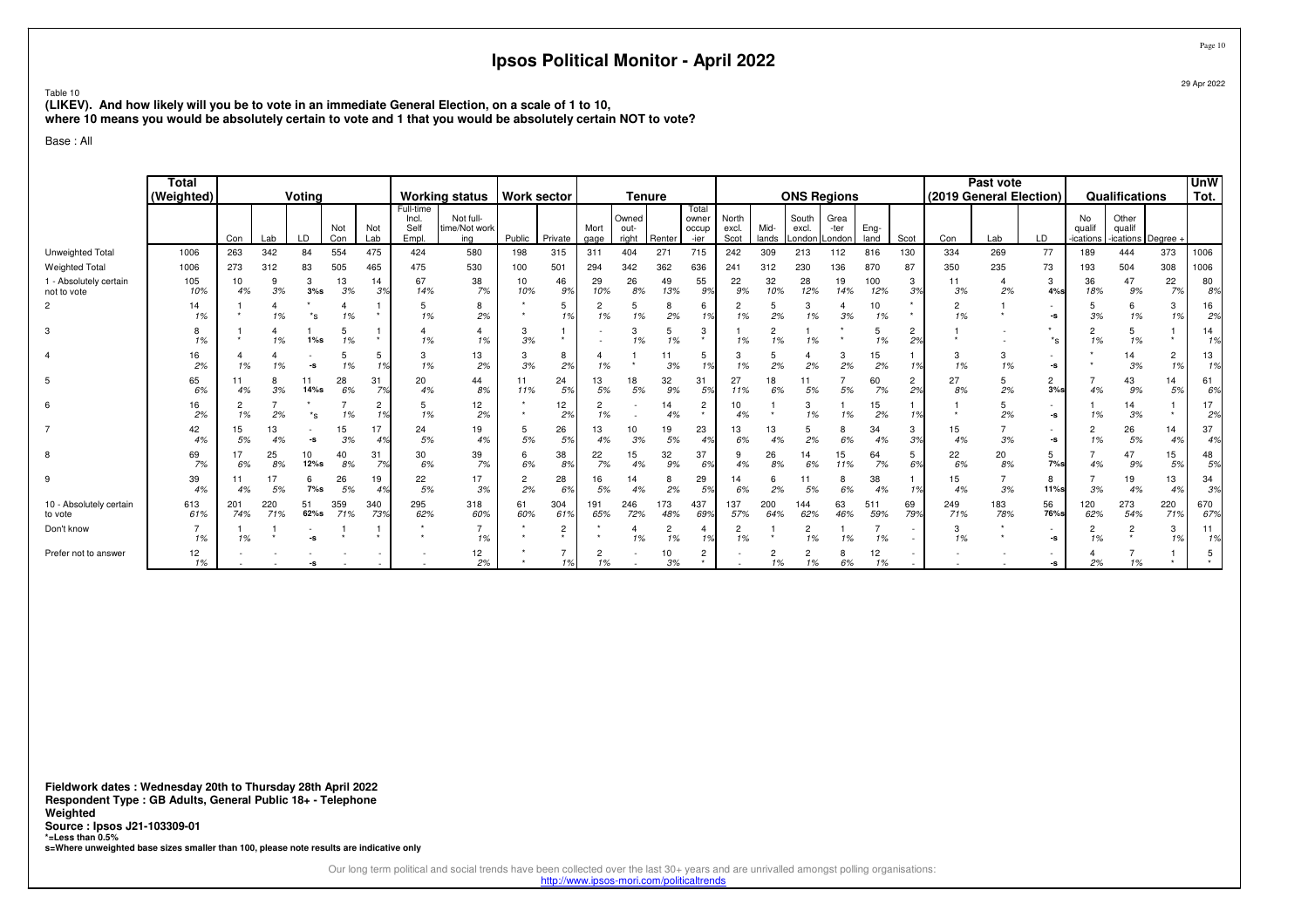Table 11 **(GOV). Are you satisfied or dissatisfied with the way the Government is running the country?**

Base : All

|                       | <b>Total</b><br>(Wtd) |                             |                                                                       |                                    | (General Election)           | Likelihood<br>to vote |                                          |                  |                          |                | Gender           |                  |               |               |           | Age           |                 |                 |               |              |                |           |             | <b>Social Class</b> |                 |                  |                   | <b>Ethnicity</b> |                         | UnWgt<br><b>Total</b> |
|-----------------------|-----------------------|-----------------------------|-----------------------------------------------------------------------|------------------------------------|------------------------------|-----------------------|------------------------------------------|------------------|--------------------------|----------------|------------------|------------------|---------------|---------------|-----------|---------------|-----------------|-----------------|---------------|--------------|----------------|-----------|-------------|---------------------|-----------------|------------------|-------------------|------------------|-------------------------|-----------------------|
|                       |                       | Always<br>usuall<br>depends | Always<br>usually<br>depends<br><b>AND</b><br>9/10<br>like-<br>lihood | (10)<br>Absol<br>-utely<br>certain | (6 to 10)                    |                       | $(7 \text{ to } 10)$ (8 to 10) (9 to 10) |                  | <b>Would NOT</b><br>vote | Male           | Female           | 18-34 35-54      |               | $55+$         | 18-24     | 25-34         | 35-44           | 45-54           | $55-64$       | $65+$        | $75+$          | AB        |             | C <sub>2</sub>      | DE              | ABC <sub>1</sub> | C <sub>2</sub> DE | White            | Ethnic<br>min-<br>ority | Total                 |
| Unweighted Total      | 1006                  | 835                         | 681                                                                   | 670                                | 806                          | 789                   | 752                                      | 704              | 80                       | 497            | 500              | 248              | 333           | 425           | 113       | 135           | 35              | 198             | 136           | 289          | 139            | 237       | 359         | 168                 | 242             | 596              | 410               | 879              | 115                     | 1006                  |
| <b>Weighted Total</b> | 1006                  | 782                         | 629                                                                   | 613                                | 780                          | 764                   | 722                                      | 652              | 105                      | 487            | 510              | 286              | 333           | 387           | 109       |               |                 | 172             | 157           | 231          | 106            | 269       | 281         | 207                 | 249             | 549              | 457               | 869              | 125                     | 1006                  |
| Satisfied             | 306<br>30%            | 219<br>28%                  | 185<br>29%                                                            | 183<br>30%                         | 236<br>30%                   | 230<br>30%            | 219<br>30%                               | 201<br>31%       | 40<br>38%s               | 154<br>32%     | 148<br>29°       | 64<br>22%        | 100<br>30%    | 142           | 31<br>28% | 33<br>19%     | 57<br>35%       | 44<br>25%       | 46<br>29%     | 96<br>42%    | 44<br>42%      | 76<br>28% | 77<br>28%   | 73<br>35%           | 80<br>32%       | 153<br>28%       | 153<br>34%        | 280<br>32%       | 25<br>20%               | 275<br>27%            |
| Dissatisfied          | 614<br>61%            | 508<br>65%                  | 399<br>63%                                                            | 389<br>63%                         | 491<br>63%                   | 480<br>63%            | 449<br>62%                               | 406<br>62%       | 53<br>51%s               | 303<br>62%     | 306<br>60°       | 203              | 199<br>60%    | 211<br>54%    |           |               |                 | 68%             | 99<br>63%     | 112<br>48%   | 4 <sub>1</sub> | 63%       | 184<br>65%  | 09<br>53%           | 151<br>61%      | 353<br>64%       | 260<br>579        | 527<br>61%       | 76                      | 651<br>65%            |
| Don't know            | 86<br>9%              | 55<br>70/<br>$1\%$          | 45<br>7%                                                              | 41<br>7%                           | 54<br>$\mathcal{F}$<br>$1\%$ | 54<br>7%              | 53<br>7%                                 | 46<br>7%         | 12<br>11%s               | 30<br>6%       | 56<br>11%        | 18<br>6%         | 34<br>10%     | 34<br>9%      | 5%        | 12<br>7%      | 23              | 6%              | 8%            | 22<br>10%    | 14<br>13%      | 23<br>9%  | 20<br>7%    | 25<br>12%           | 18<br>7%        | 43<br>8%         | 43<br>9%          | 62<br>7%         | 24<br>199               | 80<br>8%              |
| <b>Net satisfied</b>  | $-307$<br>$-31%$      | $-289$<br>$-37%$            | $-214$<br>$-34%$                                                      | $-206$<br>$-34%$                   | $-255$<br>$-33%$             | $-250$<br>$-33%$      | $-230$<br>$-32%$                         | $-205$<br>$-31%$ | $-13$<br>$-12%s$         | -149<br>$-31%$ | $-158$<br>$-31%$ | $-140$<br>$-49%$ | -99<br>$-30%$ | -69<br>$-18%$ | $-38%$    | -98<br>$-55%$ | $-25$<br>$-15%$ | $-74$<br>$-43%$ | -53<br>$-34%$ | $-15$<br>-7% | -3<br>$-3%$    | $-35%$    | 106<br>-38% | $-36$<br>$-17%$     | $-71$<br>$-29%$ | -200<br>$-36%$   | $-107$<br>$-23%$  | $-247$<br>$-28%$ | $-51$<br>$-40%$         | $-376$<br>$-37%$      |

**Fieldwork dates : Wednesday 20th to Thursday 28th April 2022 Respondent Type : GB Adults, General Public 18+ - TelephoneWeighted Source : Ipsos J21-103309-01 \*=Less than 0.5%s=Where unweighted base sizes smaller than 100, please note results are indicative only**

Our long term political and social trends have been collected over the last 30+ years and are unrivalled amongst polling organisations:<br>http://www.ipsos-mori.com/politicaltrends

Page 1129 Apr 2022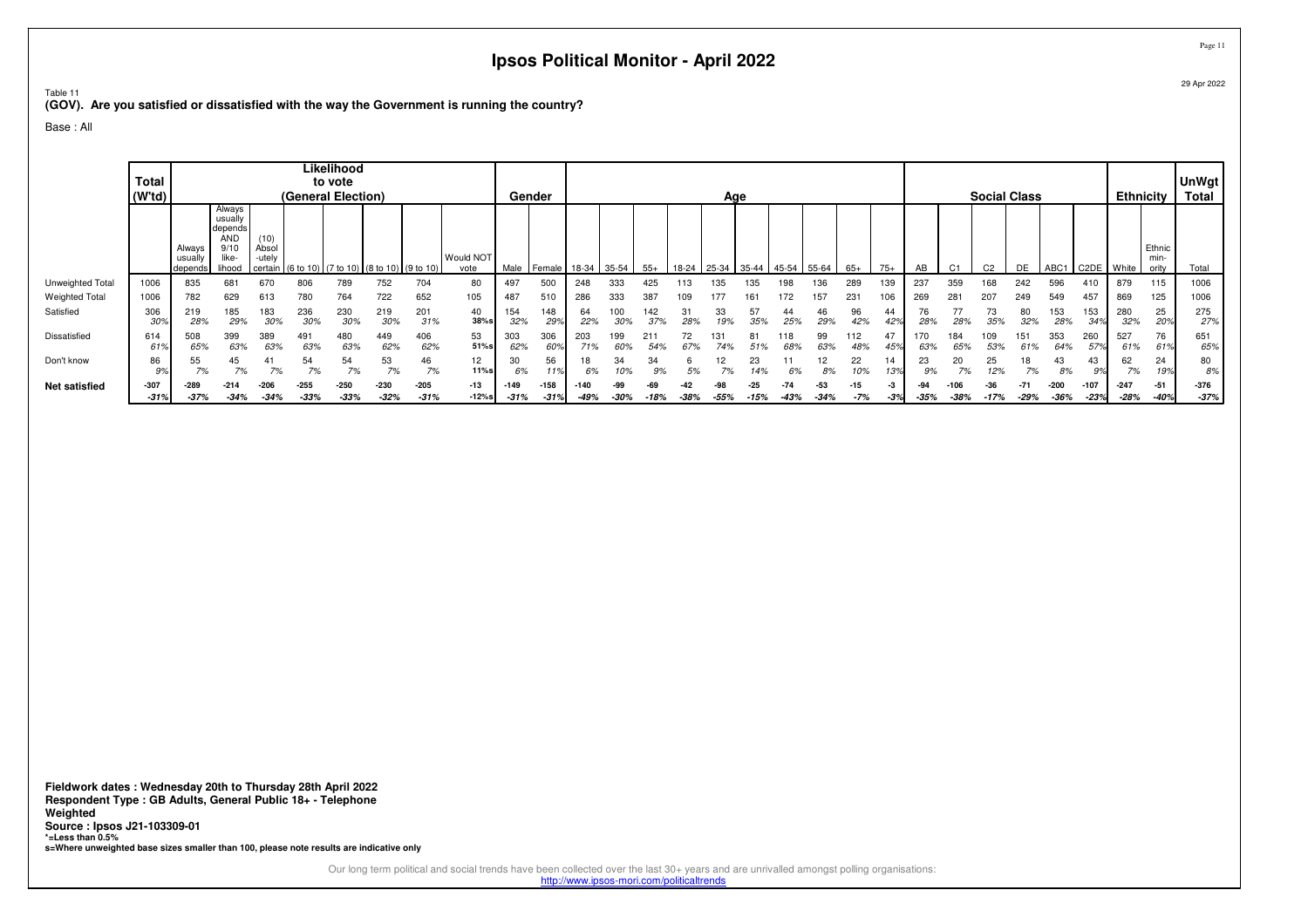Table 12

**(GOV). Are you satisfied or dissatisfied with the way the Government is running the country?**

Base : All

|                       | Total<br>(Weighted) |            |            | Voting         |            |            |                                    | <b>Working status</b>             | Work sector |                     |              | Tenure                 |            |                                 |                        |               | <b>ONS Regions</b> |                           |              |           | (2019 General Election) | Past vote  |            |                           | Qualifications                          |              | <b>UnW</b><br>Tot. |
|-----------------------|---------------------|------------|------------|----------------|------------|------------|------------------------------------|-----------------------------------|-------------|---------------------|--------------|------------------------|------------|---------------------------------|------------------------|---------------|--------------------|---------------------------|--------------|-----------|-------------------------|------------|------------|---------------------------|-----------------------------------------|--------------|--------------------|
|                       |                     | Con        | Lab        | $\overline{D}$ | Not<br>Con | Not<br>Lab | Full-time<br>Incl.<br>Self<br>Empl | Not full-<br>time/Not work<br>ina | Public      | Private             | Mort<br>gage | Owned<br>out-<br>right | Renter     | Total<br>owner<br>occup<br>-ier | North<br>excl.<br>Scot | Mid-<br>lands | South<br>excl.     | Grea<br>London I London I | Eng-<br>land | Scot      | Con                     | Lab        | LD         | No<br>qualif<br>-ications | Other<br>qualif<br>-ications   Degree - |              |                    |
| Unweighted Total      | 1006                | 263        | 342        | 84             | 554        | 475        | 424                                | 580                               | 198         | 315                 | 31           | 404                    | 271        | 715                             | 242                    | 309           | 213                | 112                       | 816          | 130       | 334                     | 269        | 77         | 89۱                       | 444                                     | 373          | 1006               |
| <b>Weighted Total</b> | 1006                | 273        | 312        | 83             | 505        | 465        | 475                                | 530                               | 100         | 50                  | 294          | 342                    | 362        | 636                             | 241                    | 312           | 230                | 136                       | 870          | 87        | 350                     | 235        | 73         | 193                       | 504                                     | 308          | 1006               |
| Satisfied             | 306<br>30%          | 184<br>67% | 43<br>14%  | 13%s           | 62<br>12%  | 203<br>44% | 39<br>29%                          | 167<br>32%                        | 17<br>17%   | 140<br>$28^{\circ}$ | 91<br>31%    | 111<br>32%             | 102<br>28% | 202<br>329                      | 73<br>30%              | 96            | 78<br>34%          | 40<br>29%                 | 272<br>31%   | 20<br>23% | 191<br>54%              | 13<br>6%   | 10<br>14%  | 70<br>36%                 | 152<br>30%                              | 84<br>27%    | 275<br>27%         |
| Dissatisfied          | 614<br>61%          | 69<br>25%  | 251<br>80% | 69<br>82%s     | 83%        | 234<br>50% | 312<br>66%                         | 301<br>57%                        | 73<br>73%   | 322                 | 187<br>63%   | 201<br>59%             | 221        | 388                             | 156<br>65%             | 193<br>62%    | 125<br>54%         | 57%                       | 519<br>60%   | 63<br>72% | 134<br>38%              | 211<br>90% | 60<br>82%s | 99<br>51%                 | 306<br>61%                              | 208<br>67%   | 651<br>65%         |
| Don't know            | 86<br>9%            | 20<br>7%   | 19<br>6%   | 5%s            | 26<br>5%   | 27         | 24<br>5%                           | 61<br>12%                         | 10%         | 39<br>8%            | 16           | 30<br>9%               | 39<br>11%  | 46<br>70                        | 12<br>5%               | 22<br>7%      | 28<br>12%          | 19<br>14%                 | 9%           | .5%       | 26<br>7%                | 5%         | 4%s        | 24<br>12%                 | 46                                      | 16<br>$\cup$ | 80<br>8%           |
| <b>Net satisfied</b>  | $-307$              | 115        | -209       | $-58$          | $-355$     | $-30$      | $-173$                             | $-134$                            | $-56$       | $-182$              | -96          | $-91$                  | $-119$     | $-186$                          | -83                    | -97           | -47                | $-38$                     | $-247$       | -43       | 57                      | $-198$     | $-49$      | -29                       | $-154$                                  | $-124$       | $-376$             |
|                       | $-31%$              | 42%        | $-67%$     | -70%s          | $-70%$     | $-7%$      | $-36%$                             | $-25%$                            | $-56%$      | $-369$              | $-32%$       | $-27%$                 | $-33%$     | $-29%$                          | $-34%$                 | $-31%$        | $-20%$             | $-28%$                    | $-28%$       | $-50%$    | 16%                     | $-84%$     | $-67%$ s   | $-15%$                    | $-31%$                                  | $-40%$       | $-37%$             |

**Fieldwork dates : Wednesday 20th to Thursday 28th April 2022 Respondent Type : GB Adults, General Public 18+ - TelephoneWeighted Source : Ipsos J21-103309-01 \*=Less than 0.5%s=Where unweighted base sizes smaller than 100, please note results are indicative only**

Our long term political and social trends have been collected over the last 30+ years and are unrivalled amongst polling organisations:<br>http://www.ipsos-mori.com/politicaltrends

Page 12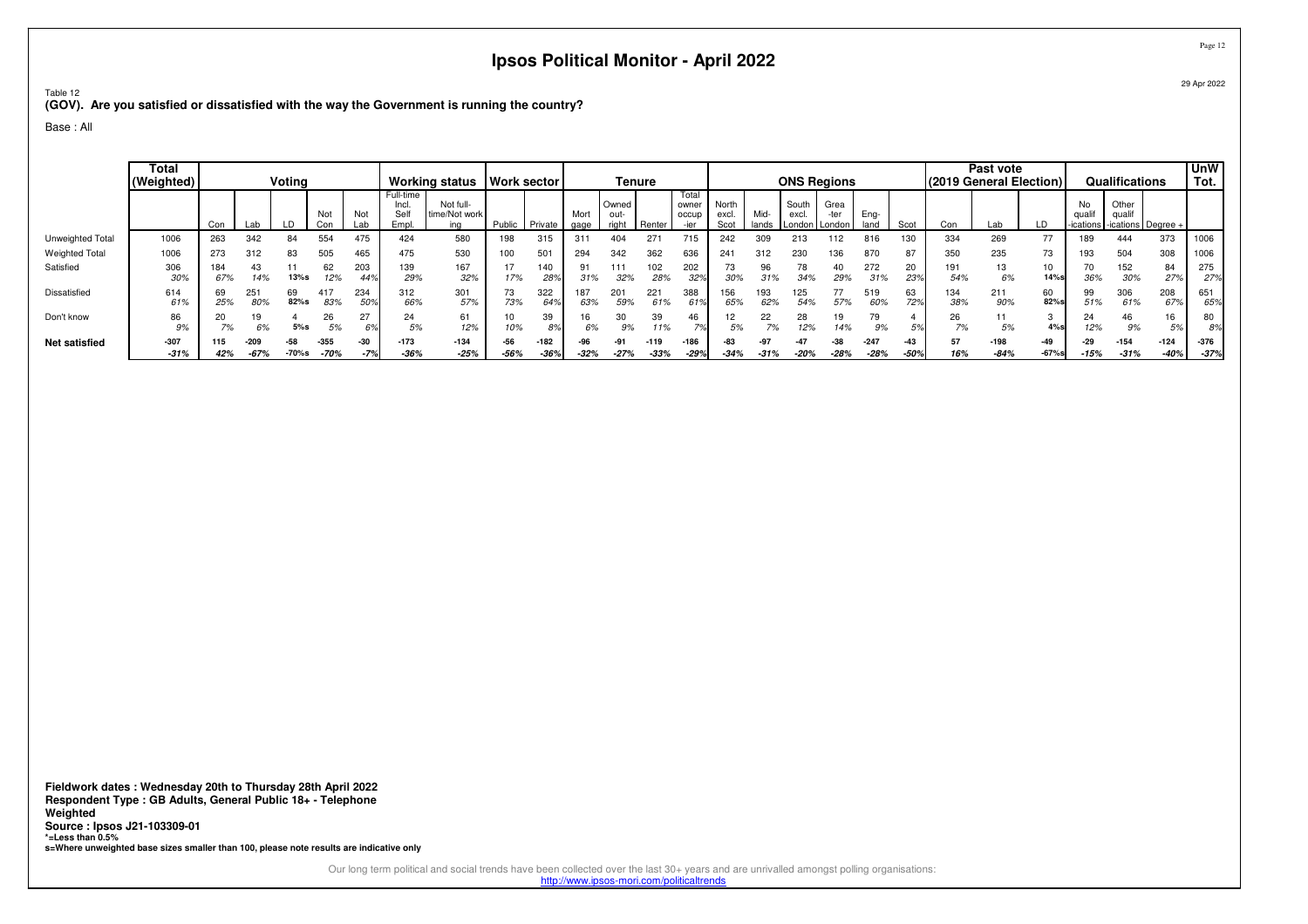Table 13

**(BJ). Are you satisfied or dissatisfied with the way Boris Johnson is doing his job as Prime Minister?**

Base : All

|                       |                   |                              |                                                                       |                                    |                      | Likelihood       |                                           |                  |                   |                 |                  |                  |                |             |               |       |             |               |               |            |                          |                |                |                |                     |                  |                  |                  |                         |                  |
|-----------------------|-------------------|------------------------------|-----------------------------------------------------------------------|------------------------------------|----------------------|------------------|-------------------------------------------|------------------|-------------------|-----------------|------------------|------------------|----------------|-------------|---------------|-------|-------------|---------------|---------------|------------|--------------------------|----------------|----------------|----------------|---------------------|------------------|------------------|------------------|-------------------------|------------------|
|                       | <b>Total</b>      |                              |                                                                       |                                    |                      | to vote          |                                           |                  |                   |                 |                  |                  |                |             |               |       |             |               |               |            |                          |                |                |                |                     |                  |                  |                  |                         | <b>UnWgt</b>     |
|                       | (W'td)            |                              |                                                                       |                                    | (General Election)   |                  |                                           |                  |                   | Gender          |                  |                  |                |             |               | Age   |             |               |               |            |                          |                |                |                | <b>Social Class</b> |                  |                  | <b>Ethnicity</b> |                         | <b>Total</b>     |
|                       |                   | Always<br>usually<br>depends | Always<br>usually<br>depends<br><b>AND</b><br>9/10<br>like-<br>lihood | (10)<br>Absol<br>-utely<br>certain | 1(6 to 10) (7 to 10) |                  | $(8 \text{ to } 10)$ $(9 \text{ to } 10)$ |                  | Would NOT<br>vote | Male            | Female           | 18-34 35-54      |                | $55+$       | 18-24         | 25-34 | 35-44 45-54 |               | 55-64         | $65+$      | $75+$                    | AB             |                | C <sub>2</sub> | DE                  | ABC1             | C2DE             | White            | Ethnic<br>min-<br>ority | Total            |
| Unweighted Total      | 1006              | 835                          | 68                                                                    | 670                                | 806                  | 789              | 752                                       | 704              | 80                | 497             | 500              | 248              | 333            | 425         |               | 135   | 135         | 198           | 36            | 289        | 139                      | 237            | 359            | 168            | 242                 | 596              | 410              | 879              | 115                     | 1006             |
| <b>Weighted Total</b> | 1006              | 782                          | 629                                                                   | 613                                | 780                  | 764              | 722                                       | 652              | 105               | 487             | 510              | 286              | 333            | 387         | 109           | 177   | 161         | 172           | 157           | 231        | 106                      | 269            | 28             | 207            | 249                 | 549              | 457              | 869              | 125                     | 1006             |
| Satisfied             | 300<br>30%        | 231                          | 196<br>31%                                                            | 190<br>31%                         | 231                  | 225<br>29%       | 215<br>309                                | 202<br>31%       | 33<br>32%s        | 145<br>30%      | 153<br>30°       | 57<br>20%        | 88<br>26%      | 155         | 18            | 39    | 38<br>24%   | 50<br>29%     | 48            | 107<br>46% | 52                       |                | 70             | 74<br>36%      | 82<br>33%           | 144<br>269       | 156<br>34%       | 286<br>33%       | 13                      | 285<br>28%       |
| Dissatisfied          | 633<br>63%        | 508<br>65%                   | 408<br>65%                                                            | 396<br>64%                         | 505<br>65%           | 494<br>65%       | 462<br>64%                                | 419<br>64%       | 63<br>61%s        | 316<br>65%      | 310<br>619       | 212<br>74%       | 210<br>63%     | 210<br>54%  | 88            | 125   | 00<br>62%   | 64%           | 99<br>63%     | 111<br>48% |                          | 64%            | 68%            | 14<br>55%      | 156<br>63%          | 363<br>66%       | 270<br>599       | 537<br>62%       | 85<br>68%               | 663<br>66%       |
| Don't know            | 73<br>70<br>1 7 c | 5%                           | 25<br>4%                                                              | 27<br>4%                           | 45<br>6%             | 45<br>6%         | 45<br>6%                                  | 32<br>5%         | $8\%$ s           | 26<br>5%        | 47<br>9%         | 16<br>6%         | 35<br>11%      | 22<br>6%    | 3%            | 13    | 23<br>14%   | 13            | 6%            | 13<br>6%   | $\overline{\phantom{a}}$ | 22<br>00<br>8% | 20             | 19<br>9%       | 12<br>5%            | 42<br>8%         | 70/              | 46<br>5%         | 27<br>22%               | 58<br>6%         |
| <b>Net satisfied</b>  | $-333$<br>$-33%$  | $-278$<br>$-36%$             | $-212$<br>$-34%$                                                      | $-205$<br>$-33%$                   | $-275$<br>$-35%$     | $-269$<br>$-35%$ | $-248$<br>$-34%$                          | $-217$<br>$-33%$ | -30<br>$-29%$ s   | $-17$<br>$-35%$ | $-157$<br>$-31%$ | $-155$<br>$-54%$ | -122<br>$-37%$ | -55<br>-14% | -70<br>$-64%$ |       | $-39%$      | -60<br>$-35%$ | -51<br>$-33%$ |            |                          | $-37%$         | -120<br>$-43%$ | $-20%$         | -74<br>$-30%$       | $-218$<br>$-40%$ | $-115$<br>$-25%$ | $-251$<br>$-29%$ | $-73$<br>$-58%$         | $-378$<br>$-38%$ |

**Fieldwork dates : Wednesday 20th to Thursday 28th April 2022 Respondent Type : GB Adults, General Public 18+ - TelephoneWeighted Source : Ipsos J21-103309-01 \*=Less than 0.5%s=Where unweighted base sizes smaller than 100, please note results are indicative only**

Our long term political and social trends have been collected over the last 30+ years and are unrivalled amongst polling organisations:<br>http://www.ipsos-mori.com/politicaltrends

Page 1329 Apr 2022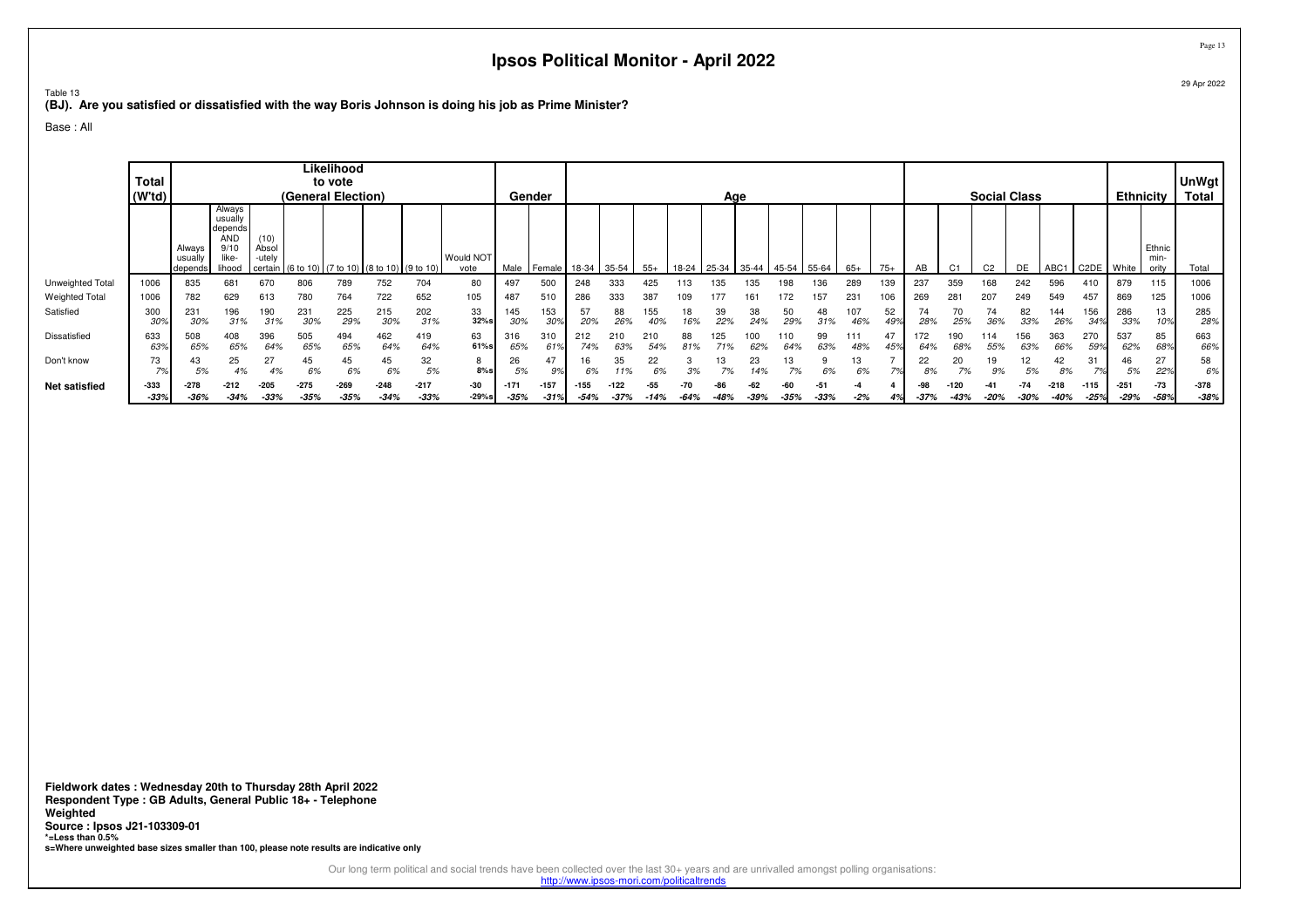Table 14**(BJ). Are you satisfied or dissatisfied with the way Boris Johnson is doing his job as Prime Minister?**

Base : All

|                       | Total<br>(Weighted) |            |            | Votina     |            |            |                                   | <b>Working status</b>             | Work sector |                 |              | Tenure                 |            |                                |                        |              | <b>ONS Regions</b>       |                            |              |           |                                | Past vote<br>(2019 General Election) |            |                          | Qualifications                      |            | <b>UnW</b><br>Tot. |
|-----------------------|---------------------|------------|------------|------------|------------|------------|-----------------------------------|-----------------------------------|-------------|-----------------|--------------|------------------------|------------|--------------------------------|------------------------|--------------|--------------------------|----------------------------|--------------|-----------|--------------------------------|--------------------------------------|------------|--------------------------|-------------------------------------|------------|--------------------|
|                       |                     | Con        | Lab        |            | Not<br>∩∩n | Not<br>.al | Full-time<br>Incl.<br>Sel<br>Empl | Not full-<br>time/Not work<br>ina | Public      | Private         | Mort<br>gage | Owned<br>out-<br>riaht | Renter     | Total<br>owner<br>occup        | North<br>excl.<br>Scot | Mid<br>lands | South<br>excl.<br>_ondon | Grea<br>-ter<br>ı I London | Eng-<br>land | Scot      | Con                            | Lab                                  |            | No<br>qua<br>-ications l | Other<br>qualif<br>-ications Degree |            |                    |
| Unweighted Total      | 1006                | 263        | 342        | 84         | 554        | 475        | 424                               | 580                               | 198         | 315             | 31           | 404                    | 271        | 715                            | 242                    | 309          | 213                      | 112                        | 816          | 130       | 334                            | 269                                  | 77         | '89                      | 444                                 | 373        | 1006               |
| <b>Weighted Total</b> | 1006                | 273        | 312        | 83         | 505        | 465        | 475                               | 530                               | 100         | 50 <sup>°</sup> | 294          | 342                    | 362        | 636                            | 241                    | 312          | 230                      | 36                         | 870          | 87        | 350                            | 235                                  | 73         | '93                      | 504                                 | 308        | 1006               |
| Satisfied             | 300<br>30%          | 188<br>69% | 25<br>8%   | 12%s       | 8%         | 203<br>449 | 122<br>26%                        | 177<br>33%                        | 29<br>29%   | 108             | 74<br>25%    | 118<br>34%             | 106<br>29% | 92<br>30%                      | 69<br>29%              | 114<br>37%   | 69<br>30%                | 33<br>24%                  | 268<br>31%   | 14<br>17% | 208<br>59%                     | 15<br>6%                             | 10<br>14%s | 84<br>43%                | 142<br>28%                          | 74<br>24%  | 285<br>28%         |
| Dissatisfied          | 633<br>63%          | 67<br>24%  | 273<br>87% | 72<br>86%s | 446<br>88% | 240<br>52% | 321<br>68%                        | 312<br>59%                        | 65<br>65%   | 348<br>70%      | 199<br>68%   | 200<br>59%             | 227<br>63% | 400<br>63%                     | 165<br>69%             | 183<br>59%   | 139<br>60%               | 81<br>59%                  | 535<br>62%   | 66<br>76% | 119<br>34%                     | 214<br>91%                           | 61<br>83%  | 98<br>50%                | 315<br>62%                          | 220<br>71% | 663<br>66%         |
| Don't know            | 73<br>7%            | 18         | 14         | 1%s        | 4%         | 22<br>EQ   | 31<br>7%                          | 41<br>8%                          | 6%          | 45<br>q         | 21<br>70/    | 24<br>7%               | 29<br>8%   | 45<br>$\overline{\phantom{a}}$ | 3%                     | 5%           | 22<br>10%                | 23<br>17%                  | 66<br>8%     |           | 23<br>$\overline{\phantom{a}}$ | 3%                                   | ∠<br>3%s   | ے ا<br>6%                | 47<br>9%                            | 14<br>5%   | 58<br>6%           |
| <b>Net satisfied</b>  | $-333$              | 121        | $-247$     | $-62$      | $-405$     | $-37$      | -199                              | $-134$                            | $-37$       | $-24$           | $-125$       | $-83$                  | -120       | $-208$                         | -96                    | -69          | -69                      | $-48$                      | $-267$       | $-52$     | 88                             | $-199$                               | $-51$      | $-14$                    | $-173$                              | $-146$     | $-378$             |
|                       | $-33%$              | 44%        | $-79%$     | $-74%s$    | $-80%$     | -8%        | $-42%$                            | $-25%$                            | $-36%$      | $-48%$          | $-43%$       | $-24%$                 | $-33%$     | $-33%$                         | $-40%$                 | $-22%$       | $-30%$                   | $-35%$                     | $-31%$       | $-59%$    | 25%                            | $-85%$                               | $-69%$ s   | -7%                      | $-34%$                              | $-47%$     | $-38%$             |

**Fieldwork dates : Wednesday 20th to Thursday 28th April 2022 Respondent Type : GB Adults, General Public 18+ - TelephoneWeighted Source : Ipsos J21-103309-01 \*=Less than 0.5%s=Where unweighted base sizes smaller than 100, please note results are indicative only**

Our long term political and social trends have been collected over the last 30+ years and are unrivalled amongst polling organisations:<br>http://www.ipsos-mori.com/politicaltrends

29 Apr 2022

Page 14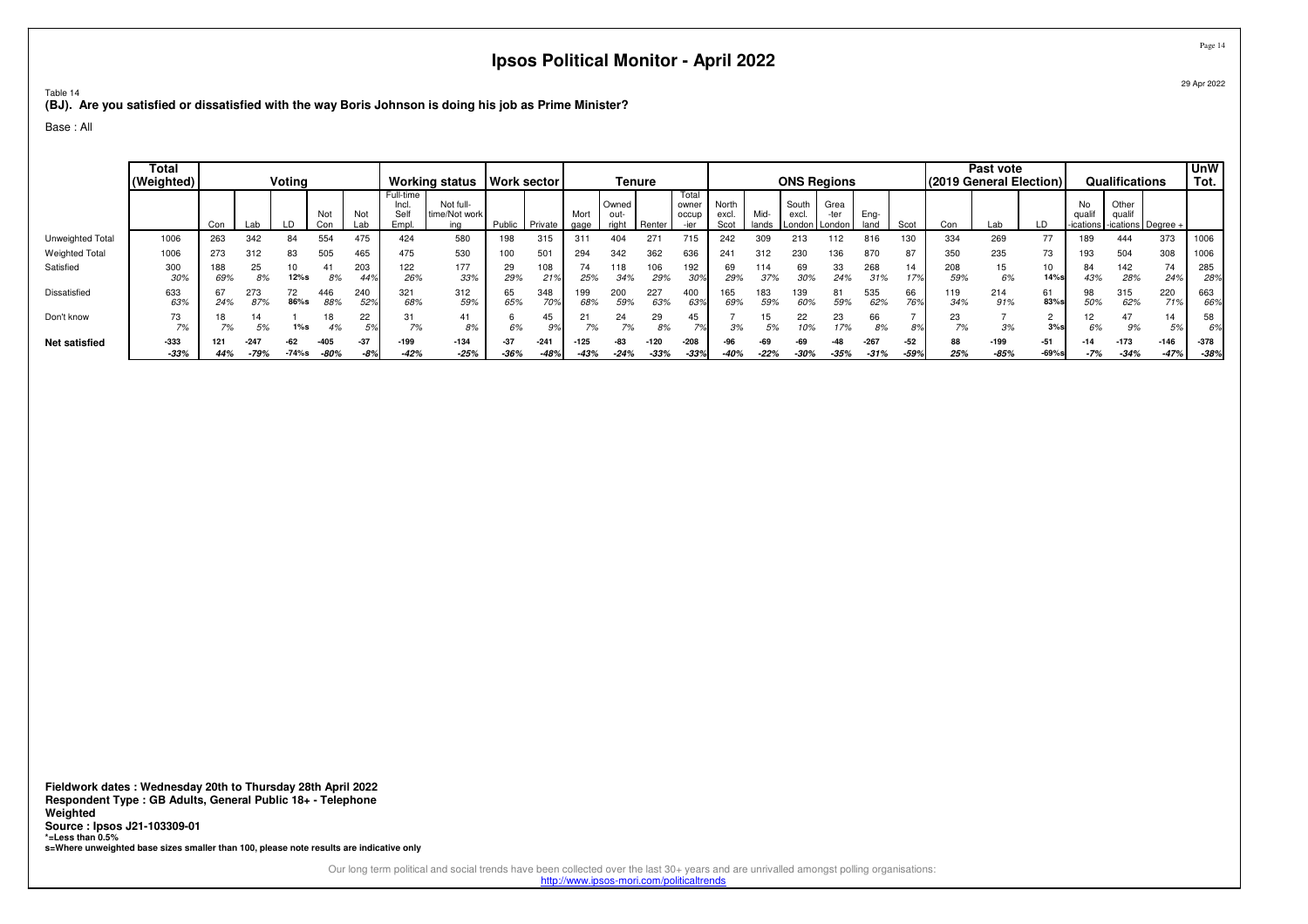Table 15**PLMMOD\_KS. Are you satisfied or dissatisfied with the way Keir Starmer is doing his job as leader of the Labour Party?**

Base : All

|                       | <b>Total</b><br>(W <sup>t</sup> d) |                              |                                                                       |                         | (General Election) | Likelihood<br>to vote |                                                 |              |                   |               | Gender        |              |            |            |            | Age       |           |                |             |            |                 |            |                |                | <b>Social Class</b> |                  |                   | <b>Ethnicity</b> |                        | <b>UnWgt</b><br><b>Total</b> |
|-----------------------|------------------------------------|------------------------------|-----------------------------------------------------------------------|-------------------------|--------------------|-----------------------|-------------------------------------------------|--------------|-------------------|---------------|---------------|--------------|------------|------------|------------|-----------|-----------|----------------|-------------|------------|-----------------|------------|----------------|----------------|---------------------|------------------|-------------------|------------------|------------------------|------------------------------|
|                       |                                    | Always<br>usually<br>depends | Always<br>usually<br>depends<br><b>AND</b><br>9/10<br>like-<br>lihood | (10)<br>Absol<br>-utely |                    |                       | certain (6 to 10) (7 to 10) (8 to 10) (9 to 10) |              | Would NOT<br>vote | Male          | I Female I    | 18-34        | 35-54      | $55+$      | 18-24      | 25-34     | 35-44     | $145-54$ 55-64 |             | $65+$      | $75+$           | AB         | C <sub>1</sub> | C <sub>2</sub> | DE                  | ABC <sub>1</sub> | C <sub>2</sub> DE | I White          | Ethnic<br>min<br>oritv | Total                        |
| Unweighted Total      | 1006                               | 835                          | 681                                                                   | 670                     | 806                | 789                   | 752                                             | 704          | 80                | 497           | 500           | 248          | 333        | 425        |            |           | 35        | 98             | 136         | 289        | 139             | 237        | 359            | 168            | 242                 | 596              | 410               | 879              | 115                    | 1006                         |
| <b>Weighted Total</b> | 1006                               | 782                          | 629                                                                   | 613                     | 780                | 764                   | 722                                             | 652          | 105               | 487           | 510           | 286          | 333        | 387        |            |           |           | 72             | 157         | 231        | 106             | 269        | $28 -$         | 207            | 249                 | 549              | 457               | 869              | 125                    | 1006                         |
| Satisfied             | 327<br>32%                         | 288<br>37%                   | 248<br>39%                                                            | 241<br>39%              | 282<br>36%         | 280<br>37%            | 271<br>38%                                      | 253<br>39%   | 22<br>21%s        | 173<br>36%    | 152<br>30%    | 89<br>.31%   | 118<br>35% | 120<br>31% | 23<br>21%  | 65<br>37% | 59<br>37% | 59<br>.34%     | 52<br>33%   | 69<br>30%  | 34<br>32%       | 90<br>33%  | 36%            | 59<br>29%      | 77<br>31%           | 191<br>35%       | 136<br>30%        | 290<br>33%       | 37<br>30%              | 366<br>36%                   |
| Dissatisfied          | 467<br>46%                         | 379<br>49%                   | 296<br>47%                                                            | 287<br>47%              | 366<br>47%         | 360<br>47%            | 345<br>48%                                      | 308<br>47%   | 49<br>47%s        | 239<br>49%    | 225<br>44%    | 112<br>39%   | 152        | 202<br>52% |            | 35%       | 62<br>39% | 52%            | 82<br>52%   | 120<br>52% | 48<br>45%       | 134<br>50% | 138            | 92<br>44%      | 04                  | 272<br>49%       | 196               | 415<br>48%       | 46<br>37%              | 454<br>45%                   |
| Don't know            | 212<br>21%                         | 114<br>15%                   | 85<br>13%                                                             | 85<br>14%               | 133<br>17%         | 124<br>16%            | 105<br>15%                                      | 91<br>14%    | 34<br>32%         | 75<br>15%     | 134<br>26%    | 84<br>30%    | 63<br>19%  | 64<br>17%  | 34<br>.31% | 50<br>28% | 25%       | 23             | 23<br>15%   | 41<br>18%  | 25<br>23%       | 17%        | -41<br>15%     | 56<br>27%      | 69<br>28%           | 87<br>16%        | 125<br>27%        | 165<br>19%       | 42<br>34%              | 186<br>18%                   |
| <b>Net satisfied</b>  | $-140$<br>$-14%$                   | -12%                         | ۰Δ۶<br>-8%                                                            | -4<br>-8%               | $-11%$             | $-81$<br>$-11%$       | $-74$<br>-10%                                   | $-55$<br>-8% | $-27$<br>$-26%s$  | -66<br>$-13%$ | -73<br>$-14%$ | $-24$<br>-8% | -10%       | -21%       | -26%       |           | -2%       | -18%           | -30<br>-19% | $-22\%$    | $-14$<br>$-13%$ | -16%       | $-13%$         | $-16%$         | $-11%$              | $-15%$           | $-60$<br>$-13%$   | $-125$<br>$-14%$ | -9<br>-7%              | -88<br>-9%                   |

**Fieldwork dates : Wednesday 20th to Thursday 28th April 2022 Respondent Type : GB Adults, General Public 18+ - TelephoneWeighted Source : Ipsos J21-103309-01 \*=Less than 0.5%s=Where unweighted base sizes smaller than 100, please note results are indicative only**

> Our long term political and social trends have been collected over the last 30+ years and are unrivalled amongst polling organisations: http://www.ipsos-mori.com/politicaltrends

Page 1529 Apr 2022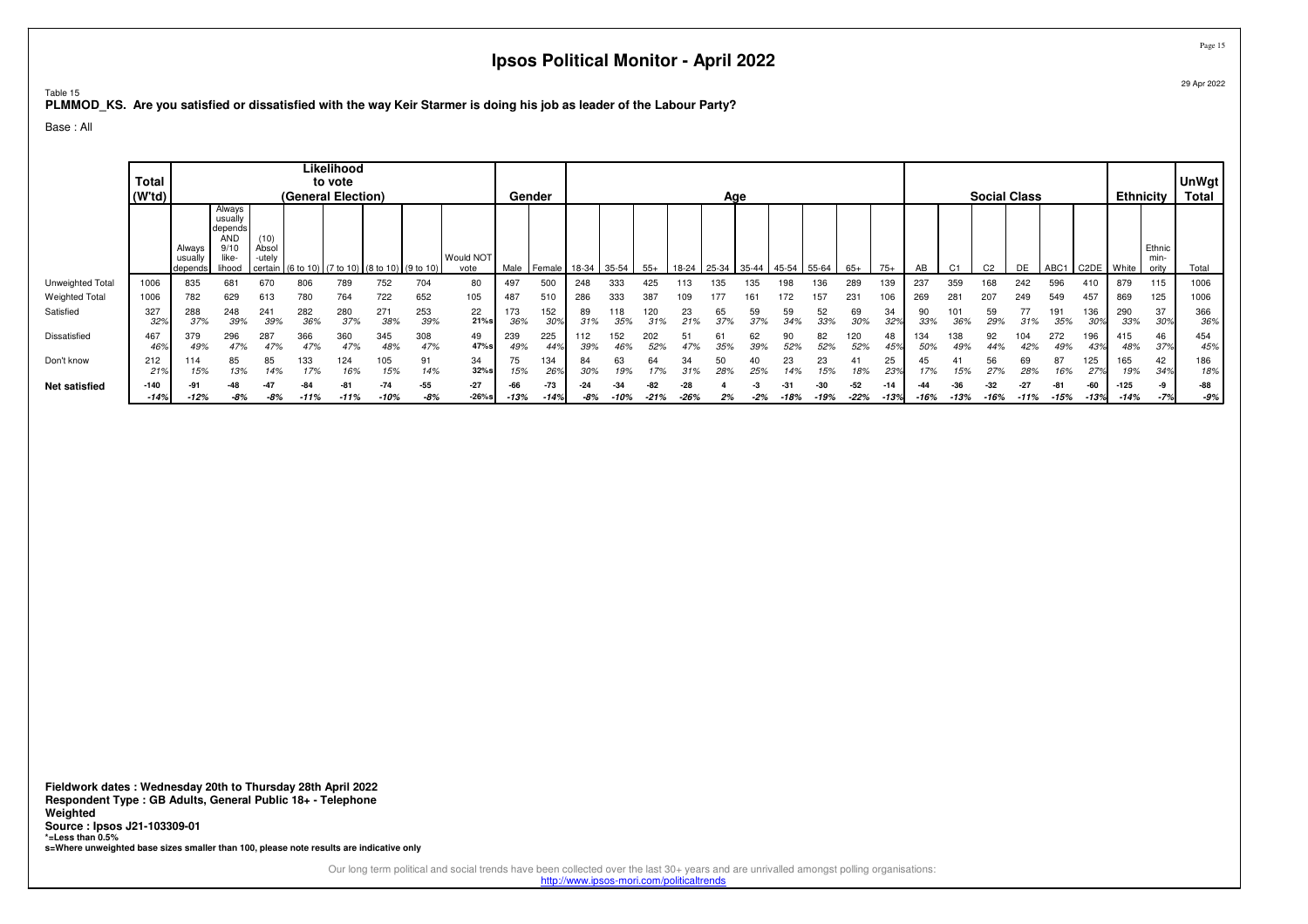Table 16**PLMMOD\_KS. Are you satisfied or dissatisfied with the way Keir Starmer is doing his job as leader of the Labour Party?**

Base : All

|                       | <b>Total</b><br>(Weighted) |            |            | Votina     |            |            |                                    | <b>Working status</b>             | <b>Work sector</b> |            |              | Tenure                |            |                         |                        |               | <b>ONS Regions</b>                         |              |              |           | (2019 General Election) | Past vote  |           |                          | Qualifications                     |                   | <b>UnW</b><br>Tot. |
|-----------------------|----------------------------|------------|------------|------------|------------|------------|------------------------------------|-----------------------------------|--------------------|------------|--------------|-----------------------|------------|-------------------------|------------------------|---------------|--------------------------------------------|--------------|--------------|-----------|-------------------------|------------|-----------|--------------------------|------------------------------------|-------------------|--------------------|
|                       |                            | Con        | Lab        |            | Noi<br>Con | Not<br>Lab | Full-time<br>Incl.<br>Sell<br>Empl | Not full-<br>time/Not work<br>ina | Public             | Private    | Mort<br>gage | Owned<br>out<br>riaht | Renter     | Total<br>owner<br>occup | North<br>excl.<br>Scot | Mid-<br>lands | South<br>excl.<br>London <b>I</b> London I | Grea<br>-ter | Ena-<br>lanc | Scot      | Con                     | Lab        |           | No<br>qua<br>-ications l | Other<br>quali<br>-ications Degree |                   |                    |
| Unweighted Total      | 1006                       | 263        | 342        | 84         | 554        | 475        | 424                                | 580                               | 198                | 315        | 311          | 404                   | 271        | 715                     | 242                    | 309           | 213                                        |              | 816          | 130       | 334                     | 269        | 77        | 89                       | 444                                | 373               | 1006               |
| <b>Weighted Total</b> | 1006                       | 273        | 312        | 83         | 505        | 465        | 475                                | 530                               | 100                | 50         | 294          | 342                   | 362        | 636                     | 241                    | 312           | 230                                        | 36           | 870          | 87        | 350                     | 235        | 73        | '93                      | 504                                | 308               | 1006               |
| Satisfied             | 327<br>32%                 | 42<br>15%  | 172<br>55% | 43<br>52%s | 246<br>49% | 116<br>25% | 138<br>29%                         | 189<br>36%                        | 39<br>39%          | 160<br>32% | 106<br>36%   | 110<br>32%            | 107<br>30% | 216<br>349              | 79<br>33%              | 98            | 83<br>36%                                  | 38<br>28%    | 286<br>33%   | 29<br>339 | 83<br>24%               | 129<br>55% | 55%s      | 55<br>29%                | 145<br>29%                         | 126<br>419        | 366<br>36%         |
| Dissatisfied          | 467<br>46%                 | 186<br>68% | 96<br>31%  | 36<br>44%s | 38%        | 282<br>619 | 238<br>50%                         | 229<br>43%                        | 43<br>43%          | 244<br>49% | 143<br>49%   | 177<br>52%            | 143<br>40% | 320<br>50%              | 121<br>50%             | 133<br>43%    | 107<br>46%                                 | 64<br>47%    | 404<br>46%   | 42<br>499 | 213<br>61%              | 89<br>38%  | 28<br>38% | 86<br>44%                | 248<br>49%                         | 133<br>$43^\circ$ | 454<br>45%         |
| Don't know            | 212<br>21%                 | 45<br>17%  | 45<br>14%  | 4%s        | 67<br>13%  | 68<br>159  | 99<br>21%                          | 112<br>21%                        | 18<br>18%          | 19%        | 46<br>16%    | 54                    | 111<br>31% | 00<br>16%               | 17%                    | 80<br>26%     | 41<br>18%                                  | 34<br>25%    | 180<br>21%   | 15<br>18% | 53<br>15%               | 7%         | 7%s       | 52<br>27%                | 111<br>22%                         | 49<br>16%         | 186<br>18%         |
| <b>Net satisfied</b>  | $-140$                     | $-145$     |            |            | 55         | $-166$     | $-101$                             | -40                               | -5                 | -84        | $-37$        |                       | $-36$      | $-104$                  |                        | $-35$         | $-23$                                      | $-26$        | $-118$       |           | $-130$                  | 40         | 12        | $-31$                    | $-103$                             | $-7$              | -88                |
|                       | $-14%$                     | $-53%$     | 24%        | $8%$ s     | 11%        | $-36%$     | $-21%$                             | $-7%$                             | $-5%$              | $-17%$     | $-13%$       | $-20%$                | $-10%$     | $-16%$                  | $-18%$                 | $-11%$        | 10%                                        | $-19%$       | $-14%$       | $-15%$    | $-37%$                  | 17%        | $16%$ s   | $-16%$                   | $-20%$                             | $-2%$             | $-9%$              |

**Fieldwork dates : Wednesday 20th to Thursday 28th April 2022 Respondent Type : GB Adults, General Public 18+ - TelephoneWeighted Source : Ipsos J21-103309-01 \*=Less than 0.5%s=Where unweighted base sizes smaller than 100, please note results are indicative only**

Our long term political and social trends have been collected over the last 30+ years and are unrivalled amongst polling organisations:

http://www.ipsos-mori.com/politicaltrends

Page 16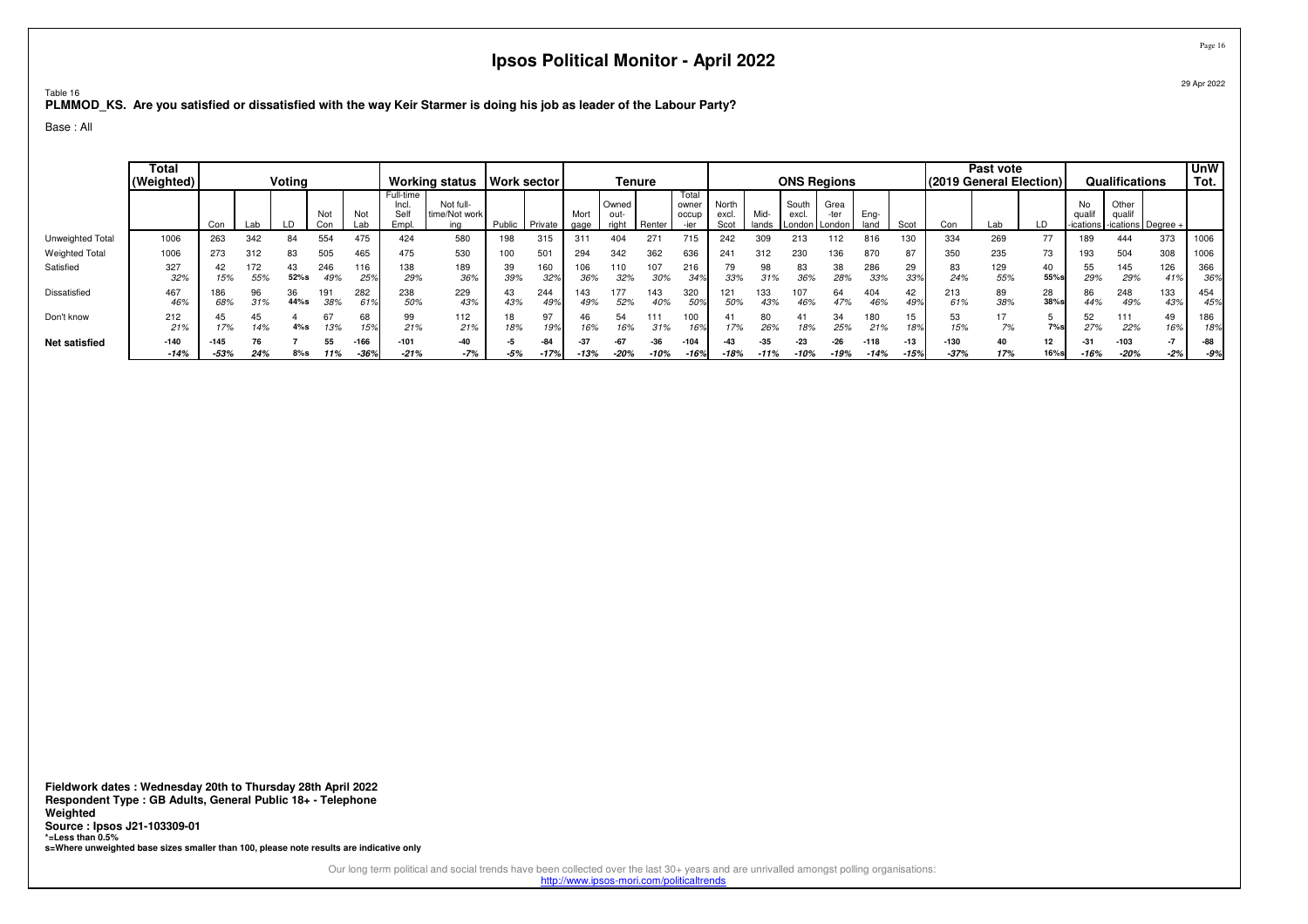™able 17<br><mark>PLMMOD\_ED. Are you satisfied or dissatisfied with the way Ed Davey is doing his job as leader of the Liberal Democrats?</mark>

Base : All

|                       | <b>Total</b><br>$ $ (W'td) $ $ |                              |                                                                       |                         | (General Election) | Likelihood<br>to vote |                                                 |            |                   |            | Gender         |            |           |            |           | Age   |           |           |           |           |           |            |                |                | <b>Social Class</b> |                  |                   | <b>Ethnicity</b> |                        | <b>UnWgt</b><br><b>Total</b> |
|-----------------------|--------------------------------|------------------------------|-----------------------------------------------------------------------|-------------------------|--------------------|-----------------------|-------------------------------------------------|------------|-------------------|------------|----------------|------------|-----------|------------|-----------|-------|-----------|-----------|-----------|-----------|-----------|------------|----------------|----------------|---------------------|------------------|-------------------|------------------|------------------------|------------------------------|
|                       |                                | Always<br>usually<br>depends | Always<br>usually<br>depends<br><b>AND</b><br>9/10<br>like-<br>lihood | (10)<br>Absol<br>-utely |                    |                       | certain (6 to 10) (7 to 10) (8 to 10) (9 to 10) |            | Would NOT<br>vote | Male       | $Female$ 18-34 |            | $35 - 54$ | $55+$      | 18-24     | 25-34 | $35-44$   | 45-54     | 55-64     | $65+$     | $75+$     | AB         | C <sub>1</sub> | C <sub>2</sub> | DE                  | ABC <sup>-</sup> | C <sub>2</sub> DE | White            | Ethnic<br>min<br>ority | Total                        |
| Unweighted Total      | 1006                           | 835                          | 681                                                                   | 670                     | 806                | 789                   | 752                                             | 704        | 80                | 497        | 500            | 248        | 333       | 425        |           | 135   | Зh        | 98        | 36        | 289       | 139       | 237        | 359            | 168            | 242                 | 596              | 410               | 879              | 115                    | 1006                         |
| <b>Weighted Total</b> | 1006                           | 782                          | 629                                                                   | 613                     | 780                | 764                   | 722                                             | 652        | 105               | 487        | 510            | 286        | 333       | 387        | 109       |       |           |           | 157       | 231       | 106       | 269        | 281            | 20             | 249                 | 549              | 457               | 869              | 125                    | 1006                         |
| Satisfied             | 238<br>24%                     | 207<br>27%                   | 180<br>29%                                                            | 167<br>27%              | 200<br>26%         | 199<br>26%            | 194<br>27%                                      | 183<br>28% | 18<br>17%s        | 126<br>26% | 109<br>219     | 64<br>22%  | 90<br>27% | 84<br>22%  | 23        | 41    | 44<br>27% | 46<br>27% | 38<br>24% | 46<br>20% | 23<br>22% | 68<br>25%  | 84             | 34<br>16%      | 52<br>21%           | 151<br>28%       | 86<br>199         | 209<br>24%       | 28<br>22%              | 262<br>26%                   |
| Dissatisfied          | 291<br>29%                     | 256<br>33%                   | 194<br>31%                                                            | 193<br>31%              | 243<br>31%         | 238<br>31%            | 225<br>31%                                      | 204<br>31% | 13<br>12%s        | 154<br>32% | 134<br>26%     | 78<br>27%  | 87<br>26% | 127<br>33% | 31<br>28% | 47    | 34        | 53        | 45<br>29% | 81<br>35% | 25<br>23% | 30%        | 85<br>30%      | 61<br>30%      | 64<br>26%           | 166<br>30%       | 125<br>27%        | 257<br>30%       | 29<br>23%              | 282<br>28%                   |
| Don't know            | 477<br>47%                     | 319<br>41%                   | 256<br>41%                                                            | 253<br>41%              | 336<br>43%         | 327<br>43%            | 303<br>42%                                      | 266<br>41% | 74<br>70%s        | 208<br>43% | 266<br>52%     | 144<br>50% | 156       | 177<br>46% | 55        | 89    | 83<br>52% |           | 73        | 104       | 58        | 120<br>45% | 40%            | 54%            | 133<br>53%          | 232<br>42%       | 245               | 403              | 68<br>54%              | 462<br>46%                   |

**Fieldwork dates : Wednesday 20th to Thursday 28th April 2022 Respondent Type : GB Adults, General Public 18+ - TelephoneWeighted Source : Ipsos J21-103309-01 \*=Less than 0.5%s=Where unweighted base sizes smaller than 100, please note results are indicative only**

> Our long term political and social trends have been collected over the last 30+ years and are unrivalled amongst polling organisations: http://www.ipsos-mori.com/politicaltrends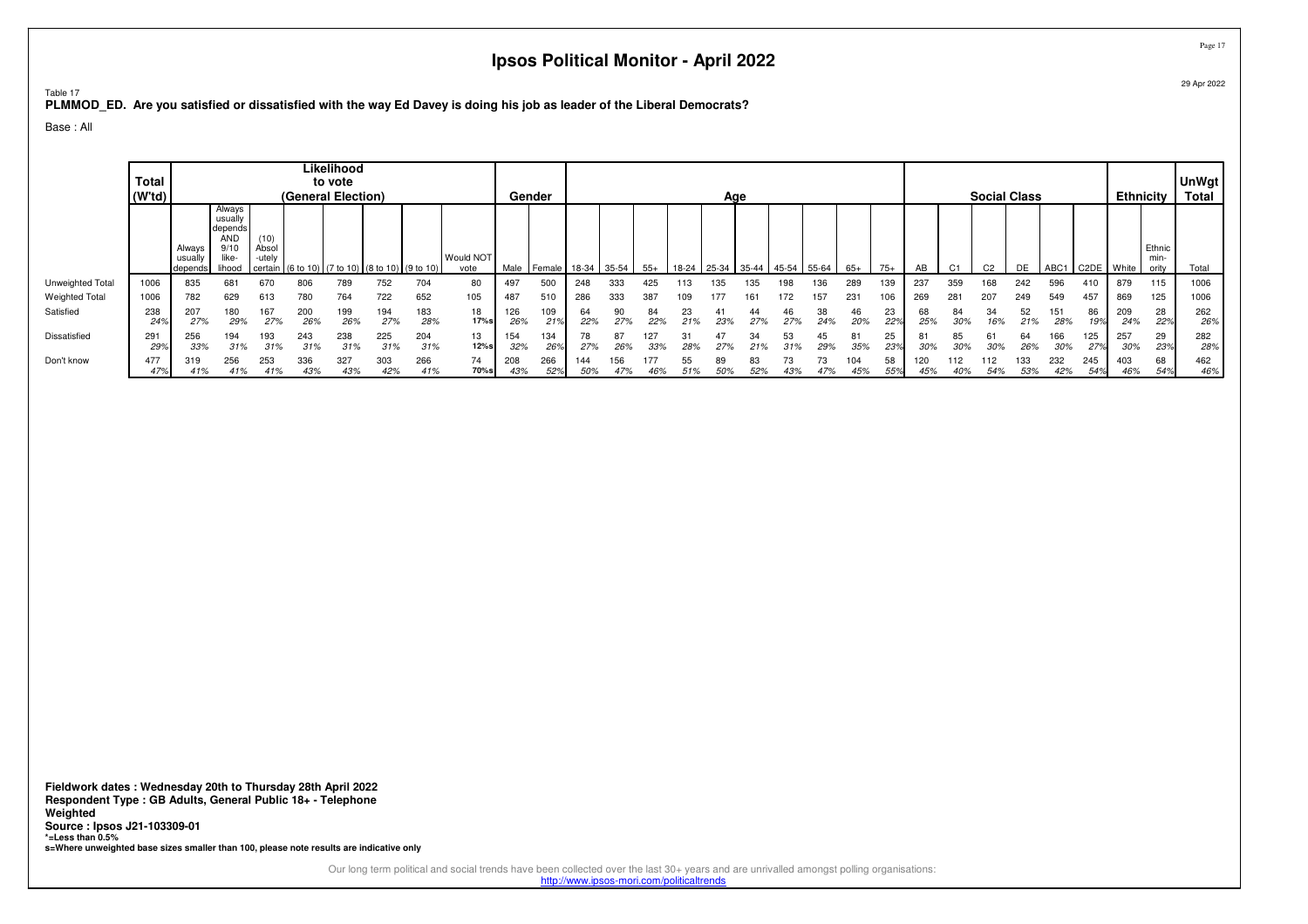™able 18<br><mark>PLMMOD\_ED. Are you satisfied or dissatisfied with the way Ed Davey is doing his job as leader of the Liberal Democrats?</mark>

Base : All

|                       | Total<br>(Weighted) |            |            | Votina     |             |            |                                     | <b>Working status</b>             | Work sector |            |              | Tenure                 |            |                                 |                        |               | <b>ONS Regions</b>                |              |              |           |            | Past vote<br>(2019 General Election) |            |            | Qualifications                                     |            | <b>UnW</b><br>Tot. |
|-----------------------|---------------------|------------|------------|------------|-------------|------------|-------------------------------------|-----------------------------------|-------------|------------|--------------|------------------------|------------|---------------------------------|------------------------|---------------|-----------------------------------|--------------|--------------|-----------|------------|--------------------------------------|------------|------------|----------------------------------------------------|------------|--------------------|
|                       |                     | Con        | Lab        | חו         | Not<br>.orٽ | Not<br>Lab | Full-time<br>Incl.<br>Sell<br>Empl. | Not full-<br>time/Not work<br>ina | Public      | Private    | Mort<br>gage | Owned<br>out-<br>riaht | I Renter'  | Total<br>owner<br>occup<br>-ier | North<br>excl.<br>Scot | Mid-<br>lands | South<br>excl.<br>London   London | Grea<br>-ter | Ena-<br>land | Scot      | Con        | Lab                                  |            | No<br>qual | Other<br>quali<br>-ications   -ications   Degree + |            |                    |
| Unweighted Total      | 1006                | 263        | 342        | 84         | 554         | 475        | 424                                 | 580                               | 198         | 315        | 311          | 404                    | $27 -$     | 715                             | 242                    | 309           | 213                               | 112          | 816          | 130       | 334        | 269                                  | 77         | 89         | 444                                                | 373        | 1006               |
| <b>Weighted Total</b> | 1006                | 273        | 312        | 83         | 505         | 465        | 475                                 | 530                               | 100         | 501        | 294          | 342                    | 362        | 636                             | 241                    | 312           | 230                               | 136          | 870          | 87        | 350        | 235                                  | 73         | '93        | 504                                                | 308        | 1006               |
| Satisfied             | 238<br>24%          | 39<br>14%  | n-<br>.31% | 52<br>63%s | 169<br>33%  | 111<br>249 | 118<br>25%                          | 119<br>22%                        | 25<br>25%   | 132<br>26% | 88<br>30%    | 82<br>24%              | 18%        | 170<br>27%                      | 16%                    | 85<br>27%     | 59<br>25%                         | 33<br>25%    | 205<br>24%   | 22<br>25% | 66<br>19%  | 67<br>29%                            | 43<br>59%  | 36<br>18%  | 116<br>23%                                         | 86<br>28%  | 262<br>26%         |
| Dissatisfied          | 291<br>29%          | 105<br>38% | 22%        | 22<br>27%s | 137<br>27%  | 172<br>37% | 139<br>29%                          | 152<br>29%                        | 32<br>32%   | 147<br>29% | 92<br>.31%   | 106<br>.31%            | 89<br>25%  | 198<br>31%                      | 38%                    | 65<br>21%     | 31%                               | 35<br>26%    | 249<br>29%   | 30<br>34% | 139<br>40% | 58<br>25%                            | 15<br>20%s | 24%        | 154<br>30%                                         | 91<br>30%  | 282<br>28%         |
| Don't know            | 477<br>47%          | 129<br>47% | 46<br>47%  | $11\%s$    | 199<br>39%  | 182<br>39° | 217<br>46%                          | 259<br>49%                        | 43<br>43%   | 223<br>44% | 114          | 153                    | 206<br>57% | 268                             | 111<br>46%             | 62<br>52%     | 44%                               | 68<br>50%    | 416          | 35        | 144<br>41% | 110<br>47%                           | 15<br>21%s | 57%        | 235<br>47%                                         | 131<br>43% | 462<br>46%         |

**Fieldwork dates : Wednesday 20th to Thursday 28th April 2022 Respondent Type : GB Adults, General Public 18+ - TelephoneWeighted Source : Ipsos J21-103309-01 \*=Less than 0.5%s=Where unweighted base sizes smaller than 100, please note results are indicative only**

> Our long term political and social trends have been collected over the last 30+ years and are unrivalled amongst polling organisations: http://www.ipsos-mori.com/politicaltrends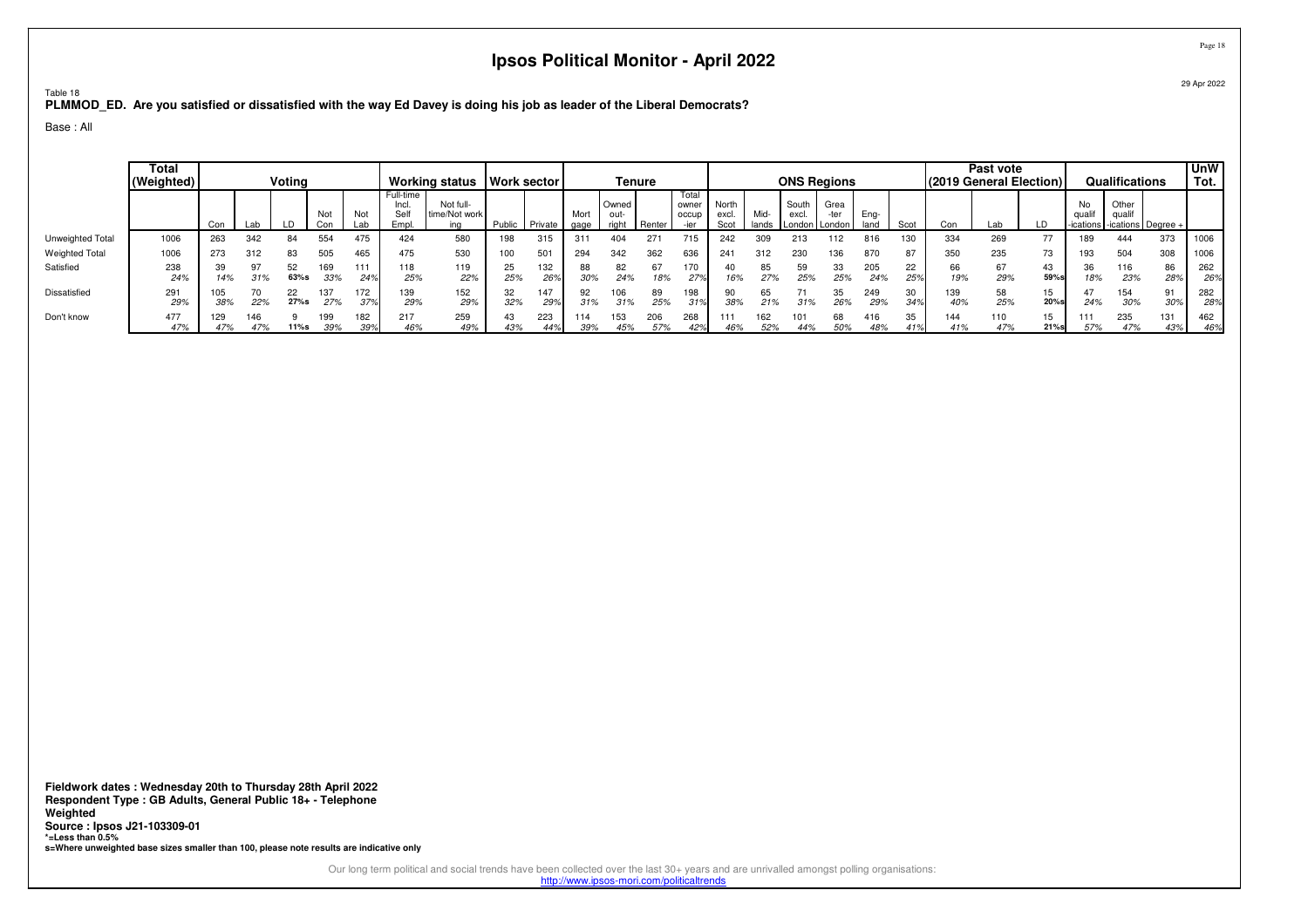## <sup>Table 19</sup><br>(ECONOMY). Do you think that the general economic condition of the country will improve, stay the same, or get worse over the next 12 months?

Base : All

|                       | <b>Total</b><br>(W'td) |                                                                                                                                                                                                                                                                  |                  |                 |               | Likelihood<br>to vote |                  |                  |                |                  | Gender           |                |                |            |        | Age            |        |                |            |             |                 |                     |               | <b>Social Class</b> |                |                  |                        | <b>Ethnicity</b> |                         | <b>UnWgt</b><br>Total |
|-----------------------|------------------------|------------------------------------------------------------------------------------------------------------------------------------------------------------------------------------------------------------------------------------------------------------------|------------------|-----------------|---------------|-----------------------|------------------|------------------|----------------|------------------|------------------|----------------|----------------|------------|--------|----------------|--------|----------------|------------|-------------|-----------------|---------------------|---------------|---------------------|----------------|------------------|------------------------|------------------|-------------------------|-----------------------|
|                       |                        | (General Election)<br>Always<br>usually<br>depends<br><b>AND</b><br>(10)<br>Always<br>9/1<br>Absol<br>Would NOT<br>like-<br>-utelv<br>usually<br>10) (7 to 10) (8 to 10) (9 to 10)<br>vote<br>lihood<br>depends<br>670<br>752<br>704<br>789<br>835<br>681<br>806 |                  |                 |               |                       |                  |                  |                | Male             | Female           | 18-34          | 35-54          | $55+$      | 18-24  | 25-34          | 35-44  | 45-54          | 55-64      | $65+$       | $75+$           | AB                  |               | C <sub>2</sub>      | DE             | ABC <sub>1</sub> | C2DE   White           |                  | Ethnic<br>min-<br>ority | Total                 |
| Unweighted Total      | 1006                   |                                                                                                                                                                                                                                                                  |                  |                 |               |                       |                  |                  | 80             | 497              | 500              | 248            | 333            | 425        |        | 135            | 35     | 98             | 136        | 289         | 139             | 237                 | 359           |                     | 242            | 596              | 410                    | 879              | 115                     | 1006                  |
| <b>Weighted Total</b> | 1006                   | 782                                                                                                                                                                                                                                                              | 629              | 613             | 780           | 764                   | 722              | 652              | 105            | 487              | 510              | 286            | 333            | 387        |        |                |        |                | 157        | 231         | 106             | 269                 | 281           | 207                 | 249            | 549              | 457                    | 869              | 125                     | 1006                  |
| Improve               | 143<br>14%             | 114<br>15%                                                                                                                                                                                                                                                       | 89<br>14%        | 88<br>14%       | 112<br>14%    | 112<br>15%            | 107<br>15%       | 97<br>15%        | 13<br>12%s     | 74<br>15%        | 66<br>13%        | 4.<br>14%      | 36             | 66         | 16     | 25             | 16     | 20<br>2%       | 27<br>17%  | 39<br>17%   | 179             | 38<br>4%            |               | 26                  | 38<br>15%      | 79               | 64<br>14%              | 122<br>14%       | 21<br>17%               | 152<br>15%            |
| Stay the same         | 120<br>12%             | 90<br>12%                                                                                                                                                                                                                                                        | 78<br>12%        | 75<br>12%       | 97<br>12%     | 97<br>13%             | 92<br>13%        | 79<br>12%        | 11<br>10%s     | 14%              | 48<br>9%         | 37<br>13%      | 35             | 48<br>13%  |        |                | 16     | 18             | Ι3<br>8%   | 35<br>15%   | 14<br>13%       | 8%                  | 33<br>12%     | 33<br>16%           | 34<br>13%      | 54<br>10%        | 66<br>14%              | 106<br>12%       | 14<br>11%               | 108<br>11%            |
| Get worse             | 703<br>70%             | 557<br>71%                                                                                                                                                                                                                                                       | 444<br>71%       | 435<br>71%      | 549           | 533<br>70%            | 501<br>69%       | 457<br>70%       | 77<br>74%s     | 333<br>68%       | 368<br>72%       | 199            | 246<br>74%     | 258<br>67% |        | 73%            | 19     | 73%            | 108<br>69% | 150<br>65%  | 70<br>669       | $20^{\circ}$<br>75% | 99<br>71%     | 34<br>65%           | 68%            | 400<br>73%       | 303<br>66 <sup>°</sup> | 614<br>71%       | 79<br>63%               | 711<br>71%            |
| Don't know            | 39<br>4%               | $2^{\cdot}$<br>3%                                                                                                                                                                                                                                                | 18<br>3%         | 16<br>3%        | 22<br>3%      | 22<br>3%              | 22<br>3%         | 19<br>3%         | 4%s            | 2%               | 27<br>5%         | 3%             | 16<br>5%       | 4%         |        | 0 <sup>0</sup> |        | $\overline{a}$ | 5%         | 3%          | 40,             | 3%                  | 20/           | 14<br>7%            | 3%             | 16<br>3%         | 23<br>5%               | 27<br>3%         | 12<br>9%                | 35<br>3%              |
| Net improve           | -560<br>$-56%$         | $-57%$                                                                                                                                                                                                                                                           | $-355$<br>$-56%$ | $-34$<br>$-57%$ | 437<br>$-56%$ | $-55%$                | $-394$<br>$-55%$ | $-360$<br>$-55%$ | -64<br>$-61%s$ | $-259$<br>$-53%$ | $-301$<br>$-59%$ | -158<br>$-55%$ | -209<br>$-63%$ | -50%       | $-51%$ | $-58%$         | $-64%$ | 106<br>$-62%$  | $-52%$     | -11<br>-48% | $-52$<br>$-49%$ | -61%                | 158<br>$-56%$ | 109<br>$-52%$       | -131<br>$-52%$ | $-321$<br>$-58%$ | $-239$<br>$-52%$       | $-492$<br>$-57%$ | $-58$<br>-46%           | $-559$<br>-56%        |

**Fieldwork dates : Wednesday 20th to Thursday 28th April 2022 Respondent Type : GB Adults, General Public 18+ - TelephoneWeighted Source : Ipsos J21-103309-01 \*=Less than 0.5%s=Where unweighted base sizes smaller than 100, please note results are indicative only**

> Our long term political and social trends have been collected over the last 30+ years and are unrivalled amongst polling organisations: http://www.ipsos-mori.com/politicaltrends

Page 1929 Apr 2022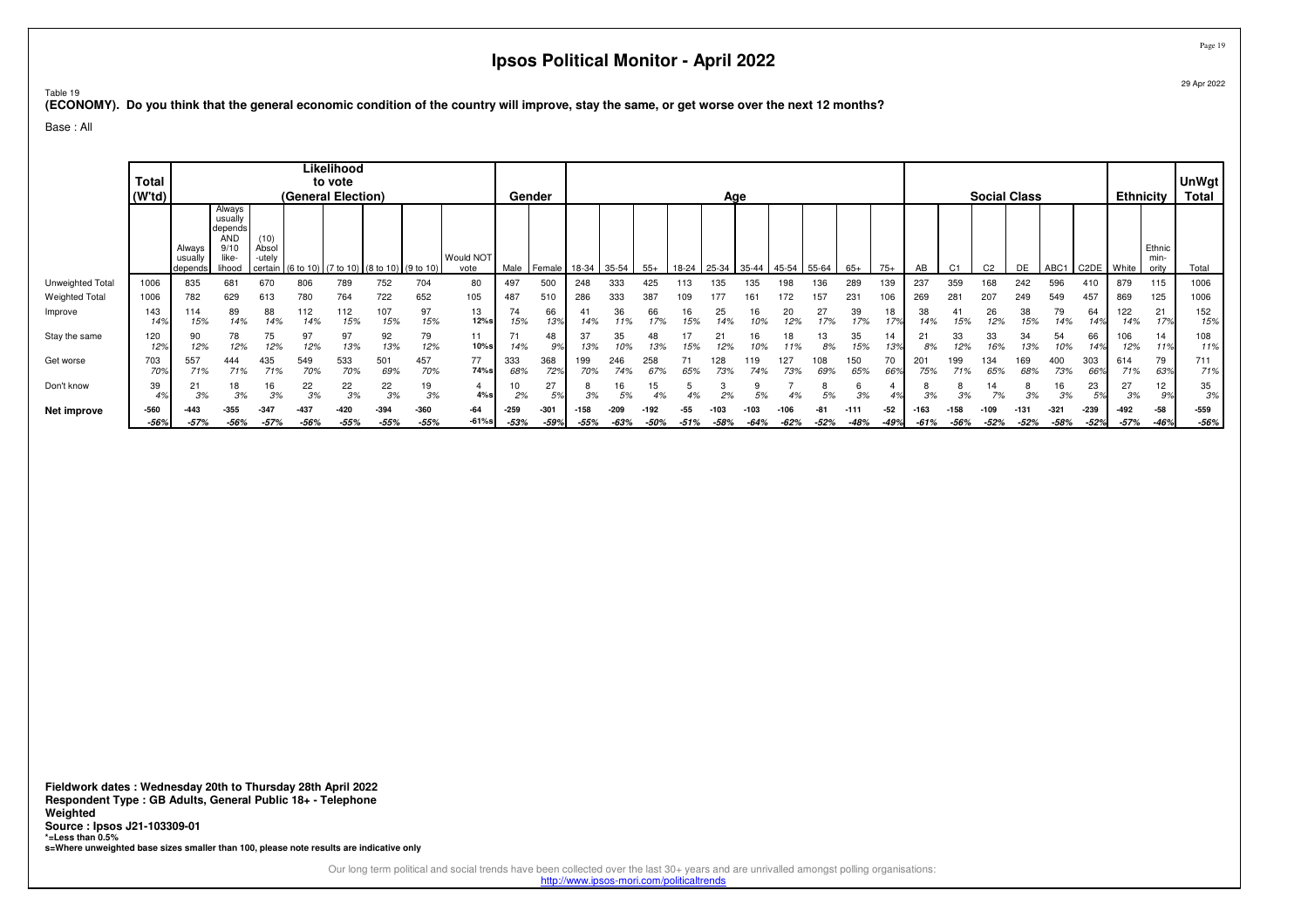29 Apr 2022

<sup>Table 20</sup><br>(ECONOMY). Do you think that the general economic condition of the country will improve, stay the same, or get worse over the next 12 months?

Base : All

|                       | <b>Total</b><br>(Weighted) |            |            | Voting     |                |            |                                     | Working status   Work sector      |           |                  |                  | Tenure                 |               |                         |                        |               |               | <b>ONS Regions</b>      |                  |                 |                  | Past vote<br>(2019 General Election) |                   |                        | Qualifications                          |                  | <b>UnW</b><br>Tot. |
|-----------------------|----------------------------|------------|------------|------------|----------------|------------|-------------------------------------|-----------------------------------|-----------|------------------|------------------|------------------------|---------------|-------------------------|------------------------|---------------|---------------|-------------------------|------------------|-----------------|------------------|--------------------------------------|-------------------|------------------------|-----------------------------------------|------------------|--------------------|
|                       |                            | Con        |            | LD         | Not<br>Con     | Not<br>Lab | Full-time<br>Incl.<br>Self<br>Empl. | Not full-<br>time/Not work<br>ina | Public    | Private          | Mort<br>gage     | Owned<br>out-<br>right | Renter        | Total<br>owner<br>occup | North<br>excl.<br>Scot | Mid-<br>lands | South<br>excl | Grea<br>London   London | Ena-<br>land     | Scot            | Con              | Lab                                  | LГ                | No<br>qua<br>-ications | Other<br>qualif<br>-ications   Degree + |                  |                    |
| Unweighted Total      | 1006                       | 263        | 342        | 84         | 554            | 475        | 424                                 | 580                               | 198       | 315              | 311              | 404                    | 271           | 715                     | 242                    | 309           | 213           |                         | 816              | 130             | 334              | 269                                  | 77                | 189                    | 444                                     | 373              | 1006               |
| <b>Weighted Total</b> | 1006                       | 273        | 312        | 83         | 505            | 465        | 475                                 | 530                               | 100       | 50 <sup>°</sup>  | 294              | 342                    | 362           | 636                     | 241                    | 312           | 230           | 136                     | 870              | 87              | 350              | 235                                  | 73                | 93                     | 504                                     | 308              | 1006               |
| Improve               | 143<br>14%                 | 82<br>30%  | 10         | 11%s       | 38<br>8%       | 107<br>23% | 69<br>14%                           | 74<br>14%                         | 13<br>13% | 64<br>13%        | 43<br>15%        | 50<br>15%              | 50<br>4%      | 93<br>15%               | 17%                    | 6%            | 27<br>12%     | 15<br>11%               | 124<br>14%       | 12<br>13%       | 87<br>25%        | 3%                                   | 10%               | 33<br>17%              | 74<br>15%                               | 36<br>12%        | 152<br>15%         |
| Stay the same         | 120<br>12%                 | 41<br>15%  | 46<br>15%  | 10%s       | 12%            | 56<br>12%  | 56<br>12%                           | 64<br>12%                         | 10%       | 48<br>10%        | 30<br>10%        | 40<br>12%              | 4%            | 71<br>11%               | 11%                    | 15%           | 13%           | 7%                      | 111<br>13%       | 8%              | 49<br>14%        | 33<br>14%                            | 12%s              | 24<br>13%              | 74<br>14%                               | 25<br>8º         | 108<br>11%         |
| Get worse             | 703<br>70%                 | 143<br>52% | 245<br>78% | 65<br>78%s | 394<br>78%     | 292<br>63% | 337<br>71%                          | 366<br>69%                        | 74<br>74% | 372<br>74%       | 215<br>73%       | 237<br>69%             | 245<br>68%    | 452<br>71%              | 169<br>70%             | 207<br>66%    | 163<br>71%    | 98<br>72%               | 600<br>69%       | 66<br>76%       | 205<br>59%       | 190<br>81%                           | 54<br>74%s        | 125<br>65%             | 335<br>66%                              | 244<br>79%       | 711<br>71%         |
| Don't know            | 39<br>4%                   | 3%         | 3%         | $1\%s$     | 12<br>2%       | 10<br>2%   | 13<br>3%                            | 26<br>5%                          | 4%        | 16<br>3%         | 2%               |                        | 5%            | 20<br>39                | 2%                     | 3%            |               | 14<br>10%               | 35<br>4%         | $\Omega$        | 2%               | 3%                                   | 4%                | 6%                     | 24<br>5%                                | 17               | 35<br>3%           |
| Net improve           | $-560$<br>$-56%$           | $-22%$     | $-74%$     | $-68%$ s   | -356<br>$-71%$ | $-185$     | $-268$<br>$-57%$                    | $-292$<br>$-55%$                  | $-60%$    | $-308$<br>$-61%$ | $-172$<br>$-58%$ | $-55%$                 | 196<br>$-54%$ | $-359$<br>$-57c$        | $-128$<br>$-53%$       | $-51°$        | 136<br>$-59%$ | $-61%$                  | $-476$<br>$-55%$ | $-55$<br>$-639$ | $-118$<br>$-34%$ | $-184$<br>$-78%$                     | $-47$<br>$-64%$ s | $-47%$                 | $-261$<br>$-52%$                        | $-208$<br>$-67%$ | $-559$<br>-56%     |

**Fieldwork dates : Wednesday 20th to Thursday 28th April 2022 Respondent Type : GB Adults, General Public 18+ - TelephoneWeighted Source : Ipsos J21-103309-01 \*=Less than 0.5%s=Where unweighted base sizes smaller than 100, please note results are indicative only**

Our long term political and social trends have been collected over the last 30+ years and are unrivalled amongst polling organisations:

http://www.ipsos-mori.com/politicaltrends

Page 20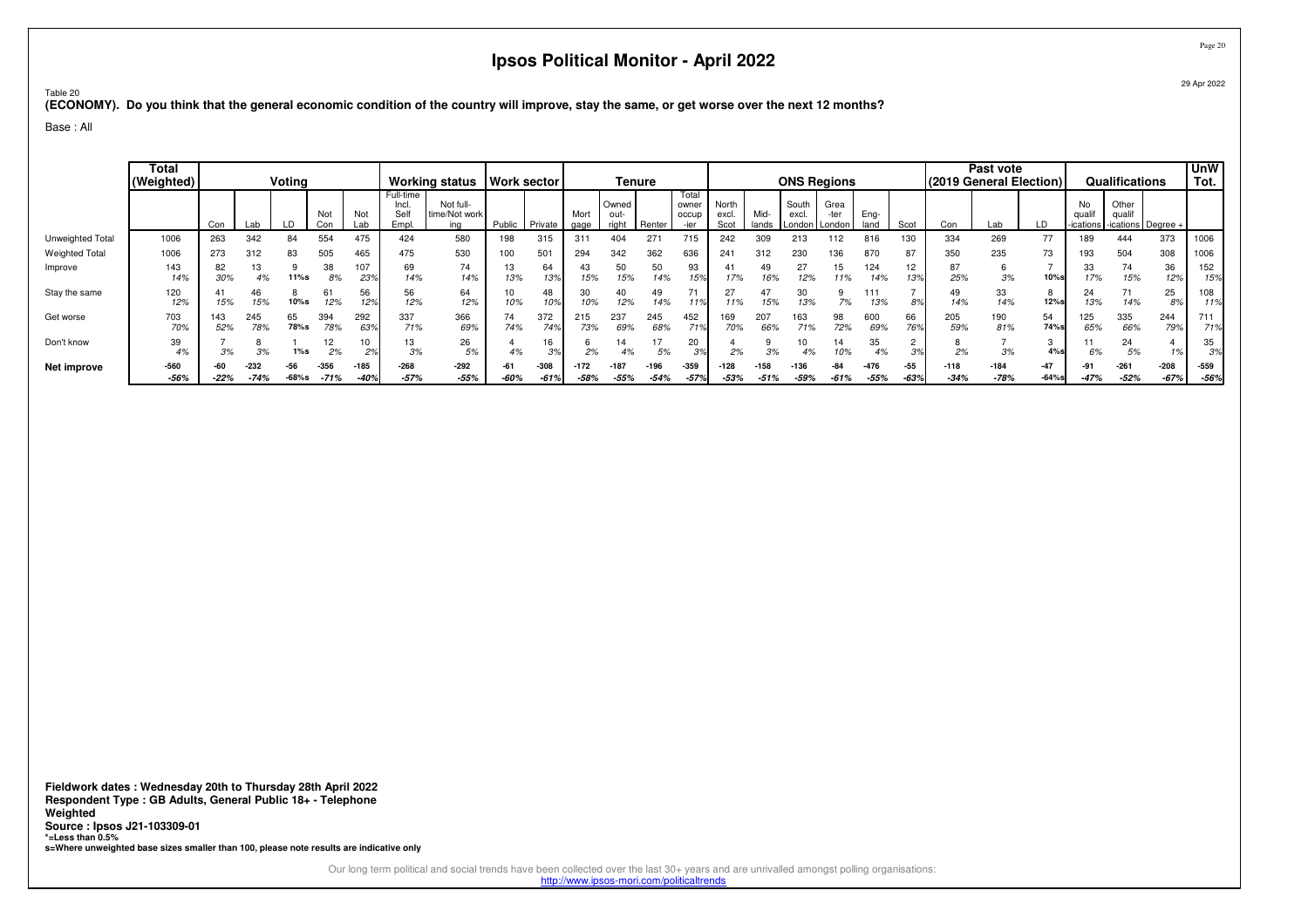Table 21**(JUL20)Q13BJ. On balance, do you agree or disagree that Boris Johnson has what it takes to be a good Prime Minister?**

Base : All

|                               | <b>Total</b><br>(W <sup>t</sup> d) |                              |                                                                       |                                    | (General Election) | Likelihood<br>to vote |                                         |                  |                   |                  | Gender         |                  |            |                |                 | Age        |                 |              |                 |            |           |           |                | <b>Social Class</b> |               |                  |                 | <b>Ethnicity</b> |                         | <b>UnWgt</b><br><b>Total</b> |
|-------------------------------|------------------------------------|------------------------------|-----------------------------------------------------------------------|------------------------------------|--------------------|-----------------------|-----------------------------------------|------------------|-------------------|------------------|----------------|------------------|------------|----------------|-----------------|------------|-----------------|--------------|-----------------|------------|-----------|-----------|----------------|---------------------|---------------|------------------|-----------------|------------------|-------------------------|------------------------------|
|                               |                                    | Always<br>usually<br>depends | Always<br>usually<br>depends<br><b>AND</b><br>9/10<br>like-<br>lihood | (10)<br>Absol<br>-utely<br>certain |                    |                       | (6 to 10) (7 to 10) (8 to 10) (9 to 10) |                  | Would NOT<br>vote | Male             | Female         | 18-34            | 35-54      | $55+$          | 18-24           | 25-34      | 35-44           | 45-54        | 55-64           | $65+$      | $75+$     | AB        | C <sub>1</sub> | C <sub>2</sub>      | DE            | ABC1             | C2DE   White    |                  | Ethnic<br>min-<br>ority | Total                        |
| Unweighted Total              | 1006                               | 835                          | 681                                                                   | 670                                | 806                | 789                   | 752                                     | 704              | 80                | 497              | 500            | 248              | 333        | 425            | 113             | 135        | 135             | 198          | 136             | 289        | 139       | 237       | 359            | 168                 | 242           | 596              | 410             | 879              | 115                     | 1006                         |
| <b>Weighted Total</b>         | 1006                               | 782                          | 629                                                                   | 613                                | 780                | 764                   | 722                                     | 652              | 105               | 487              | 510            | 286              | 333        | 387            | 109             | 177        | 16 <sup>°</sup> | 72           | 157             | 231        | 106       | 269       | 281            | 207                 | 249           | 549              | 457             | 869              | 125                     | 1006                         |
| Strongly agree                | 133<br>139                         | 110<br>14%                   | 94<br>15%                                                             | 95<br>15%                          | 104<br>13%         | 102<br>13%            | 102<br>14%                              | 97<br>15%        | 12<br>11%s        | 71<br>15%        | 59<br>12%      | 20<br>7%         | 35<br>10%  | 78<br>20%      | 3%              | 10%        | 10<br>6%        | 24<br>14%    | 29<br>18%       | 49<br>21%  | 18<br>17% | 29<br>11% | 31<br>11%      | 26<br>12%           | 47<br>19%     | 60<br>11%        | 73<br>16%       | 127<br>15%       | 6<br>5%                 | 120<br>12%                   |
| Tend to agree                 | 183<br>189                         | 140<br>18%                   | 13<br>18%                                                             | 106<br>17%                         | 148<br>19%         | 144<br>19%            | 131<br>18%                              | 117<br>18%       | 16<br>$16%$ s     | 82<br>17%        | 101<br>20%     | 42<br>15%        | 61<br>18%  | 80<br>21%      | 18<br>17%       | 24<br>13%  | 35<br>22%       | 26<br>15%    | 24<br>15%       | 57<br>25%  | 35<br>33% | 15%       | 59<br>21%      | 48<br>23%           | 37<br>15%     | 98<br>18%        | 85<br>19%       | 173<br>20%       | 9<br>7%                 | 166<br>17%                   |
| Neither agree nor<br>disagree | 99<br>10%                          | 66<br>8%                     | 47<br>7%                                                              | 46<br>8%                           | 71<br>9%           | 70<br>9%              | 65<br>9%                                | 52<br>8%         | 16<br>$15%$ s     | 42<br>9%         | 58<br>11%      | 22<br>8%         | 48<br>14%  | 30<br>8%       | 10<br>9%        | 6%         | 24<br>15%       | 24<br>14%    | 15<br>10%       | 15<br>6%   | 5<br>5%   | 35<br>13% | 20<br>7%       | 16<br>8%            | 29<br>12%     | 54<br>10%        | 45<br>10%       | 82<br>9%         | 17<br>14%               | 85<br>8%                     |
| Tend to disagree              | 112<br>119                         | 89<br>11%                    | 61<br>10%                                                             | 56<br>9%                           | 86<br>11%          | 85<br>11%             | 77<br>11%                               | 64<br>10%        | 12<br>12%s        | 66<br>14%        | 46<br>9%       | 41<br>14%        | 33<br>10%  | 38<br>10%      | 21<br>19%       | 20<br>11%  | 14<br>9%        | 19<br>11%    | 18<br>12%       | 20<br>9%   | 10<br>9%  | 30        | 31<br>11%      | 21<br>10%           | 30<br>12%     | 61<br>11%        | 52<br>11%       | 97<br>11%        | 14<br>11%               | 110<br>11%                   |
| Strongly disagree             | 453<br>45 <sup>o</sup>             | 372<br>48%                   | 314<br>50%                                                            | 310<br>51%                         | 369<br>47%         | 360<br>47%            | 343<br>48%                              | 322<br>49%       | 41<br>39%s        | 219<br>45%       | 228<br>45%     | 157<br>55%       | 147<br>44% | 149<br>38%     | 55<br>51%       | 102<br>58% | 70<br>44%       | 76<br>44%    | 67<br>42%       | 83<br>36%  | 33<br>31% | 48%       | 38<br>49%      | 84<br>41%           | 101           | 267<br>49%       | 186             | 376<br>43%       | 67<br>54%               | 500<br>50%                   |
| Don't know                    | 25<br>2 <sup>o</sup>               | 6<br>1%                      |                                                                       |                                    | 3                  | 3                     | 3                                       | $\star$          | $7\%s$            | 2%               | 18<br>3%       | 1%               | 3%         | 12<br>3%       | 1%              | 1%         | 5%              | 2<br>1%      | 3%              | 3%         | 5<br>5%   | 2%        | 3<br>1%        | 12<br>6%            | 2%            | 2%               | 16              | 13<br>2%         | 11<br>9%                | 25<br>2%                     |
| Agree                         | 316<br>31%                         | 250<br>32%                   | 207<br>33%                                                            | 201<br>33%                         | 251<br>32%         | 246<br>32%            | 234<br>32%                              | 214<br>33%       | 28<br>27%s        | 153<br>31%       | 160<br>31%     | 62<br>22%        | 96<br>29%  | 158<br>41%     | 21<br>19%       | 23%        | 45<br>28%       | 51<br>29%    | 52<br>33%       | 106<br>46% | 53<br>50% | 69<br>26% | 89<br>32%      | 74<br>36%           | 84<br>34%     | 158<br>29%       | 158<br>35%      | 300<br>34%       | 16<br>12%               | 286<br>28%                   |
| Disagree                      | 565                                | 460                          | 375                                                                   | 366                                | 455                | 445                   | 420                                     | 386              | 54                | 285              | 274            | 198              | 180        | 188            | 76              | 122        | 84              | 96           | 85              | 103        | 43        | 159       | 169            | 106                 | 132           | 328              | 237             | 474              | 81                      | 610                          |
|                               | 569                                | 59%                          |                                                                       | 60%                                | 58%                | 58%                   | 58%                                     | 59%              | 51%s              | 58%              | 54%            | 69%              |            | 48%            |                 |            | 53%             | 55%          | 54%             | 45%        | 40%       |           |                | 51%                 | 53%           | 60%              | 52%             | 55%              | 65%                     | 61%                          |
| Net agree                     | $-249$<br>$-25%$                   | $-210$<br>$-27%$             | $-168$<br>$-27%$                                                      | $-165$<br>$-27%$                   | $-203$<br>$-26%$   | -199<br>$-26%$        | $-187$<br>$-26%$                        | $-172$<br>$-26%$ | $-26$<br>$-24%s$  | $-132$<br>$-27%$ | -114<br>$-22%$ | $-136$<br>$-47%$ | $-25%$     | $-29$<br>$-8%$ | $-55$<br>$-50%$ | $-46%$     | -39<br>$-24%$   | 45<br>$-26%$ | $-33$<br>$-21%$ | 1%         | 10        |           | -79<br>$-28%$  | $-32$<br>$-15%$     | -48<br>$-19%$ | $-170$<br>$-31%$ | $-79$<br>$-17%$ | $-174$<br>$-20%$ | $-66$<br>$-53%$         | $-324$<br>$-32%$             |
|                               |                                    |                              |                                                                       |                                    |                    |                       |                                         |                  |                   |                  |                |                  |            |                |                 |            |                 |              |                 |            | 9%        | $-34%$    |                |                     |               |                  |                 |                  |                         |                              |

**Fieldwork dates : Wednesday 20th to Thursday 28th April 2022 Respondent Type : GB Adults, General Public 18+ - TelephoneWeighted Source : Ipsos J21-103309-01 \*=Less than 0.5%s=Where unweighted base sizes smaller than 100, please note results are indicative only**

Our long term political and social trends have been collected over the last 30+ years and are unrivalled amongst polling organisations:

http://www.ipsos-mori.com/politicaltrends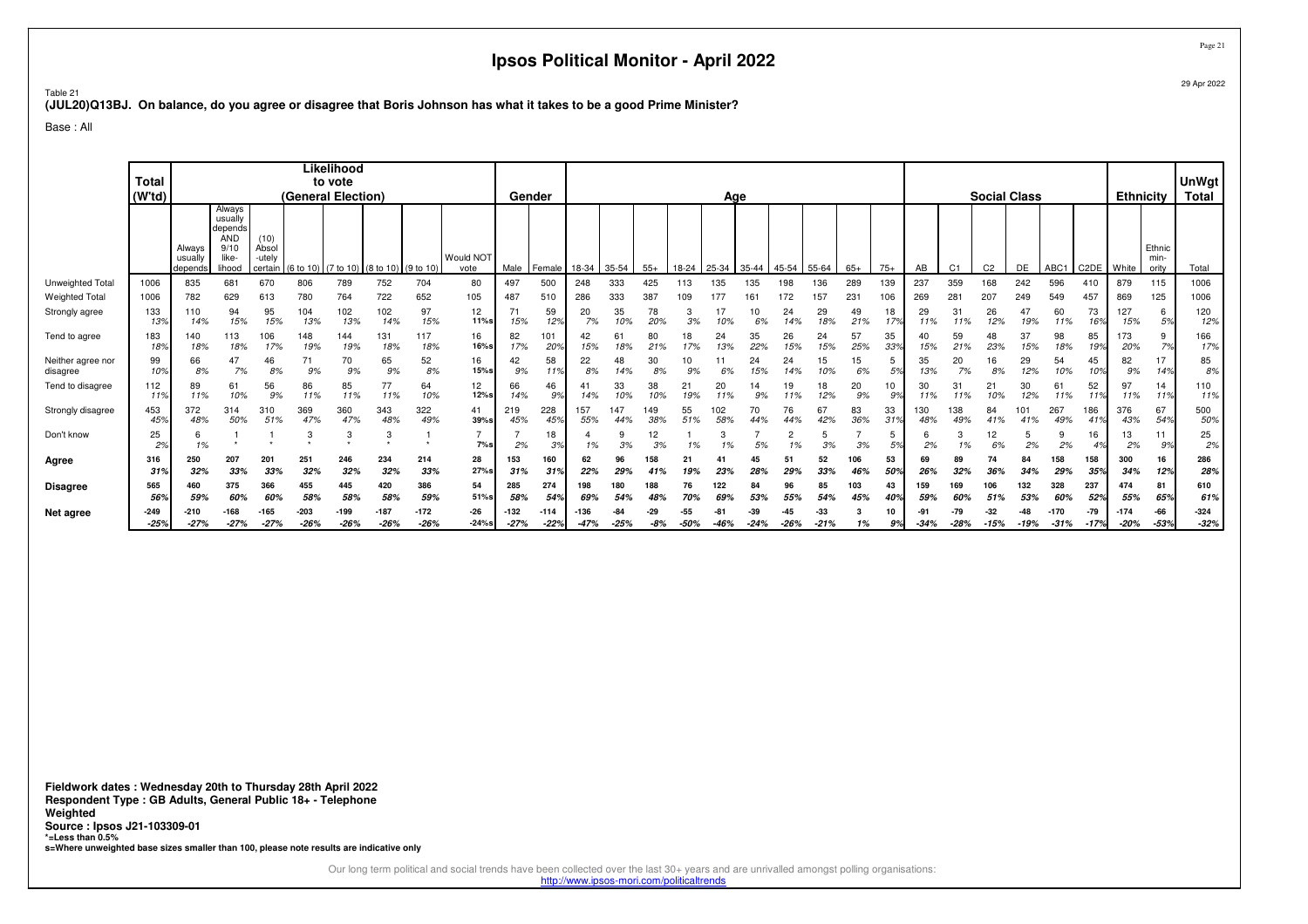Table 22**(JUL20)Q13BJ. On balance, do you agree or disagree that Boris Johnson has what it takes to be a good Prime Minister?**

Base : All

|                               | <b>Total</b><br>(Weighted) | Voting<br>Not<br>Not<br>Con<br>Lab<br>Con<br>∣ ah<br>475<br>554<br>263<br>84<br>342<br>83<br>505<br>465<br>273<br>312<br>97<br>91<br>O<br>33%<br>2%<br>7%s<br>2%<br>21 <sup>5</sup><br>34<br>47<br>101<br>113 |            |               |                | <b>Working status</b> |                                     | <b>Work sector</b>                |               | Tenure         |                |                        |               |                                 | <b>ONS Regions</b>     |               |                          |                          |                  | Past vote<br>(2019 General Election) |            |                  | Qualifications    |                       | <b>UnW</b><br>Tot.                 |                |                  |
|-------------------------------|----------------------------|---------------------------------------------------------------------------------------------------------------------------------------------------------------------------------------------------------------|------------|---------------|----------------|-----------------------|-------------------------------------|-----------------------------------|---------------|----------------|----------------|------------------------|---------------|---------------------------------|------------------------|---------------|--------------------------|--------------------------|------------------|--------------------------------------|------------|------------------|-------------------|-----------------------|------------------------------------|----------------|------------------|
|                               |                            |                                                                                                                                                                                                               |            |               |                |                       | Full-time<br>Incl.<br>Self<br>Empl. | Not full-<br>time/Not work<br>ina | Public        | Private        | Mort<br>gage   | Owned<br>out-<br>riaht | Renter        | Total<br>owner<br>occup<br>-ier | North<br>excl.<br>Scot | Mid-<br>lands | South<br>excl.<br>London | Grea<br>-ter<br>l Londor | Eng-<br>land     | Scot                                 | Con        | Lab              | LD                | No<br>qua<br>ications | Other<br>qualif<br>ications Degree |                |                  |
| Unweighted Total              | 1006                       |                                                                                                                                                                                                               |            |               |                |                       | 424                                 | 580                               | 198           | 315            | 311            | 404                    | $27 -$        | 715                             | 242                    | 309           | 213                      | 112                      | 816              | 130                                  | 334        | 269              | 77                | 189                   | 444                                | 373            | 1006             |
| <b>Weighted Total</b>         | 1006                       |                                                                                                                                                                                                               |            |               |                |                       | 475                                 | 530                               | 100           | 501            | 294            | 342                    | 362           | 636                             | 241                    | 312           | 230                      | 136                      | 870              | 87                                   | 350        | 235              | 73                | 193                   | 504                                | 308            | 1006             |
| Strongly agree                | 133<br>13%                 |                                                                                                                                                                                                               |            |               |                |                       | 43<br>9%                            | 90<br>17%                         | 6%            | 54<br>11%      | 20<br>7%       | 58<br>17%              | 54<br>15%     | 78<br>12%                       | 35<br>15%              | 5%            | 26<br>11%                | 20<br>14%                | 122<br>14%       | 6<br>70/                             | 107<br>31% | 3<br>1%          | э<br>7%s          | 21%                   | 61<br>12%                          | 31<br>10%      | 120<br>12%       |
| Tend to agree                 | 183<br>18%                 | 37%                                                                                                                                                                                                           | 11%        | $8%$ s        | 9%             | 24%                   | 91<br>19%                           | 92<br>17%                         | 20<br>20%     | 77<br>15%      | 55<br>19%      | 64<br>19%              | 64<br>18%     | 119<br>19%                      | 17%                    | 74<br>24%     | 45<br>20%                | 15<br>11%                | 62<br>19%        | 9<br>11%                             | 114<br>32% | 19<br>8%         | 5<br>7%s          | 42<br>22%             | 103<br>20%                         | 39<br>13%      | 166<br>17%       |
| Neither agree nor<br>disagree | 99<br>10%                  | 30<br>11%                                                                                                                                                                                                     | 13<br>4%   | 12<br>14%s    | 33<br>7%       | 50<br>119             | 52<br>11%                           | 47<br>9%                          | 4%            | 54<br>11%      | 43<br>15%      | 35<br>10%              | 19<br>5%      | 79<br>12%                       | 25<br>11%              | 31<br>10%     | 22<br>10%                | 16<br>12%                | 92<br>11%        | 5<br>5%                              | 34<br>10%  | 3%               | 10<br>14%s        | 19<br>10%             | 54<br>11%                          | 26<br>9%       | 85<br>8%         |
| Tend to disagree              | 112<br>11%                 | 24<br>9%                                                                                                                                                                                                      | 28<br>9%   | 16<br>$20%$ s | 59<br>12%      | 55<br>12%             | 53<br>11%                           | 59<br>11%                         | 10%           | 59<br>12%      | 37<br>13%      | 29<br>8%               | 46<br>13%     | 66<br>109                       | 28<br>12%              | 13%           | 22<br>9%                 | 15<br>11%                | 99<br>11%        | 8<br>9%                              | 34<br>10%  | 26<br>11%        | 9%s               | 19<br>10%             | 52<br>10%                          | 41<br>13%      | 110<br>119       |
| Strongly disagree             | 453<br>45%                 | 26<br>9%                                                                                                                                                                                                      | 227<br>73% | 42<br>51%s    | 348<br>69%     | 147<br>32%            | 232<br>49%                          | 221<br>42%                        | 54<br>54%     | 251<br>50%     | 140<br>47%     | 45<br>43%              | 164<br>45%    | 285<br>459                      | 109<br>45%             | 19<br>38%     | 112<br>49%               | 56<br>41%                | 372<br>43%       | 57<br>66%                            | 58<br>17%  | 180<br>76%       | 46<br>63%         | 61<br>32%             | 224<br>44%                         | 168<br>55%     | 500<br>50%       |
| Don't know                    | 25<br>2%                   |                                                                                                                                                                                                               | 2%         | $1\%$ s       | 1%             | ≘<br>$\star$          | 1%                                  | 22<br>4%                          | 5%            | 1%             |                | 10<br>3%               | 15<br>4%      | 10<br>2%                        | 1%                     | 1%            | 2%                       | 14<br>10%                | 23<br>3%         | $\overline{2}$<br>2%                 | 1%         |                  | -S                | 6%                    | 2%                                 | 3<br>1%        | 25<br>2%         |
| Agree                         | 316<br>31%                 | 192<br>70%                                                                                                                                                                                                    | 39<br>13%  | 12<br>$15%$ s | 58<br>12%      | 211<br>459            | 134<br>28%                          | 181<br>34%                        | 26<br>26%     | 130<br>26%     | 74<br>25%      | 122<br>36%             | 117<br>32%    | 197<br>319                      | 75<br>31%              | 120<br>38%    | 71<br>31%                | 35<br>26%                | 284<br>33%       | 15<br>17%                            | 221<br>63% | 22<br>9%         | 10<br><b>13%s</b> | 83<br>43%             | 163<br>32%                         | 70<br>23%      | 286<br>28%       |
| <b>Disagree</b>               | 565<br>56%                 | 50<br>18%                                                                                                                                                                                                     | 255<br>82% | 58<br>70%s    | 408<br>81%     | 202<br>44%            | 286<br>60%                          | 279<br>53%                        | 64<br>64%     | 62%            | 177<br>60%     | 174<br>51%             | 210<br>58%    | 351<br>55%                      | 137<br>57%             | 159<br>51%    | 133<br>58%               | 52%                      | 471<br>54%       | 65<br>75%                            | 92<br>26%  | 206<br>88%       | 53<br>73%s        | 80<br>42%             | 275<br>55%                         | 210<br>68%     | 610<br>61%       |
| Net agree                     | $-249$<br>$-25%$           | 52%                                                                                                                                                                                                           | -69%       | $-55%$ s      | -349<br>$-69%$ | 2%                    | -151<br>$-32%$                      | $-98$<br>-19%                     | -38<br>$-38%$ | -180<br>$-36%$ | -102<br>$-35%$ | -52<br>$-15%$          | -92<br>$-26%$ | $-154$<br>$-249$                | -62<br>$-26%$          | -39<br>$-12%$ | -62<br>$-27%$            | -36<br>$-27%$            | $-187$<br>$-21%$ | -50<br>$-57%$                        | 128<br>37% | $-184$<br>$-78%$ | -44<br>$-59%$ s   | 1%                    | $-112$<br>$-22%$                   | -140<br>$-45%$ | $-324$<br>$-32%$ |

**Fieldwork dates : Wednesday 20th to Thursday 28th April 2022 Respondent Type : GB Adults, General Public 18+ - TelephoneWeighted Source : Ipsos J21-103309-01 \*=Less than 0.5%s=Where unweighted base sizes smaller than 100, please note results are indicative only**

Our long term political and social trends have been collected over the last 30+ years and are unrivalled amongst polling organisations:

http://www.ipsos-mori.com/politicaltrends

Page 2229 Apr 2022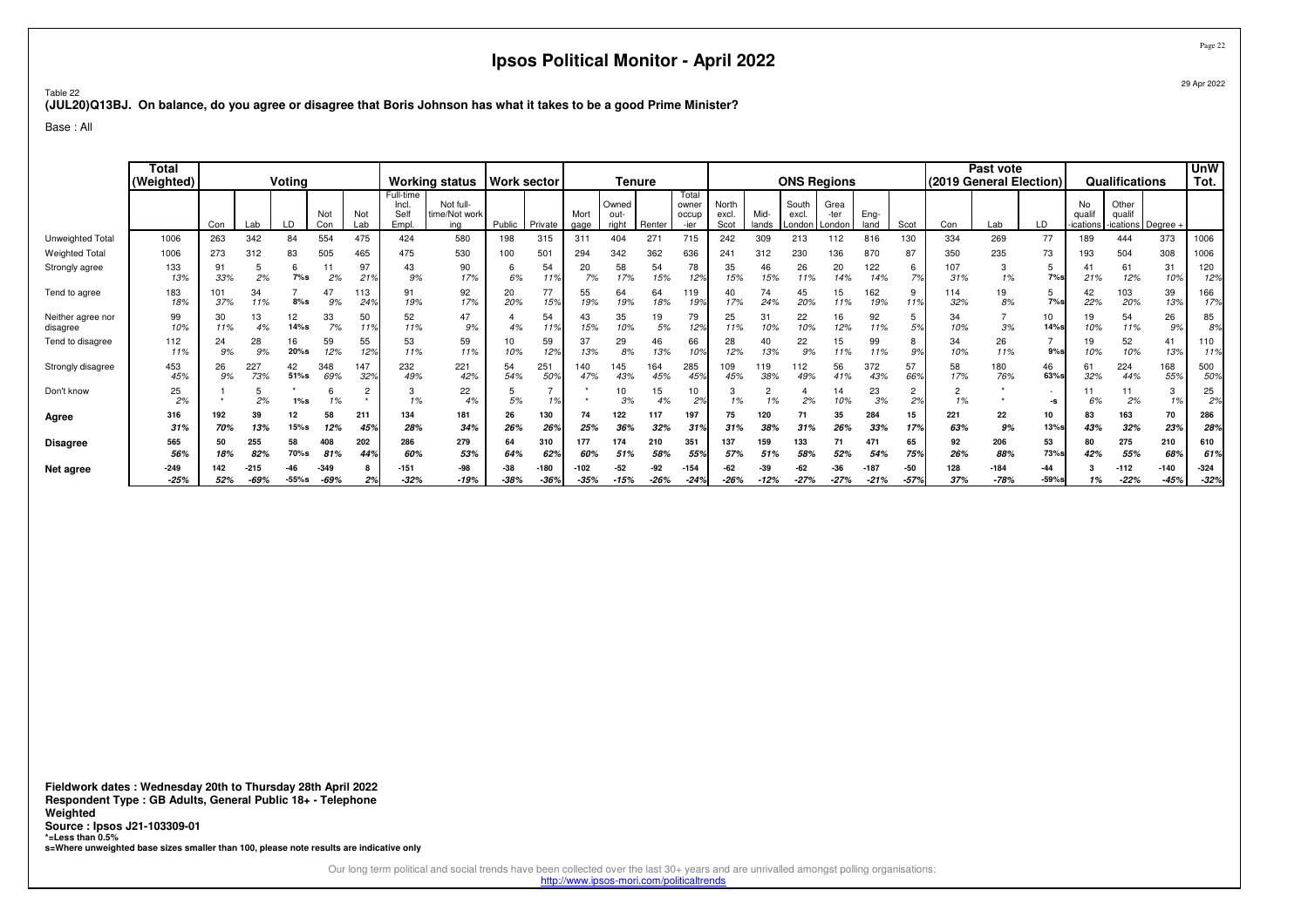Table 23**(JUL20)Q13KS. On balance, do you agree or disagree that Keir Starmer has what it takes to be a good Prime Minister?**

Base : All

|                               | <b>Total</b>           |                              |                                                                       |                                    |                    | Likelihood<br>to vote |                                         |              |                   |                       |                  |           |            |               |               |              |           |               |                 |                 |                 |           |                |                | <b>Social Class</b> |                |               |                      |                         | UnWgt          |
|-------------------------------|------------------------|------------------------------|-----------------------------------------------------------------------|------------------------------------|--------------------|-----------------------|-----------------------------------------|--------------|-------------------|-----------------------|------------------|-----------|------------|---------------|---------------|--------------|-----------|---------------|-----------------|-----------------|-----------------|-----------|----------------|----------------|---------------------|----------------|---------------|----------------------|-------------------------|----------------|
|                               | (W <sup>t</sup> d)     | Always<br>usually<br>depends | Always<br>usually<br>depends<br><b>AND</b><br>9/10<br>like-<br>lihood | (10)<br>Absol<br>-utelv<br>certain | (General Election) |                       | (6 to 10) (7 to 10) (8 to 10) (9 to 10) |              | Would NOT<br>vote | Male                  | Gender<br>Female | 18-34     | 35-54      | $55+$         | 18-24         | Age<br>25-34 | 35-44     | 45-54         | 55-64           | $65+$           | $75+$           | AB        | C <sub>1</sub> | C <sub>2</sub> | DE                  | ABC1           | C2DE   White  | <b>Ethnicity</b>     | Ethnic<br>min-<br>ority | Total<br>Total |
| Unweighted Total              | 1006                   | 835                          | 681                                                                   | 670                                | 806                | 789                   | 752                                     | 704          | 80                | 497                   | 500              | 248       | 333        | 425           | 113           | 135          | 135       | 198           | 136             | 289             | 139             | 237       | 359            | 168            | 242                 | 596            | 410           | 879                  | 115                     | 1006           |
| Weighted Total                | 1006                   | 782                          | 629                                                                   | 613                                | 780                | 764                   | 722                                     | 652          | 105               | 487                   | 510              | 286       | 333        | 387           | 109           | 177          | 161       | 72            | 157             | 231             | 106             | 269       | 281            | 207            | 249                 | 549            | 457           | 869                  | 125                     | 1006           |
| Strongly agree                | 91<br>99               | 85<br>11%                    | 78<br>12%                                                             | 79<br>13%                          | 84<br>11%          | 83<br>11%             | 80<br>11%                               | 79<br>12%    | 6<br>$6\%s$       | 45<br>9%              | 43<br>9%         | 15<br>5%  | 28<br>8%   | 48<br>13%     | 2%            | 12<br>7%     | 13<br>8%  | 15<br>9%      | 25<br>16%       | 23<br>10%       | 13<br>13%       | 25<br>9%  | 20<br>7%       | 26<br>12%      | 20<br>8%            | 45<br>8%       | 46<br>10%     | 85<br>10%            | 6<br>5%                 | 113<br>11%     |
| Tend to agree                 | 206<br>$20^{\circ}$    | 177<br>23%                   | 150<br>24%                                                            | 146<br>24%                         | 185<br>24%         | 185<br>24%            | 177<br>25%                              | 154<br>24%   | 6<br>$6\%s$       | 100<br>20%            | 106<br>219       | 73<br>26% | 80<br>24%  | 53<br>14%     | 12            | 61<br>35%    | 48<br>30% | 32<br>18%     | 18<br>12%       | 35<br>15%       | 22<br>21%       | 74<br>28% | 65<br>23%      | 32<br>15%      | 35<br>14%           | 139<br>25%     | 67<br>15%     | 180<br>21%           | 25<br>20%               | 222<br>22%     |
| Neither agree nor<br>disagree | 183<br>18 <sup>o</sup> | 126<br>16%                   | 97<br>15%                                                             | 91<br>15%                          | 132<br>17%         | 130<br>17%            | 117<br>16%                              | 103<br>16%   | 22<br>21%s        | 8 <sup>1</sup><br>17% | 99<br>19%        | 86<br>30% | 56<br>17%  | 41<br>11%     | 36<br>33%     | 49<br>28%    | 30<br>19% | 26<br>15%     | 18<br>12%       | 23<br>10%       | 10<br>9%        | 38<br>14% | 57<br>20%      | 37<br>18%      | 51<br>20%           | 95<br>17%      | 88<br>19%     | 147<br>17%           | 36<br>29%               | 151<br>15%     |
| Tend to disagree              | 157<br>16 <sup>o</sup> | 129<br>16%                   | 05<br>17%                                                             | 99<br>16%                          | 128<br>16%         | 126<br>16%            | 117<br>16%                              | 109<br>17%   | 15<br>14%s        | 95<br>19%             | 59<br>12%        | 43<br>15% | 53<br>16%  | 61<br>16%     | 18<br>16%     | 25<br>14%    | 21<br>13% | 33<br>19%     | 23<br>15%       | 38<br>16%       | 15<br>14%       | 56<br>21% | 49<br>17%      | 20<br>10%      | 32<br>13%           | 105<br>19%     | 52<br>11%     | 141<br>16%           | 12<br>9%                | 154<br>15%     |
| Strongly disagree             | 256<br>25 <sup>o</sup> | 221<br>28%                   | 167<br>27%                                                            | 165<br>27%                         | 196<br>25%         | 194<br>25%            | 185<br>26%                              | 171<br>26%   | 31<br>29%s        | 131<br>27%            | 125<br>25%       | 35<br>12% | 73<br>22%  | 148<br>38%    | 15<br>14%     | 20<br>11%    | 18<br>11% | 55<br>32%     | 53<br>34%       | 95<br>41%       | 33<br>32%       | 18%       | 27%            | 57<br>28%      | 73<br>29%           | 125<br>23%     | 131<br>29%    | 235<br>27%           | 17<br>13%               | 254<br>25%     |
| Don't know                    | 112                    | 45<br>6%                     | 31<br>5%                                                              | 33<br>5%                           | 55<br>7%           | 46<br>6%              | 45<br>6%                                | 36<br>6%     | 25<br>24%s        | 36<br>7%              | 77<br>15%        | 35<br>12% | 43<br>13%  | 34<br>9%      | 25<br>23%     | 10<br>6%     | 20%       | 12<br>7%      | 19<br>12%       | 16<br>7%        | 13<br>12%       | 27<br>10% | 12             | 35<br>17%      | 38<br>15%           | 40<br>7%       | 73<br>16%     | 8 <sup>1</sup><br>9% | 29<br>24%               | 112<br>11%     |
| Agree                         | 297<br>30°             | 262<br>34%                   | 228<br>36%                                                            | 225<br>37%                         | 269<br>35%         | 268<br>35%            | 258<br>36%                              | 233<br>36%   | 12<br>11%s        | 145<br>30%            | 150<br>29%       | 88<br>31% | 108<br>32% | 102<br>26%    | 14<br>13%     | 41%          | 38%       | 47<br>27%     | 43<br>27%       | 59<br>25%       | 36<br>33%       | 99<br>37% | 85<br>30%      | 58<br>28%      | 55<br>22%           | 184<br>34%     | 113<br>25%    | 265<br>31%           | 32<br>25%               | 335<br>33%     |
| Disagree                      | 413<br>41'             | 349<br>45%                   | 273<br>43%                                                            | 264<br>43%                         | 324<br>42%         | 319<br>42%            | 302<br>42%                              | 280<br>43%   | 46<br>44%s        | 226<br>469            | 184<br>36%       | 78<br>27% | 126        | 210<br>54%    | 33            |              | 39<br>24% | 87<br>51%     | 76              | 133<br>58%      | 48<br>45%       | 104       | 126            | 77<br>37%      | 105<br>42%          | 230<br>42%     | 183           | 376<br>43%           | 28<br>23%               | 408<br>41%     |
| Net agree                     | $-116$<br>$-12%$       | $-11%$                       | $-7%$                                                                 | -40<br>$-6%$                       | $-55$<br>$-7%$     | -51<br>$-7%$          | $-45$<br>$-6%$                          | -48<br>$-7%$ | $-34$<br>$-32%s$  | -8<br>$-17%$          | $-34$<br>$-7%$   | 4%        | $-5%$      | 108<br>$-28%$ | -19<br>$-17%$ | 29<br>16%    | 22<br>14% | -40<br>$-23%$ | $-33$<br>$-21%$ | $-74$<br>$-32%$ | $-12$<br>$-12%$ | $-2%$     | $-15%$         | -20<br>-10%    | $-50$<br>$-20%$     | $-46$<br>$-8%$ | -70<br>$-15%$ | $-111$<br>$-13%$     | 3%                      | -73<br>$-7%$   |

**Fieldwork dates : Wednesday 20th to Thursday 28th April 2022 Respondent Type : GB Adults, General Public 18+ - TelephoneWeighted Source : Ipsos J21-103309-01 \*=Less than 0.5%s=Where unweighted base sizes smaller than 100, please note results are indicative only**

Our long term political and social trends have been collected over the last 30+ years and are unrivalled amongst polling organisations:

http://www.ipsos-mori.com/politicaltrends

Page 2329 Apr 2022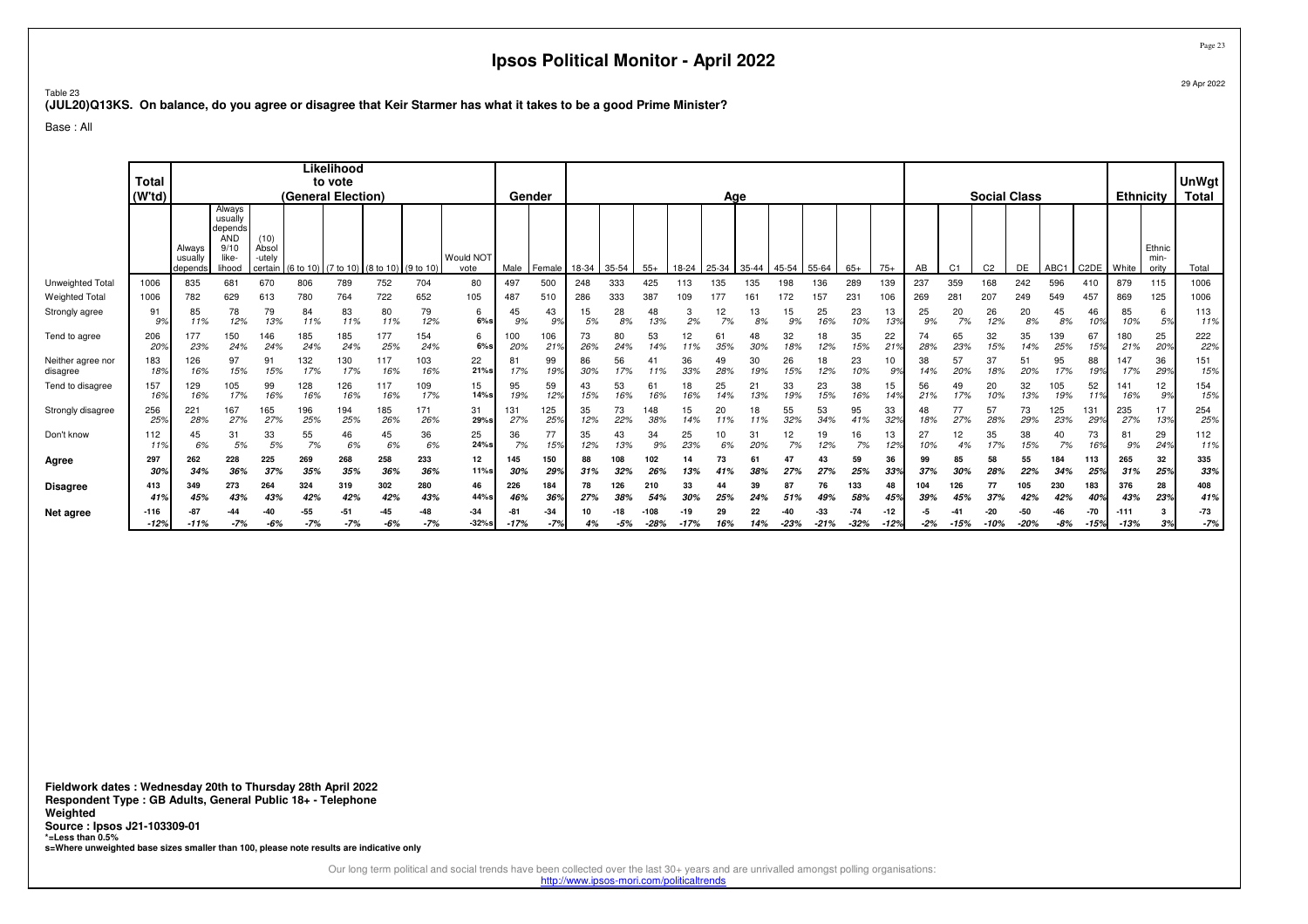Table 24**(JUL20)Q13KS. On balance, do you agree or disagree that Keir Starmer has what it takes to be a good Prime Minister?**

Base : All

|                               | <b>Total</b><br>(Weighted) | Voting<br>Not<br>Not<br>Con<br>Lab<br>Lab<br>Con<br>263<br>84<br>554<br>342<br>83<br>505<br>273<br>312<br>67<br>82<br>17<br>۷<br>16%<br>1%<br>21%<br>11%s<br>120<br>22<br>159<br>24<br>38%<br>26%s<br>32%<br>9%<br>62<br>28<br>28<br>108<br>20%<br>10%<br>34%s<br>21%<br>22<br>71<br>56<br>26%<br>7%<br>11%s<br>11% |            |               |            |                  | <b>Working status</b>              |                                   | <b>Work sector</b> |                        | Tenure       |                        |              |                                 |                        | <b>ONS Regions</b> |                                          |              |              |               | Past vote<br>(2019 General Election) |            |                   | Qualifications                       |                                    | <b>UnW</b><br>Tot. |                |
|-------------------------------|----------------------------|---------------------------------------------------------------------------------------------------------------------------------------------------------------------------------------------------------------------------------------------------------------------------------------------------------------------|------------|---------------|------------|------------------|------------------------------------|-----------------------------------|--------------------|------------------------|--------------|------------------------|--------------|---------------------------------|------------------------|--------------------|------------------------------------------|--------------|--------------|---------------|--------------------------------------|------------|-------------------|--------------------------------------|------------------------------------|--------------------|----------------|
|                               |                            |                                                                                                                                                                                                                                                                                                                     |            |               |            |                  | Full-time<br>Incl.<br>Sel<br>Empl. | Not full-<br>time/Not work<br>ing | Public             | Private                | Mort<br>gage | Owned<br>out-<br>right | Renter       | Total<br>owner<br>occup<br>-ier | North<br>excl.<br>Scot | Mid-<br>lands      | South<br>excl.<br>London <b>I</b> Londor | Grea<br>-ter | Eng-<br>land | Scot          | Con                                  | Lab        | LD                | No<br>quali<br>ications <sup>.</sup> | Other<br>qualit<br>ications Degree |                    |                |
| Unweighted Total              | 1006                       |                                                                                                                                                                                                                                                                                                                     |            |               |            | 475              | 424                                | 580                               | 198                | 315                    | 311          | 404                    | $27 -$       | 715                             | 242                    | 309                | 213                                      | 112          | 816          | 130           | 334                                  | 269        | 77                | 89                                   | 444                                | 373                | 1006           |
| <b>Weighted Total</b>         | 1006                       |                                                                                                                                                                                                                                                                                                                     |            |               |            | 465              | 475                                | 530                               | 100                | 501                    | 294          | 342                    | 362          | 636                             | 241                    | 312                | 230                                      | 136          | 870          | 87            | 350                                  | 235        | 73                | 193                                  | 504                                | 308                | 1006           |
| Strongly agree                | 91<br>9%                   |                                                                                                                                                                                                                                                                                                                     |            |               |            | 4%               | 35<br>7%                           | 57<br>11%                         | 7%                 | 44<br>9%               | 25<br>9%     | 32<br>9%               | 33<br>9%     | 57<br>9%                        | 23<br>10%              | 24<br>8%           | 23<br>10%                                | 8%           | 78<br>9%     | 10<br>12%     | 11<br>3%                             | 54<br>23%  | 13<br>18%         | 24<br>12%                            | 29<br>6%                           | 38<br>12%          | 113<br>11%     |
| Tend to agree                 | 206<br>20%                 |                                                                                                                                                                                                                                                                                                                     |            |               |            | 63<br>14%        | 104<br>22%                         | 102<br>19%                        | 40<br>39%          | 106<br>21 <sup>9</sup> | 86<br>29%    | 59<br>17%              | 59<br>16%    | 145<br>239                      | 50<br>21%              | 78<br>25%          | 39<br>17%                                | 28<br>20%    | 185<br>21%   | 13%           | 54<br>15%                            | 88<br>37%  | 21<br>28%s        | 24<br>12%                            | 94<br>19%                          | 88<br>29%          | 222<br>22%     |
| Neither agree nor<br>disagree | 183<br>18%                 |                                                                                                                                                                                                                                                                                                                     |            |               |            | 74<br>16%        | 107<br>23%                         | 75<br>14%                         | 11%                | 108<br>22%             | 47<br>16%    | 49<br>14%              | 87<br>24%    | 96<br>15%                       | 52<br>22%              | 55<br>18%          | 35<br>15%                                | 25<br>18%    | 166<br>19%   | 16<br>18%     | 42<br>12%                            | 43<br>18%  | 20<br><b>27%s</b> | 27<br>14%                            | 102<br>20%                         | 54<br>18%          | 151<br>15%     |
| Tend to disagree              | 157<br>16%                 |                                                                                                                                                                                                                                                                                                                     |            |               |            | 105<br>22%       | 86<br>18%                          | 70<br>13%                         | 13<br>13%          | 81<br>16%              | 59<br>20%    | 47<br>14%              | 49<br>14%    | 105<br>17 <sup>°</sup>          | 38<br>16%              | 58<br>19%          | 34<br>15%                                | 10%          | 136<br>16%   | 13<br>15%     | 84<br>24%                            | 20<br>8%   | $10%$ s           | 24<br>13%                            | 80<br>16%                          | 53<br>17%          | 154<br>15%     |
| Strongly disagree             | 256<br>25%                 | 129<br>47%                                                                                                                                                                                                                                                                                                          | 19<br>6%   | 13%s          | 64<br>13%  | 174<br>37%       | 801<br>23%                         | 148<br>28%                        | 14<br>14%          | 117<br>23%             | 58<br>20%    | 124<br>36%             | 72<br>20%    | 182<br>299                      | 58<br>24%              | 74<br>24%          | 61<br>27%                                | 33<br>24%    | 207<br>24%   | 30<br>34%     | 144<br>41%                           | 21<br>9%   | 9<br>12%s         | 67<br>35%                            | 140<br>28%                         | 49<br>16%          | 254<br>25%     |
| Don't know                    | 112<br>11%                 | 20<br>7%                                                                                                                                                                                                                                                                                                            | 24<br>8%   | 5%s           | 35<br>7%   | 32<br>7%         | 34<br>7%                           | 78<br>15%                         | 14%                | 43<br>9%               | 7%           | 31<br>9%               | 61<br>17%    | 50<br>8%                        | 19<br>8%               | 23<br>7%           | 37<br>16%                                | 26<br>19%    | 98<br>11%    | 8%            | 15<br>4%                             | 4%         | 5%s               | 27<br>14%                            | 59<br>12%                          | 26<br>8%           | 112<br>11%     |
| Agree                         | 297<br>30%                 | 25<br>9%                                                                                                                                                                                                                                                                                                            | 186<br>60% | 31<br>$37%$ s | 241<br>48% | 80<br>17%        | 139<br>29%                         | 159<br>30%                        | 47<br>47%          | 151<br>30%             | 112<br>38%   | 91<br>27%              | 92<br>26%    | 203<br>329                      | 74<br>31%              | 101<br>339         | 63<br>27%                                | 38<br>28%    | 263<br>30%   | 22<br>259     | 65<br>19%                            | 142<br>61% | 34<br>46%         | 48<br>25%                            | 123<br>24%                         | 126<br>41%         | 335<br>33%     |
| <b>Disagree</b>               | 413<br>41%                 | 200<br>73%                                                                                                                                                                                                                                                                                                          | 13%        | 20<br>24%s    | 120<br>24% | 279<br>60%       | 194<br>41%                         | 218<br>41%                        | 28<br>28%          | 199<br>40%             | 117<br>40%   | 170<br>50%             | 121<br>34%   | 287<br>45%                      | 96<br>40%              | 132<br>42%         | 95<br>41%                                | 35%          | 343<br>39%   | 42<br>49%     | 228<br>65%                           | 41<br>17%  | 16<br>22%         | 92<br>47%                            | 220<br>44%                         | 102<br>33%         | 408<br>41%     |
| Net agree                     | $-116$<br>$-12%$           | -174<br>$-64%$                                                                                                                                                                                                                                                                                                      | 47%        | 13%s          | 122<br>24% | $-198$<br>$-43%$ | -56<br>$-12%$                      | -60<br>$-11%$                     | 19<br>19%          | -48<br>-10%            | $-2%$        | $-23%$                 | -29<br>$-8%$ | -85<br>$-13%$                   | -22<br>-9%             |                    | -33<br>-14%                              | $-7%$        | $-9%$        | -21<br>$-249$ | $-163$<br>$-47%$                     | 101<br>43% | 18<br>24%s        | $-23%$                               | -96<br>$-19%$                      | 25<br>8%           | $-73$<br>$-7%$ |

**Fieldwork dates : Wednesday 20th to Thursday 28th April 2022 Respondent Type : GB Adults, General Public 18+ - TelephoneWeighted Source : Ipsos J21-103309-01 \*=Less than 0.5%s=Where unweighted base sizes smaller than 100, please note results are indicative only**

Our long term political and social trends have been collected over the last 30+ years and are unrivalled amongst polling organisations:

http://www.ipsos-mori.com/politicaltrends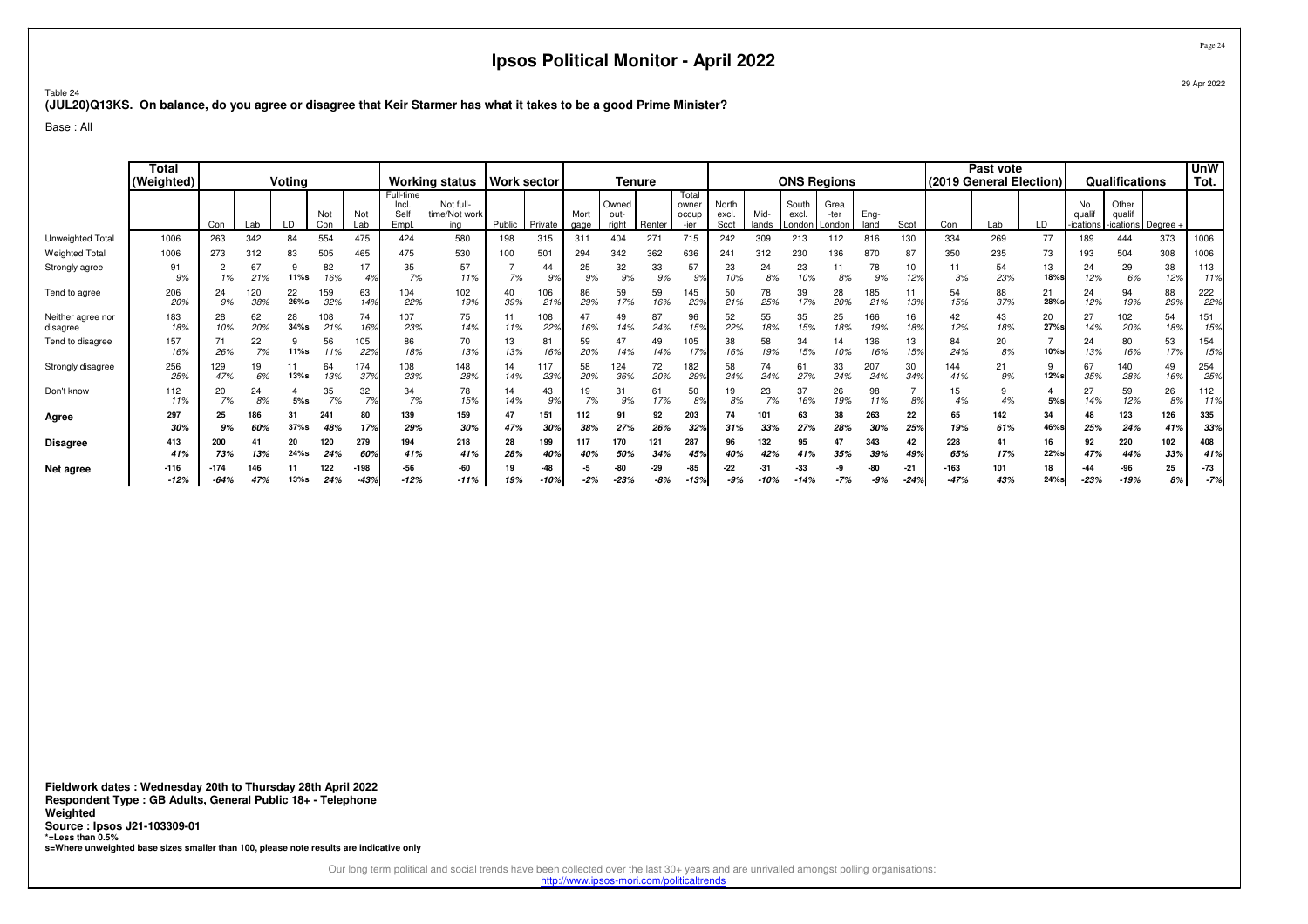#### Table 25

 **(OCTNOV21)Q10LIZ\_TRUSS. On balance, do you agree or disagree that Liz Truss, the Secretary of State for Foreign, Commonwealth and Development Affairs has what it takesto be a good Prime Minister?**

Base : All

|                               | <b>Total</b><br>(W'td) |                              |                                                                       |                                    | (General Election) | Likelihood<br>to vote |                                |                  |                          | Gender           |                  |                 |                  |                |               | Age             |           |                |                 |               |                 |            |                | <b>Social Class</b> |                 |                  |               | <b>Ethnicity</b> |                         | <b>UnWgt</b><br><b>Total</b> |
|-------------------------------|------------------------|------------------------------|-----------------------------------------------------------------------|------------------------------------|--------------------|-----------------------|--------------------------------|------------------|--------------------------|------------------|------------------|-----------------|------------------|----------------|---------------|-----------------|-----------|----------------|-----------------|---------------|-----------------|------------|----------------|---------------------|-----------------|------------------|---------------|------------------|-------------------------|------------------------------|
|                               |                        | Always<br>usually<br>depends | Always<br>usually<br>depends<br><b>AND</b><br>9/10<br>like-<br>lihood | (10)<br>Absol<br>-utelv<br>certain | (6 to 10)          | (7 to 10)             | $(8 \text{ to } 10)$ (9 to 10) |                  | <b>Would NOT</b><br>vote | Male             | Female           | 18-34           | 35-54            | $55+$          | 18-24         | 25-34           | 35-44     | 45-54          | 55-64           | $65+$         | $75+$           | AB         | C <sub>1</sub> | C <sub>2</sub>      | DE              | ABC1             | C2DE   White  |                  | Ethnic<br>min-<br>ority | Total                        |
| Unweighted Total              | 1006                   | 835                          | 681                                                                   | 670                                | 806                | 789                   | 752                            | 704              | 80                       | 497              | 500              | 248             | 333              | 425            | 113           | 135             | 135       | 98             | 136             | 289           | 139             | 237        | 359            | 168                 | 242             | 596              | 410           | 879              | 115                     | 1006                         |
| <b>Weighted Total</b>         | 1006                   | 782                          | 629                                                                   | 613                                | 780                | 764                   | 722                            | 652              | 105                      | 487              | 510              | 286             | 333              | 387            | 109           | 177             | 161       | 72             | 157             | 231           | 106             | 269        | 281            | 207                 | 249             | 549              | 457           | 869              | 125                     | 1006                         |
| Strongly agree                | 35                     | 30<br>4%                     | 23                                                                    | 24<br>4%                           | 29<br>4%           | 28<br>4%              | 27<br>4%                       | 24<br>4%         | 3<br>3%s                 | 3%               | 16<br>3%         | 2%              | 2%               | 24<br>6%       |               | ь<br>4%         | 2%        | $\Omega$<br>1% | 8<br>5%         | 15<br>7%      | 13<br>12%       | 13<br>5%   | 8<br>3%        | 3<br>2%             | 5%              | 20<br>4%         | 15<br>3%      | 32<br>4%         | 3<br>3%                 | 33<br>3%                     |
| Tend to agree                 | 119<br>12%             | 92<br>12%                    | 78<br>12%                                                             | 69<br>11%                          | 86<br>11%          | 83<br>11%             | 81<br>11%                      | 79<br>12%        | 9<br>8%s                 | 67<br>14%        | 53<br>10%        | 45<br>16%       | 26<br>8%         | 13%            | 13%           | 31<br>17%       | 18<br>11% | 8<br>5%        | 19<br>12%       | 30<br>13%     | 13<br>13%       | 20<br>8%   | 34<br>12%      | 26<br>13%           | 39<br>16%       | 54<br>10%        | 65<br>14%     | 12%              | 18<br>14%               | 109<br>11%                   |
| Neither agree nor<br>disagree | 218<br>22%             | 170<br>22%                   | 127<br>20%                                                            | 116<br>19%                         | 171<br>22%         | 169<br>22%            | 156<br>22%                     | 133<br>20%       | 24<br>23%s               | 103<br>21%       | 114<br>22%       | 80<br>28%       | 65<br>20%        | 73<br>19%      | 31<br>29%     | 48<br>27%       | 30<br>19% | 35<br>20%      | 38<br>24%       | 35<br>15%     | 14<br>13%       | 39<br>15%  | 70<br>25%      | 52<br>25%           | 57<br>23%       | 109<br>20%       | 109<br>24%    | 191<br>22%       | 27<br>22%               | 186<br>18%                   |
| Tend to disagree              | 140<br>149             | 119<br>15%                   | 104<br>16%                                                            | 104<br>17%                         | 115<br>15%         | 114<br>15%            | 113<br>16%                     | 105<br>16%       | 13<br>12%s               | 73<br>15%        | 63<br>12%        | 38<br>13%       | 46<br>14%        | 56<br>14%      | 8%            | 30<br>17%       | 14<br>8%  | 32<br>19%      | 18<br>11%       | 38<br>16%     | 15<br>14%       | 15%        | 42<br>15%      | 32<br>15%           | 24<br>10%       | 84<br>15%        | 56<br>12%     | 125<br>14%       | 15<br>12%               | 152<br>15%                   |
| Strongly disagree             | 289<br>299             | 256<br>33%                   | 221<br>35%                                                            | 226<br>37%                         | 249<br>32%         | 248<br>33%            | 239<br>33%                     | 228<br>35%       | 22<br>21%s               | 156<br>32%       | 132<br>26%       | 48<br>17%       | 117<br>35%       | 124<br>32%     | 17<br>16%     | 30<br>17%       | 48<br>30% | 69<br>40%      | 48<br>31%       | 76<br>33%     | 29<br>27%       | 107<br>40% | 90<br>32%      | 40<br>20%           | 52<br>21%       | 197<br>36%       | 92<br>20%     | 254<br>29%       | 30<br>24%               | 333<br>33%                   |
| Don't know                    | 205<br>20 <sub>2</sub> | 115<br>15%                   | 77<br>12%                                                             | 74<br>12%                          | 130<br>17%         | 122<br>16%            | 106<br>15%                     | 83<br>13%        | 34<br>33%s               | 72<br>15%        | 133<br>26%       | 69<br>24%       | 74<br>22%        | 62<br>16%      | 38<br>35%     | 31<br>17%       | 48<br>30% | 26<br>15%      | 25<br>16%       | 37<br>16%     | 23<br>21%       | 18%        | 37<br>13%      | 54<br>26%           | 66<br>26%       | 85<br>16%        | 119<br>26%    | 165<br>19%       | 32<br>26%               | 193<br>19%                   |
| Agree                         | 155<br>159             | 121<br>16%                   | 101<br>16%                                                            | 93<br>15%                          | 114<br>15%         | 111<br>15%            | 107<br>15%                     | 103<br>16%       | 12<br>12%s               | 83<br>17%        | 69<br>13%        | 51<br>18%       | 31<br>9%         | 73<br>19%      | 13%           | 37<br>21%       | 21<br>13% | 10<br>6%       | 28<br>18%       | 45<br>20%     | 26<br>25%       | 33<br>12%  | 15%            | 30<br>14%           | 51<br>20%       | 75<br>14%        | 80<br>18%     | 133<br>15%       | 21<br>17%               | 142<br>14%                   |
| <b>Disagree</b>               | 428<br>439             | 376<br>48%                   | 325<br>52%                                                            | 330<br>54%                         | 365<br>47%         | 362<br>47%            | 352<br>49%                     | 334<br>51%       | 35<br>33%s               | 229              | 195<br>38%       | 86<br>30%       | 163              | 179<br>46%     | 25<br>23%     | 34%             | 62<br>38% | 101<br>59%     | 65<br>42%       | 114<br>49%    | 43<br>41%       | 55%        | 132            | 72<br>35%           | 76<br>30%       | 281<br>51%       | 148<br>32%    | 379<br>44%       | 45<br>36%               | 485<br>48%                   |
| Net agree                     | $-274$<br>$-27%$       | $-254$<br>$-33%$             | $-224$<br>$-36%$                                                      | $-238$<br>$-39%$                   | $-250$<br>$-32%$   | $-251$<br>$-33%$      | $-245$<br>$-34%$               | $-231$<br>$-35%$ | $-22$<br>$-21%s$         | $-146$<br>$-30%$ | $-126$<br>$-25%$ | $-35$<br>$-12%$ | $-132$<br>$-40%$ | -107<br>$-28%$ | -12<br>$-11%$ | $-23$<br>$-13%$ | $-25%$    | -91<br>$-53%$  | $-38$<br>$-24%$ | -69<br>$-30%$ | $-17$<br>$-16%$ | $-43%$     | $-32%$         | -43<br>$-21%$       | $-25$<br>$-10%$ | $-206$<br>$-37%$ | -68<br>$-15%$ | $-246$<br>$-28%$ | $-24$<br>$-19%$         | $-343$<br>$-34%$             |

**Fieldwork dates : Wednesday 20th to Thursday 28th April 2022 Respondent Type : GB Adults, General Public 18+ - TelephoneWeighted Source : Ipsos J21-103309-01 \*=Less than 0.5%s=Where unweighted base sizes smaller than 100, please note results are indicative only**

Our long term political and social trends have been collected over the last 30+ years and are unrivalled amongst polling organisations:

http://www.ipsos-mori.com/politicaltrends

Page 25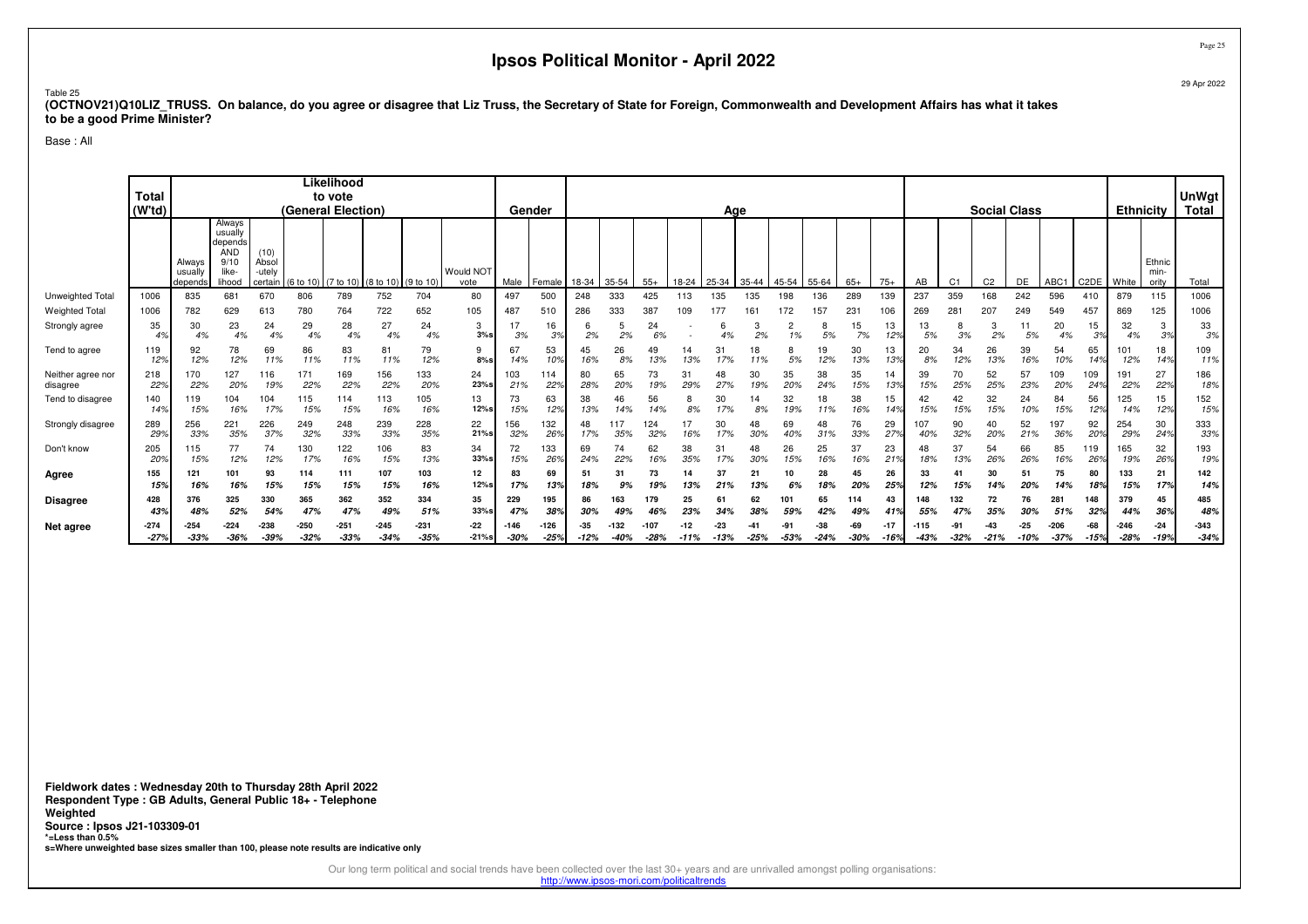#### Table 26

 **(OCTNOV21)Q10LIZ\_TRUSS. On balance, do you agree or disagree that Liz Truss, the Secretary of State for Foreign, Commonwealth and Development Affairs has what it takesto be a good Prime Minister?**

Base : All

|                               | <b>Total</b><br>(Weighted) | Voting<br>Not<br>Not |             |                  |                |                  | <b>Working status</b>                      | <b>Work sector</b>                |                       |                  | <b>Tenure</b>    |                        |              |                                 |                        | <b>ONS Regions</b> |                          |                        |                |                 | Past vote<br>(2019 General Election) |                |                   | Qualifications           |                                    | <b>UnW</b><br>Tot. |                  |
|-------------------------------|----------------------------|----------------------|-------------|------------------|----------------|------------------|--------------------------------------------|-----------------------------------|-----------------------|------------------|------------------|------------------------|--------------|---------------------------------|------------------------|--------------------|--------------------------|------------------------|----------------|-----------------|--------------------------------------|----------------|-------------------|--------------------------|------------------------------------|--------------------|------------------|
|                               |                            | Con                  | Lab         | LD               | Con            | Lab              | Full-time<br><b>Incl.</b><br>Sell<br>Empl. | Not full-<br>time/Not work<br>ina | Public                | Private          | Mort<br>gage     | Owned<br>out-<br>right | Renter       | Total<br>owner<br>occup<br>-ier | North<br>excl.<br>Scot | Mid-<br>lands      | South<br>excl.<br>London | Grea<br>-ter<br>London | Eng-<br>land   | Scot            | Con                                  | Lab            | LD                | No<br>auali<br>-ications | Other<br>qualif<br>ications Degree |                    |                  |
| Unweighted Total              | 1006                       | 263                  | 342         | 84               | 554            | 475              | 424                                        | 580                               | 198                   | 315              | 311              | 404                    | 271          | 715                             | 242                    | 309                | 213                      | 112                    | 816            | 130             | 334                                  | 269            | 77                | 189                      | 444                                | 373                | 1006             |
| <b>Weighted Total</b>         | 1006                       | 273                  | 312         | 83               | 505            | 465              | 475                                        | 530                               | 100                   | 501              | 294              | 342                    | 362          | 636                             | 241                    | 312                | 230                      | 136                    | 870            | 87              | 350                                  | 235            | 73                | 193                      | 504                                | 308                | 1006             |
| Strongly agree                | 35<br>4%                   | 23<br>8%             | 2%          | $1\%s$           | 2%             | 25<br>5%         | 2%                                         | 27<br>5%                          | 3%                    | 11<br>2%         | 1%               | 16<br>5%               | 15<br>4%     | 20<br>3%                        | 2%                     | 5%                 | 3%                       | 4%                     | 33<br>4%       | 2%              | 22<br>6%                             | 3%             | 2%s               | 3%                       | 16<br>3%                           | 12<br>4%           | 33<br>3%         |
| Tend to agree                 | 119<br>12%                 | 40<br>15%            | 25<br>8%    | $6\%s$           | 46<br>9%       | 61<br>13%        | 39<br>8%                                   | 80<br>15%                         | 13<br>13%             | 53<br>11%        | 20<br>7%         | 36                     | 63<br>17%    | 56<br>9%                        | 27<br>11%              | 41<br>13%          | 32<br>14%                | 16<br>12%              | 115<br>13%     | 3<br>4%         | 59<br>17%                            | 22<br>9%       | 5%s               | 28<br>14%                | 64<br>13%                          | 28<br>9%           | 109<br>11%       |
| Neither agree nor<br>disagree | 218<br>22%                 | 56<br>20%            | 68<br>22%   | 22<br>26%s       | 108<br>21%     | 96<br>21%        | 129<br>27%                                 | 88<br>17%                         | 11<br>11%             | 131<br>269       | 65<br>22%        | 70<br>20%              | 79<br>22%    | 134<br>21%                      | 57<br>24%              | 73<br>23%          | 58<br>25%                | 19<br>14%              | 201<br>23%     | 12<br>14%       | 83<br>24%                            | 41<br>18%      | 17<br>23%s        | 37<br>19%                | 118<br>23%                         | 63<br>20%          | 186<br>18%       |
| Tend to disagree              | 140<br>14%                 | 53<br>19%            | 42<br>14%   | 16<br>20%s       | 65<br>13%      | 76<br>16%        | 76<br>16%                                  | 63<br>12%                         | 16<br>15%             | 69<br>14%        | 52<br>18%        | 50<br>15%              | 37<br>10%    | 102<br>169                      | 28<br>11%              | 48<br>15%          | 33<br>14%                | 13%                    | 122<br>14%     | 14<br>16%       | 61<br>17%                            | 39<br>16%      | 11<br><b>16%s</b> | 31<br>16%                | 62<br>12%                          | 47<br>15%          | 152<br>15%       |
| Strongly disagree             | 289<br>29%                 | 57<br>21%            | ' 18<br>38% | 24<br>28%s       | 195<br>39%     | 135<br>29%       | 143<br>30%                                 | 146<br>28%                        | 29<br>28%             | 151<br>30%       | 106<br>36%       | 115<br>34%             | 67<br>18%    | 221<br>359                      | 77<br>32%              | 72<br>23%          | 47<br>20%                | 47<br>35%              | 228<br>26%     | 45<br>51%       | 79<br>23%                            | 98<br>41%      | 29<br>40%         | 41<br>21%                | 144<br>28%                         | 104<br>34%         | 333<br>33%       |
| Don't know                    | 205<br>20%                 | 44<br>16%            | 52<br>17%   | 15<br>18%s       | 81<br>16%      | 73<br>16%        | 79<br>17%                                  | 125<br>24%                        | 29<br>29%             | 87<br>17%        | 47<br>16%        | 55<br>16%              | 101<br>28%   | 103<br>169                      | 46<br>19%              | 63<br>20%          | 53<br>23%                | 31<br>23%              | 172<br>20%     | 12<br>14%       | 45<br>13%                            | 30<br>13%      | $15%$ s           | 50<br>26%                | 100<br>20%                         | 54<br>18%          | 193<br>19%       |
| Agree                         | 155<br>15%                 | 63<br>23%            | 32<br>10%   | $8\%$ s          | 55<br>11%      | 85               | 47<br>10%                                  | 107<br>20%                        | 16%                   | 64<br>13%        | 24<br>8%         | 52<br>15%              | 78<br>22%    | 76<br>12%                       | 33<br>14%              | 55<br>18%          | 40<br>17%                | 22<br>16%              | 147<br>17%     | 5%              | 81<br>23%                            | 28<br>12%      | 5<br>7%s          | 34<br>18%                | 81<br>16%                          | 40<br>13%          | 142<br>14%       |
| <b>Disagree</b>               | 428<br>43%                 | 110<br>40%           | 160<br>51%  | 40<br>48%s       | 261<br>52%     | 210<br>459       | 219<br>46%                                 | 209<br>40%                        | $\Delta\Delta$<br>44% | 219<br>449       | 158<br>54%       | 165<br>48%             | 104<br>29%   | 323<br>519                      | 105<br>44%             | 120<br>39%         | 80<br>35%                | 65<br>47%              | 350<br>40%     | 58<br>67%       | 141<br>40%                           | 136<br>58%     | 40<br>55%         | 72<br>37%                | 205<br>41%                         | 151<br>49%         | 485<br>48%       |
| Net agree                     | $-274$<br>$-27%$           | $-17%$               | $-41%$      | -33<br>$-40\%$ s | -206<br>$-41%$ | $-125$<br>$-27%$ | $-172$<br>$-36%$                           | $-103$<br>$-19%$                  | $-28$<br>$-28%$       | $-155$<br>$-31%$ | $-134$<br>$-46%$ | $-113$<br>$-33%$       | -26<br>$-7%$ | $-247$<br>$-39%$                | $-72$<br>$-30%$        | $-21%$             | $-17%$                   | $-32%$                 | -203<br>$-23%$ | $-54$<br>$-62%$ | -60<br>$-17%$                        | $-108$<br>-46% | -35<br>$-48%$ s   | -38<br>$-19%$            | $-125$<br>$-25%$                   | $-111$<br>$-36%$   | $-343$<br>$-34%$ |

**Fieldwork dates : Wednesday 20th to Thursday 28th April 2022 Respondent Type : GB Adults, General Public 18+ - TelephoneWeighted Source : Ipsos J21-103309-01 \*=Less than 0.5%s=Where unweighted base sizes smaller than 100, please note results are indicative only**

Our long term political and social trends have been collected over the last 30+ years and are unrivalled amongst polling organisations:

http://www.ipsos-mori.com/politicaltrends

Page 2629 Apr 2022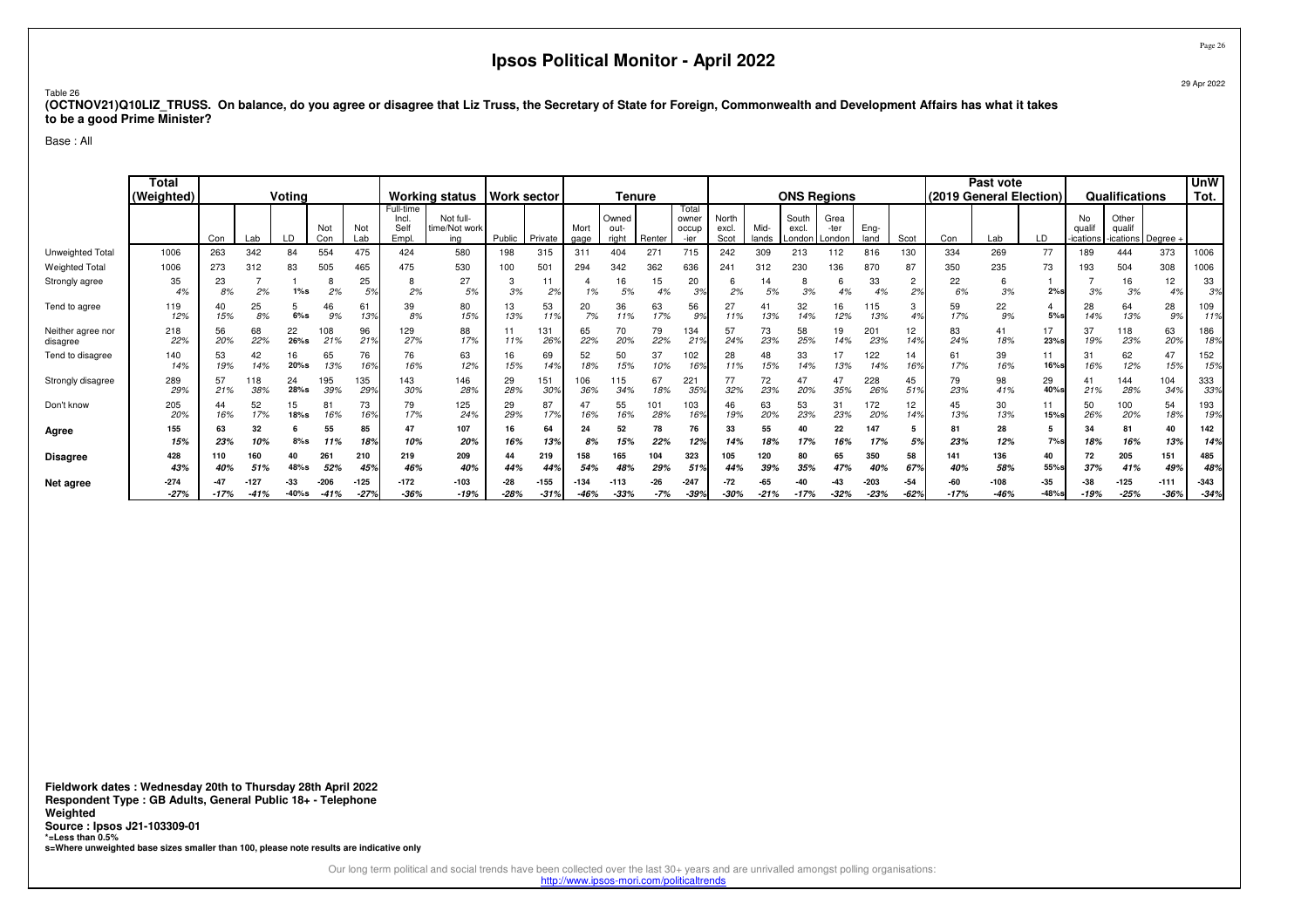Table 27**(JUL20)Q13RS. On balance, do you agree or disagree that Rishi Sunak has what it takes to be a good Prime Minister?**

Base : All

|                               | <b>Total</b><br>(W <sup>t</sup> d) |                              |                                                                       |                                    | (General Election) | Likelihood<br>to vote |                                         |                  |                         |                | Gender           |                |                 |            |               | Age           |               |               |                 |                   |                 |                 |                | <b>Social Class</b> |                 |                  |                   | <b>Ethnicity</b> |                         | <b>UnWgt</b><br><b>Total</b> |
|-------------------------------|------------------------------------|------------------------------|-----------------------------------------------------------------------|------------------------------------|--------------------|-----------------------|-----------------------------------------|------------------|-------------------------|----------------|------------------|----------------|-----------------|------------|---------------|---------------|---------------|---------------|-----------------|-------------------|-----------------|-----------------|----------------|---------------------|-----------------|------------------|-------------------|------------------|-------------------------|------------------------------|
|                               |                                    | Always<br>usually<br>depends | Always<br>usually<br>depends<br><b>AND</b><br>9/10<br>like-<br>lihood | (10)<br>Absol<br>-utely<br>certain |                    |                       | (6 to 10) (7 to 10) (8 to 10) (9 to 10) |                  | Would NOT<br>vote       | Male           | Female           | 18-34          | 35-54           | $55+$      | 18-24         | 25-34         | 35-44         | 45-54         | 55-64           | $65+$             | $75+$           | AB              | C <sub>1</sub> | C <sub>2</sub>      | DE              | ABC1             | C <sub>2</sub> DE | White            | Ethnic<br>min-<br>ority | Total                        |
| Unweighted Total              | 1006                               | 835                          | 681                                                                   | 670                                | 806                | 789                   | 752                                     | 704              | 80                      | 497            | 500              | 248            | 333             | 425        | 113           | 135           | 135           | 98            | 136             | 289               | 139             | 237             | 359            | 168                 | 242             | 596              | 410               | 879              | 115                     | 1006                         |
| <b>Weighted Total</b>         | 1006                               | 782                          | 629                                                                   | 613                                | 780                | 764                   | 722                                     | 652              | 105                     | 487            | 510              | 286            | 333             | 387        | 109           | 177           | 161           | 172           | 157             | 231               | 106             | 269             | 281            | 207                 | 249             | 549              | 457               | 869              | 125                     | 1006                         |
| Strongly agree                | 53<br>5%                           | 50<br>6%                     | 45<br>7%                                                              | 44<br>7%                           | 46<br>6%           | 46<br>6%              | 46<br>6%                                | 46<br>7%         | 3<br>3%s                | 23<br>5%       | 30<br>6%         | 10<br>3%       | 13<br>4%        | 30<br>8%   | 1%            | 5%            | 2<br>2%       | 11<br>6%      | 5<br>3%         | 25<br>11%         | 13<br>12%       | 16<br>6%        | 15<br>5%       | 16<br>8%            | 3%              | 31<br>6%         | 23<br>5%          | 50<br>6%         | 3%                      | 61<br>6%                     |
| Tend to agree                 | 168<br>179                         | 148<br>19%                   | 124<br>20%                                                            | 112<br>18%                         | 145<br>19%         | 144<br>19%            | 139<br>19%                              | 125<br>19%       | 10 <sup>10</sup><br>9%s | 93<br>19%      | 73<br>14%        | 35<br>12%      | 64<br>19%       | 68<br>18%  | 12<br>11%     | 23<br>13%     | 27<br>17%     | 37<br>21%     | 35<br>22%       | 34<br>15%         | 13<br>12%       | 54<br>20%       | 52<br>19%      | 23<br>11%           | 39<br>15%       | 106<br>19%       | 62<br>14%         | 148<br>17%       | 19<br>15%               | 151<br>15%                   |
| Neither agree nor<br>disagree | 149<br>159                         | 109<br>14%                   | 87<br>14%                                                             | 82<br>13%                          | 114<br>15%         | 112<br>15%            | 104<br>14%                              | 94<br>14%        | 18<br>17%s              | 70<br>14%      | 79<br>15%        | 50<br>18%      | 62<br>19%       | 37<br>10%  | 18<br>17%     | 32<br>18%     | 32<br>20%     | 30<br>17%     | 12<br>8%        | 25<br>11%         | 12<br>11%       | 35<br>13%       | 40<br>14%      | 36<br>17%           | 38<br>15%       | 75<br>14%        | 74<br>16%         | 137<br>16%       | 12<br>10%               | 137<br>14%                   |
| Tend to disagree              | 170<br>17%                         | 137<br>18%                   | 111<br>18%                                                            | 114<br>19%                         | 146<br>19%         | 146<br>19%            | 137<br>19%                              | 118<br>18%       | 13<br>12%s              | 90<br>19%      | 75<br>15%        | 44<br>15%      | 54              | 73<br>19%  | 15%           | 27<br>15%     | 27<br>17%     | 26<br>15%     | 22<br>14%       | 52<br>22%         | 27<br>25%       | 60<br>22%       | 48<br>17%      | 34<br>16%           | 29<br>12%       | 107<br>20%       | 63<br>14%         | 152<br>17%       | 17<br>14%               | 172<br>17%                   |
| Strongly disagree             | 342<br>34 <sup>°</sup>             | 283<br>36%                   | 226<br>36%                                                            | 229<br>37%                         | 264<br>34%         | 259<br>34%            | 246<br>34%                              | 233<br>36%       | 37<br>$35%$ s           | 170<br>35%     | 173<br>34%       | 102<br>36%     | 97<br>29%       | 144<br>37% | 31<br>29%     |               | 25%           | 56<br>32%     | 69<br>44%       | 75<br>32%         | 24<br>22%       | 81<br>30%       | 110<br>39%     | 60<br>29%           | 92<br>37%       | 191<br>35%       | 151<br>33%        | 285<br>33%       | 49<br>39%               | 366<br>36%                   |
| Don't know                    | 123<br>12%                         | 55<br>7%                     | 35<br>6%                                                              | 31<br>5%                           | 66<br>8%           | 58<br>8%              | 50<br>7%                                | 37<br>6%         | 24<br>23%s              | 42<br>9%       | 80<br>16%        | 15%            | 13%             | 35<br>9%   | 29<br>27%     | 15<br>8%      | 31<br>19%     | 13<br>8%      | 9%              | $2^{\cdot}$<br>9% | 18<br>17%       | 23<br>9%        | 16<br>6%       | 39<br>19%           | 45<br>18%       | 39<br>7%         | 84<br>18%         | 98<br>11%        | 24<br>19%               | 119<br>12%                   |
| Agree                         | 221<br>229                         | 198<br>25%                   | 170<br>27%                                                            | 156<br>25%                         | 191<br>24%         | 190<br>25%            | 186<br>26%                              | 171<br>26%       | 13<br>12%s              | 115<br>24%     | 103<br>20%       | 45<br>16%      | 77<br>23%       | 99<br>25%  | 14<br>12%     | 32<br>18%     | 30<br>19%     | 47<br>27%     | 40<br>25%       | 59<br>25%         | 25<br>24%       | 26%             | 24%            | 39<br>19%           | 45<br>18%       | 137<br>25%       | 84<br>18%         | 197<br>23%       | 23<br>18%               | 212<br>21%                   |
| Disagree                      | 513                                | 420                          | 337                                                                   | 344                                | 409                | 404                   | 382                                     | 351              | 50                      | 260            | 248              | 146            | 150             | 217        |               |               | 68            | 82            | 91              | 126               | 50              | 141             | 158            | 93                  | 121             | 298              | 215               | 436              | 66                      | 538                          |
|                               | 519                                | 54%                          | 54%                                                                   | 56%                                | 52%                | 53%                   | 53%                                     | 54%              | 47%s                    | 53%            | 49%              | 51%            |                 | 56%        |               |               |               | 47%           | 58%             | 55%               | 48%             | 52%             | 56%            | 45%                 |                 | 54%              | 47%               | 50%              | 53%                     | 53%                          |
| Net agree                     | $-292$<br>$-29%$                   | -222<br>$-28%$               | $-168$<br>$-27%$                                                      | $-188$<br>$-31%$                   | $-218$<br>$-28%$   | $-214$<br>$-28%$      | $-197$<br>$-27%$                        | $-180$<br>$-28%$ | $-37$<br>$-35%s$        | -144<br>$-30%$ | $-144$<br>$-28%$ | -101<br>$-35%$ | $-73$<br>$-22%$ | $-31%$     | -35<br>$-32%$ | -66<br>$-37%$ | -39<br>$-24%$ | -35<br>$-20%$ | $-51$<br>$-32%$ | -68<br>$-29%$     | $-25$<br>$-23%$ | $-71$<br>$-26%$ | $-32%$         | -54<br>$-26%$       | $-76$<br>$-30%$ | $-162$<br>$-29%$ | $-130$<br>$-29%$  | $-239$<br>$-27%$ | $-44$<br>$-35%$         | $-326$<br>$-32%$             |

**Fieldwork dates : Wednesday 20th to Thursday 28th April 2022 Respondent Type : GB Adults, General Public 18+ - TelephoneWeighted Source : Ipsos J21-103309-01 \*=Less than 0.5%s=Where unweighted base sizes smaller than 100, please note results are indicative only**

Our long term political and social trends have been collected over the last 30+ years and are unrivalled amongst polling organisations:<br>http://www.ipsos-mori.com/politicaltrends

Page 2729 Apr 2022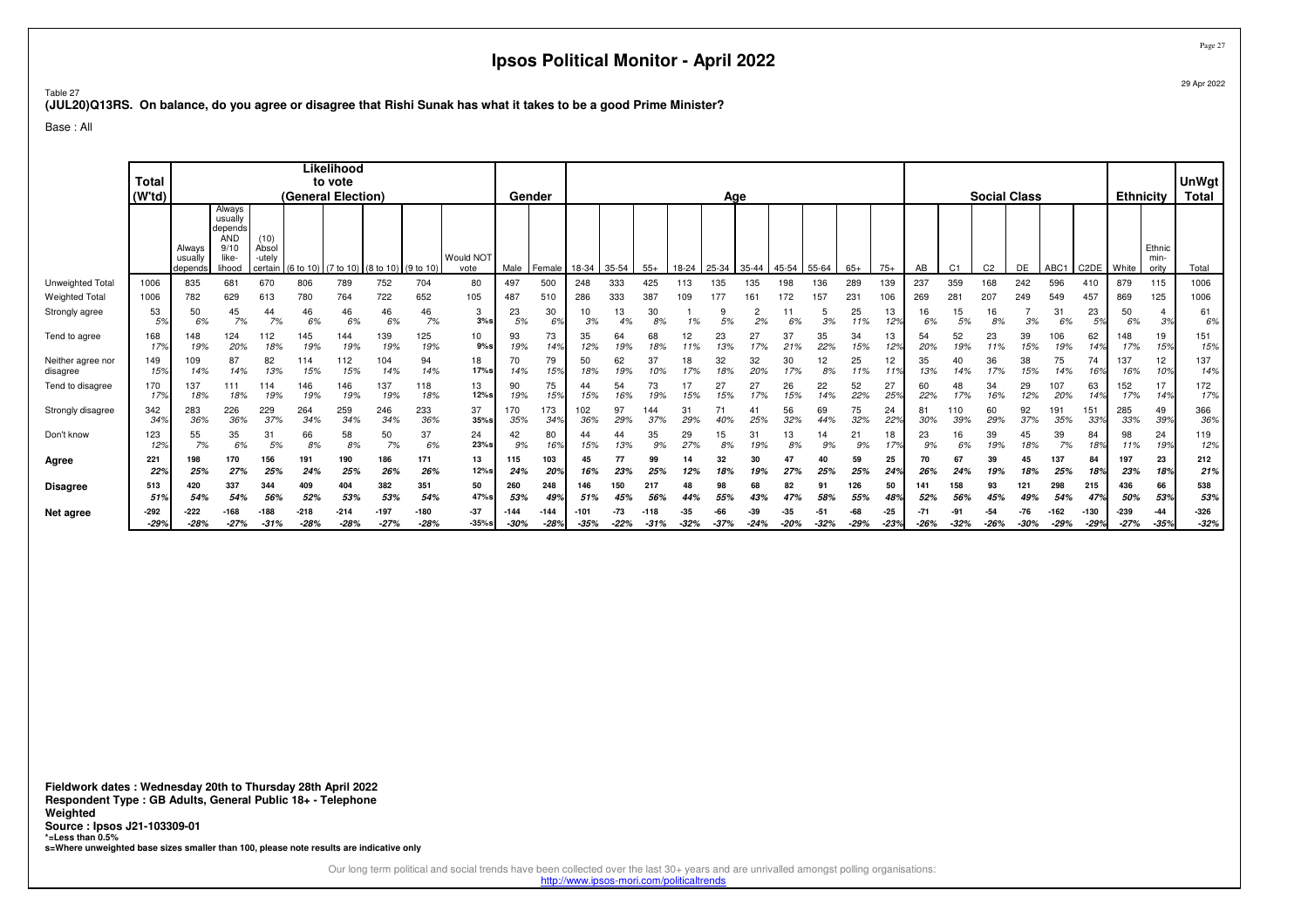Table 28**(JUL20)Q13RS. On balance, do you agree or disagree that Rishi Sunak has what it takes to be a good Prime Minister?**

Base : All

|                               | <b>Total</b><br>(Weighted) | Votina<br>Not<br>Not<br>Con<br>LD<br>Lab<br>Lab<br>Con |            |               |                  |                                |                                    | <b>Working status</b>             | Work sector   |                  |              | Tenure                 |                  |                                 |                        |               | <b>ONS Regions</b>          |                        |                  |                      |                | Past vote<br>(2019 General Election) |                  |                          | Qualifications                        |               | <b>UnW</b><br>Tot. |
|-------------------------------|----------------------------|--------------------------------------------------------|------------|---------------|------------------|--------------------------------|------------------------------------|-----------------------------------|---------------|------------------|--------------|------------------------|------------------|---------------------------------|------------------------|---------------|-----------------------------|------------------------|------------------|----------------------|----------------|--------------------------------------|------------------|--------------------------|---------------------------------------|---------------|--------------------|
|                               |                            |                                                        |            |               |                  |                                | Full-time<br>Incl.<br>Sell<br>Empl | Not full-<br>time/Not work<br>ing | Public        | Private          | Mort<br>gage | Owned<br>out-<br>riaht | Renter           | Total<br>owner<br>occup<br>-ier | North<br>excl.<br>Scot | Mid-<br>lands | South<br>excl.<br>London II | Grea<br>-ter<br>London | Eng-<br>land     | Scot                 | Con            | Lab                                  | LD               | No<br>quali<br>-ications | Other<br>qualif<br>-ications Degree - |               |                    |
| Unweighted Total              | 1006                       | 263                                                    | 342        | 84            | 554              | 475                            | 424                                | 580                               | 198           | 315              | 311          | 404                    | 271              | 715                             | 242                    | 309           | 213                         | 112                    | 816              | 130                  | 334            | 269                                  | 77               | 189                      | 444                                   | 373           | 1006               |
| <b>Weighted Total</b>         | 1006                       | 273                                                    | 312        | 83            | 505              | 465                            |                                    | 530                               | 100           | 501              | 294          | 342                    | 362              | 636                             | 241                    | 312           | 230                         | 136                    | 870              | 87                   | 350            | 235                                  | 73               | 193                      | 504                                   | 308           | 1006               |
| Strongly agree                | 53<br>5%                   | 15%                                                    | 1%         | 4%s           | 2%               | 46<br>10%                      | 16<br>3%                           | 37<br>7%                          | 1%            | 21<br>4%         | 15<br>5%     | 27<br>8%               | 10<br>3%         | 42<br>7%                        | 16<br>7%               | 15<br>5%      | 11<br>5%                    | 7%                     | 49<br>6%         | $\overline{c}$<br>3% | 38<br>11%      | $\overline{2}$<br>1%                 | 5%s              | 16<br>8%                 | 23<br>4%                              | 15<br>5%      | 61<br>6%           |
| Tend to agree                 | 168<br>17%                 | 67<br>25%                                              | 40<br>13%  | 21%s          | 69<br>14%        | 96<br>21 <sup>9</sup>          | 85<br>18%                          | 83<br>16%                         | 18<br>18%     | 87<br>17%        | 63<br>21%    | 51<br>15%              | 54<br>15%        | 114<br>18%                      | 24<br>10%              | 68<br>22%     | 38<br>16%                   | 30<br>22%              | 153<br>18%       | 8<br>9%              | 92<br>26%      | 28<br>12%                            | 16<br>22%s       | 23<br>12%                | 87<br>17%                             | 58<br>19%     | 151<br>15%         |
| Neither agree nor<br>disagree | 149<br>15%                 | 40<br>15%                                              | 33<br>11%  | 21<br>25%s    | 67<br>13%        | 74<br>16%                      | 90<br>19%                          | 58<br>11%                         | 10<br>10%     | 99<br>20%        | 47<br>16%    | 49<br>14%              | 51<br>14%        | 97<br>15%                       | 43<br>18%              | 61<br>19%     | 18<br>8%                    | 14<br>10%              | 133<br>15%       | 13<br>15%            | 48<br>14%      | 17<br>7%                             | 16<br>22%        | 21<br>11%                | 80<br>16%                             | 48<br>16%     | 137<br>14%         |
| Tend to disagree              | 170<br>17%                 | 44<br>16%                                              | 54<br>17%  | 22<br>26%s    | 91<br>18%        | $8^{\circ}$<br>18 <sup>9</sup> | 84<br>18%                          | 86<br>16%                         | 17%           | 78<br>16%        | 54<br>18%    | 60<br>18%              | 56<br>15%        | 114<br>18%                      | 42<br>17%              | 54            | 47<br>20%                   | 12<br>9%               | 142<br>16%       | 16<br>189            | 68<br>20%      | 40<br>17%                            | 21<br>28%        | 38<br>20%                | 71<br>14%                             | 61<br>20%     | 172<br>17%         |
| Strongly disagree             | 342<br>34%                 | 52<br>19%                                              | 150<br>48% | 16<br>19%s    | 222<br>44%       | 125<br>27%                     | 167<br>35%                         | 175<br>33%                        | 42<br>42%     | 173<br>34%       | 93<br>32%    | 116<br>34%             | 128<br>36%       | 210<br>33%                      | 89<br>37%              | 87<br>28%     | 86<br>37%                   | 39<br>29%              | 281<br>32%       | 41<br>48%            | 84<br>24%      | 134<br>57%                           | 14<br>18%        | 65<br>34%                | 174<br>34%                            | 104<br>34%    | 366<br>36%         |
| Don't know                    | 123<br>12%                 | 28<br>10%                                              | 32<br>10%  | 5%s           | 45<br>9%         | 42<br>9%                       | 33<br>7%                           | 90<br>17%                         | 12<br>12%     | 44<br>9%         | 22<br>7%     | 38<br>11%              | 63<br>17%        | 60<br>.9%                       | 27<br>11%              | 28<br>9%      | 31<br>13%                   | 31<br>23%              | 112<br>13%       | 6<br>7%              | 20<br>6%       | 14<br>6%                             | 3<br>4%s         | 31<br>16%                | 70<br>14%                             | 22<br>7%      | 119<br>12%         |
| Agree                         | 221<br>22%                 | 108<br>40%                                             | 44<br>14%  | 21<br>$25%$ s | 78<br>16%        | 142<br>319                     | 101<br>21%                         | 120<br>23%                        | 20<br>20%     | 107<br>21%       | 78<br>26%    | 78<br>23%              | 64<br>18%        | 156<br>259                      | 39<br>16%              | 83<br>27%     | 49<br>21%                   | 29%                    | 203<br>23%       | 10<br>12%            | 129<br>37%     | 30<br>13%                            | 20<br>27%        | 39<br>20%                | 109<br>22%                            | 73<br>24%     | 212<br>21%         |
| <b>Disagree</b>               | 513<br>51%                 | 96<br>35%                                              | 204<br>65% | 45%s          | 314<br>62%       | 206<br>44%                     | 251<br>53%                         | 262<br>49%                        | 59<br>59%     | 251<br>50%       | 147<br>50%   | 176<br>52%             | 184<br>51%       | 323<br>519                      | 131<br>54%             | 140<br>45%    | 133<br>58%                  | 52<br>38%              | 423<br>49%       | 57<br>66%            | 152<br>44%     | 174<br>74%                           | 34<br>47%        | 103<br>53%               | 245<br>49%                            | 165<br>53%    | 538<br>53%         |
| Net agree                     | -292<br>$-29%$             | 4%                                                     | $-51%$     | $-20%s$       | $-236$<br>$-47%$ | -64<br>$-14%$                  | -150<br>$-32%$                     | $-142$<br>$-27%$                  | -39<br>$-39%$ | $-144$<br>$-29%$ | $-24%$       | $-29%$                 | $-121$<br>$-33%$ | -167<br>$-26%$                  | $-38%$                 | -51<br>-18%   | -84<br>$-36%$               | $-12$<br>$-9%$         | $-220$<br>$-25%$ | -47<br>$-54%$        | $-23$<br>$-7%$ | $-144$<br>$-61%$                     | $-14$<br>$-19%s$ | $-33%$                   | $-135$<br>$-27%$                      | -92<br>$-30%$ | $-326$<br>$-32%$   |

**Fieldwork dates : Wednesday 20th to Thursday 28th April 2022 Respondent Type : GB Adults, General Public 18+ - TelephoneWeighted Source : Ipsos J21-103309-01 \*=Less than 0.5%s=Where unweighted base sizes smaller than 100, please note results are indicative only**

Our long term political and social trends have been collected over the last 30+ years and are unrivalled amongst polling organisations:

http://www.ipsos-mori.com/politicaltrends

Page 28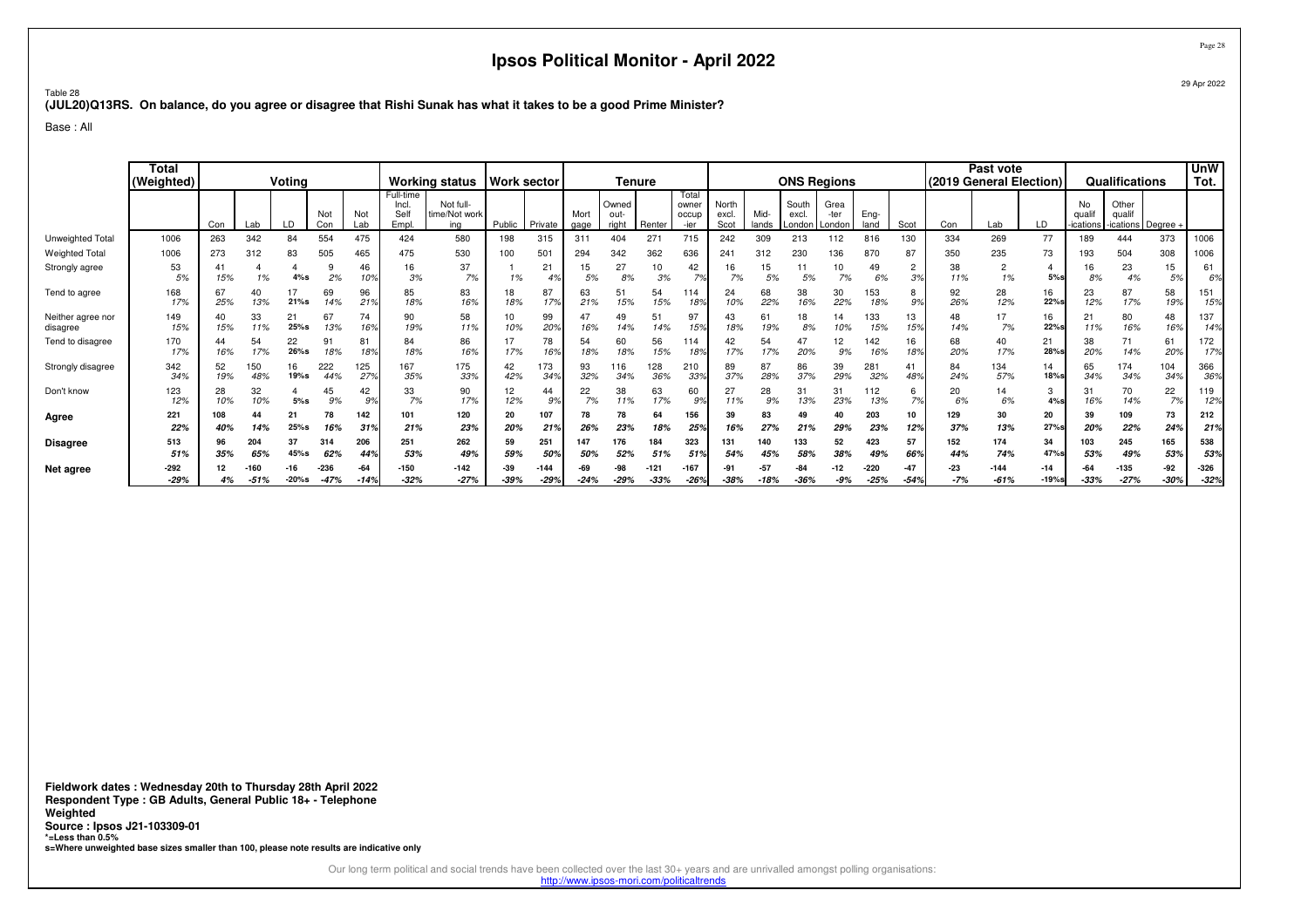29 Apr 2022

Page 29

#### Table 29

**(JAN22)Q9\_Q13\_SAJIDJAVID. On balance, do you agree or disagree that Sajid Javid, Secretary of State for Health and Social Care, has what it takes to be a good Prime Minister?**

Base : All

|                               | <b>Total</b><br>(Wtd) |                              |                                                                       |                                    |            | Likelihood<br>to vote<br>(General Election) |                                           |                  |                          |               | Gender           |               |           |              |               | Age           |              |               |           |                   |               |           |                | <b>Social Class</b> |               |                  |                   | <b>Ethnicity</b> |                         | <b>UnWgt</b><br><b>Total</b> |
|-------------------------------|-----------------------|------------------------------|-----------------------------------------------------------------------|------------------------------------|------------|---------------------------------------------|-------------------------------------------|------------------|--------------------------|---------------|------------------|---------------|-----------|--------------|---------------|---------------|--------------|---------------|-----------|-------------------|---------------|-----------|----------------|---------------------|---------------|------------------|-------------------|------------------|-------------------------|------------------------------|
|                               |                       | Always<br>usually<br>depends | Always<br>usually<br>depends<br><b>AND</b><br>9/10<br>like-<br>lihood | (10)<br>Absol<br>-utelv<br>certain |            |                                             | $(6 to 10)$ (7 to 10) (8 to 10) (9 to 10) |                  | <b>Would NOT</b><br>vote | Male          | l Female         | 18-34         | 35-54     | $55+$        | 18-24         | 25-34         | 35-44        | 45-54         | 55-64     | $65+$             | $75+$         | AB        | C <sub>1</sub> | C <sub>2</sub>      | DE            | ABC1             | C <sub>2</sub> DE | White            | Ethnic<br>min-<br>ority | Total                        |
| Unweighted Total              | 1006                  | 835                          | 681                                                                   | 670                                | 806        | 789                                         | 752                                       | 704              | 80                       | 497           | 500              | 248           | 333       | 425          | 113           | 135           | 135          | 198           | 136       | 289               | 139           | 237       | 359            | 168                 | 242           | 596              | 410               | 879              | 115                     | 1006                         |
| <b>Weighted Total</b>         | 1006                  | 782                          | 629                                                                   | 613                                | 780        | 764                                         | 722                                       | 652              | 105                      | 487           | 510              | 286           | 333       | 387          | 109           | 177           | 161          | 172           | 157       | 231               | 106           | 269       | 28             | 207                 | 249           | 549              | 457               | 869              | 125                     | 1006                         |
| Strongly agree                | 38<br>4%              | 28<br>4%                     | 25<br>4%                                                              | 25<br>4%                           | 30<br>4%   | 27<br>4%                                    | 27<br>4%                                  | 27<br>4%         | 3<br>3%s                 | 19<br>4%      | 19<br>4%         | 14<br>5%      | 2%        | 19<br>5%     | 3<br>3%       | 6%            | 1%           | 2%            | 5%        | 12<br>5%          | 8<br>8%       | 10<br>4%  | 2%             | 5%                  | 4%            | 3%               | 21<br>5%          | 32<br>4%         | 6<br>5%                 | 39<br>4%                     |
| Tend to agree                 | 175<br>17%            | 146<br>19%                   | 121<br>19%                                                            | 114<br>19%                         | 150<br>19% | 150<br>20%                                  | 42<br>20%                                 | 122<br>19%       | 10<br>10%s               | 06<br>22%     | 66<br>13%        | 43<br>15%     | 62<br>18% | 70<br>18%    | 9<br>9%       | 34<br>19%     | 38<br>24%    | 24<br>14%     | 22<br>14% | 48<br>21%         | 18<br>17%     | 58<br>21% | 47             | 29<br>14%           | 42<br>17%     | 105<br>19%       | 70<br>15%         | 148<br>17%       | 25<br>20%               | 163<br>16%                   |
| Neither agree nor<br>disagree | 224<br>22%            | 173<br>22%                   | 134<br>21%                                                            | 133<br>22%                         | 187<br>24% | 181<br>24%                                  | 167<br>23%                                | 141<br>22%       | 16<br>15%s               | 96<br>20%     | 128<br>25%       | 68<br>24%     | 92<br>28% | 64<br>17%    | 32<br>29%     | 36<br>20%     | 45<br>28%    | 47<br>27%     | 35<br>22% | 29<br>13%         | 14<br>13%     | 62<br>23% | 72<br>26%      | 41<br>20%           | 49<br>19%     | 134<br>24%       | 90<br>20%         | 197<br>23%       | 26<br>21%               | 195<br>19%                   |
| Tend to disagree              | 170<br>17%            | 144<br>18%                   | 128<br>20%                                                            | 123<br>20%                         | 44<br>18%  | 141<br>19%                                  | 137<br>19%                                | 129<br>20%       | 14<br>14%s               | 81<br>17%     | 85<br>179        | 57<br>20%     | 56<br>17% | 57<br>15%    | 19<br>18%     | 38            | 23<br>14%    | 33<br>19%     | 18<br>11% | 39<br>17%         | 17<br>16%     | 55<br>20% | 53<br>19%      | 31<br>15%           | 32<br>13%     | 108<br>20%       | 63<br>14%         | 159<br>18%       | 9<br>8%                 | 195<br>19%                   |
| Strongly disagree             | 261<br>26%            | 217<br>28%                   | 172<br>27%                                                            | 171<br>28%                         | 96<br>25%  | 196<br>26%                                  | 188<br>26%                                | 179<br>27%       | 26<br>25%s               | 134<br>28%    | 126<br>25%       | 59<br>21%     | 76<br>23% | 27<br>33%    | 20<br>19%     | 39<br>22%     | 30<br>19%    | 46<br>26%     | 56<br>36% | $\sqrt{1}$<br>31% | 26<br>25%     | 58<br>21% | 82<br>29%      | 50<br>24%           | 72<br>29%     | 139<br>25%       | 122<br>27%        | 222<br>26%       | 33<br>26%               | 273<br>27%                   |
| Don't know                    | 137<br>14%            | 74<br>9%                     | 50<br>8%                                                              | 47<br>8%                           | 72<br>9%   | 68<br>9%                                    | 61<br>8%                                  | 54<br>8%         | 35<br>34%s               | 51<br>10%     | 87<br>17%        | 45<br>16%     | 43<br>13% | 50<br>13%    | 25<br>23%     | 19<br>11%     | 24<br>15%    | 19<br>11%     | 19<br>12% | 31<br>13%         | 24<br>22%     | 27<br>10% | 20<br>7%       | 45<br>22%           | 46<br>18%     | 46<br>8%         | 91<br>20%         | 111<br>13%       | 25<br>20%               | 141<br>14%                   |
| Agree                         | 213<br>21%            | 174<br>22%                   | 146<br>23%                                                            | 139<br>23%                         | 180<br>23% | 178<br>23%                                  | 169<br>23%                                | 150<br>23%       | 13<br>12%s               | 125<br>26%    | 85<br>17%        | 57<br>20%     | 67<br>20% | 90<br>23%    | 12            | 44<br>25%     | 39<br>24%    | 28<br>16%     | 30<br>19% | 60<br>26%         | 26<br>24%     | 68<br>25% | 54<br>19%      | 40<br>19%           | 51<br>20%     | 122<br>22%       | 91<br>20%         | 179<br>21%       | 32<br>25%               | 202<br>20%                   |
| <b>Disagree</b>               | 432                   | 361                          | 299                                                                   | 295                                | 340        | 338                                         | 325                                       | 308              | 41                       | 216           | 210              | 116           | 131       |              | 39            | 77            | 53           | 78            | 74        |                   | 43            | 112       | 134            | 81                  | 104           | 247              | 185               | 381              | 42                      | 468                          |
|                               | 43%                   | 46%                          | 48%                                                                   | 48%                                |            | 44%                                         | 459                                       | 47%              | 39%s                     |               | 41°              |               | 39%       | 47%          | 36            |               |              |               |           | 48%               | 40%           | 42%       | 48%            | 39%                 |               | 45%              | 40%               | 44%              | 34%                     | 47%                          |
| Net agree                     | -219<br>$-22%$        | $-186$<br>$-24%$             | $-153$<br>$-24%$                                                      | $-25%$                             | $-21%$     | -160<br>$-21%$                              | $-155$<br>$-22%$                          | $-158$<br>$-24%$ | -28<br>$-27%s$           | -90<br>$-19%$ | $-126$<br>$-25%$ | -60<br>$-21%$ | $-19%$    | ،۹<br>$-24%$ | -27<br>$-25%$ | -33<br>$-19%$ | -14<br>$-9%$ | -51<br>$-30%$ | $-28%$    | -50<br>$-22%$     | -17<br>$-16%$ | $-17%$    | $-29%$         | $-20%$              | -53<br>$-21%$ | $-125$<br>$-23%$ | -94<br>$-21%$     | -202<br>$-23%$   | $-10$<br>$-8%$          | $-266$<br>$-26%$             |

**Fieldwork dates : Wednesday 20th to Thursday 28th April 2022 Respondent Type : GB Adults, General Public 18+ - TelephoneWeighted Source : Ipsos J21-103309-01 \*=Less than 0.5%s=Where unweighted base sizes smaller than 100, please note results are indicative only**

Our long term political and social trends have been collected over the last 30+ years and are unrivalled amongst polling organisations:

http://www.ipsos-mori.com/politicaltrends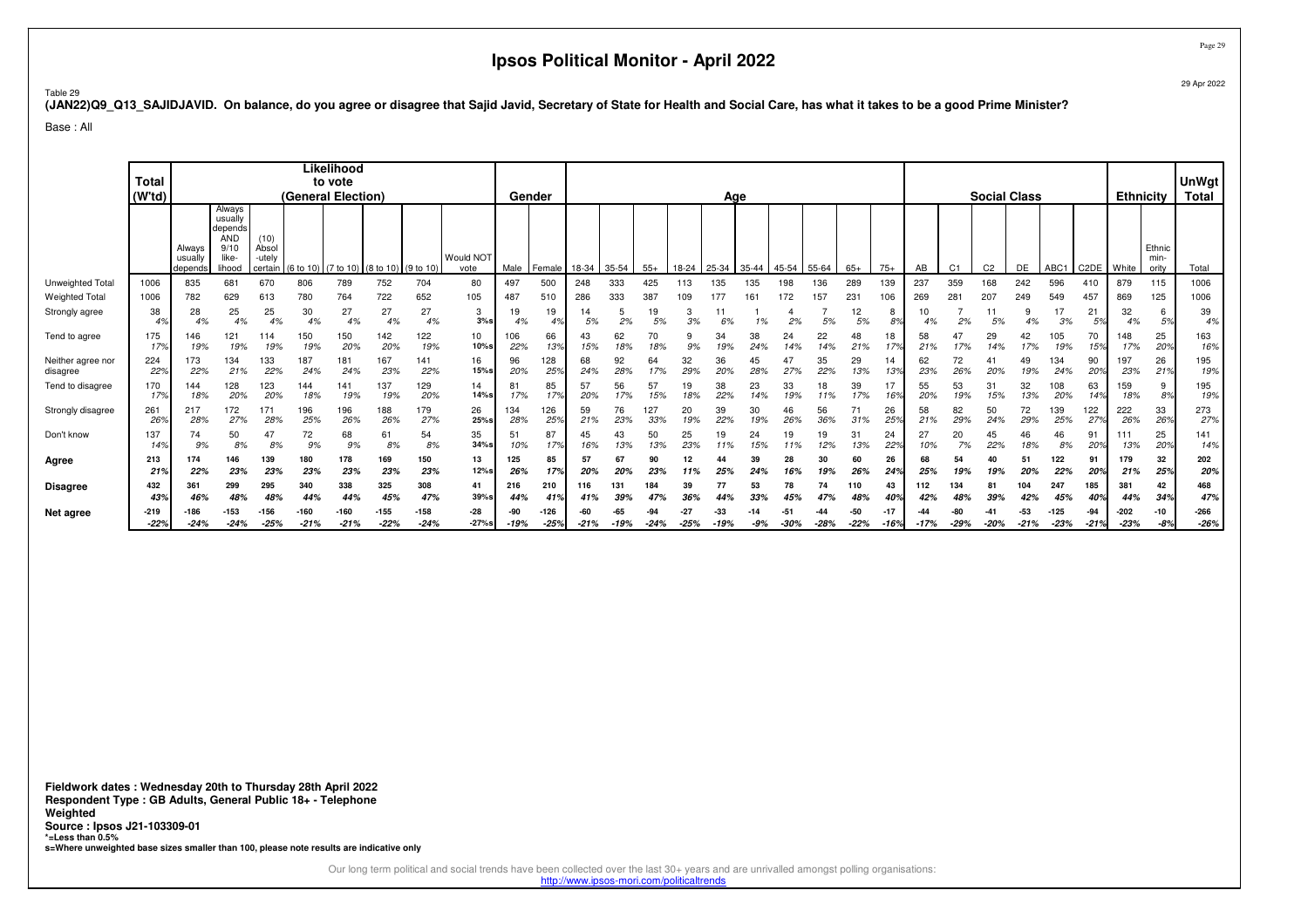Page 30

#### Table 30**(JAN22)Q9\_Q13\_SAJIDJAVID. On balance, do you agree or disagree that Sajid Javid, Secretary of State for Health and Social Care, has what it takes to be a good Prime Minister?**

Base : All

|                               | Total<br>(Weighted) | Voting<br>Not<br>Not<br>Lab<br>Con<br>Lab<br>LD<br>Con |           |                   |                  |               | <b>Working status</b>              |                                   | Work sector          |                  | Tenure        |                        |               |                                 |                        | <b>ONS Regions</b> |                          |                        |                  |           | Past vote<br>(2019 General Election) |               |                   | Qualifications         |                                    | <b>UnW</b><br>Tot. |                  |
|-------------------------------|---------------------|--------------------------------------------------------|-----------|-------------------|------------------|---------------|------------------------------------|-----------------------------------|----------------------|------------------|---------------|------------------------|---------------|---------------------------------|------------------------|--------------------|--------------------------|------------------------|------------------|-----------|--------------------------------------|---------------|-------------------|------------------------|------------------------------------|--------------------|------------------|
|                               |                     |                                                        |           |                   |                  |               | Full-time<br>Incl.<br>Sel<br>Empl. | Not full-<br>time/Not work<br>ina | Public               | Private          | Mort<br>gage  | Owned<br>out-<br>right | Renter        | Total<br>owner<br>occup<br>-ier | North<br>excl.<br>Scot | Mid-<br>lands      | South<br>excl.<br>_ondon | Grea<br>-ter<br>Londor | Eng-<br>land     | Scot      | Con                                  | Lab           | LD                | No<br>qual<br>ications | Other<br>qualif<br>ications Degree |                    |                  |
| Unweighted Total              | 1006                | 263                                                    | 342       | 84                | 554              | 475           | 424                                | 580                               | 198                  | 315              | 311           | 404                    | 271           | 715                             | 242                    | 309                | 213                      | 112                    | 816              | 130       | 334                                  | 269           | 77                | 189                    | 444                                | 373                | 1006             |
| <b>Weighted Total</b>         | 1006                | 273                                                    | 312       | 83                | 505              | 465           | 475                                | 530                               | 100                  | 501              | 294           | 342                    | 362           | 636                             | 241                    | 312                | 230                      | 36                     | 870              | 87        | 350                                  | 235           | 73                | 193                    | 504                                | 308                | 1006             |
| Strongly agree                | 38<br>4%            | 18<br>7%                                               | 1%        | $\epsilon$<br>2%s | 1%               | 20            | 15<br>3%                           | 23<br>4%                          | $\overline{2}$<br>2% | 17<br>3%         | ö<br>3%       | 16<br>5%               | 14<br>4%      | 24                              | 6<br>3%                | ١8<br>6%           | 3%                       | 5%                     | 37<br>4%         |           | 25<br>7%                             | 2%            | 2<br>2%s          | 5%                     | 19<br>4%                           | 9<br>3%            | 39<br>4%         |
| Tend to agree                 | 175<br>17%          | 76<br>28%                                              | 50<br>16% | 17%s              | 76<br>15%        | 102<br>22%    | 75<br>16%                          | 100<br>19%                        | 25<br>25%            | 77<br>15%        | 59<br>20%     | 61<br>18%              | 54<br>15%     | 120<br>19%                      | 35<br>15%              | 71<br>23%          | 39<br>17%                | 20<br>15%              | 161<br>18%       | 11%       | 84<br>24%                            | 45<br>19%     | 12<br>16%s        | 36<br>18%              | 79<br>16%                          | 61<br>20%          | 163<br>16%       |
| Neither agree nor<br>disagree | 224<br>22%          | 62<br>23%                                              | 69<br>22% | 28<br>$33%$ s     | 116<br>23%       | 109<br>23%    | 132<br>28%                         | 91<br>17%                         | 16<br>16%            | 143<br>29%       | 83<br>28%     | 61<br>18%              | 79<br>22%     | 143<br>23%                      | 65<br>27%              | 70<br>23%          | 49<br>21%                | 25<br>18%              | 205<br>24%       | 15<br>17% | 83<br>24%                            | 43<br>18%     | 22<br>30%s        | 23<br>12%              | 118<br>23%                         | 83<br>27%          | 195<br>19%       |
| Tend to disagree              | 170<br>17%          | 39<br>14%                                              | 65<br>21% | 12<br>14%s        | 99<br>20%        | 73<br>169     | 92<br>19%                          | 79<br>15%                         | 20<br>20%            | 88<br>179        | 60<br>20%     | 49                     | 60<br>17%     | 109<br>17 <sup>o</sup>          | 36<br>15%              | 48<br>15%          | 42<br>18%                | 25<br>19%              | 142<br>16%       | 19<br>229 | 56<br>16%                            | 51<br>22%     | 14<br>19%s        | 27<br>14%              | 79<br>16%                          | 65<br>21%          | 195<br>199       |
| Strongly disagree             | 261<br>26%          | 50<br>18%                                              | 97<br>31% | 19<br>22%s        | 161<br>32%       | 114<br>24%    | 108<br>23%                         | 153<br>29%                        | 23<br>23%            | 117<br>23%       | 57<br>19%     | 105<br>31%             | 96<br>27%     | 161<br>259                      | 69<br>29%              | 72<br>23%          | 55<br>24%                | 33<br>24%              | 205<br>24%       | 33<br>38% | 76<br>22%                            | 78<br>33%     | 17<br>23%         | 56<br>29%              | 142<br>28%                         | 64<br>21%          | 273<br>27%       |
| Don't know                    | 137<br>14%          | 28<br>10%                                              | 28<br>9%  | 9<br>11%s         | 47<br>9%         | 48<br>10%     | 53<br>11%                          | 85<br>16%                         | 14<br>14%            | 59<br>12%        | 27<br>9%      | 51<br>15%              | 58<br>16%     | 79<br>12%                       | 29<br>12%              | 33<br>11%          | 39<br>17%                | 26<br>19%              | 120<br>14%       | 10<br>12% | 26<br>7%                             | 15<br>6%      | 8<br>11%s         | 43<br>22%              | 68<br>14%                          | 26<br>9%           | 141<br>14%       |
| Agree                         | 213<br>21%          | 94<br>34%                                              | 54<br>17% | 16<br>19%s        | 82<br>16%        | 122<br>269    | 90<br>19%                          | 123<br>23%                        | 27<br>27%            | 94<br>199        | 67<br>23%     | 77<br>22%              | 68<br>19%     | 144<br>239                      | 42<br>17%              | 89<br>28%          | 45<br>20%                | 27<br>20%              | 197<br>23%       | 10<br>12% | 109<br>31%                           | 49<br>21%     | 13<br>18%s        | 45<br>23%              | 98<br>19%                          | 70<br>23%          | 202<br>20%       |
| <b>Disagree</b>               | 432<br>43%          | 89<br>33%                                              | 52%       | 30<br>$36%$ s     | 260<br>51%       | 187<br>40%    | 200<br>42%                         | 231<br>44%                        | 43<br>43%            | 205<br>419       | 117<br>40%    | 153<br>45%             | 156<br>43%    | 270<br>42%                      | 106<br>44%             | 119<br>38%         | 97<br>42%                | 58<br>43%              | 348<br>40%       | 59%       | 133<br>38%                           | 129<br>55%    | 30<br>41%s        | 83<br>43%              | 220<br>44%                         | 129<br>42%         | 468<br>47%       |
| Net agree                     | $-219$<br>$-22%$    | 2%                                                     | $-35%$    | $-17%s$           | $-178$<br>$-35%$ | -64<br>$-14%$ | $-110$<br>$-23%$                   | $-108$<br>$-20%$                  | $-16$<br>$-16%$      | $-111$<br>$-229$ | -50<br>$-17%$ | $-77$<br>$-22%$        | -88<br>$-24%$ | $-126$<br>-209                  | $-64$<br>$-27%$        | -31<br>-10%        | $-52$<br>$-23%$          | -3<br>$-23%$           | $-151$<br>$-17%$ | -48%      | -23<br>$-7%$                         | -80<br>$-34%$ | $-17$<br>$-23%$ s | -38<br>$-19%$          | $-123$<br>$-24%$                   | $-58$<br>$-19%$    | $-266$<br>$-269$ |

**Fieldwork dates : Wednesday 20th to Thursday 28th April 2022 Respondent Type : GB Adults, General Public 18+ - TelephoneWeighted Source : Ipsos J21-103309-01 \*=Less than 0.5%s=Where unweighted base sizes smaller than 100, please note results are indicative only**

Our long term political and social trends have been collected over the last 30+ years and are unrivalled amongst polling organisations:

http://www.ipsos-mori.com/politicaltrends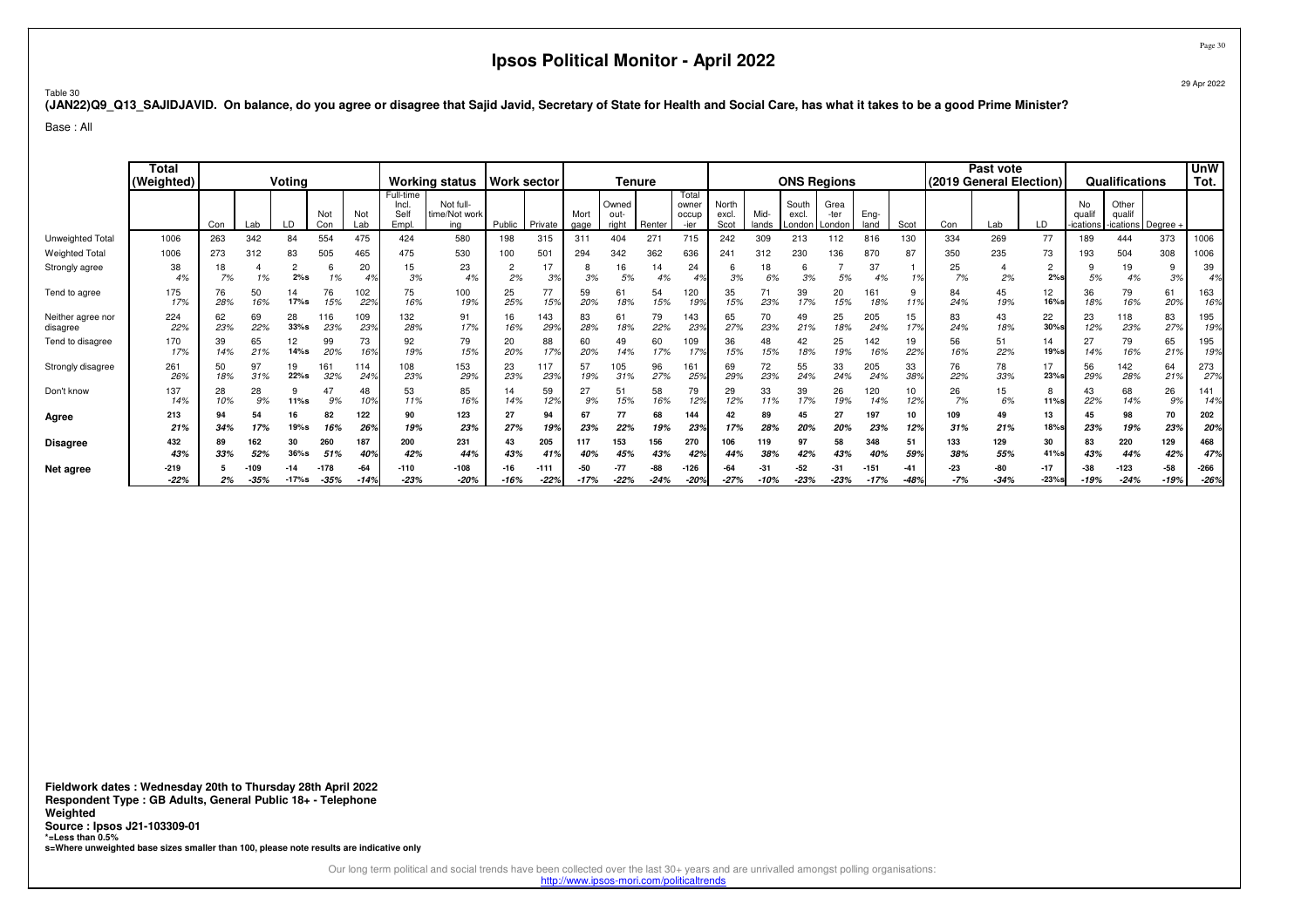Page 31

#### Table 31**(JAN22)Q9\_Q13\_NADHIMZAHAWI. On balance, do you agree or disagree that Nadhim Zahawi, Secretary of State for Education, has what it takes to be a good Prime Minister?**

Base : All

|                               | Total<br>(W'td)  |                              |                                                                       |                                    |                  | Likelihood<br>to vote<br>(General Election) |                                         |                  |                       |                | Gender           |           |           |            |                 | Age           |                 |           |               |              |               |           |                | <b>Social Class</b> |               |                  |                   | <b>Ethnicity</b> |                         | <b>UnWgt</b><br>Total |
|-------------------------------|------------------|------------------------------|-----------------------------------------------------------------------|------------------------------------|------------------|---------------------------------------------|-----------------------------------------|------------------|-----------------------|----------------|------------------|-----------|-----------|------------|-----------------|---------------|-----------------|-----------|---------------|--------------|---------------|-----------|----------------|---------------------|---------------|------------------|-------------------|------------------|-------------------------|-----------------------|
|                               |                  | Always<br>usually<br>depends | Always<br>usually<br>depends<br><b>AND</b><br>9/10<br>like-<br>lihood | (10)<br>Absol<br>-utely<br>certain |                  |                                             | (6 to 10) (7 to 10) (8 to 10) (9 to 10) |                  | Would NOT<br>vote     | Male           | Female           | 18-34     | 35-54     | $55+$      | 18-24           | 25-34         | 35-44           | 45-54     | 55-64         | $65+$        | $75+$         | AB        | C <sub>1</sub> | C <sub>2</sub>      | DE            | ABC1             | C <sub>2</sub> DE | White            | Ethnic<br>min-<br>ority | Total                 |
| Unweighted Total              | 1006             | 835                          | 681                                                                   | 670                                | 806              | 789                                         | 752                                     | 704              | 80                    | 497            | 500              | 248       | 333       | 425        | 113             | 135           | 135             | 198       | 136           | 289          | 139           | 237       | 359            | 168                 | 242           | 596              | 410               | 879              | 115                     | 1006                  |
| <b>Weighted Total</b>         | 1006             | 782                          | 629                                                                   | 613                                | 780              | 764                                         | 722                                     | 652              | 105                   | 487            | 510              | 286       | 333       | 387        | 109             |               | 161             | 172       | 157           | $23 -$       | 106           | 269       | $28 -$         | 207                 | 249           | 549              | 457               | 869              | 125                     | 1006                  |
| Strongly agree                | 21<br>2%         | 15<br>2%                     | 11<br>2%                                                              | 2%                                 | 19<br>2%         | 19<br>2%                                    | 17<br>2%                                | 14<br>2%         | $\overline{2}$<br>2%s | 10<br>2%       | 11<br>2%         | 3<br>1%   | 2%        | 10<br>3%   |                 | 3             | 3<br>2%         | 2%        | 5<br>3%       | 6<br>2%      | 3<br>3%       | 2<br>1%   | 10             | 5<br>2%             | 1%            | 12<br>2%         | 8<br>2%           | 14<br>2%         | 5%                      | 25<br>2%              |
| Tend to agree                 | 106<br>11%       | 86<br>11%                    | 76<br>12%                                                             | 73<br>12%                          | 86<br>11%        | 85<br>11%                                   | 82<br>11%                               | 78<br>12%        | 10<br>10%s            | 68<br>14%      | 35<br>7%         | 40<br>14% | 39<br>12% | 27<br>7%   |                 | 24            | 19<br>12%       | 20<br>12% | 5%            | 19<br>8%     | 6%            | 32<br>12% | 33<br>12%      | 20<br>10%           | 21<br>8%      | 66<br>12%        | 40<br>9%          | 87<br>10%        | 18<br>14%               | 108<br>11%            |
| Neither agree nor<br>disagree | 237<br>24%       | 182<br>23%                   | 151<br>24%                                                            | 144<br>24%                         | 181<br>23%       | 180<br>24%                                  | 165<br>23%                              | 154<br>24%       | 22<br>$21%$ s         | 02<br>21%      | 134<br>26%       | 92<br>32% | 84<br>25% | 61<br>16%  | 31<br>28%       | 62<br>35%     | 39<br>24%       | 45<br>26% | 32<br>20%     | 29<br>12%    | 119           | 56<br>21% | 6<br>22%       | 43<br>21%           | 77<br>31%     | 116<br>21%       | 120<br>26%        | 216<br>25%       | 20<br>16%               | 214<br>21%            |
| Tend to disagree              | 141<br>14%       | 125<br>16%                   | 111<br>18%                                                            | 106<br>17%                         | 122<br>16%       | 122<br>16%                                  | 118<br>16 <sup>°</sup>                  | 112<br>17%       | 8<br>$8%$ s           | 87<br>18%      | 54<br>11%        | 29<br>10% | 40<br>12% | 72<br>19%  | 10<br>9%        | 19            | 20<br>12%       | 20<br>12% | 24<br>16%     | 48<br>21%    | 23<br>22%     | 45<br>17% | 45<br>16%      | 28<br>14%           | 23<br>9%      | 90<br>16%        | 51<br>11%         | 131<br>15%       | 8<br>7%                 | 154<br>15%            |
| Strongly disagree             | 261<br>26%       | 230<br>29%                   | 173<br>27%                                                            | 177<br>29%                         | 214<br>27%       | 208<br>27%                                  | 195<br>27%                              | 180<br>28%       | 22<br>21%s            | 128<br>26%     | 131<br>26%       | 64<br>22% | 78<br>23% | 120<br>31% | 20<br>18%       | 44<br>25%     | 27<br>17%       | 51<br>29% | 53<br>34%     | 67<br>29%    | 23<br>22%     | 72<br>27% | 75<br>27%      | 54<br>26%           | 61<br>24%     | 146<br>27%       | 115<br>25%        | 226<br>26%       | 33<br>26%               | 276<br>27%            |
| Don't know                    | 241<br>24%       | 143<br>18%                   | 108<br>17%                                                            | 102<br>17%                         | 158<br>20%       | 151<br>20%                                  | 144<br>20%                              | 113<br>17%       | 41<br>39%s            | 92<br>19%      | 145<br>29%       | 57<br>20% | 86<br>26% | 98<br>25%  | 31<br>28%       | 26<br>15%     | 53<br>33%       | 33<br>19% | 36<br>23%     | 62<br>27%    | 39<br>37%     | 62<br>23% | 57<br>20%      | 57<br>28%           | 65<br>26%     | 119<br>22%       | 122<br>27%        | 195<br>22%       | 39<br>31%               | 229<br>23%            |
| Agree                         | 127<br>13%       | 101<br>13%                   | 86<br>14%                                                             | 84<br>14%                          | 105<br>13%       | 103<br>14%                                  | 98<br>14%                               | 92<br>14%        | 12<br>11%s            | 78<br>16%      | 46<br>9%         | 15%       | 46        | 37<br>10%  | 16%             | 26<br>15%     | 22<br>14%       | 24        | 12<br>8%      | 25<br>11%    | 10<br>9%      | 35<br>13% | 43<br>15%      | 25<br>12%           | 24            | 78<br>14%        | 49<br>11%         | 101<br>12%       | 25<br>20%               | 133<br>13%            |
| <b>Disagree</b>               | 402              | 355                          | 284                                                                   | 283                                | 336              | 330                                         | 313                                     | 292              | 30                    | 216            | 185              | 93        |           | 192        | 30              | 63            | 47              |           |               | 115          | 46            | 116       | 120            | 82                  | 83            | 236              | 166               | 357              | 41                      | 430                   |
|                               | 40%              | 45%                          | 45%                                                                   | 46%                                | 439              | 43%                                         | 439                                     | 45%              | 29%s                  | 44%            | 369              | 32%       | 359       | 50°        | 28              |               |                 |           |               | 50%          | 439           | 43%       | 43%            | 40°                 | 33%           |                  | 36%               | 41%              | 33%                     | 43%                   |
| Net agree                     | $-275$<br>$-27%$ | $-254$<br>$-33%$             | -197<br>$-31%$                                                        | -199<br>$-32%$                     | $-231$<br>$-30%$ | $-227$<br>$-30%$                            | $-215$<br>$-30%$                        | $-200$<br>$-31%$ | $-18$<br>$-17%s$      | -138<br>$-28%$ | $-138$<br>$-27%$ | $-17%$    | $-21%$    | $-40%$     | $-13$<br>$-12%$ | -37<br>$-21%$ | $-24$<br>$-15%$ | $-27%$    | -65<br>$-42%$ | 90<br>$-39%$ | -36<br>$-34%$ | $-30%$    |                | -58<br>$-28%$       | -59<br>$-24%$ | $-158$<br>$-29%$ | $-117$<br>$-26%$  | $-256$<br>$-29%$ | $-17$<br>$-13%$         | $-297$<br>$-30%$      |

**Fieldwork dates : Wednesday 20th to Thursday 28th April 2022 Respondent Type : GB Adults, General Public 18+ - TelephoneWeighted Source : Ipsos J21-103309-01 \*=Less than 0.5%s=Where unweighted base sizes smaller than 100, please note results are indicative only**

Our long term political and social trends have been collected over the last 30+ years and are unrivalled amongst polling organisations:

http://www.ipsos-mori.com/politicaltrends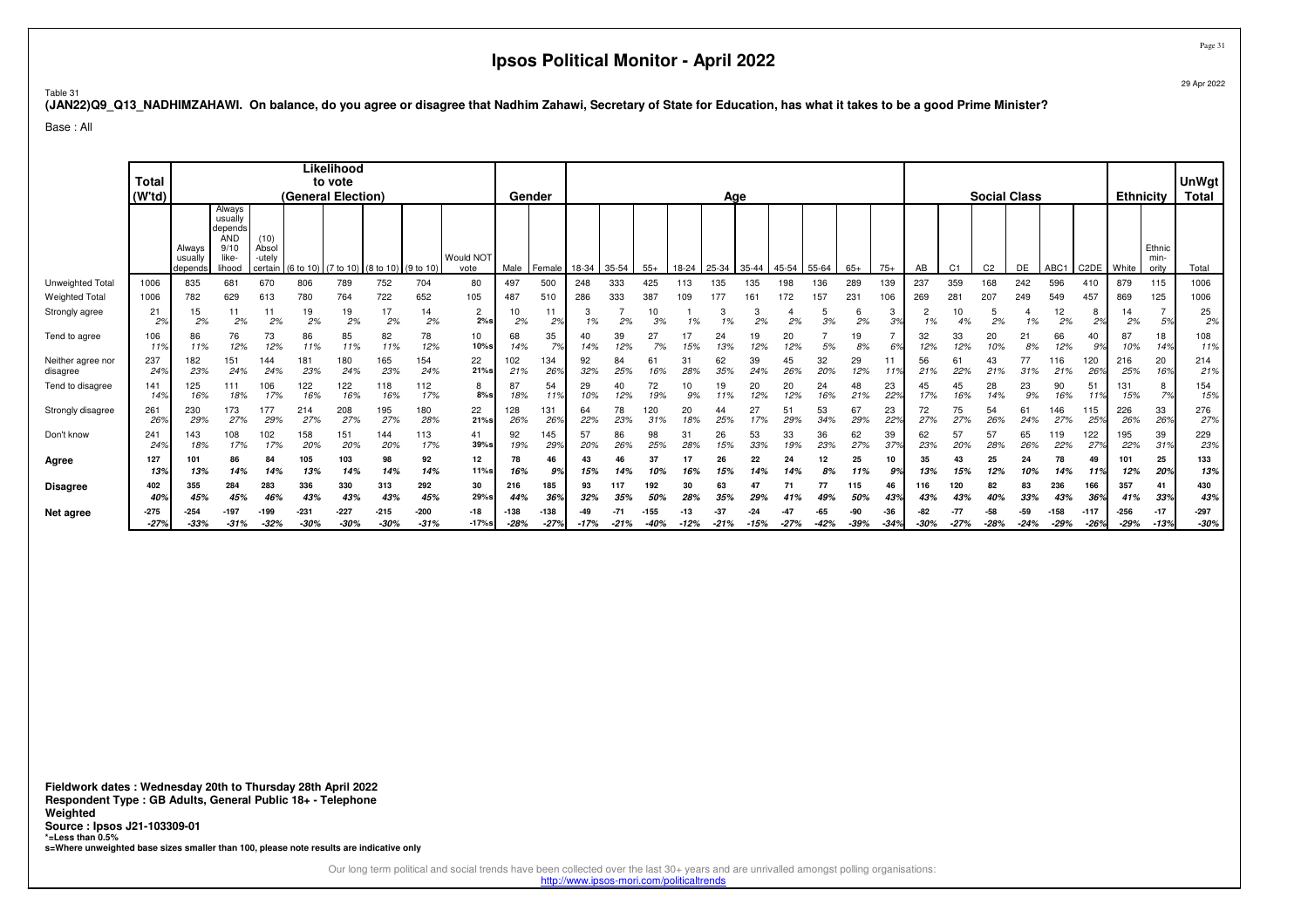29 Apr 2022

Table 32**(JAN22)Q9\_Q13\_NADHIMZAHAWI. On balance, do you agree or disagree that Nadhim Zahawi, Secretary of State for Education, has what it takes to be a good Prime Minister?**

Base : All

|                               | Total<br>(Weighted) | Voting<br>Not<br>Not<br>Con<br>LD<br>Lab<br>Lab<br>Con |           |            |            | <b>Working status</b> | <b>Work sector</b>                 |                                   |           | Tenure     |              |                        |            |                                 |                        | <b>ONS Regions</b> |                          |                        |              | Past vote<br>(2019 General Election) |           |           | <b>Qualifications</b> |                        | <b>UnW</b><br>Tot.                  |                 |            |
|-------------------------------|---------------------|--------------------------------------------------------|-----------|------------|------------|-----------------------|------------------------------------|-----------------------------------|-----------|------------|--------------|------------------------|------------|---------------------------------|------------------------|--------------------|--------------------------|------------------------|--------------|--------------------------------------|-----------|-----------|-----------------------|------------------------|-------------------------------------|-----------------|------------|
|                               |                     |                                                        |           |            |            |                       | Full-time<br>Incl.<br>Sell<br>Empl | Not full-<br>time/Not work<br>ina | Public    | Private    | Mort<br>gage | Owned<br>out-<br>right | Renter     | Total<br>owner<br>occup<br>-ier | North<br>excl.<br>Scot | Mid-<br>lands      | South<br>excl.<br>Londor | Grea<br>-ter<br>Londor | Eng-<br>land | Scot                                 | Con       | Lab       | LD                    | No<br>qual<br>ications | Other<br>qualif<br>-ications Degree |                 |            |
| Unweighted Total              | 1006                | 263                                                    | 342       | 84         | 554        | 475                   | 424                                | 580                               | 198       | 315        | 311          | 404                    | $27 -$     | 715                             | 242                    | 309                | 213                      | 112                    | 816          | 130                                  | 334       | 269       | 77                    | 189                    | 444                                 | 373             | 1006       |
| <b>Weighted Total</b>         | 1006                | 273                                                    | 312       | 83         | 505        | 465                   | 475                                | 530                               | 100       | 501        | 294          | 342                    | 362        | 636                             | 241                    | 312                | 230                      | 136                    | 870          | 87                                   | 350       | 235       | 73                    | 193                    | 504                                 | 308             | 1006       |
| Strongly agree                | 21<br>2%            | 14<br>5%                                               | 3<br>1%   | $1\%s$     | 1%         | 14<br>3%              | 2%                                 | 2%                                | 3<br>3%   | 8<br>2%    | 2%           | 3%                     | 3<br>1%    | 18<br>3%                        | 1%                     | 2%                 | 5<br>2%                  | 6%                     | 20<br>2%     |                                      | 13<br>4%  | 3<br>1%   | -s                    | 4%                     | 6<br>1%                             | 2%              | 25<br>2%   |
| Tend to agree                 | 106<br>11%          | 32<br>12%                                              | 30<br>10% | 16<br>19%s | 51<br>10%  | 53<br>119             | 59<br>12%                          | 47<br>9%                          | 12%       | 58<br>11%  | 37<br>13%    | 32<br>9%               | 35<br>10%  | 69<br>11%                       | 12<br>5%               | 51<br>16%          | 22<br>9%                 | 14<br>10%              | 97<br>11%    | 8%                                   | 47<br>13% | 17<br>7%  | 12<br>17%s            | 18<br>9%               | 59<br>12%                           | 30<br>10%       | 108<br>11% |
| Neither agree nor<br>disagree | 237<br>24%          | 60<br>22%                                              | 77<br>25% | 14<br>17%s | 119<br>24% | 101<br>22%            | 139<br>29%                         | 96<br>18%                         | 20<br>20% | 148<br>29% | 72<br>25%    | 61<br>18%              | 101<br>28% | 133<br>219                      | 80<br>33%              | 76<br>24%          | 47<br>20%                | 18<br>13%              | 213<br>24%   | 15<br>17%                            | 83<br>24% | 54<br>23% | 13<br><b>18%s</b>     | 26<br>13%              | 126<br>25%                          | 85<br>27%       | 214<br>21% |
| Tend to disagree              | 141<br>14%          | 48<br>17%                                              | 43<br>14% | 16<br>19%s | 70<br>14%  | 75<br>16%             | 66<br>14%                          | 75<br>14%                         | 21<br>21% | 53<br>11%  | 58<br>20%    | 52<br>15%              | 28<br>8%   | 110<br>179                      | 28<br>12%              | 43                 | 46<br>20%                | 15<br>11%              | 127<br>15%   | 8<br>10%                             | 68<br>19% | 29<br>12% | 20<br>28%s            | 29<br>15%              | 57<br>11%                           | 54<br>18%       | 154<br>15% |
| Strongly disagree             | 261<br>26%          | 72<br>27%                                              | 89<br>28% | 17<br>20%s | 150<br>30% | 134<br>299            | 116<br>24%                         | 145<br>27%                        | 22<br>22% | 127<br>25% | 66<br>22%    | 06<br>31%              | 88<br>24%  | 172<br>279                      | 69<br>29%              | 57<br>18%          | 50<br>22%                | 42<br>31%              | 203<br>23%   | 42<br>48%                            | 83<br>24% | 81<br>34% | 16<br>22%             | 43<br>22%              | 149<br>29%                          | 69<br>22%       | 276<br>27% |
| Don't know                    | 241<br>24%          | 47<br>17%                                              | 70<br>22% | 20<br>23%s | 110<br>22% | 87<br>19%             | 86<br>18%                          | 155<br>29%                        | 22<br>22% | 107<br>21% | 54<br>18%    | 80<br>23%              | 106<br>29% | 134<br>21 <sup>c</sup>          | 49<br>20%              | 78<br>25%          | 60<br>26%                | 39<br>28%              | 210<br>24%   | 14<br>17%                            | 56<br>16% | 50<br>21% | $15%$ s               | 70<br>36%              | 107<br>21%                          | 63<br>21%       | 229<br>23% |
| Agree                         | 127<br>13%          | 46<br>17%                                              | 33<br>11% | 17<br>20%s | 55<br>11%  | 68<br>159             | 69<br>14%                          | 58<br>11%                         | 15<br>15% | 66<br>13%  | 44<br>15%    | 43<br>13%              | 38<br>11%  | 87<br>14%                       | 6%                     | 57                 | 27<br>12%                | 22<br>16%              | 117<br>13%   | 8%                                   | 60<br>17% | 20<br>9%  | 12<br>17%             | 25<br>13%              | 65<br>13%                           | 37<br>12%       | 133<br>13% |
| <b>Disagree</b>               | 402                 | 120                                                    | 132       | 32         | 221        | 209                   | 181                                | 220                               | 43        | 180        | 124          | 158                    | 116        | 282                             | 98                     | 100                | 96                       | 57                     | 330          | 50                                   | 151       | 110       | 36                    | 72                     | 206                                 | 124             | 430        |
|                               | 40%                 | 44%                                                    | 42%       | $39%$ s    | 44%        | 459                   | 38%                                | 42%                               | 43%       | 36%        | 42%          | 46%                    | 32%        | 44%                             | 41%                    | 32%                | 42%                      | 42%                    | 38%          | 58%                                  | 43%       | 47%       | 50%s                  | 37%                    | 41%                                 | 40 <sup>o</sup> | 43%        |
| Net agree                     | $-275$              |                                                        |           | 16.        | -166       | $-141$                | -113                               | $-162$                            | -28       | -115       |              | $-115$                 | $-78$      | -195                            | -84                    |                    | -69                      | $-35$                  | $-214$       | $-43$                                | -90       | -90       | $-24$                 |                        | $-141$                              | -87             | $-297$     |
|                               | $-27%$              | $-27%$                                                 | $-32%$    | $-19%s$    | $-33%$     | $-30^{\circ}$         | $-24%$                             | $-31%$                            | $-28%$    | $-23%$     | $-27%$       | $-34%$                 | $-22%$     | $-31°$                          | $-35%$                 |                    | $-30%$                   | $-26%$                 | $-25%$       | $-50%$                               | $-26%$    | $-38%$    | $-33%s$               | $-25%$                 | $-28%$                              | $-28%$          | $-30%$     |

**Fieldwork dates : Wednesday 20th to Thursday 28th April 2022 Respondent Type : GB Adults, General Public 18+ - TelephoneWeighted Source : Ipsos J21-103309-01 \*=Less than 0.5%s=Where unweighted base sizes smaller than 100, please note results are indicative only**

Our long term political and social trends have been collected over the last 30+ years and are unrivalled amongst polling organisations:

http://www.ipsos-mori.com/politicaltrends

Page 32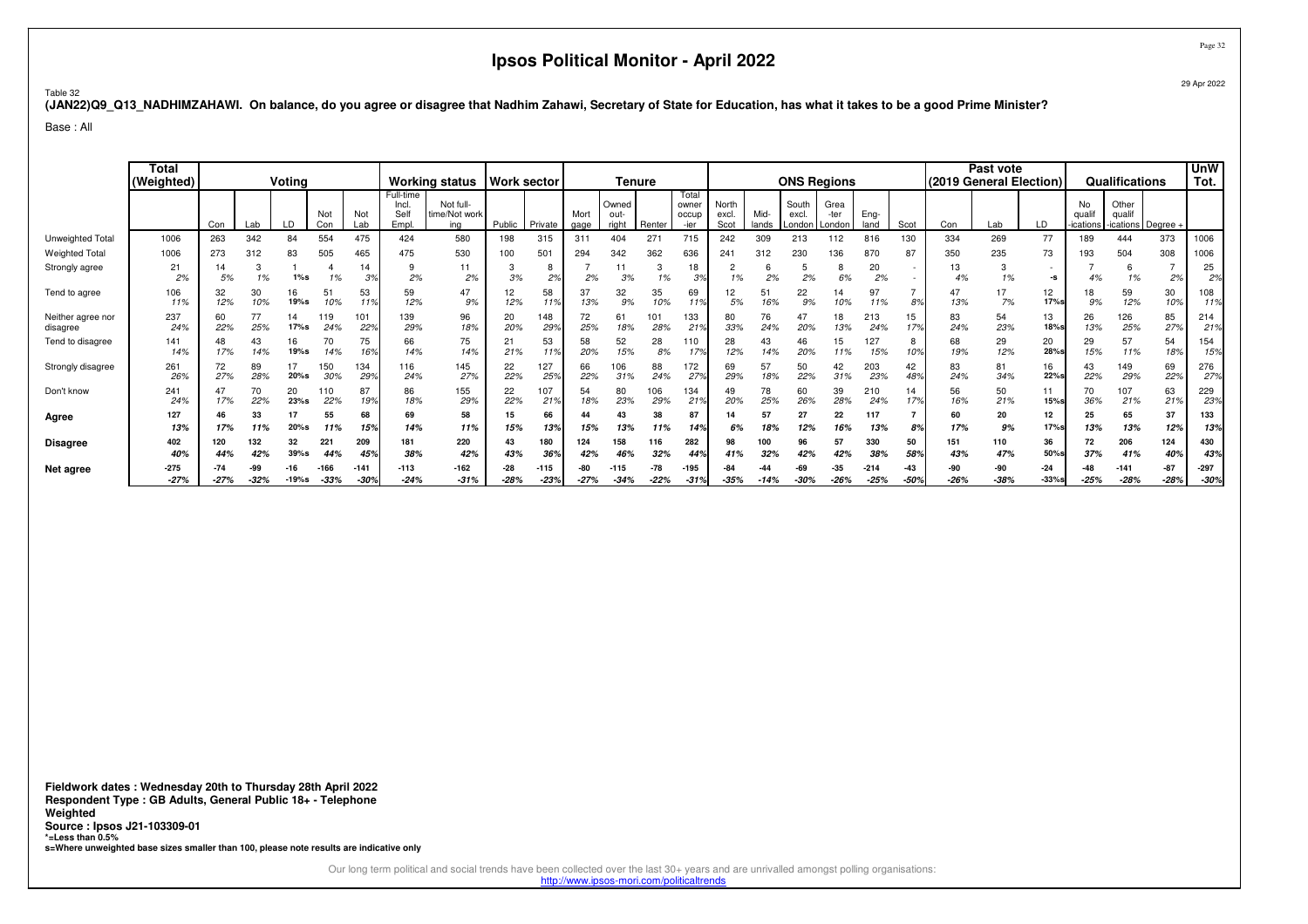Table 33

 **(JAN22)Q9\_Q13\_JEREMYHUNT. On balance, do you agree or disagree that Jeremy Hunt, Conservative MP and former Secretary of State for Foreign and Commonwealth Affairs,has what it takes to be a good Prime Minister?**

Base : All

|                               | <b>Total</b><br>(W <sup>t</sup> d) |                              |                                                                       |                                    | (General Election) | Likelihood<br>to vote |                                  |                  |                       |                       | Gender           |                  |               |            |               | Age       |               |               |                 |               |               |            |                | <b>Social Class</b> |                 |                  |                   | <b>Ethnicity</b> |                         | <b>UnWgt</b><br><b>Total</b> |
|-------------------------------|------------------------------------|------------------------------|-----------------------------------------------------------------------|------------------------------------|--------------------|-----------------------|----------------------------------|------------------|-----------------------|-----------------------|------------------|------------------|---------------|------------|---------------|-----------|---------------|---------------|-----------------|---------------|---------------|------------|----------------|---------------------|-----------------|------------------|-------------------|------------------|-------------------------|------------------------------|
|                               |                                    | Always<br>usually<br>depends | Always<br>usually<br>depends<br><b>AND</b><br>9/10<br>like-<br>lihood | (10)<br>Absol<br>-utelv<br>certain | (6 to 10           |                       | 0) (7 to 10) (8 to 10) (9 to 10) |                  | Would NOT<br>vote     | Male                  | Female           | 18-34            | 35-54         | $55+$      | 18-24         | 25-34     | 35-44         | 45-54         | 55-64           | $65+$         | $75+$         | AB         | C <sub>1</sub> | C <sub>2</sub>      | DE              | ABC1             | C <sub>2</sub> DE | White            | Ethnic<br>min-<br>ority | Total                        |
| Unweighted Total              | 1006                               | 835                          | 681                                                                   | 670                                | 806                | 789                   | 752                              | 704              | 80                    | 497                   | 500              | 248              | 333           | 425        | 113           | 135       | 135           | 198           | 136             | 289           | 139           | 237        | 359            | 168                 | 242             | 596              | 410               | 879              | 115                     | 1006                         |
| <b>Weighted Total</b>         | 1006                               | 782                          | 629                                                                   | 613                                | 780                | 764                   | 722                              | 652              | 105                   | 487                   | 510              | 286              | 333           | 387        | 109           | 177       | 161           | 172           | 157             | 231           | 106           | 269        | 281            | 207                 | 249             | 549              | 457               | 869              | 125                     | 1006                         |
| Strongly agree                | 30<br>3%                           | 26<br>3%                     | 22<br>4%                                                              | 23<br>4%                           | 26<br>3%           | 26<br>3%              | 24<br>3%                         | 23<br>4%         | $\overline{2}$<br>2%s | 16<br>3%              | 13<br>2%         | 1%               | 3%            | 17<br>4%   |               | 2%        | 2%            | 3%            | 3%              | 5%            | 6<br>6%       | 2%         | 13<br>5%       | 5<br>2%             | 2%              | 20<br>4%         | 10<br>2%          | 23<br>3%         | 6<br>5%                 | 45<br>4%                     |
| Tend to agree                 | 141<br>149                         | 128<br>16%                   | 107<br>17%                                                            | 103<br>17%                         | 120<br>15%         | 120<br>16%            | 110<br>15%                       | 107<br>16%       | 8<br>$7\%s$           | 80<br>16%             | 59<br>12%        | 22<br>8%         | 55<br>17%     | 64<br>16%  | 8%            | ١4<br>8%  | 24<br>15%     | 31<br>18%     | 29<br>19%       | 34<br>15%     | 18<br>17%     | 52<br>19%  | 36<br>13%      | 26<br>13%           | 27<br>11%       | 87<br>16%        | 54<br>12%         | 129<br>15%       | 12<br>9%                | 147<br>15%                   |
| Neither agree nor<br>disagree | 195<br>199                         | 136<br>17%                   | 107<br>17%                                                            | 102<br>17%                         | 151<br>19%         | 149<br>19%            | 134<br>19%                       | 116<br>18%       | 22<br>21%s            | 8 <sup>1</sup><br>17% | 113<br>22%       | 68<br>24%        | 66<br>20%     | 60<br>15%  | 29<br>27%     | 39<br>22% | 33<br>21%     | 33<br>19%     | 33<br>21%       | 26<br>11%     | 9<br>9%       |            | 67<br>24%      | 39<br>19%           | 51<br>21%       | 105<br>19%       | 90<br>20%         | 175<br>20%       | 20<br>16%               | 179<br>18%                   |
| Tend to disagree              | 180<br>18 <sup>o</sup>             | 157<br>20%                   | 129<br>20%                                                            | 116<br>19%                         | 157<br>20%         | 157<br>21%            | 154<br>21%                       | 131<br>20%       | 15<br>14%s            | 97<br>20%             | 82<br>16%        | 48<br>17%        | 61<br>18%     | 18%        | 22<br>21%     | 26<br>15% | 19%           | 30<br>18%     | 17<br>11%       | 53<br>23%     | 29<br>27%     | 70<br>26%  | 50<br>18%      | 31<br>15%           | 29<br>12%       | 120<br>22%       | 60<br>13%         | 162<br>19%       | 17<br>14%               | 189<br>19%                   |
| Strongly disagree             | 307<br>30°                         | 261<br>33%                   | 217<br>35%                                                            | 221<br>36%                         | 249<br>32%         | 244<br>32%            | 239<br>33%                       | 223<br>34%       | 25<br>24%s            | 159<br>33%            | 143<br>28%       | 93<br>33%        | 86<br>26%     | 128<br>33% | 21<br>19%     | 72<br>41% | 35<br>22%     | 51<br>29%     | 51<br>33%       | 76<br>33%     | 23<br>22%     | 77<br>29%  | 88<br>31%      | 61<br>29%           | 81<br>32%       | 165<br>30%       | 142<br>31%        | 265<br>31%       | 34<br>27%               | 301<br>30%                   |
| Don't know                    | 154<br>159                         | 74<br>10%                    | 47<br>8%                                                              | 49<br>8%                           | 78<br>10%          | 69<br>9%              | 61<br>8%                         | 52<br>8%         | 34<br>$32%$ s         | 54<br>11%             | 100<br>20%       | 49<br>17%        | 56<br>17%     | 50<br>13%  | 28<br>26%     | 22<br>12% | 34<br>21%     | 21<br>12%     | 21<br>13%       | 28<br>12%     | 21<br>19%     | 26<br>10%  | 27<br>10%      | 45<br>22%           | 57<br>23%       | 53<br>10%        | 101<br>229        | 115<br>13%       | 36<br>28%               | 145<br>14%                   |
| Agree                         | 170<br>17%                         | 153<br>20%                   | 129<br>20%                                                            | 126<br>21%                         | 146<br>19%         | 145<br>19%            | 134<br>19%                       | 130<br>20%       | 10<br>9%s             | 96<br>20%             | 72<br>14%        | 26<br>9%         | 64<br>19%     | 80<br>21%  | 8%            | 10%       | 27<br>17%     | 37<br>21%     | 34<br>22%       | 46<br>20%     | 24<br>23%     | 58<br>22%  | 49<br>17%      | 31<br>15%           | 32<br>13%       | 107<br>19%       | 63<br>14%         | 151<br>17%       | 18<br>14%               | 192<br>19%                   |
| Disagree                      | 486<br>489                         | 418<br>54%                   | 346<br>55%                                                            | 336<br>55%                         | 406<br>52%         | 401<br>52%            | 393<br>54%                       | 354<br>54%       | 40<br>$38%$ s         | 256<br>53%            | 225<br>44%       | 141<br>50%       | 147           | 198<br>51% | 43            | 99        | 66            | 81<br>47%     | 68<br>43%       | 130<br>56%    | 52<br>49%     | 147<br>55% | 138<br>49%     | 92<br>45%           | 109<br>44%      | 285<br>52%       | 202<br>44%        | 428<br>49%       | 52<br>41%               | 490<br>49%                   |
| Net agree                     | $-316$<br>$-31%$                   | $-265$<br>$-34%$             | $-217$<br>$-35%$                                                      | $-210$<br>$-34%$                   | $-261$<br>$-33%$   | $-256$<br>$-33%$      | $-259$<br>$-36%$                 | $-224$<br>$-34%$ | -30<br>$-29%s$        | -160<br>$-33%$        | $-154$<br>$-30%$ | $-115$<br>$-40%$ | -83<br>$-25%$ | $-30%$     | -34<br>$-31%$ | $-46%$    | -39<br>$-24%$ | -44<br>$-26%$ | $-34$<br>$-21%$ | -84<br>$-36%$ | -28<br>$-26%$ | $-33%$     | $-32%$         | $-29%$              | $-77$<br>$-31%$ | $-178$<br>$-32%$ | $-138$<br>$-30%$  | $-276$<br>$-32%$ | $-34$<br>$-27%$         | $-298$<br>$-30%$             |

**Fieldwork dates : Wednesday 20th to Thursday 28th April 2022 Respondent Type : GB Adults, General Public 18+ - TelephoneWeighted Source : Ipsos J21-103309-01 \*=Less than 0.5%s=Where unweighted base sizes smaller than 100, please note results are indicative only**

Our long term political and social trends have been collected over the last 30+ years and are unrivalled amongst polling organisations:

http://www.ipsos-mori.com/politicaltrends

Page 3329 Apr 2022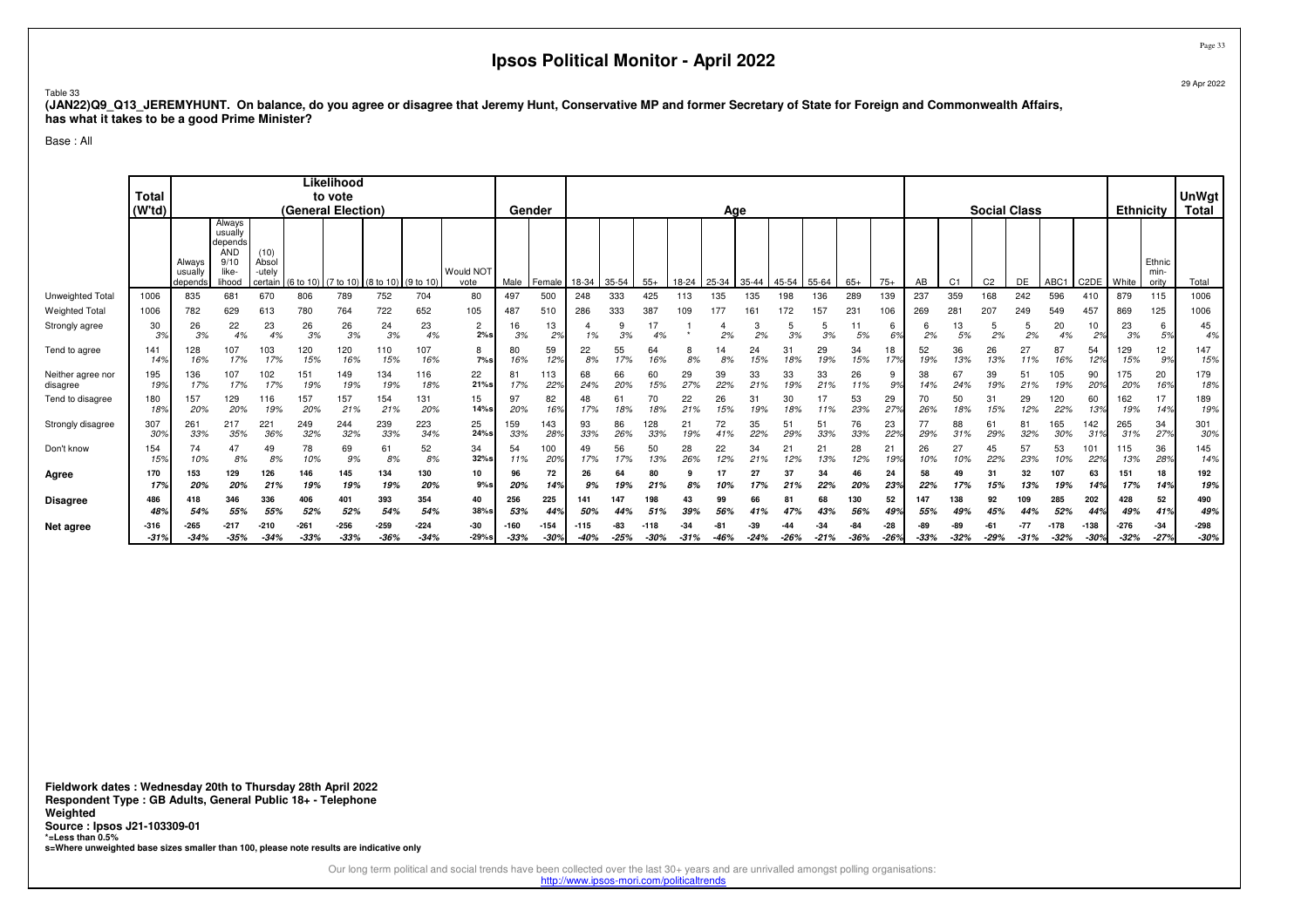#### Table 34

 **(JAN22)Q9\_Q13\_JEREMYHUNT. On balance, do you agree or disagree that Jeremy Hunt, Conservative MP and former Secretary of State for Foreign and Commonwealth Affairs, has what it takes to be a good Prime Minister?**

Base : All

|                               | Total<br>(Weighted) | Voting<br>Not<br>Con<br>LD<br>Lab<br>Con<br>263<br>342<br>554<br>84 |           |               |                |                        | <b>Working status</b>               | <b>Work sector</b>                |                 |               | <b>Tenure</b> |                        |                |                                 |                        | <b>ONS Regions</b> |                          |                        |                |           | Past vote     | (2019 General Election) |                | <b>Qualifications</b>    |                                    | <b>UnW</b><br>Tot. |                |
|-------------------------------|---------------------|---------------------------------------------------------------------|-----------|---------------|----------------|------------------------|-------------------------------------|-----------------------------------|-----------------|---------------|---------------|------------------------|----------------|---------------------------------|------------------------|--------------------|--------------------------|------------------------|----------------|-----------|---------------|-------------------------|----------------|--------------------------|------------------------------------|--------------------|----------------|
|                               |                     |                                                                     |           |               |                | Not<br>Lab             | Full-time<br>Incl.<br>Self<br>Empl. | Not full-<br>time/Not work<br>ina | Public          | Private       | Mort<br>gage  | Owned<br>out-<br>right | Renter         | Total<br>owner<br>occup<br>-ier | North<br>excl.<br>Scot | Mid-<br>lands      | South<br>excl.<br>London | Grea<br>-ter<br>London | Eng-<br>land   | Scot      | Con           | Lab                     | LD             | No<br>quali<br>-ications | Other<br>qualif<br>ications Degree |                    |                |
| Unweighted Total              | 1006                |                                                                     |           |               |                | 475                    | 424                                 | 580                               | 198             | 315           | 311           | 404                    | 271            | 715                             | 242                    | 309                | 213                      | 112                    | 816            | 130       | 334           | 269                     | 77             | 189                      | 444                                | 373                | 1006           |
| <b>Weighted Total</b>         | 1006                | 273                                                                 | 312       | 83            | 505            | 465                    | 475                                 | 530                               | 100             | 501           | 294           | 342                    | 362            | 636                             | 241                    | 312                | 230                      | 136                    | 870            |           | 350           | 235                     | 73             | 193                      | 504                                | 308                | 1006           |
| Strongly agree                | 30<br>3%            | 4%                                                                  | 3%        | 5%s           | 3%             | 17<br>4 <sup>°</sup>   | 3%                                  | 15<br>3%                          | 2%              | 15<br>3%      | 10<br>3%      | 4%                     | b<br>2%        | 23<br>4°                        | 1%                     |                    | 3%                       | 3%                     | 25<br>3%       |           | 16<br>5%      | 3%                      | 2%s            | 4%                       | 11<br>2%                           | 4%                 | 45<br>4%       |
| Tend to agree                 | 141<br>14%          | 45<br>16%                                                           | 49<br>16% | 22<br>27%s    | 81<br>16%      | 77<br>17%              | 53<br>11%                           | 88<br>17%                         | 13<br>13%       | 65<br>13%     | 43<br>14%     | 64<br>19%              | 34<br>9%       | 106<br>17%                      | 33<br>14%              | 52<br>17%          | 24<br>10%                | 24<br>18%              | 126<br>15%     | 9%        | 68<br>20%     | 31<br>13%               | 20<br>27%      | 28<br>14%                | 57<br>11%                          | 57<br>18%          | 147<br>15%     |
| Neither agree nor<br>disagree | 195<br>19%          | 56<br>20%                                                           | 60<br>19% | 14<br>17%s    | 92<br>18%      | 88<br>19%              | 120<br>25%                          | 74<br>14%                         | 17<br>17%       | 123<br>25%    | 75<br>26%     | 48<br>14%              | 67<br>19%      | 123<br>199                      | 56<br>23%              | 67<br>22%          | 39<br>17%                | 16<br>11%              | 169<br>19%     | 199       | 74<br>21%     | 36<br>15%               | 12<br>17%s     | 24<br>13%                | 110<br>22%                         | 60<br>20%          | 179<br>18%     |
| Tend to disagree              | 180<br>18%          | 56<br>20%                                                           | 54<br>17% | 23<br>28%s    | 91<br>18%      | 93<br>20 <sup>°</sup>  | 82<br>17%                           | 98<br>19%                         | 16<br>16%       | 81<br>169     | 65<br>22%     | 65<br>19%              | 50<br>14%      | 130<br>20 <sup>°</sup>          | 37<br>16%              | 57<br>18%          | 46<br>20%                | 24<br>18%              | 159<br>18%     | 15<br>18% | 72<br>21%     | 48<br>20%               | 20<br>28%s     | 40<br>21%                | 78<br>16%                          | 62<br>20%          | 189<br>19%     |
| Strongly disagree             | 307<br>30%          | 72<br>26%                                                           | 35%       | 14<br>16%s    | 181<br>36%     | 142<br>31 <sup>9</sup> | 162<br>34%                          | 145<br>27%                        | 39<br>39%       | 159<br>32%    | 71<br>24%     | 08<br>32%              | 125<br>.34%    | 180<br>289                      | 83<br>35%              | 83<br>27%          | 70<br>30%                | 35<br>25%              | 253<br>29%     | 36<br>42% | 93<br>27%     | 94<br>40%               | 15<br>$21%$ s  | 50<br>26%                | 168<br>33%                         | 89<br>29%          | 301<br>30%     |
| Don't know                    | 154<br>15%          | 33<br>12%                                                           | 30<br>10% | 6<br>$8%$ s   | 45<br>9%       | 48<br>10 <sub>9</sub>  | 44<br>9%                            | 110<br>21%                        | 14%             | 59<br>12%     | 30<br>10%     | 43<br>13%              | 80<br>22%      | 73<br>12%                       | 30<br>12%              | 40<br>13%          | 44<br>19%                | 33<br>24%              | 138<br>16%     | 9%        | 26<br>7%      | 19<br>8%                | 6%s            | 44<br>23%                | 81<br>16%                          | 30<br>10%          | 145<br>14%     |
| Agree                         | 170<br>17%          | 57<br>21%                                                           | 58<br>19% | 26<br>$31%$ s | 95<br>19%      | 94<br><b>20°</b>       | 67<br>14%                           | 103<br>19%                        | 15<br>14%       | 79<br>16%     | 53<br>18%     | 77<br>23%              | 40<br>11%      | 130<br><b>20%</b>               | 35<br>14%              |                    | 31<br>14%                | 29<br>21%              | 152<br>17%     | 12%       | 84<br>24%     | 38<br>16%               | 22<br>29%      | 36<br>19%                | 67<br>13%                          | 67<br>22%          | 192<br>19%     |
| <b>Disagree</b>               | 486                 | 127                                                                 | 165       | 37            | 272            | 234                    | 244                                 | 243                               | 56              | 240           | 137           | 173                    | 174            | 309                             | 121                    | 140                | 115                      | 59                     | 412            | 52        | 165           | 142                     | 35             | 90                       | 246                                | 150                | 490            |
|                               | 48%                 | 47%                                                                 | 53%       | 44%s          | 54%            | 50%                    | 51%                                 | 46%                               | 55%             | 48%           | 46%           | 51%                    | 48%            | 49%                             | 50%                    | 45%                | 50%                      | 43%                    | 47%            | 59%       | 47%           | 60%                     | 48%s           | 46%                      | 49%                                | 49%                | 49%            |
| Net agree                     | $-316$<br>$-31%$    | $-26%$                                                              | $-34%$    | $-13%s$       | -177<br>$-35%$ | $-140$<br>-309         | $-37%$                              | $-140$<br>$-26%$                  | $-41$<br>$-41%$ | 160<br>$-329$ | $-29%$        | $-28%$                 | -134<br>$-37%$ | -180<br>$-289$                  | -86<br>$-36%$          | $-24%$             | $-36%$                   | $-22\%$                | -260<br>$-30%$ |           | -81<br>$-23%$ | $-104$<br>$-44%$        | -14<br>$-19%s$ | $-28%$                   | $-179$<br>$-36%$                   | $-83$<br>$-27%$    | $-298$<br>-30% |

**Fieldwork dates : Wednesday 20th to Thursday 28th April 2022 Respondent Type : GB Adults, General Public 18+ - TelephoneWeighted Source : Ipsos J21-103309-01 \*=Less than 0.5%s=Where unweighted base sizes smaller than 100, please note results are indicative only**

Our long term political and social trends have been collected over the last 30+ years and are unrivalled amongst polling organisations:

http://www.ipsos-mori.com/politicaltrends

Page 34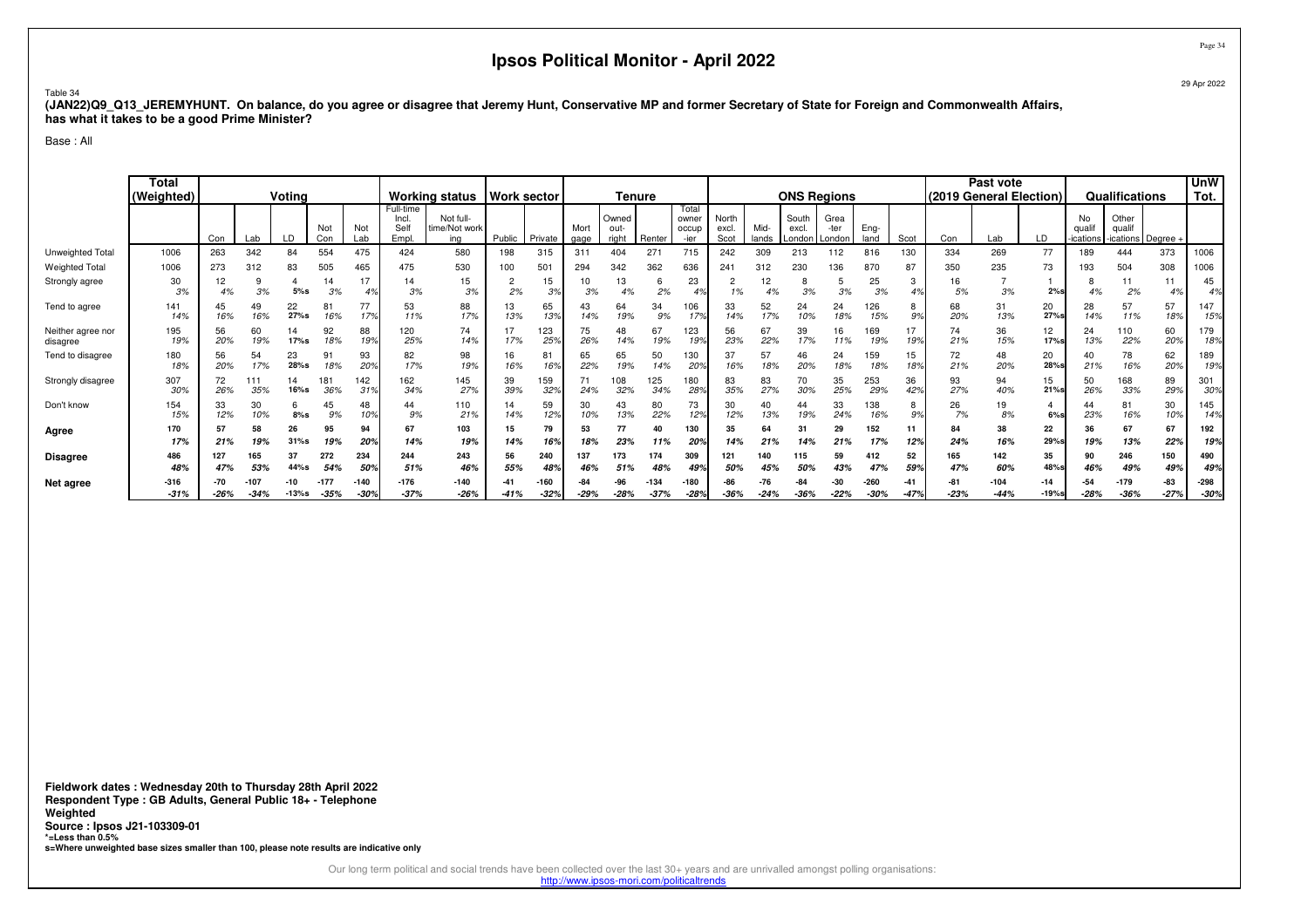29 Apr 2022

Page 35

#### Table 35

**(MAY/JUN21)Q13/16MG. On balance, do you agree or disagree that Michael Gove, the Conservative MP and Minister for the Cabinet Office, has what it takes to be a good Prime Minister?**

Base : All

|                               | Total<br>(W'td)  |                              |                                                                       |                                    |                | Likelihood<br>to vote<br>(General Election) |                                           |                |                   |                  | Gender           |                |            |            |                 | Age         |             |           |           |               |                       |             |                | <b>Social Class</b> |                 |                  |                   | <b>Ethnicity</b>       |                         | <b>UnWgt</b><br>Total |
|-------------------------------|------------------|------------------------------|-----------------------------------------------------------------------|------------------------------------|----------------|---------------------------------------------|-------------------------------------------|----------------|-------------------|------------------|------------------|----------------|------------|------------|-----------------|-------------|-------------|-----------|-----------|---------------|-----------------------|-------------|----------------|---------------------|-----------------|------------------|-------------------|------------------------|-------------------------|-----------------------|
|                               |                  | Always<br>usually<br>depends | Always<br>usually<br>depends<br><b>AND</b><br>9/10<br>like-<br>lihood | (10)<br>Absol<br>-utely<br>certain |                |                                             | $(6 to 10)$ (7 to 10) (8 to 10) (9 to 10) |                | Would NOT<br>vote | Male             | Female           | 18-34          | 35-54      | $55+$      | 18-24           | 25-34       | 35-44       | 45-54     | 55-64     | $65+$         | $75+$                 | AB          | C <sub>1</sub> | C <sub>2</sub>      | DE              | ABC1             | C <sub>2</sub> DE | White                  | Ethnic<br>min-<br>ority | Total                 |
| Unweighted Total              | 1006             | 835                          | 681                                                                   | 670                                | 806            | 789                                         | 752                                       | 704            | 80                | 497              | 500              | 248            | 333        | 425        | 113             | 135         | 135         | 198       | 136       | 289           | 139                   | 237         | 359            | 168                 | 242             | 596              | 410               | 879                    | 115                     | 1006                  |
| <b>Weighted Total</b>         | 1006             | 782                          | 629                                                                   | 613                                | 780            | 764                                         | 722                                       | 652            | 105               | 487              | 510              | 286            | 333        | 387        | 109             |             | 161         | 172       | 157       | $23 -$        | 106                   | 269         | $28 -$         | 207                 | 249             | 549              | 457               | 869                    | 125                     | 1006                  |
| Strongly agree                | 27<br>3%         | 18<br>2%                     | 13<br>2%                                                              | 14<br>2%                           | 22<br>3%       | 22<br>3%                                    | 20<br>3%                                  | 14<br>2%       | $1\%$ s           | 2%               | 14<br>3%         | ь<br>2%        | 2%         | 14<br>4%   | 2               | 5<br>3%     | 5<br>3%     | 1%        | 3<br>2%   | 5%            | 5<br>5%               | 1%          | 10             | 3%                  | 3%              | 14<br>2%         | 14<br>3%          | 23<br>3%               | 3%                      | 35<br>3%              |
| Tend to agree                 | 97<br>10%        | 83<br>11%                    | 64<br>10%                                                             | 58<br>9%                           | 80<br>10%      | 76<br>10%                                   | 72<br>10%                                 | 65<br>10%      | $3%$ s            | 48<br>10%        | 47<br>9%         | 34<br>12%      | 14         | 49<br>13%  | 9<br>8%         | 25          |             | 4%        | 9%        | 35<br>15%     | 12<br>12%             | 24<br>9%    | 20<br>7%       | 21<br>10%           | 32<br>13%       | 8%               | 53<br>12%         | 82<br>9%               | 15<br>12%               | 90<br>9%              |
| Neither agree nor<br>disagree | 141<br>14%       | 97<br>12%                    | 71<br>11%                                                             | 67<br>11%                          | 95<br>12%      | 94<br>12%                                   | 82<br>11%                                 | 74<br>11%      | 25<br>24%s        | 63<br>13%        | 79<br>15%        | 52<br>18%      | 50<br>15%  | 39<br>10%  | 32<br>29%       | 20<br>12%   | 22<br>14%   | 28<br>16% | 23<br>15% | 16<br>7%      | 7%                    | 18<br>7%    | 43<br>15%      | 33<br>16%           | 48<br>19%       | 61<br>11%        | 81<br>18%         | 123<br>14%             | 18<br>15%               | 116<br>12%            |
| Tend to disagree              | 171<br>17%       | 144<br>18%                   | 117<br>19%                                                            | 109<br>18%                         | 141<br>189     | 139<br>18%                                  | 131<br>18%                                | 118<br>18%     | 14<br>13%s        | 93<br>19%        | 78<br>15%        | 40<br>14%      | 66<br>20%  | 65<br>17%  | 12<br>11%       | 28<br>16%   | 34<br>21%   | 32<br>18% | 16<br>10% | 49<br>21%     | 25<br>24 <sup>°</sup> | 58<br>22%   | 50<br>18%      | 31<br>15%           | 32<br>13%       | 108<br>20%       | 63<br>14%         | 15 <sup>1</sup><br>17% | 18<br>149               | 176<br>17%            |
| Strongly disagree             | 426<br>42%       | 371<br>47%                   | 316<br>50%                                                            | 315<br>51%                         | 360<br>46%     | 359<br>47%                                  | 348<br>48%                                | 327<br>50%     | 31<br>29%s        | 216<br>44%       | 204<br>40%       | 105<br>37%     | 147<br>44% | 174<br>45% | 24<br>22%       | 81<br>46%   | 58<br>36%   | 88<br>51% | 82<br>52% | 92<br>40%     | 35<br>33%             | 131<br>49%  | 136<br>49%     | 77<br>37%           | 82<br>33%       | 267<br>49%       | 159<br>35%        | 377<br>43%             | 41<br>33%               | 459<br>46%            |
| Don't know                    | 144<br>14%       | 69<br>9%                     | 48<br>8%                                                              | 49<br>8%                           | 82<br>10%      | 75<br>10%                                   | 68<br>9%                                  | 54<br>8%       | 31<br>29%s        | 56<br>12%        | 87<br>17%        | 48<br>17%      | 50<br>15%  | 46<br>12%  | 31<br>28%       | 17<br>10%   | 35<br>22%   | 15<br>9%  | 19<br>12% | 27<br>12%     | 21<br>20%             | 34<br>13%   | 22<br>8%       | 38<br>18%           | 50<br>20%       | 56<br>10%        | 88<br>19%         | 113<br>13%             | 30<br>24%               | 130<br>13%            |
| Agree                         | 124<br>12%       | 101<br>13%                   | 77<br>12%                                                             | 72<br>12%                          | 102<br>13%     | 98<br>13%                                   | 93<br>13%                                 | 79<br>12%      | 5<br>$5\%$ s      | 59<br>12%        | 62<br>12%        | 40<br>14%      | 21<br>6%   | 63<br>16%  | 10%             | 30          | 12<br>8%    | 5%        | 11%       | 46<br>20%     | 18<br>17%             | 27<br>10%   | 30<br>11%      | 28<br>13%           | 39<br>16%       | 58<br>10%        | 66<br>15%         | 105<br>12%             | 18<br>15%               | 125<br>12%            |
| <b>Disagree</b>               | 597              | 514                          | 433                                                                   | 425                                | 501            | 498                                         | 479                                       | 445            | 44                | 310              | 282              | 145            | 212        | 240        | 36              | 109         | 92          | 120       | 98        | 142           | 60                    | 189         | 186            | 108                 | 113             | 375              | 222               | 528                    | 59                      | 635                   |
|                               | 59%              | 669                          | 69%                                                                   | 69%                                | 64°            | 65%                                         | 669                                       | 68%            | 42%s              | 63%              | 559              | 51%            |            | 62%        | 339             |             |             |           |           | 61%           | 579                   | 70%         | 66%            | 52%                 |                 |                  | 49%               | 61%                    | 47%                     | 63%                   |
| Net agree                     | $-473$<br>$-47%$ | $-413$<br>$-53%$             | $-355$<br>-56%                                                        | -353<br>$-58%$                     | -399<br>$-51%$ | -400<br>$-52%$                              | $-53%$                                    | -366<br>$-56%$ | -39<br>$-37%$ s   | $-251$<br>$-51%$ | $-220$<br>$-43%$ | -105<br>$-37%$ | $-57%$     | $-46%$     | $-25$<br>$-23%$ | -79<br>-45% | -80<br>-50% | $-65%$    | $-51%$    | .96<br>$-42%$ | -43<br>$-40%$         | 162<br>-60% | -55%           | $-39%$              | $-74$<br>$-30%$ | $-318$<br>$-58%$ | $-155$<br>$-34%$  | -423<br>$-49%$         | $-40$<br>$-32%$         | $-510$<br>$-51%$      |

**Fieldwork dates : Wednesday 20th to Thursday 28th April 2022 Respondent Type : GB Adults, General Public 18+ - TelephoneWeighted Source : Ipsos J21-103309-01 \*=Less than 0.5%s=Where unweighted base sizes smaller than 100, please note results are indicative only**

Our long term political and social trends have been collected over the last 30+ years and are unrivalled amongst polling organisations:

http://www.ipsos-mori.com/politicaltrends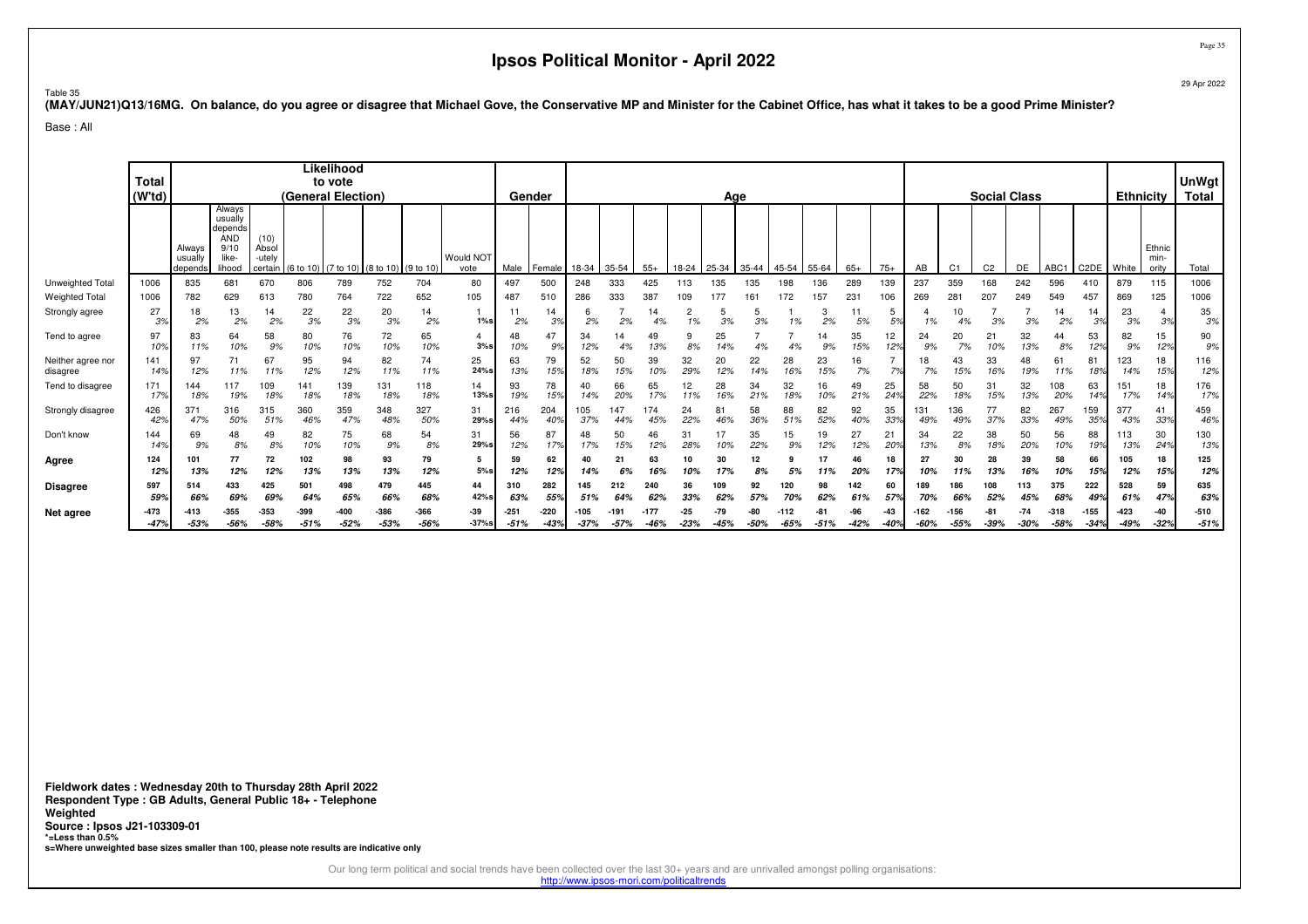29 Apr 2022

Table 36**(MAY/JUN21)Q13/16MG. On balance, do you agree or disagree that Michael Gove, the Conservative MP and Minister for the Cabinet Office, has what it takes to be a good Prime Minister?**

Base : All

|                               | Total<br>(Weighted) | Voting     |            |            |              | <b>Working status</b> |                                    | <b>Work sector</b>                |                 | Tenure         |                |                        |                |                                 | <b>ONS Regions</b>     |               |                          |                        |              | Past vote   | (2019 General Election) |                  | Qualifications           |                                           | <b>UnW</b><br>Tot.                |                |                  |
|-------------------------------|---------------------|------------|------------|------------|--------------|-----------------------|------------------------------------|-----------------------------------|-----------------|----------------|----------------|------------------------|----------------|---------------------------------|------------------------|---------------|--------------------------|------------------------|--------------|-------------|-------------------------|------------------|--------------------------|-------------------------------------------|-----------------------------------|----------------|------------------|
|                               |                     | Con        | Lab        | LD         | Not<br>Con   | Not<br>Lab            | Full-time<br>Incl.<br>Sell<br>Empl | Not full-<br>time/Not work<br>ina | Public          | Private        | Mort<br>gage   | Owned<br>out-<br>right | Renter         | Total<br>owner<br>occup<br>-ier | North<br>excl.<br>Scot | Mid-<br>lands | South<br>excl.<br>Londor | Grea<br>-ter<br>Londor | Eng-<br>land | Scot        | Con                     | Lab              | LD                       | <b>No</b><br>qua<br>ications <sup>.</sup> | Other<br>quali<br>ications Degree |                |                  |
| Unweighted Total              | 1006                | 263        | 342        | 84         | 554          | 475                   | 424                                | 580                               | 198             | 315            | 311            | 404                    | 271            | 715                             | 242                    | 309           | 213                      | 112                    | 816          | 130         | 334                     | 269              | 77                       | 189                                       | 444                               | 373            | 1006             |
| <b>Weighted Total</b>         | 1006                | 273        | 312        | 83         | 505          | 465                   | 475                                | 530                               | 100             | 501            | 294            | 342                    | 362            | 636                             | 241                    | 312           | 230                      | 136                    | 870          | 87          | 350                     | 235              | 73                       | 193                                       | 504                               | 308            | 1006             |
| Strongly agree                | 27<br>3%            | 10<br>4%   | 8<br>3%    | 2<br>3%s   | 11<br>2%     | 13<br>3%              | 8<br>2%                            | 19<br>4%                          |                 | 13<br>3%       | 1%             | 10<br>3%               | 12<br>3%       | 14<br>2%                        | 1%                     |               | 3%                       | 3%                     | 25<br>3%     | 2%          | 13<br>4%                | 8<br>3%          | $\overline{2}$<br>$3%$ s | 11<br>6%                                  | 12<br>2%                          | 1%             | 35<br>3%         |
| Tend to agree                 | 97<br>10%           | 44<br>16%  | 15<br>5%   | 8<br>9%s   | 30<br>6%     | 60<br>13%             | 36<br>8%                           | 61<br>12%                         | 11%             | 43<br>9%       | 26<br>9%       | 40<br>12%              | 30<br>8%       | 66<br>10%                       | 27<br>11%              | 33<br>11%     | 19<br>8%                 | 8%                     | 88<br>10%    | $8^{\circ}$ | 59<br>17%               | 10<br>4%         | 6<br>8%s                 | 21<br>11%                                 | 53<br>10%                         | 24<br>8%       | 90<br>9%         |
| Neither agree nor<br>disagree | 141<br>14%          | 36<br>13%  | 43<br>14%  | 9<br>11%s  | 63<br>12%    | 56<br>12%             | 71<br>15%                          | 70<br>13%                         | 9%              | 76<br>15%      | 43<br>15%      | 34<br>10%              | 62<br>17%      | 77<br>12%                       | 32<br>13%              | 51<br>16%     | 23<br>10%                | 20<br>14%              | 120<br>14%   | 15<br>18%   | 48<br>14%               | 20<br>9%         | 6<br>8%s                 | 25<br>13%                                 | 89<br>18%                         | 28<br>9%       | 116<br>12%       |
| Tend to disagree              | 171<br>17%          | 67<br>25%  | 42<br>13%  | 16<br>19%s | 73<br>14%    | 98<br>21 <sup>9</sup> | 84<br>18%                          | 87<br>16%                         | 22<br>22%       | 83<br>16%      | 61<br>21%      | 64<br>19%              | 45<br>13%      | 125<br>$20^{\circ}$             | 17%                    | 59            | 34<br>15%                | 25<br>18%              | 152<br>17%   | 12<br>149   | 78<br>22%               | 34<br>15%        | 18<br>24%s               | 32<br>16%                                 | 80<br>16%                         | 59<br>19%      | 176<br>17%       |
| Strongly disagree             | 426<br>42%          | 85<br>31%  | 66<br>53%  | 38<br>46%s | 270<br>54%   | 189<br>419            | 236<br>50%                         | 189<br>36%                        | 46<br>45%       | 230<br>46%     | 129<br>44%     | 151<br>44%             | 143<br>40%     | 280<br>449                      | 105<br>44%             | 117<br>38%    | 06<br>46%                | 53<br>39%              | 356<br>41%   | 44<br>51%   | 125<br>36%              | 145<br>62%       | 38<br>51%s               | 65<br>33%                                 | 195<br>39%                        | 166<br>54%     | 459<br>46%       |
| Don't know                    | 144<br>14%          | 29<br>11%  | 39<br>12%  | 10<br>13%s | 58<br>11%    | 48<br>10%             | 40<br>8%                           | 104<br>20%                        | 13<br>13%       | 57<br>11%      | 32<br>11%      | 42<br>12%              | 69<br>19%      | 73<br>12%                       | 32<br>13%              | 40<br>13%     | 40<br>17%                | 25<br>18%              | 129<br>15%   | 8%          | 28<br>8%                | 17<br>7%         | 5<br>6%s                 | 41<br>21%                                 | 76<br>15%                         | 27<br>9%       | 130<br>13%       |
| Agree                         | 124<br>12%          | 54<br>20%  | 23<br>7%   | 10<br>12%s | 41<br>8%     | 73<br>169             | 44<br>9%                           | 80<br>15%                         | 11%             | 56<br>11%      | 30<br>10%      | 51<br>15%              | 42<br>12%      | 80<br>13%                       | 30<br>12%              | 14%           | 27<br>12%                | 14<br>10%              | 113<br>13%   | 10%         | 71<br>20%               | 18<br>8%         | 10%s                     | 31<br>16%                                 | 65<br>13%                         | 28<br>9%       | 125<br>12%       |
| <b>Disagree</b>               | 597<br>59%          | 153<br>56% | 208<br>67% | 54<br>65%s | 343<br>68%   | 288<br>629            | 320<br>67%                         | 277<br>52%                        | 67<br>67%       | 312<br>62%     | 190<br>65%     | 215<br>63%             | 188<br>52%     | 405<br>649                      | 147<br>61%             | 176<br>56%    | 140<br>61%               | 57%                    | 508<br>58%   | 56<br>65%   | 203<br>58%              | 179<br>76%       | 55<br>75%s               | 96<br>50%                                 | 275<br>55%                        | 226<br>73%     | 635<br>63%       |
| Net agree                     | $-473$<br>$-47%$    | $-36%$     | $-59%$     | $-53%s$    | -302<br>-60% | $-215$                | -276<br>$-58%$                     | $-197$<br>$-37%$                  | $-57$<br>$-56%$ | -256<br>$-51%$ | -160<br>$-54%$ | 164<br>$-48%$          | -147<br>$-41%$ | $-324$<br>$-519$                | -117<br>$-49%$         | 132<br>$-42%$ | $-114$<br>$-49%$         | -63<br>$-46%$          | -395<br>-45% | $-54%$      | $-132$<br>$-38%$        | $-161$<br>$-69%$ | -48<br>$-65%$ s          | -65<br>$-34%$                             | $-210$<br>$-42%$                  | -198<br>$-64%$ | $-510$<br>$-51%$ |

**Fieldwork dates : Wednesday 20th to Thursday 28th April 2022 Respondent Type : GB Adults, General Public 18+ - TelephoneWeighted Source : Ipsos J21-103309-01 \*=Less than 0.5%s=Where unweighted base sizes smaller than 100, please note results are indicative only**

Our long term political and social trends have been collected over the last 30+ years and are unrivalled amongst polling organisations:

http://www.ipsos-mori.com/politicaltrends

Page 36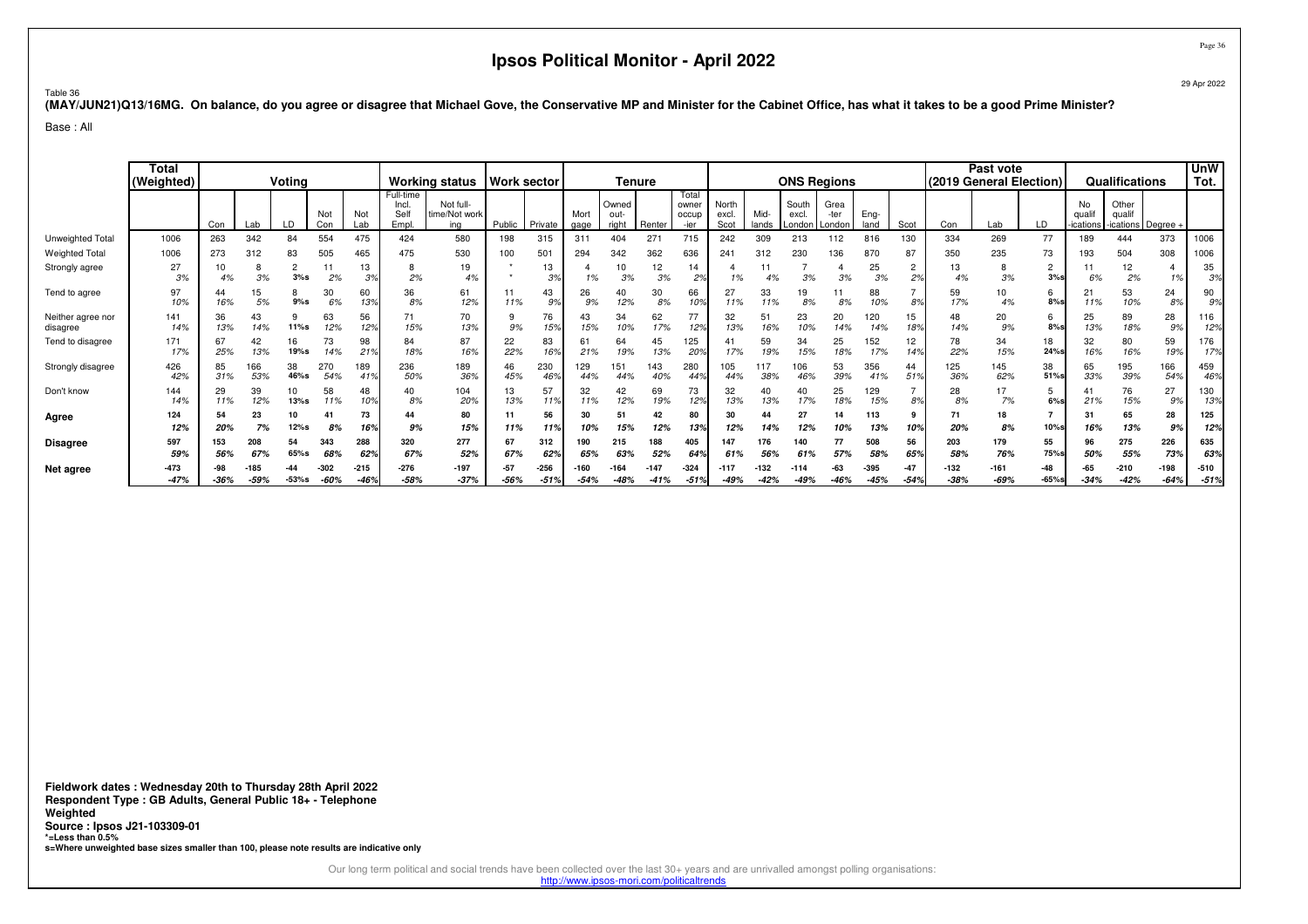Table 37

#### **(APR22)Q10(i). Dominic Rabb. On balance, do you agree or disagree that Dominic Raab, Secretary State for Justice, has what it takes to be a good Prime Minister?**

Base : All

|                               | Total<br>(W'td)        |                             |                                                                       |                                    | (General Election) | Likelihood<br>to vote |                                         |                  |                   |           | Gender           |                 |                           |                  |               | Age       |               |               |                 |           |                 |           |                   | <b>Social Class</b> |                 |                  |                   | <b>Ethnicity</b>       |                         | <b>UnWgt</b><br><b>Total</b> |
|-------------------------------|------------------------|-----------------------------|-----------------------------------------------------------------------|------------------------------------|--------------------|-----------------------|-----------------------------------------|------------------|-------------------|-----------|------------------|-----------------|---------------------------|------------------|---------------|-----------|---------------|---------------|-----------------|-----------|-----------------|-----------|-------------------|---------------------|-----------------|------------------|-------------------|------------------------|-------------------------|------------------------------|
|                               |                        | Always<br>usuall<br>depend: | Always<br>usually<br>depends<br><b>AND</b><br>9/10<br>like-<br>lihood | (10)<br>Absol<br>-utely<br>certain |                    |                       | (6 to 10) (7 to 10) (8 to 10) (9 to 10) |                  | Would NOT<br>vote | Male      | Female           | 18-34           | 35-54                     | $55+$            | 18-24         | 25-34     | 35-44         | $45 - 54$     | 55-64           | $65+$     | $75+$           | AB        | C <sub>1</sub>    | C <sub>2</sub>      | DE              | ABC <sub>1</sub> | C <sub>2</sub> DE | White                  | Ethnic<br>min-<br>ority | Total                        |
| Unweighted Total              | 1006                   | 835                         | 681                                                                   | 670                                | 806                | 789                   | 752                                     | 704              | 80                | 497       | 500              | 248             | 333                       | 425              | 113           | 135       | 135           | 198           | 136             | 289       | 139             | 237       | 359               | 168                 | 242             | 596              | 410               | 879                    | 115                     | 1006                         |
| <b>Weighted Total</b>         | 1006                   | 782                         | 629                                                                   | 613                                | 780                | 764                   | 722                                     | 652              | 105               | 487       | 510              | 286             | 333                       | 387              | 109           | 177       | 161           | 172           | 157             | 231       | 106             | 269       | $28 -$            | 207                 | 249             | 549              | 457               | 869                    | 125                     | 1006                         |
| Strongly agree                | 21<br>2%               | 17<br>2%                    | 14<br>2%                                                              | 12<br>2%                           | 15<br>2%           | 15<br>2%              | 15<br>2%                                | 15<br>2%         | 3<br>3%s          | 13<br>3%  | 8<br>2%          | 2%              | $\overline{c}$<br>$\star$ | 15<br>4%         | 1%            | 2%        |               | 1%            | 10<br>6%        | 5<br>2%   | 3%              |           | 3<br>1%           | 5%                  | 2%              | 5<br>1%          | 16<br>4%          | 20<br>2%               | $\overline{2}$<br>1%    | 26<br>3%                     |
| Tend to agree                 | 130<br>139             | 112<br>14%                  | 82<br>13%                                                             | 76<br>12%                          | 113<br>14%         | 108<br>14%            | 99<br>14%                               | 83<br>13%        | 4%s               | 14%       | 59<br>12%        | 42<br>15%       | 37<br>11%                 | 51<br>13%        | 9%            | 33<br>19% | 24<br>15%     | 13<br>7%      | 9%              | 37<br>16% | 19<br>18%       | 25<br>9%  | 38<br>13%         | 35<br>17%           | 32<br>13%       | 63<br>11%        | 67<br>15%         | 106<br>12%             | 23<br>19%               | 119<br>12%                   |
| Neither agree nor<br>disagree | 187<br>199             | 146<br>19%                  | 117<br>19%                                                            | 110<br>18%                         | 144<br>18%         | 142<br>19%            | 132<br>18%                              | 123<br>19%       | 20<br>19%s        | 85<br>17% | 98<br>19%        | 66<br>23%       | 67<br>20%                 | 54<br>14%        | 24<br>22%     | 42<br>24% | 27<br>17%     | 40<br>23%     | 32<br>20%       | 22<br>9%  | 8<br>8%         | 43        | 65<br>23%         | 25<br>12%           | 54<br>22%       | 108<br>20%       | 79<br>17%         | 174<br>20%             | 13<br>10%               | 160<br>16%                   |
| Tend to disagree              | 192<br>19 <sup>o</sup> | 156<br>20%                  | 127<br>20%                                                            | 123<br>20%                         | 155<br>20%         | 154<br>20%            | 148<br>21%                              | 131<br>20%       | 25<br>$24%$ s     | 23<br>25% | 66<br>13%        | 51<br>18%       | 56<br>17%                 | 85<br>22%        | 27<br>25%     | 24<br>13% | 28<br>18%     | 27<br>16%     | 28<br>18%       | 56<br>24% | 25<br>24%       | 55<br>20% | 56<br>20%         | 31<br>15%           | 49<br>20%       | 111<br>20%       | 80<br>18%         | 17 <sup>1</sup><br>20% | 21<br>17%               | 190<br>19%                   |
| Strongly disagree             | 329<br>339             | 276<br>35%                  | 241<br>38%                                                            | 244<br>40%                         | 270<br>35%         | 265<br>35%            | 256<br>36%                              | 248<br>38%       | 22<br>22%s        | 53<br>31% | 174<br>34%       | 82<br>29%       | 117<br>35%                | 130<br>33%       | 25<br>23%     | 57<br>32% | 49<br>30%     | 69<br>40%     | 53<br>34%       | 33%       | 26<br>25%       | 14<br>42% | 97<br>35%         | 56<br>27%           | 62<br>25%       | 211<br>38%       | 118<br>26%        | 282<br>32%             | 38<br>31%               | 360<br>36%                   |
| Don't know                    | 147<br>159             | 75<br>10%                   | 48<br>8%                                                              | 48<br>8%                           | 84<br>11%          | 80<br>10%             | 71<br>10%                               | 53<br>8%         | 30<br>29%s        | 9%        | 03<br>20%        | 40<br>14%       | 55<br>16%                 | 53<br>14%        | 23<br>21%     |           | 32<br>20%     | 23<br>13%     | 20<br>13%       | 33<br>14% | 24<br>23%       | 30<br>11% | $2^{\cdot}$<br>7% | 50<br>24%           | 47<br>19%       | 51<br>9%         | 96<br>219         | 117<br>13%             | 29<br>23%               | 151<br>15%                   |
| Agree                         | 151<br>15%             | 129<br>16%                  | 96<br>15%                                                             | 88<br>14%                          | 128<br>16%         | 123<br>16%            | 114<br>16%                              | 98<br>15%        | 7<br>$6\%$ s      | 83<br>17% | 67<br>13%        | 47<br>16%       | 38<br>12%                 | 66<br>17%        | 10<br>9%      | 21%       | 25<br>15%     | 14<br>8%      | 24<br>15%       | 42<br>18% | 22<br>21%       | 27        | 15%               | 46<br>22%           | 37<br>15%       | 68<br>12%        | 83<br>18%         | 126<br>14%             | 25<br>20%               | 145<br>14%                   |
| Disagree                      | 521                    | 432                         | 368                                                                   | 367                                | 425                | 420                   | 405                                     | 379              | 47                | 277       | 241              | 133             | 173                       | 214              | 52            |           | 77            | 96            | 81              | 133       | 51              | 169       |                   | 87                  | 112             | 322              | 198               | 452                    | 59                      | 550                          |
|                               | 529                    | 55%                         | 58%                                                                   | 60%                                | 54%                | 55%                   | 56%                                     | 58%              | 45%s              | 57%       | 479              |                 |                           | 55%              | 48°           |           |               |               |                 | 58%       | 48°             | 63%       |                   | 42%                 |                 | 59%              | 439               | 52%                    | 479                     | 55%                          |
| Net agree                     | $-370$<br>$-37%$       | -303<br>$-39%$              | $-272$<br>-43%                                                        | $-279$<br>-46%                     | $-297$<br>$-38%$   | $-297$<br>$-39%$      | $-291$<br>$-40%$                        | $-281$<br>$-43%$ | $-41$<br>$-39%$ s | $-40%$    | $-174$<br>$-34%$ | $-87$<br>$-30%$ | 135                       | $-148$<br>$-38%$ | -42<br>$-39%$ | $-25%$    | -53<br>$-33%$ | -82<br>$-48%$ | $-57$<br>$-37%$ | $-39%$    | $-29$<br>$-27%$ | $-53%$    | -40%              | $-20%$              | $-74$<br>$-30%$ | $-255$<br>$-46%$ | $-115$<br>$-25%$  | $-326$<br>$-38%$       | $-34$<br>$-27%$         | -405<br>$-40%$               |

**Fieldwork dates : Wednesday 20th to Thursday 28th April 2022 Respondent Type : GB Adults, General Public 18+ - TelephoneWeighted Source : Ipsos J21-103309-01 \*=Less than 0.5%s=Where unweighted base sizes smaller than 100, please note results are indicative only**

Our long term political and social trends have been collected over the last 30+ years and are unrivalled amongst polling organisations:

http://www.ipsos-mori.com/politicaltrends

Page 37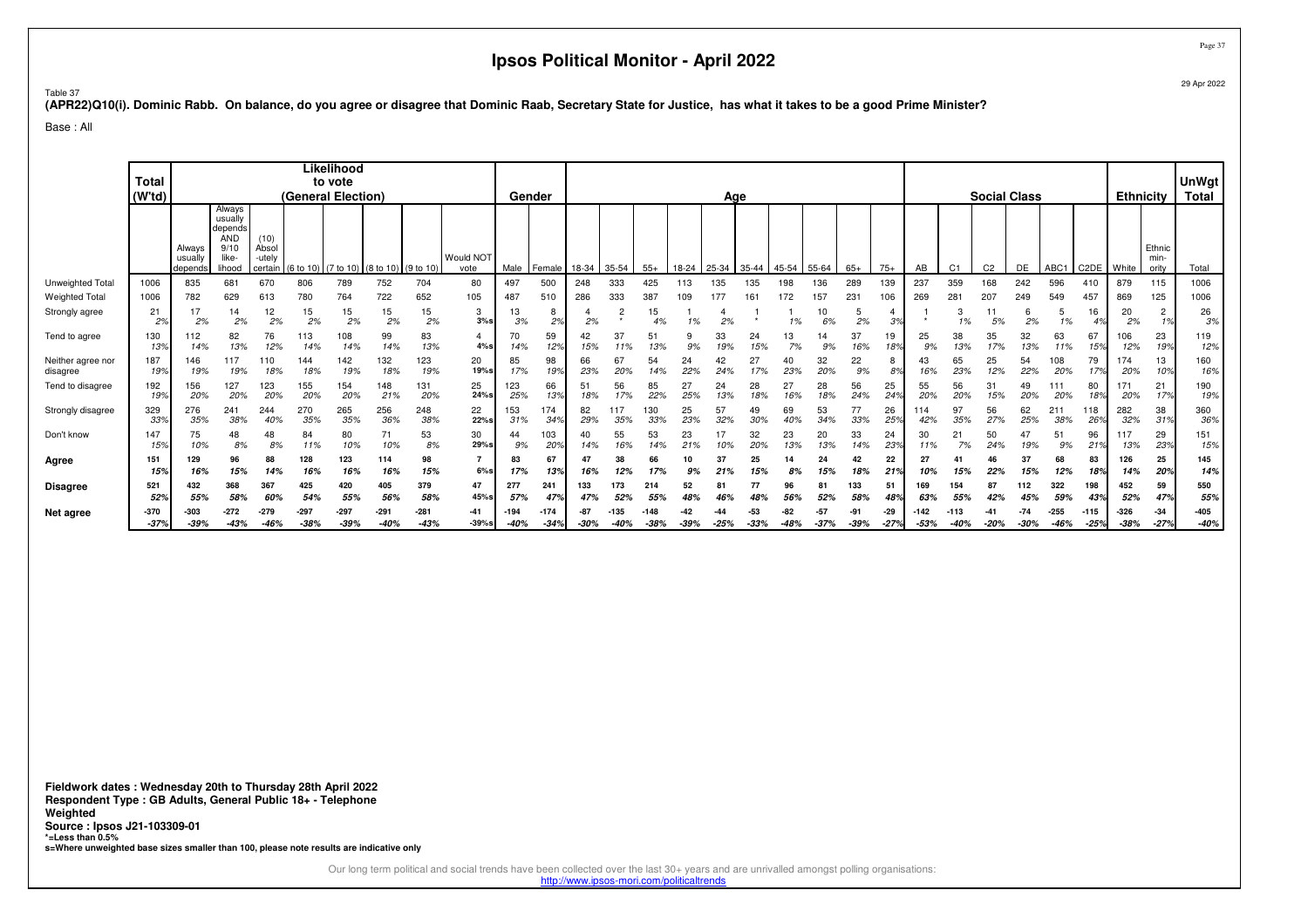29 Apr 2022

Table 38**(APR22)Q10(i). Dominic Rabb. On balance, do you agree or disagree that Dominic Raab, Secretary State for Justice, has what it takes to be a good Prime Minister?**

Base : All

|                               | <b>Total</b><br>(Weighted) | Voting<br>Not<br>Not<br>Con<br>LD<br>Lab<br>Lab<br>Con<br>554<br>475<br>263<br>342<br>84<br>273<br>505<br>465<br>312<br>83<br>$\overline{2}$<br>15<br>13<br>5%<br>1%<br>3%<br>1%<br>-9 |            |            |                | <b>Working status</b> |                                    | <b>Work sector</b>                |                 | Tenure           |              |                        |               |                                 | <b>ONS Regions</b>     |               |                          |                        |                  | Past vote<br>(2019 General Election) |               |                  | <b>Qualifications</b> |                        | <b>UnW</b><br>Tot.                  |                       |                  |
|-------------------------------|----------------------------|----------------------------------------------------------------------------------------------------------------------------------------------------------------------------------------|------------|------------|----------------|-----------------------|------------------------------------|-----------------------------------|-----------------|------------------|--------------|------------------------|---------------|---------------------------------|------------------------|---------------|--------------------------|------------------------|------------------|--------------------------------------|---------------|------------------|-----------------------|------------------------|-------------------------------------|-----------------------|------------------|
|                               |                            |                                                                                                                                                                                        |            |            |                |                       | Full-time<br>Incl.<br>Sell<br>Empl | Not full-<br>time/Not work<br>ina | Public          | Private          | Mort<br>gage | Owned<br>out-<br>right | Renter        | Total<br>owner<br>occup<br>-ier | North<br>excl.<br>Scot | Mid-<br>lands | South<br>excl.<br>Londor | Grea<br>-ter<br>Londor | Eng-<br>land     | Scot                                 | Con           | Lab              | LD                    | No<br>qual<br>ications | Other<br>qualif<br>-ications Degree |                       |                  |
| Unweighted Total              | 1006                       |                                                                                                                                                                                        |            |            |                |                       | 424                                | 580                               | 198             | 315              | 311          | 404                    | $27 -$        | 715                             | 242                    | 309           | 213                      | 112                    | 816              | 130                                  | 334           | 269              | 77                    | 189                    | 444                                 | 373                   | 1006             |
| <b>Weighted Total</b>         | 1006                       |                                                                                                                                                                                        |            |            |                |                       | 475                                | 530                               | 100             | 501              | 294          | 342                    | 362           | 636                             | 241                    | 312           | 230                      | 136                    | 870              | 87                                   | 350           | 235              | 73                    | 193                    | 504                                 | 308                   | 1006             |
| Strongly agree                | 21<br>2%                   |                                                                                                                                                                                        |            |            |                |                       | 1%                                 | 14<br>3%                          | 2%              | 1%               | n<br>2%      | 3%                     | 5<br>2%       | 15<br>2%                        | 1%                     | 2%            | 5<br>2%                  | ь<br>4%                | 20<br>2%         | 10                                   | 11<br>3%      | 8<br>3%          | -S                    | 12<br>6%               | 6<br>1%                             | 1%                    | 26<br>3%         |
| Tend to agree                 | 130<br>13%                 | 55<br>20%                                                                                                                                                                              | 21<br>7%   | 12<br>14%s | 49<br>10%      | 82<br>18%             | 51<br>11%                          | 79<br>15%                         | 15<br>15%       | 65<br>13%        | 47<br>16%    | 43<br>13%              | 39<br>11%     | 90<br>14%                       | 32<br>13%              | 48<br>16%     | 24<br>11%                | 16<br>12%              | 118<br>14%       | 9<br>10%                             | 67<br>19%     | 21<br>9%         | 9<br>12%s             | 30<br>15%              | 64<br>13%                           | 36<br>12%             | 119<br>12%       |
| Neither agree nor<br>disagree | 187<br>19%                 | 65<br>24%                                                                                                                                                                              | 50<br>16%  | 22<br>26%s | 85<br>17%      | 99<br>219             | 118<br>25%                         | 67<br>13%                         | 15%             | 117<br>23%       | 62<br>21%    | 44<br>13%              | 78<br>22%     | 107<br>17%                      | 52<br>22%              | 57<br>18%     | 49<br>21%                | 18<br>13%              | 174<br>20%       | 12%                                  | 81<br>23%     | 30<br>13%        | 13<br><b>18%s</b>     | 23<br>12%              | 98<br>19%                           | 66<br>21%             | 160<br>16%       |
| Tend to disagree              | 192<br>19%                 | 64<br>23%                                                                                                                                                                              | 69<br>22%  | 14<br>17%s | 95<br>19%      | 90<br>19%             | 89<br>19%                          | 103<br>19%                        | 14%             | 86<br>17%        | 62<br>21%    | 70<br>21%              | 57<br>16%     | 133<br>21'                      | 42<br>17%              | 59<br>19%     | 62<br>27%                | 19<br>14%              | 178<br>20%       | 10<br>119                            | 88<br>25%     | 45<br>19%        | 19<br>26%s            | 35<br>18%              | 97<br>19%                           | 59<br>19 <sub>2</sub> | 190<br>19%       |
| Strongly disagree             | 329<br>33%                 | 55<br>20%                                                                                                                                                                              | 37<br>44%  | 24<br>29%s | 215<br>43%     | 133<br>299            | 165<br>35%                         | 165<br>31%                        | 38<br>38%       | 169<br>34%       | 96<br>33%    | 124<br>36%             | 107<br>30%    | 220<br>359                      | 82<br>34%              | 93<br>30%     | 52<br>23%                | 53<br>39%              | 250<br>29%       | 50<br>58%                            | 78<br>22%     | 112<br>47%       | 29<br>39%             | 50<br>26%              | 154<br>31%                          | 125<br>419            | 360<br>36%       |
| Don't know                    | 147<br>15%                 | 22<br>8%                                                                                                                                                                               | 33<br>10%  | 14%s       | 56<br>11%      | 46<br>10°             | 46<br>10%                          | 102<br>19%                        | 15<br>15%       | 58<br>12%        | 21<br>7%     | 51<br>15%              | 75<br>21%     | 71<br>119                       | 30<br>12%              | 47<br>15%     | 39<br>17%                | 25<br>18%              | 130<br>15%       | 8%                                   | 24<br>7%      | 21<br>9%         | 3<br>4%s              | 43<br>22%              | 85<br>17%                           | 20<br>6%              | 151<br>15%       |
| Agree                         | 151<br>15%                 | 68<br>25%                                                                                                                                                                              | 24<br>8%   | 12<br>14%s | 53<br>10%      | 97<br>219             | 57<br>12%                          | 94<br>18%                         | 17<br>17%       | 70<br>14%        | 53<br>18%    | 53<br>15%              | 45<br>12%     | 105<br>17%                      | 35<br>15%              | 55            | 29<br>13%                | 22<br>16%              | 138<br>16%       | 10<br>119                            | 78<br>22%     | 29<br>12%        | 12%s                  | 42<br>22%              | 70<br>14%                           | 39<br>13%             | 145<br>14%       |
| <b>Disagree</b>               | 521<br>52%                 | 118<br>43%                                                                                                                                                                             | 206<br>66% | 38<br>46%s | 311<br>62%     | 223<br>489            | 254<br>53%                         | 267<br>50%                        | 52<br>52%       | 255<br>51%       | 159<br>54%   | 194<br>57%             | 164<br>45%    | 352<br>559                      | 123<br>51%             | 152<br>49%    | 114<br>49%               | 72<br>53%              | 428<br>49%       | 60<br>69%                            | 166<br>48%    | 156<br>66%       | 48<br>65%             | 85<br>44%              | 251<br>50%                          | 185<br>60%            | 550<br>559       |
| Net agree                     | $-370$<br>$-37%$           | -5<br>$-19%$                                                                                                                                                                           | $-58%$     | $-32%s$    | -258<br>$-51%$ | $-126$<br>$-27%$      | $-41%$                             | $-174$<br>$-33%$                  | $-35$<br>$-35%$ | $-185$<br>$-37%$ | $-36%$       | $-141$<br>$-41%$       | 119<br>$-33%$ | $-247$<br>$-39%$                | -88<br>$-37%$          | -9<br>$-31%$  | -85<br>$-37%$            | -50<br>$-37%$          | $-289$<br>$-33%$ | -50<br>$-579$                        | -88<br>$-25%$ | $-128$<br>$-54%$ | -39<br>$-53%$ s       | $-22%$                 | $-181$<br>$-36%$                    | $-146$<br>$-47%$      | $-405$<br>$-40%$ |

**Fieldwork dates : Wednesday 20th to Thursday 28th April 2022 Respondent Type : GB Adults, General Public 18+ - TelephoneWeighted Source : Ipsos J21-103309-01 \*=Less than 0.5%s=Where unweighted base sizes smaller than 100, please note results are indicative only**

http://www.ipsos-mori.com/politicaltrends

Page 38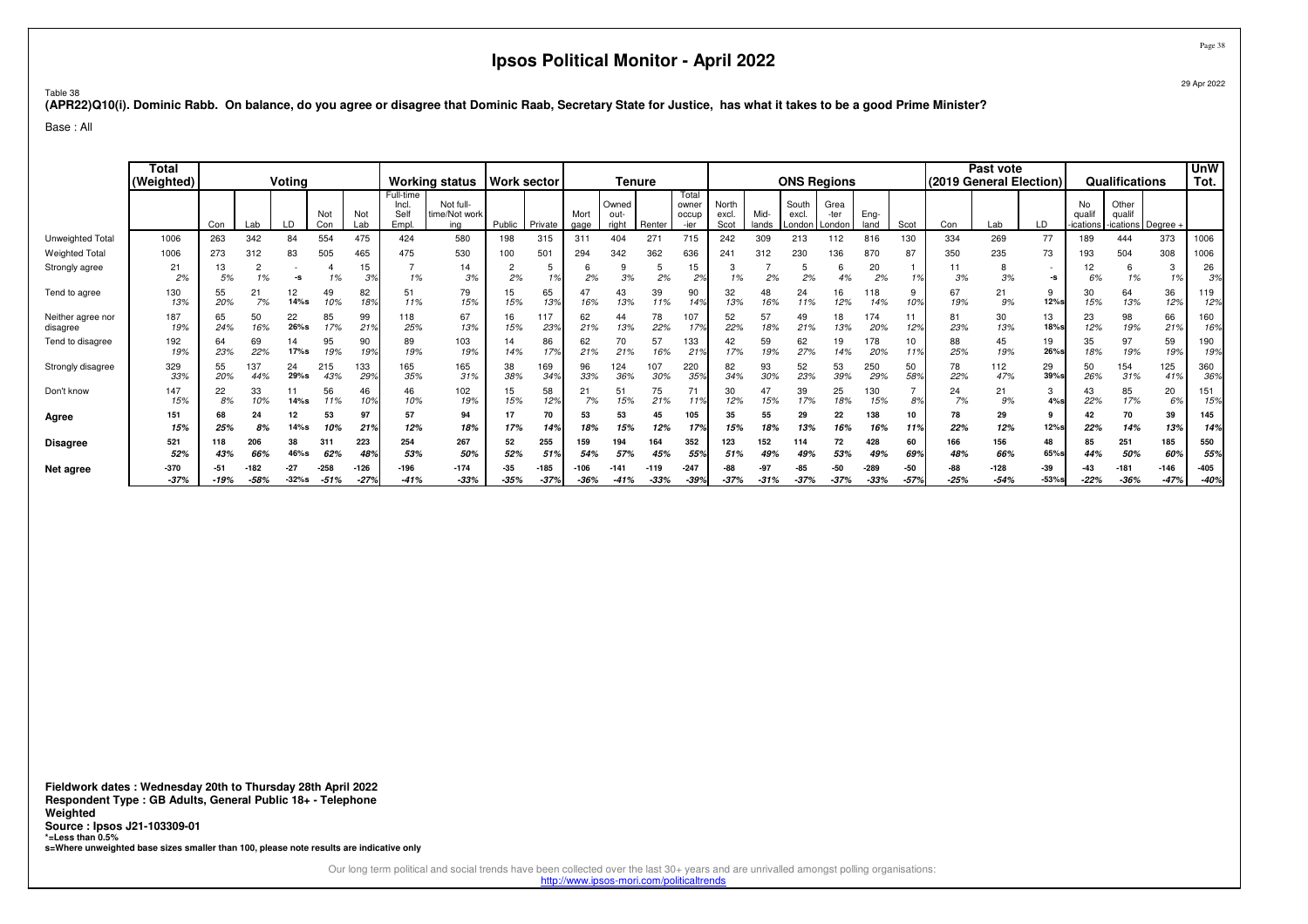Table 39

#### **(APR22)Q10(j). Ben Wallace. On balance, do you agree or disagree that Ben Wallace, Secretary of State for Defence, has what it takes to be a good Prime Minister?**

Base : All

|                               | <b>Total</b><br>(W'td) |                              |                                                                       |                                    | (General Election) | Likelihood<br>to vote |               |               |                          |                 | Gender                |                 |                      |            |            | Age           |              |               |                 |               |               |                 |                |                | <b>Social Class</b> |                  |                   | <b>Ethnicity</b> |                         | <b>UnWgt</b><br><b>Total</b> |
|-------------------------------|------------------------|------------------------------|-----------------------------------------------------------------------|------------------------------------|--------------------|-----------------------|---------------|---------------|--------------------------|-----------------|-----------------------|-----------------|----------------------|------------|------------|---------------|--------------|---------------|-----------------|---------------|---------------|-----------------|----------------|----------------|---------------------|------------------|-------------------|------------------|-------------------------|------------------------------|
|                               |                        | Always<br>usually<br>depends | Always<br>usually<br>depends<br><b>AND</b><br>9/10<br>like-<br>lihood | (10)<br>Absol<br>-utely<br>certain | (6 to 10)          | (7 to 10)             | (8 to 10)     | (9 to 10)     | <b>Would NOT</b><br>vote | Male            | Female                | 18-34           | 35-54                | $55+$      | 18-24      | 25-34         | 35-44        | 45-54         | 55-64           | $65+$         | $75+$         | AB              | C <sub>1</sub> | C <sub>2</sub> | DE                  | ABC <sub>1</sub> | C <sub>2</sub> DE | White            | Ethnic<br>min-<br>ority | Total                        |
| Unweighted Total              | 1006                   | 835                          | 681                                                                   | 670                                | 806                | 789                   | 752           | 704           | 80                       | 497             | 500                   | 248             | 333                  | 425        | 113        | 135           | 135          | 198           | 136             | 289           | 139           | 237             | 359            | 168            | 242                 | 596              | 410               | 879              | 115                     | 1006                         |
| <b>Weighted Total</b>         | 1006                   | 782                          | 629                                                                   | 613                                | 780                | 764                   | 722           | 652           | 105                      | 487             | 510                   | 286             | 333                  | 387        | 109        | 177           |              | 72            | 157             | 231           | 106           | 269             | 28             | 207            | 249                 | 549              | 457               | 869              | 125                     | 1006                         |
| Strongly agree                | 30<br>3%               | 27<br>3%                     | 23<br>4%                                                              | 20<br>3%                           | 26<br>3%           | 26<br>3%              | 26<br>4%      | 24<br>4%      | $\star$<br>$^*$ s        | 18<br>4%        | 2%                    | 12<br>4%        | 2%                   | 11<br>3%   |            | 8             | ۷            | 3%            | ۷<br>1%         | 4%            | 3<br>3%       | 3%              | 13<br>5%       | 3<br>2%        | 2%                  | 21<br>4%         | 8<br>2%           | 26<br>3%         | 3<br>2%                 | 35<br>3%                     |
| Tend to agree                 | 133<br>13%             | 112<br>14%                   | 98<br>16%                                                             | 93<br>15%                          | 112<br>14%         | 109<br>14%            | 105<br>14%    | 100<br>15%    | 12<br>11%s               | 68<br>14%       | 64<br>13%             | 36<br>13%       | 12%                  | 58<br>15%  | 10<br>9%   | 26<br>15%     | 25<br>15%    | 15<br>9%      | 23<br>15%       | 35<br>15%     | 17<br>16%     | 36<br>13%       | 43<br>15%      | 25<br>12%      | 29<br>12%           | 79<br>14%        | 54<br>12%         | 115<br>13%       | 18<br>14%               | 126<br>13%                   |
| Neither agree nor<br>disagree | 262<br>26 <sup>°</sup> | 208<br>27%                   | 171<br>27%                                                            | 164<br>27%                         | 210<br>27%         | 208<br>27%            | 191<br>27%    | 180<br>28%    | 19<br>19%s               | 126<br>26%      | 135<br>27%            | 80<br>28%       | 100<br>30%           | 82<br>21%  | 31<br>29%  | 48<br>27%     | 38<br>24%    | 62<br>36%     | 44<br>28%       | 38<br>17%     | 18<br>179     | 67<br>25%       | 29%            | 43<br>21%      | 72<br>29%           | 148<br>27%       | 115<br>25%        | 233<br>27%       | 29<br>23%               | 247<br>25%                   |
| Tend to disagree              | 115<br>11%             | 100<br>13%                   | 81<br>13%                                                             | 79<br>13%                          | 90<br>12%          | 89<br>12%             | 88<br>12%     | 81<br>12%     | 9<br>$9%$ s              | 62<br>13%       | 52<br>10 <sub>9</sub> | 34<br>12%       | 3 <sup>1</sup><br>9% | 50<br>13%  | 16<br>14%  | 19            | 15<br>9%     | 16<br>9%      | 15<br>10%       | 35<br>15%     | 18<br>179     | 30<br>11%       |                | 27<br>13%      | 28<br>11%           | 60<br>11%        | 54<br>12%         | 02<br>12%        | 11<br>9%                | 135<br>13%                   |
| Strongly disagree             | 193<br>19%             | 160<br>20%                   | 128<br>20%                                                            | 129<br>21%                         | 148<br>19%         | 147<br>19%            | 141<br>20%    | 132<br>20%    | 19<br>18%s               | 08<br>22%       | 85<br>17%             | 48<br>17%       | 62<br>19%            | 84<br>22%  | 13<br>12%  | 35<br>20%     | 26<br>17%    | 35<br>20%     | 33<br>21%       | 50<br>22%     | 15<br>14%     | 50<br>19%       | 48<br>17%      | 51<br>24%      | 44<br>18%           | 98<br>18%        | 95<br>21%         | 157<br>18%       | 29<br>23%               | 187<br>19%                   |
| Don't know                    | 273<br>27%             | 175<br>22%                   | 130<br>21%                                                            | 127<br>21%                         | 195<br>25%         | 185<br>24%            | 171<br>24%    | 136<br>21%    | 45<br>43%s               | 106<br>22%      | 163<br>32%            | 77<br>27%       | 94<br>28%            | 102<br>26% | 36<br>33%  | 41<br>23%     | 54<br>34%    | 40<br>23%     | 39<br>25%       | 63<br>27%     | 35<br>33%     | 77<br>29%       | 65<br>23%      | 59<br>28%      | 71<br>29%           | 142<br>26%       | 130<br>29%        | 235<br>27%       | 35<br>28%               | 276<br>27%                   |
| Agree                         | 163<br>16%             | 139<br>18%                   | 121<br>19%                                                            | 114<br>19%                         | 137<br>18%         | 135<br>18%            | 130<br>18%    | 124<br>19%    | 12<br>11%s               | 86<br>18%       | 75<br>15%             | 47<br>17%       | 14%                  | 69<br>18%  | 12%        | 34            | 27<br>17%    | 19<br>11%     | 25<br>16%       | 44<br>19%     | 20<br>19%     | 17%             | 56<br>20%      | 28<br>14%      | 34                  | 101<br>18%       | 63<br>14%         | 142<br>16%       | 21<br>16%               | 161<br>16%                   |
| <b>Disagree</b>               | 308                    | 260                          | 208                                                                   | 208                                | 238                | 236                   | 229           | 212           | 28                       | 170             | 137                   | 82              | 93                   | 133        | 28         | 54            | 42           | 51            |                 | 85            | 33            | 80              | 78             | 77             | 72                  | 158              | 149               | 259              | 41                      | 322                          |
|                               | 319                    | 33%                          | 33%                                                                   | 34%                                | 30%                | 31%                   | 32%           | 33%           | 27%s                     | 35%             | 27%                   | 299             | 28%                  | 34%        | <b>26°</b> |               | 26'          |               | 31%             | 37%           | 32%           | 30%             | 28%            | 37%            | 29%                 | 29%              | 33%               | 30%              | 32%                     | 32%                          |
| Net agree                     | -144<br>$-14%$         | -121<br>$-15%$               | -88<br>-14%                                                           | -95<br>$-15%$                      | $-100$<br>$-13%$   | $-101$<br>$-13%$      | -99<br>$-14%$ | -89<br>$-14%$ | $-17$<br>$-16%$ s        | $-84$<br>$-17%$ | $-62$<br>$-12%$       | $-34$<br>$-12%$ | $-14%$               | $-17%$     | $-13%$     | -20<br>$-11%$ | -15<br>$-9%$ | -32<br>$-18%$ | $-24$<br>$-15%$ | -40<br>$-18%$ | -13<br>$-13%$ | $-35$<br>$-13%$ | -22<br>-8%     | -49<br>$-24%$  | -37<br>$-15%$       | $-58$<br>$-10%$  | $-87$             | $-118$<br>$-14%$ | $-20$<br>$-16%$         | $-161$<br>$-16%$             |

**Fieldwork dates : Wednesday 20th to Thursday 28th April 2022 Respondent Type : GB Adults, General Public 18+ - TelephoneWeighted Source : Ipsos J21-103309-01 \*=Less than 0.5%s=Where unweighted base sizes smaller than 100, please note results are indicative only**

Our long term political and social trends have been collected over the last 30+ years and are unrivalled amongst polling organisations:

http://www.ipsos-mori.com/politicaltrends

Page 39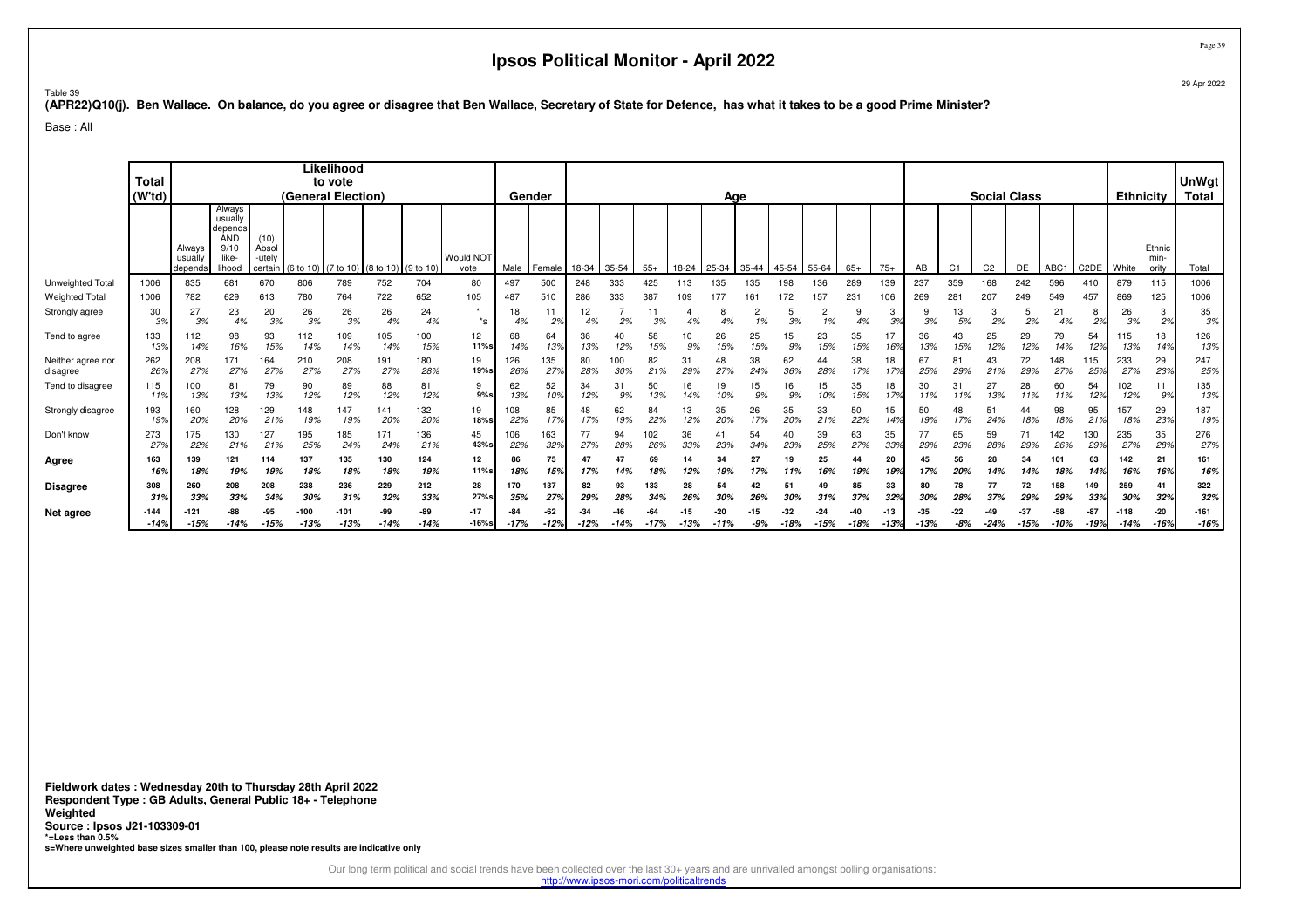Page 40

Table 40**(APR22)Q10(j). Ben Wallace. On balance, do you agree or disagree that Ben Wallace, Secretary of State for Defence, has what it takes to be a good Prime Minister?**

Base : All

|                               | Total<br>(Weighted) | Voting<br>Not<br>Not<br>Con<br>Lab<br>LD<br>Lab<br>Con |            |               |               | <b>Working status</b> |                                   | <b>Work sector</b>                |             | Tenure        |                 |                        |            |                                 | <b>ONS Regions</b>     |               |                         |                        |                  | Past vote<br>(2019 General Election) |           |               | Qualifications |                        | <b>UnW</b><br>Tot.                 |                 |                  |
|-------------------------------|---------------------|--------------------------------------------------------|------------|---------------|---------------|-----------------------|-----------------------------------|-----------------------------------|-------------|---------------|-----------------|------------------------|------------|---------------------------------|------------------------|---------------|-------------------------|------------------------|------------------|--------------------------------------|-----------|---------------|----------------|------------------------|------------------------------------|-----------------|------------------|
|                               |                     |                                                        |            |               |               |                       | Full-time<br>Incl.<br>Sel<br>Empl | Not full-<br>time/Not work<br>ina | Public      | Private       | Mort<br>gage    | Owned<br>out-<br>right | Renter     | Total<br>owner<br>occup<br>-ier | North<br>excl.<br>Scot | Mid-<br>lands | South<br>excl<br>Londor | Grea<br>-ter<br>Londor | Eng-<br>land     | Scot                                 | Con       | Lab           | LD             | No<br>qual<br>ications | Other<br>qualif<br>ications Degree |                 |                  |
| Unweighted Total              | 1006                | 263                                                    | 342        | 84            | 554           | 475                   | 424                               | 580                               | 198         | 315           | 311             | 404                    | 271        | 715                             | 242                    | 309           | 213                     | 112                    | 816              | 130                                  | 334       | 269           | 77             | 189                    | 444                                | 373             | 1006             |
| <b>Weighted Total</b>         | 1006                | 273                                                    | 312        | 83            | 505           | 465                   | 475                               | 530                               | 100         | 501           | 294             | 342                    | 362        | 636                             | 241                    | 312           | 230                     | 136                    | 870              | 87                                   | 350       | 235           | 73             | 193                    | 504                                | 308             | 1006             |
| Strongly agree                | 30<br>3%            | 16<br>6%                                               | 2%         | $1\%s$        | 11<br>2%      | 22<br>5%              | 14<br>3%                          | 16<br>3%                          | 2<br>2%     | 12<br>2%      | 14<br>5%        | 3%                     | 5<br>1%    | 25                              | 2%                     | ١2<br>4%      | O<br>2%                 | 6<br>4%                | 28<br>3%         | $\overline{2}$<br>2%                 | 25<br>7%  |               | -S             | 3%                     | 18<br>3%                           | 6<br>2%         | 35<br>3%         |
| Tend to agree                 | 133<br>13%          | 43<br>16%                                              | 38<br>12%  | 20%s          | 65<br>13%     | 70<br>15%             | 57<br>12%                         | 77<br>14%                         | 21<br>21%   | 68<br>13%     | 31<br>10%       | 54<br>16%              | 49<br>13%  | 84<br>13%                       | 24<br>10%              | 43            | 35<br>15%               | 23<br>17%              | 119<br>14%       | 9<br>10%                             | 62<br>18% | 29<br>12%     | 17<br>24%s     | 24<br>12%              | 59<br>12%                          | 51<br>16%       | 126<br>13%       |
| Neither agree nor<br>disagree | 262<br>26%          | 84<br>31%                                              | 87<br>28%  | 31<br>$37%$ s | 138<br>27%    | 135<br>29%            | 145<br>31%                        | 116<br>22%                        | 26<br>25%   | 150<br>30%    | 84<br>28%       | 77<br>23%              | 96<br>27%  | 161<br>25%                      | 80<br>33%              | 82<br>26%     | 58<br>25%               | 27<br>20%              | 239<br>27%       | 15<br>18%                            | 99<br>28% | 58<br>24%     | 27<br>37%      | 30<br>16%              | 149<br>30%                         | 83<br>27%       | 247<br>25%       |
| Tend to disagree              | 115<br>11%          | 30<br>11%                                              | 35<br>11%  | 9<br>11%s     | 56<br>11%     | 51<br>119             | 49<br>10%                         | 66<br>12%                         | 13<br>13%   | 48<br>10%     | 39<br>13%       | 35<br>10%              | 41<br>11%  | 73<br>129                       | 29<br>12%              | 34<br>11%     | 29<br>12%               | 12<br>9%               | 99<br>11%        | 12%                                  | 43<br>12% | 35<br>15%     | 3<br>4%s       | 33<br>17%              | 42<br>8%                           | 40<br>13%       | 135<br>13%       |
| Strongly disagree             | 193<br>19%          | 34<br>12%                                              | 71<br>23%  | 10<br>13%s    | 115<br>23%    | 78<br>17%             | 103<br>22%                        | 90<br>17%                         | 15<br>15%   | 91<br>18%     | 47<br>16%       | 80<br>24%              | 65<br>18%  | 127<br>20%                      | 44<br>18%              | 43<br>14%     | 40<br>17%               | 32<br>24%              | 151<br>17%       | 33<br>38%                            | 44<br>13% | 57<br>24%     | 18<br>25%      | 37<br>19%              | 101<br>20%                         | 55<br>18%       | 187<br>19%       |
| Don't know                    | 273<br>27%          | 66<br>24%                                              | 77<br>25%  | 15<br>18%s    | 120<br>24%    | 109<br>23%            | 107<br>23%                        | 165<br>31%                        | 25<br>25%   | 133<br>27%    | 81<br>27%       | 85<br>25%              | 106<br>29% | 166<br><b>269</b>               | 59<br>24%              | 99<br>32%     | 63<br>27%               | 36<br>26%              | 234<br>27%       | 17<br>19%                            | 76<br>22% | 55<br>24%     | 10%s           | 63<br>33%              | 135<br>27%                         | 74<br>24%       | 276<br>27%       |
| Agree                         | 163<br>16%          | 59<br>22%                                              | 43<br>14%  | 18<br>22%s    | 76<br>15%     | 92<br>20%             | 71<br>15%                         | 92<br>17%                         | 23<br>23%   | 80<br>16%     | 45<br>15%       | 65                     | 53<br>15%  | 109<br>17%                      | 29<br>12%              | 55            | 41<br>18%               | 28<br>21%              | 147<br>17%       | 11<br>12%                            | 87<br>25% | 30<br>13%     | 17<br>24%      | 30<br>15%              | 77<br>15%                          | 57<br>18%       | 161<br>16%       |
| <b>Disagree</b>               | 308<br>31%          | 64<br>24%                                              | 105<br>34% | 19<br>23%s    | 170<br>34%    | 129<br>28%            | 152<br>32%                        | 156<br>29%                        | 27<br>27%   | 138<br>28%    | 85<br>29%       | 115<br>34%             | 106<br>29% | 200<br>32%                      | 73<br>30%              | 77<br>25%     | 69<br>30%               | 45<br>33%              | 250<br>29%       | 44<br>51%                            | 87<br>25% | 92<br>39%     | 22<br>30%s     | 70<br>36%              | 143<br>28%                         | 95<br>31%       | 322<br>32%       |
| Net agree                     | $-144$<br>$-14%$    | $-2%$                                                  | $-20%$     | $-1\%s$       | -95<br>$-19%$ | -38<br>-89            | $-81$<br>$-17%$                   | $-64$<br>$-12%$                   | -5<br>$-5%$ | -59<br>$-12%$ | $-42$<br>$-14%$ | -50<br>15%             | -53<br>15% | -91<br>$-149$                   | $-18%$                 | $-7%$         | -28<br>$-12%$           | $-12%$                 | $-103$<br>$-12%$ | -33<br>$-39%$                        |           | -62<br>$-26%$ | -4<br>$-6%$ s  | -40<br>$-21%$          | $-13%$                             | $-38$<br>$-12%$ | $-161$<br>$-169$ |

**Fieldwork dates : Wednesday 20th to Thursday 28th April 2022 Respondent Type : GB Adults, General Public 18+ - TelephoneWeighted Source : Ipsos J21-103309-01 \*=Less than 0.5%s=Where unweighted base sizes smaller than 100, please note results are indicative only**

Our long term political and social trends have been collected over the last 30+ years and are unrivalled amongst polling organisations:

http://www.ipsos-mori.com/politicaltrends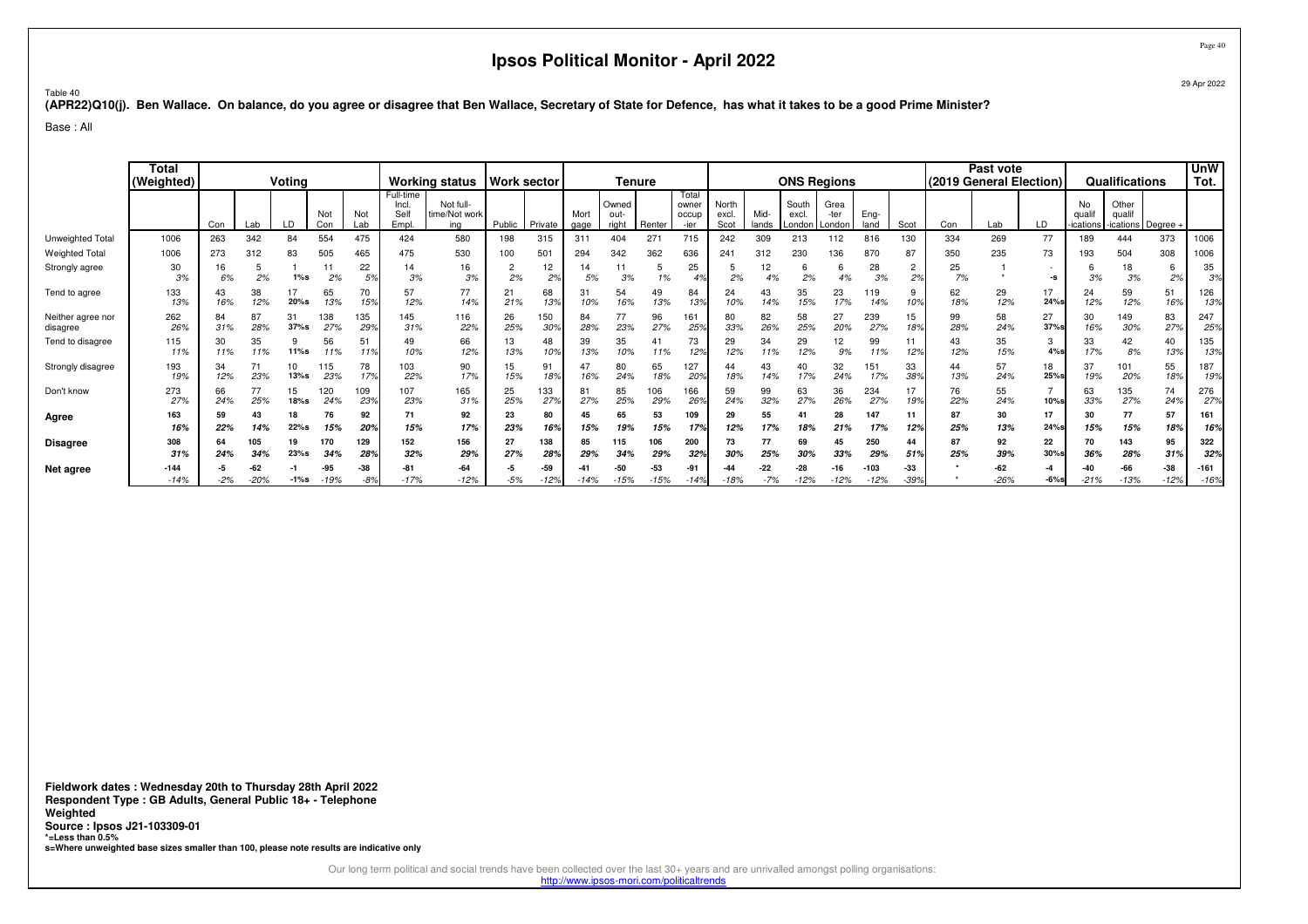# <sup>Table 41</sup><br>(APR22)Q10(k). Priti Patel. On balance, do you agree or disagree that Priti Patel, Home Secretary, has what it takes to be a good Prime Minister?<br>.

Base : All

|                               | <b>Total</b><br>(W'td) |                              |                                                                       |                                    |                  | Likelihood<br>to vote<br>(General Election) |                                         |                |                   |                  | Gender                |               |             |                |             | Age       |               |           |               |                  |                 |           |                | <b>Social Class</b> |              |                  |                   | <b>Ethnicity</b> |                         | UnWgt<br><b>Total</b> |
|-------------------------------|------------------------|------------------------------|-----------------------------------------------------------------------|------------------------------------|------------------|---------------------------------------------|-----------------------------------------|----------------|-------------------|------------------|-----------------------|---------------|-------------|----------------|-------------|-----------|---------------|-----------|---------------|------------------|-----------------|-----------|----------------|---------------------|--------------|------------------|-------------------|------------------|-------------------------|-----------------------|
|                               |                        | Always<br>usually<br>depends | Always<br>usually<br>depends<br><b>AND</b><br>9/10<br>like-<br>lihood | (10)<br>Absol<br>-utely<br>certair |                  |                                             | (6 to 10) (7 to 10) (8 to 10) (9 to 10) |                | Would NOT<br>vote | Male             | Female                | 18-34         | 35-54       | $55+$          | 18-24       | 25-34     | 35-44         | $45 - 54$ | 55-64         | $65+$            | $75+$           | AB        | C <sub>1</sub> | C <sub>2</sub>      | <b>DE</b>    | ABC <sub>1</sub> | C <sub>2</sub> DE | I White          | Ethnic<br>min-<br>ority | Total                 |
| Unweighted Total              | 1006                   | 835                          | 681                                                                   | 670                                | 806              | 789                                         | 752                                     | 704            | 80                | 497              | 500                   | 248           | 333         | 425            | 113         | 135       | 135           | 98        | 136           | 289              | 139             | 237       | 359            | 168                 | 242          | 596              | 410               | 879              | 115                     | 1006                  |
| <b>Weighted Total</b>         | 1006                   | 782                          | 629                                                                   | 613                                | 780              | 764                                         | 722                                     | 652            | 105               | 487              | 510                   | 286           | 333         | 387            | 109         | 177       | 161           | 72        | 157           | $23 -$           | 106             | 269       | $28 -$         | 207                 | 249          | 549              | 457               | 869              | 125                     | 1006                  |
| Strongly agree                | 31<br>3%               | 18<br>2%                     | 16<br>2%                                                              | 17<br>3%                           | 23<br>3%         | 23<br>3%                                    | 23<br>3%                                | 17<br>3%       | 5<br>5%           | 12<br>2%         | 16<br>3%              | 12<br>4%      | g<br>3%     | 10<br>2%       | 1%          |           | 3%            | 2%        | 2<br>1%       | 3%               | 3<br>3%         |           | 8<br>3%        | 14<br>7%            | 2%           | 12<br>2%         | 19                | 26<br>3%         | 5<br>4%                 | 37<br>4%              |
| Tend to agree                 | 70<br>7%               | 59<br>7%                     | 42<br>7%                                                              | 37<br>6%                           | 58<br>7%         | 58<br>8%                                    | 56<br>8%                                | 44<br>7%       | $1\%s$            | 35<br>7%         | 35<br>7%              | 28<br>10%     | 19<br>6%    | 23<br>6%       | 8%          | 20        | 6%            | 10<br>6%  | 10<br>7%      | 13<br>6%         | 4%              | 6%        | 19<br>7%       | 13<br>6%            | 21<br>9%     | 36<br>6%         | 34<br>8%          | 57<br>7%         | 12<br>9%                | 62<br>6%              |
| Neither agree nor<br>disagree | 103<br>109             | 62<br>8%                     | 49<br>8%                                                              | 46<br>7%                           | 68<br>9%         | 66<br>9%                                    | 59<br>8%                                | 54<br>8%       | 19<br>18%s        | 40<br>8%         | 63<br>12%             | 48<br>17%     | 33<br>10%   | 23<br>6%       | 18<br>16%   | 30<br>17% | 18<br>11%     | 15<br>8%  | 10<br>6%      | 13<br>5%         | 5<br>5%         | 4%        | 26<br>9%       | 27<br>13%           | 40<br>16%    | 36<br>7%         | 67<br>15%         | 94<br>11%        | 10<br>8%                | 86<br>9%              |
| Tend to disagree              | 192<br>199             | 158<br>20%                   | 126<br>20%                                                            | 117<br>19%                         | 161<br>21%       | 157<br>21%                                  | 148<br>20%                              | 129<br>20%     | 14<br>13%s        | 09<br>22%        | 82<br>16 <sup>°</sup> | 56<br>20%     | 48          | 88<br>23%      | 31<br>28%   | 25<br>14% | 23            | 25<br>14% | 30<br>19%     | 58<br>25%        | 28<br>27%       | 51<br>19% | 58<br>21%      | 33<br>16%           | 50<br>20%    | 109<br>20%       | 83<br>18%         | 173<br>20%       | 19<br>15%               | 161<br>16%            |
| Strongly disagree             | 507<br>50%             | 444<br>57%                   | 374<br>59%                                                            | 372<br>61%                         | 421<br>54%       | 415<br>54%                                  | 403<br>56%                              | 382<br>59%     | 37<br>36%s        | 252<br>52%       | 251<br>49%            | 12<br>39%     | 184<br>55%  | 21'<br>54%     | 33<br>30%   | 80<br>45% | 76<br>48%     | 08<br>62% | 91<br>58%     | 120<br>52%       | 51<br>48%       | 64<br>61% | 158<br>56%     | 86<br>41%           | 99<br>40%    | 322<br>59%       | 185<br>41%        | 439<br>51%       | 59<br>47%               | 559<br>56%            |
| Don't know                    | 102<br>10 <sup>o</sup> | 42<br>5%                     | 23<br>4%                                                              | 25<br>4%                           | 49<br>6%         | 46<br>6%                                    | 33<br>5%                                | 27<br>4%       | 28<br>27%         | 39<br>8%         | 63<br>12%             | 29<br>10%     | 40<br>12%   | 33<br>8%       | 16%         | 12<br>7%  | 28<br>18%     | 12<br>7%  | 13<br>8%      | 20<br>9%         | 15<br>14%       | 23<br>8%  |                | 34<br>17%           | 34<br>14%    | 34<br>6%         | 69<br>15%         | 80<br>9%         | 21<br>17%               | 101<br>10%            |
| Agree                         | 101<br>10%             | 76<br>10%                    | 58<br>9%                                                              | 54<br>9%                           | 82<br>10%        | 81<br>11%                                   | 79<br>11%                               | 61<br>9%       | $6\%$ s           | 47<br>10%        | 51<br>10%             | 40<br>14%     | 28<br>8%    | 33<br>8%       | 9%          | 30<br>17% | 14            | 13        | 13<br>8%      | 20<br>9%         | 7%              | 20        | 28<br>0%       | 27<br>13%           | 27           | 48<br>9%         | 53<br>12%         | 83<br>10%        | 17<br>13%               | 99<br>10%             |
| Disagree                      | 699                    | 602                          | 500                                                                   | 489                                | 582              | 572                                         | 551                                     | 511            | 51                | 361              | 333                   | 168           | 232         | 299            | 63          |           | 99            | 133       | 121           | 178              | 79              | 215       | 216            | 119                 | 149          | 432              | 268               | 612              | 78                      | 720                   |
|                               | <b>70%</b>             | 77%                          | 79%                                                                   | 80%                                | 75%              | 75%                                         | 76%                                     | 78%            | 49%s              | 74%              | 659                   | 599           |             | 77%            | 589         |           |               |           |               | 77%              | 75%             | 80%       |                | 57%                 | 60%          | 79%              | 59%               | 70%              | 62%                     | 72%                   |
| Net agree                     | $-599$<br>$-60%$       | -525<br>$-67%$               | -442<br>$-70%$                                                        | -435<br>$-71%$                     | $-500$<br>$-64%$ | $-491$<br>$-64%$                            | $-472$<br>$-65%$                        | -450<br>$-69%$ | $-45$<br>$-43%$ s | $-315$<br>$-65%$ | -281<br>$-55%$        | 128<br>$-45%$ | .2በ<br>-61% | -266<br>$-69%$ | -53<br>-49% | $-42%$    | -85<br>$-53%$ | $-69%$    | 109<br>$-69%$ | $-158$<br>$-68%$ | $-72$<br>$-68%$ | $-73%$    | $-67%$         | -92<br>-45%         | -122<br>-49% | $-384$<br>-70%   | $-215$<br>$-47%$  | $-529$<br>$-61%$ | $-61$<br>$-49%$         | $-621$<br>$-62%$      |

**Fieldwork dates : Wednesday 20th to Thursday 28th April 2022 Respondent Type : GB Adults, General Public 18+ - TelephoneWeighted Source : Ipsos J21-103309-01 \*=Less than 0.5%s=Where unweighted base sizes smaller than 100, please note results are indicative only**

Our long term political and social trends have been collected over the last 30+ years and are unrivalled amongst polling organisations:

http://www.ipsos-mori.com/politicaltrends

Page 4129 Apr 2022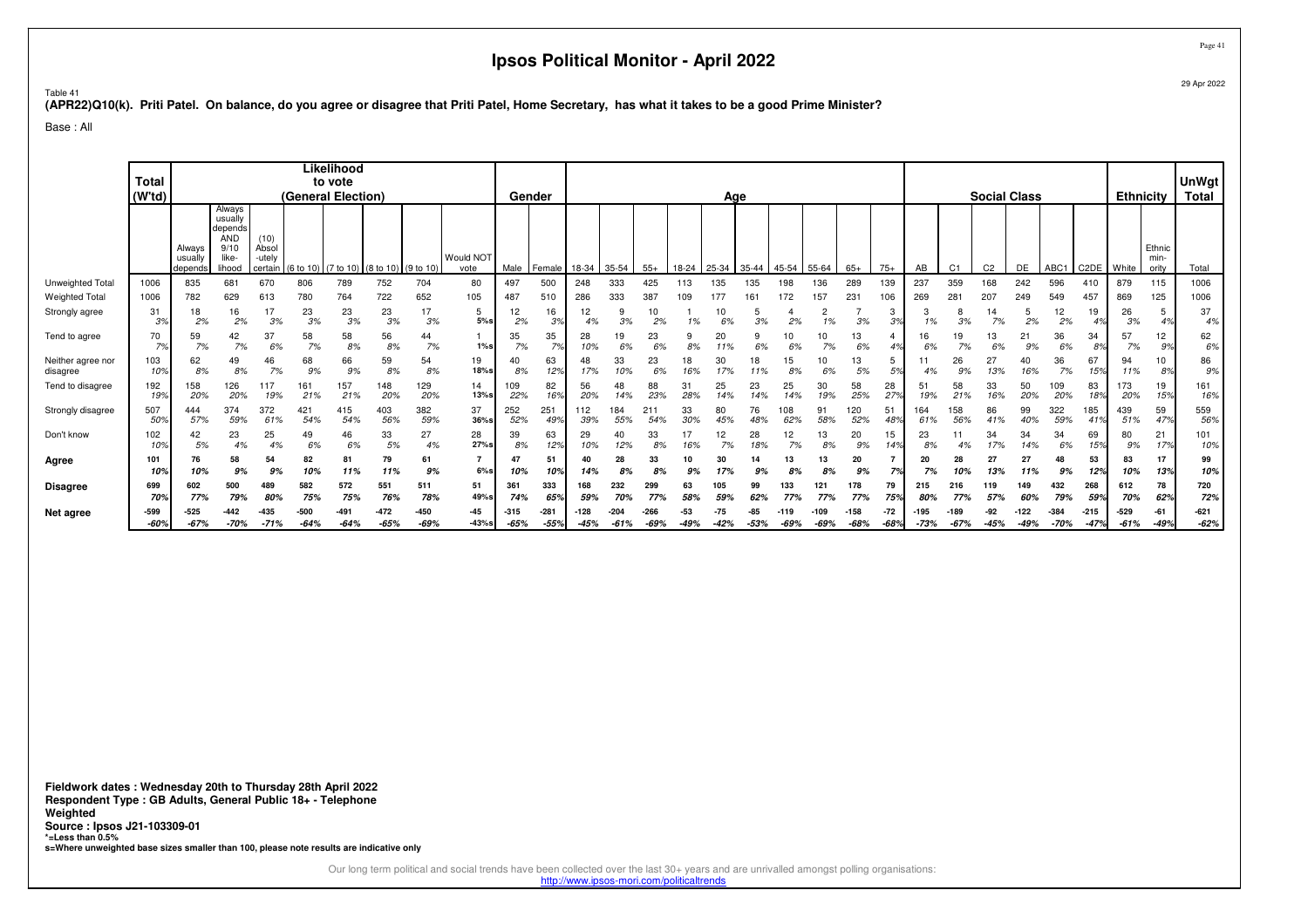Table 42

**(APR22)Q10(k). Priti Patel. On balance, do you agree or disagree that Priti Patel, Home Secretary, has what it takes to be a good Prime Minister?**

Base : All

|                               | <b>Total</b><br>(Weighted) |                  |                  | Votina        |                  |                        |                                    | <b>Working status</b>             | <b>Work sector</b> |                        |              | Tenure                 |                |                                 |                        |               | <b>ONS Regions</b>      |                        |                  |                     |                  | Past vote<br>(2019 General Election) |                 |                         | Qualifications                          |                  | <b>UnW</b><br>Tot. |
|-------------------------------|----------------------------|------------------|------------------|---------------|------------------|------------------------|------------------------------------|-----------------------------------|--------------------|------------------------|--------------|------------------------|----------------|---------------------------------|------------------------|---------------|-------------------------|------------------------|------------------|---------------------|------------------|--------------------------------------|-----------------|-------------------------|-----------------------------------------|------------------|--------------------|
|                               |                            | Con              | Lab              |               | Not<br>Con       | Not<br>Lab             | Full-time<br>Incl.<br>Self<br>Empl | Not full-<br>time/Not work<br>ing | Public             | Private                | Mort<br>gage | Owned<br>out-<br>right | Renter         | Total<br>owner<br>occup<br>-ier | North<br>excl.<br>Scot | Mid-<br>lands | South<br>excl<br>London | Grea<br>-ter<br>Londor | Eng-<br>land     | Scot                | Con              | Lab                                  | LD              | No<br>qual<br>-ications | Other<br>qualif<br>-ications   Degree - |                  |                    |
| Unweighted Total              | 1006                       | 263              | 342              | 84            | 554              | 475                    | 424                                | 580                               | 198                | 315                    | 311          | 404                    | 271            | 715                             | 242                    | 309           | 213                     | 112                    | 816              | 130                 | 334              | 269                                  | 77              | 189                     | 444                                     | 373              | 1006               |
| <b>Weighted Total</b>         | 1006                       | 273              | 312              | 83            | 505              | 465                    | 475                                | 530                               | 100                | 501                    | 294          | 342                    | 362            | 636                             | 241                    | 312           | 230                     | 136                    | 870              | 87                  | 350              | 235                                  | 73              | 193                     | 504                                     | 308              | 1006               |
| Strongly agree                | 31<br>3%                   | 15<br>6%         | 9<br>3%          | $^*s$         | 10<br>2%         | 16<br>3%               | 14<br>3%                           | 17<br>3%                          | -3<br>3%           | 13<br>3%               | ь<br>2%      | 3%                     | 14<br>4%       | 16<br>3%                        | 1%                     | 16<br>5%      | 4%                      | ۷<br>2%                | 28<br>3%         | $\star$             | 15<br>4%         | 3%                                   | -S              | 3%                      | 18<br>4%                                | 2%               | 37<br>4%           |
| Tend to agree                 | 70<br>7%                   | 42<br>16%        | 3%               | 2%s           | 20<br>4%         | 53<br>119              | 31<br>7%                           | 39<br>7%                          | 13<br>13%          | 28<br>6%               | 30<br>10%    | 16<br>5%               | 23<br>6%       | 46<br>7%                        | 19<br>8%               | 24<br>8%      | 13<br>6%                | 7%                     | 66<br>8%         | ٿ<br>4 <sup>°</sup> | 47<br>13%        | 2%                                   | $1\%s$          | 13<br>7%                | 38<br>7%                                | 19<br>6%         | 62<br>6%           |
| Neither agree nor<br>disagree | 103<br>10%                 | 18<br>7%         | 27<br>9%         | 13%s          | 44<br>9%         | 35<br>8%               | 62<br>13%                          | 41<br>8%                          | 6<br>6%            | 66<br>13%              | 27<br>9%     | 25<br>7%               | 52<br>14%      | 51<br>8%                        | 30<br>12%              | 37<br>12%     | 16<br>7%                | 8%                     | 93<br>11%        | 10<br>12%           | 32<br>9%         | 8<br>3%                              | 4<br>$6%$ s     | 16<br>9%                | 63<br>13%                               | 24<br>8%         | 86<br>9%           |
| Tend to disagree              | 192<br>19%                 | 79<br>29%        | 34<br>11%        | 21<br>$25%$ s | 73<br>14%        | 117<br>25 <sup>s</sup> | 92<br>19%                          | 100<br>19%                        | 10<br>10%          | 103<br>21 <sup>°</sup> | 58<br>20%    | 57<br>17%              | 76<br>21%      | 114<br>18%                      | 52<br>22%              | 62<br>20%     | 58<br>25%               | 12<br>9%               | 175<br>20%       | 8<br>9%             | 102<br>29%       | 34<br>14%                            | 13<br>18%       | 39<br>20%               | 102<br>20%                              | 51<br>16%        | 161<br>16%         |
| Strongly disagree             | 507<br>50%                 | 96<br>35%        | 213<br>68%       | 47<br>56%s    | 329<br>65%       | 212<br>469             | 240<br>51%                         | 267<br>50%                        | 54<br>54%          | 251<br>50%             | 159<br>54%   | 198<br>58%             | 145<br>40%     | 357<br>56%                      | 118<br>49%             | 143<br>46%    | 112<br>48%              | 76<br>56%              | 422<br>49%       | 59<br>68%           | 136<br>39%       | 179<br>76%                           | 53<br>72%       | 90<br>46%               | 229<br>45%                              | 189<br>619       | 559<br>56%         |
| Don't know                    | 102<br>10%                 | 22<br>8%         | 19<br>6%         | 4%s           | 29<br>6%         | 32<br>7°               | 36<br>8%                           | 66<br>13%                         | 14<br>14%          | 40<br>8%               | 15<br>5%     | 35<br>10%              | 52<br>14%      | 50<br>8%                        | 18<br>8%               | 30<br>10%     | 23<br>10%               | 25<br>19%              | 86<br>10%        | 6<br>7%             | 19<br>5%         | $\overline{c}$<br>1%                 | 3<br>4%s        | 28<br>15%               | 55<br>11%                               | 19<br>6%         | 101<br>10%         |
| Agree                         | 101<br>10%                 | 58<br>21%        | 19<br>6%         | 2%s           | 30<br>6%         | 69<br>15%              | 45<br>9%                           | 55<br>10%                         | 16<br>16%          | 42<br>8%               | 36<br>12%    | 27<br>8%               | 36<br>10%      | 62<br>10%                       | 22<br>9%               | 13%           | 22<br>10%               | 12<br>9%               | 94<br>11%        | 4%                  | 62<br>18%        | 13<br>5%                             | $1\%$ s         | 19<br>10%               | 56<br>11%                               | 26<br>8%         | 99<br>10%          |
| <b>Disagree</b>               | 699<br>70%                 | 174<br>64%       | 247<br>79%       | 68<br>81%s    | 402<br>80%       | 329<br>719             | 332<br>70%                         | 367<br>69%                        | 64<br>64%          | 354                    | 217<br>74%   | 255<br>75%             | 221<br>61%     | 472<br>74%                      | 171<br>71%             | 205<br>669    | 169<br>73%              | 88<br>65%              | 597<br>69%       | 67<br>779           | 237<br>68%       | 212<br>90%                           | 66<br>90%       | 129<br>67%              | 331<br>66%                              | 240<br>78%       | 720<br>72%         |
| Net agree                     | -599<br>$-60%$             | $-117$<br>$-43%$ | $-228$<br>$-73%$ | $-79%s$       | $-372$<br>$-74%$ | $-260$<br>$-56%$       | -287<br>$-60%$                     | $-312$<br>$-59%$                  | $-48$<br>$-48%$    | $-312$<br>$-62%$       | $-62%$       | $-228$<br>$-67%$       | -185<br>$-51%$ | -409<br>$-64%$                  | $-148$<br>$-62%$       | $-53%$        | $-64%$                  | $-76$<br>$-56%$        | $-503$<br>$-58%$ | -63<br>$-73%$       | $-175$<br>$-50%$ | $-200$<br>$-85%$                     | -65<br>$-89%$ s | $-110$<br>$-57%$        | $-275$<br>$-55%$                        | $-214$<br>$-69%$ | $-621$<br>$-62%$   |

**Fieldwork dates : Wednesday 20th to Thursday 28th April 2022 Respondent Type : GB Adults, General Public 18+ - TelephoneWeighted Source : Ipsos J21-103309-01 \*=Less than 0.5%s=Where unweighted base sizes smaller than 100, please note results are indicative only**

Our long term political and social trends have been collected over the last 30+ years and are unrivalled amongst polling organisations:

http://www.ipsos-mori.com/politicaltrends

Page 42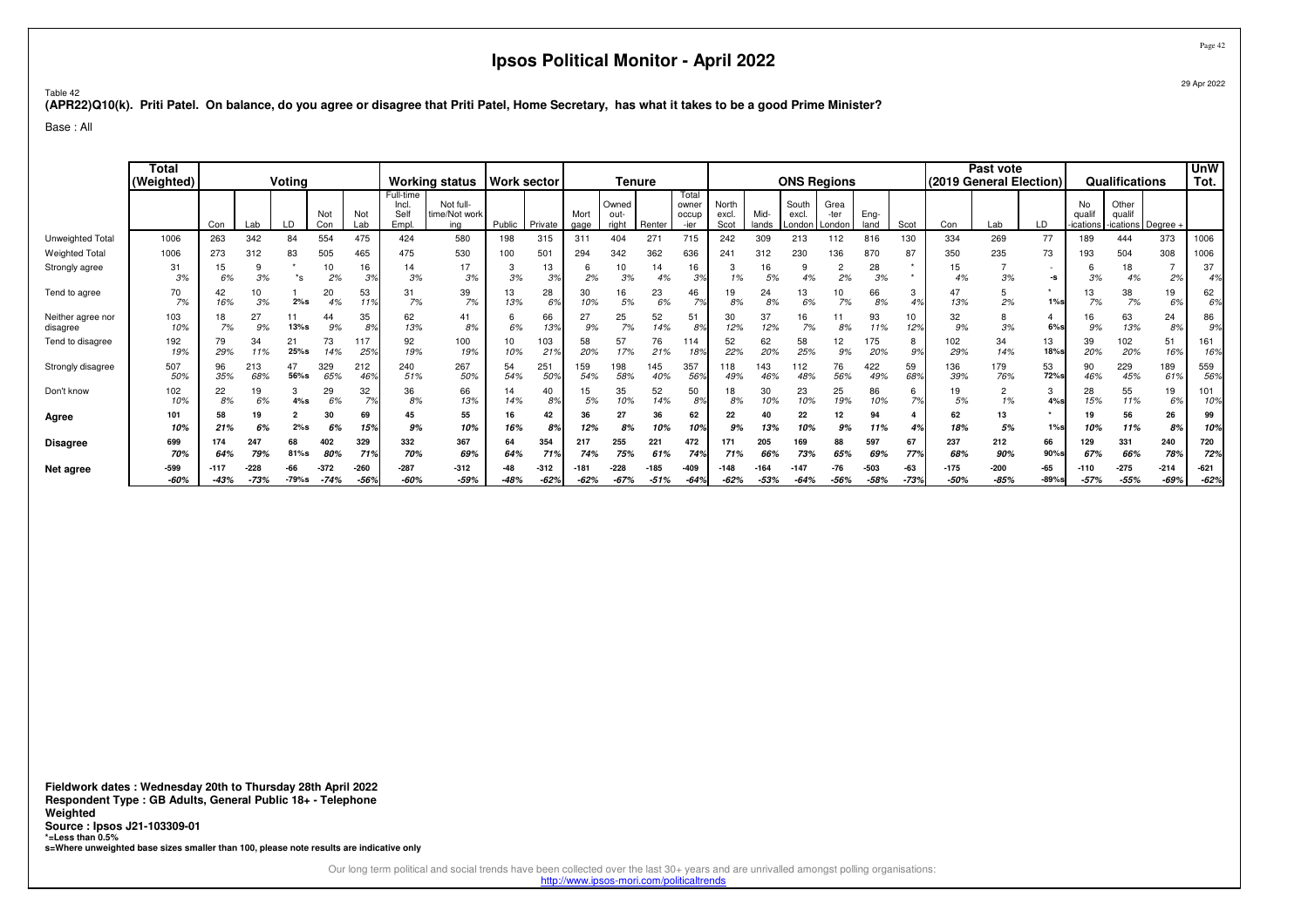Page 43

#### Table 43**(JAN21)Q19(a)/(SEP21)Q11(a). To what extent, if at all, do you agree or disagree with the following statements? Labour is ready to form the next Government**

Base : All

|                               | <b>Total</b><br>(W'td) |                              |                                                                       |                                    | (General Election)      | Likelihood<br>to vote |                                |               |                   | Gender          |                       |            |              |                  | Age       |           |           |               |                 |                |               |            | <b>Social Class</b> |                |                |                 | <b>Ethnicity</b>  |                | UnWgt<br><b>Total</b>   |                  |
|-------------------------------|------------------------|------------------------------|-----------------------------------------------------------------------|------------------------------------|-------------------------|-----------------------|--------------------------------|---------------|-------------------|-----------------|-----------------------|------------|--------------|------------------|-----------|-----------|-----------|---------------|-----------------|----------------|---------------|------------|---------------------|----------------|----------------|-----------------|-------------------|----------------|-------------------------|------------------|
|                               |                        | Always<br>usually<br>depends | Always<br>usually<br>depends<br><b>AND</b><br>9/10<br>like-<br>lihood | (10)<br>Absol<br>-utely<br>certain | $(6 to 10)$ $(7 to 10)$ |                       | $(8 \text{ to } 10)$ (9 to 10) |               | Would NOT<br>vote | Male            | Female                | 18-34      | 35-54        | $55+$            | 18-24     | 25-34     | 35-44     | 45-54         | 55-64           | $65+$          | $75+$         | AB         | C <sub>1</sub>      | C <sub>2</sub> | DE             | ABC1            | C <sub>2</sub> DE | White          | Ethnic<br>min-<br>ority | Total            |
| Unweighted Total              | 1006                   | 835                          | 681                                                                   | 670                                | 806                     | 789                   | 752                            | 704           | 80                | 497             | 500                   | 248        | 333          | 425              | 113       | 135       | 135       | 198           | 136             | 289            | 139           | 237        | 359                 | 168            | 242            | 596             | 410               | 879            | 115                     | 1006             |
| <b>Weighted Total</b>         | 1006                   | 782                          | 629                                                                   | 613                                | 780                     | 764                   | 722                            | 652           | 105               | 487             | 51C                   | 286        | 333          | 387              | 109       | 177       |           | 172           | 157             | 231            | 106           | 269        | $28 -$              | 207            | 249            | 549             | 457               | 869            | 125                     | 1006             |
| Strongly agree                | 106<br>119             | 83<br>11%                    | 75<br>12%                                                             | 77<br>13%                          | 95<br>12%               | 93<br>12%             | 89<br>12%                      | 79<br>12%     | 3<br>3%s          | 53<br>11%       | 52<br>10 <sub>9</sub> | 40<br>14%  | 28<br>8%     | 39<br>10%        | 14<br>13% | 25        | 13<br>8%  | 14<br>8%      | 21<br>14%       | 18<br>8%       | 9<br>8%       | 22<br>8%   | 31<br>11%           | 23<br>11%      | 30<br>12%      | 53<br>10%       | 54<br>12%         | 87<br>10%      | 20<br>16%               | 123<br>12%       |
| Tend to agree                 | 221<br>22%             | 188<br>24%                   | 161<br>26%                                                            | 157<br>26%                         | 195<br>25%              | 192<br>25%            | 177<br>25%                     | 166<br>25%    | 13<br>12%s        | 109<br>22%      | 109<br>219            | 86<br>30%  | 77<br>23%    | 59<br>15%        | 29<br>27% | 56<br>32% | 25%       | 36<br>21%     | 26<br>17%       | 33<br>14%      | 20<br>18%     | 56<br>21%  | 27%                 | 42<br>20%      | 46<br>18%      | 133<br>24%      | 88<br>19%         | 179<br>21%     | 41<br>33%               | 234<br>23%       |
| Neither agree nor<br>disagree | 144<br>14%             | 90<br>12%                    | 60<br>9%                                                              | 58<br>9%                           | 91<br>12%               | 84<br>11%             | 76<br>11%                      | 64<br>10%     | 29<br>27%s        | 60<br>12%       | 82<br>16%             | 40<br>14%  | 68<br>20%    | 37<br>9%         | 24<br>22% | 15<br>9%  | 26%       | 26<br>15%     | 23<br>15%       | 14<br>6%       |               | 37<br>14%  | 38<br>13%           | 27<br>13%      | 42<br>17%      | 75<br>14%       | 69<br>15%         | 121<br>14%     | 21<br>17%               | 117<br>12%       |
| Tend to disagree              | 166<br>17%             | 138<br>18%                   | 111<br>18%                                                            | 107<br>17%                         | 134<br>17%              | 133<br>17%            | 131<br>18%                     | 117<br>18%    | 11<br>11%s        | 88<br>18%       | 77<br>15%             | 46<br>16%  | 57<br>17%    | 63<br>16%        | 7%        | 38<br>21% | 25<br>16% | 31<br>18%     | 19<br>12%       | 44<br>19%      | 18<br>17%     | -61<br>23% | 45<br>16%           | 26<br>13%      | 33<br>13%      | 107<br>19%      | 59<br>13%         | 150<br>17%     | 14<br>11%               | 183<br>18%       |
| Strongly disagree             | 295<br>29%             | 258<br>33%                   | 209<br>33%                                                            | 199<br>33%                         | 238<br>30%              | 237<br>31%            | 226<br>31%                     | 211<br>32%    | 35<br>$33%$ s     | 156<br>32%      | 137<br>27%            | 42<br>15%  | 85<br>25%    | 168<br>43%       | 16<br>15% | 26<br>15% | 30<br>19% | 55<br>32%     | 56<br>36%       | 112<br>49%     | 52<br>49%     | 84<br>31%  | 28%                 | 69<br>34%      | 64<br>26%      | 62<br>29%       | 133<br>29%        | 284<br>33%     | 9<br>7%                 | 290<br>29%       |
| Don't know                    | 74<br>7%               | 25<br>3%                     | 13<br>2%                                                              | 15<br>2%                           | 29<br>4%                | 25<br>3%              | 23<br>3%                       | 16<br>2%      | 14<br>$13%$ s     | 20<br>4%        | 54<br>119             | 33<br>12%  | 20<br>6%     | 21<br>5%         | 15%       | 16<br>9%  | 10<br>6%  | 10<br>6%      | 7%              | 4%             | 3%            | 3%         | 12                  | 19<br>9%       | 35<br>14%      | 20<br>4%        | 53<br>12%         | 49<br>6%       | 20<br>16%               | 59<br>6%         |
| Agree                         | 328<br>33%             | 271<br>35%                   | 236<br>38%                                                            | 234<br>38%                         | 290<br>37%              | 285<br>37%            | 266<br>37%                     | 244<br>37%    | 16<br>$15%$ s     | 163<br>33%      | 160<br>319            | 125<br>44% | 104<br>31%   | 98<br>25%        | 44<br>40% | 82<br>46% | 54<br>34% | 50<br>29%     | 30%             | 51<br>22%      | 28<br>27%     | 78<br>29%  | 108<br>39%          | 66<br>32%      | 76             | 186<br>34%      | 142<br>31%        | 265<br>31%     | 61<br>48%               | 357<br>35%       |
| <b>Disagree</b>               | 461                    | 396                          | 320                                                                   | 306                                | 371                     | 370                   | 356                            | 328           | 46                | 245             | 214                   | 88         | 142          | 232              | 24        |           | 55        | 86            |                 | 156            | 70            | 145        | 123                 | 96             | 97             | 268             | 193               | 434            | 23                      | 473              |
|                               | 46%                    | 51%                          | 51%                                                                   | 50%                                | 48%                     | 48%                   | 49%                            | 50%           | 44%s              | 50%             | 429                   | 31%        |              | 60%              | 22%       |           | 34%       |               |                 | 689            | 669           | 549        |                     | 46%            | 39%            |                 | 42%               | 50%            | 19%                     | 47%              |
| Net agree                     | $-133$<br>$-13%$       | $-125$<br>$-16%$             | -13%                                                                  | $-72$<br>$-12%$                    | -82<br>$-10%$           | -85<br>$-11%$         | -90<br>$-12%$                  | -83<br>$-13%$ | $-30$<br>$-29%s$  | $-82$<br>$-17%$ | $-54$<br>$-11%$       | 38<br>13%  | 37<br>$-11%$ | $-133$<br>$-34%$ | 20<br>18% | 10%       | $-1%$     | -36<br>$-21%$ | $-28$<br>$-18%$ | $-105$<br>-46% | -42<br>$-40%$ | $-25%$     | -15<br>-5%          | -30<br>$-14%$  | $-21$<br>$-8%$ | $-82$<br>$-15%$ | $-51$             | -169<br>$-19%$ | 37<br>30%               | $-116$<br>$-12%$ |

**Fieldwork dates : Wednesday 20th to Thursday 28th April 2022 Respondent Type : GB Adults, General Public 18+ - TelephoneWeighted Source : Ipsos J21-103309-01 \*=Less than 0.5%s=Where unweighted base sizes smaller than 100, please note results are indicative only**

Our long term political and social trends have been collected over the last 30+ years and are unrivalled amongst polling organisations:

http://www.ipsos-mori.com/politicaltrends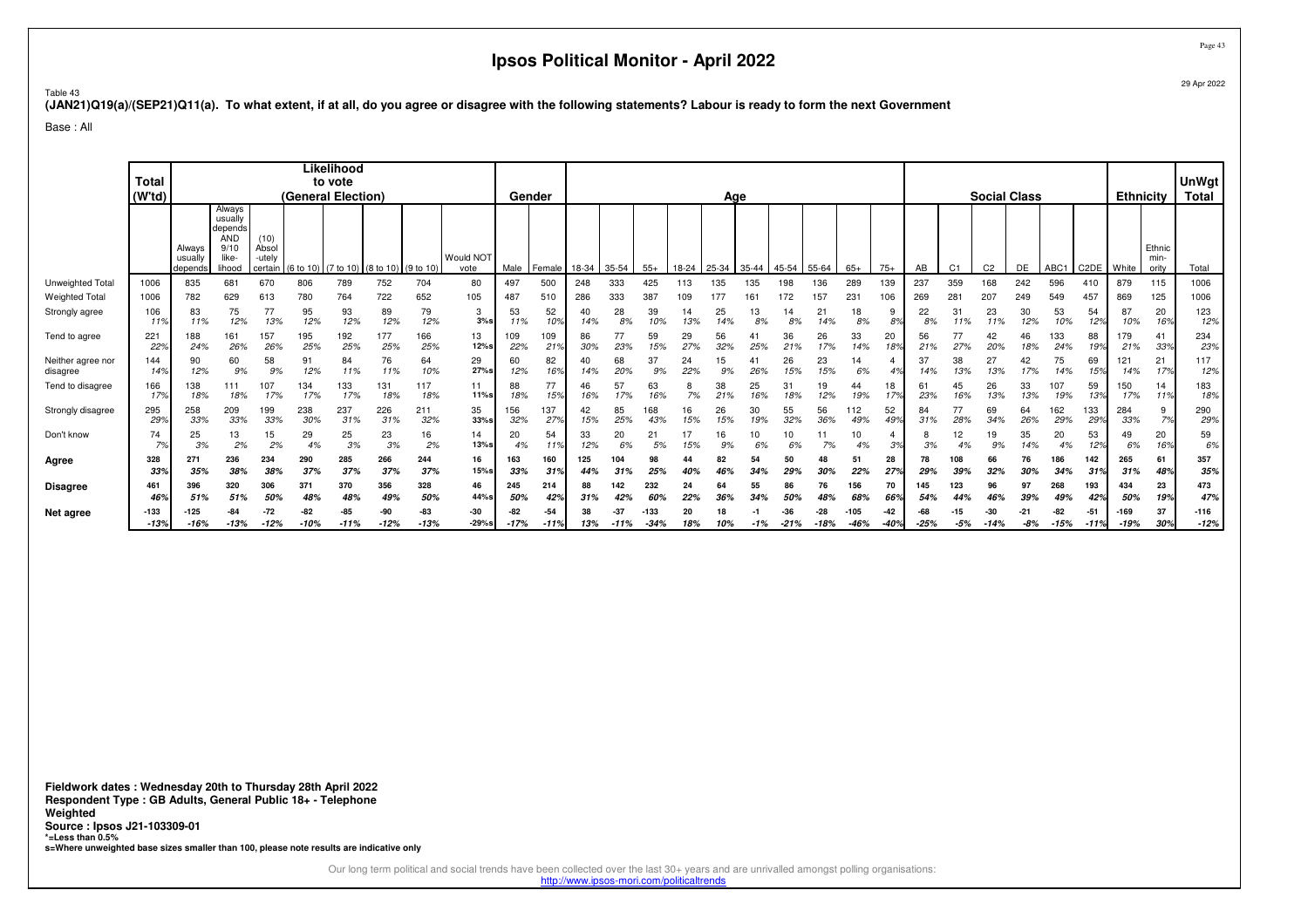Page 44

Table 44**(JAN21)Q19(a)/(SEP21)Q11(a). To what extent, if at all, do you agree or disagree with the following statements? Labour is ready to form the next Government**

Base : All

|                               | Tota<br>(Weighted) | Votina<br>Not<br>Not<br>Con<br>LD<br>Lab<br>Lab<br>Con<br>263<br>342<br>84<br>554<br>475 |            |                 |            | <b>Working status</b> | <b>Work sector</b>                 |                                   |           | Tenure     |              |                        |            |                                 |                        | <b>ONS Regions</b> |                                   |              |              | Past vote<br>(2019 General Election) |            |            | <b>Qualifications</b> |                         | <b>UnW</b><br>Tot.                      |                      |            |
|-------------------------------|--------------------|------------------------------------------------------------------------------------------|------------|-----------------|------------|-----------------------|------------------------------------|-----------------------------------|-----------|------------|--------------|------------------------|------------|---------------------------------|------------------------|--------------------|-----------------------------------|--------------|--------------|--------------------------------------|------------|------------|-----------------------|-------------------------|-----------------------------------------|----------------------|------------|
|                               |                    |                                                                                          |            |                 |            |                       | Full-time<br>Incl.<br>Sell<br>Empl | Not full-<br>time/Not work<br>ina | Public    | Private    | Mort<br>gage | Owned<br>out-<br>right | Renter     | Total<br>owner<br>occup<br>-ier | North<br>excl.<br>Scot | Mid-<br>lands      | South<br>excl.<br>London   Londor | Grea<br>-ter | Eng-<br>land | Scot                                 | Con        | Lab        | LD                    | No<br>qual<br>-ications | Other<br>qualif<br>-ications   Degree - |                      |            |
| Unweighted Total              | 1006               |                                                                                          |            |                 |            |                       | 424                                | 580                               | 198       | 315        | 311          | 404                    | $27 -$     | 715                             | 242                    | 309                | 213                               | 112          | 816          | 130                                  | 334        | 269        | 77                    | 189                     | 444                                     | 373                  | 1006       |
| <b>Weighted Total</b>         | 1006               | 273                                                                                      | 312        | 83              | 505        | 465                   | 475                                | 530                               | 100       | 501        | 294          | 342                    | 362        | 636                             | 241                    | 312                | 230                               | 136          | 870          | 87                                   | 350        | 235        | 73                    | 193                     | 504                                     | 308                  | 1006       |
| Strongly agree                | 106<br>11%         | 2%                                                                                       | 84<br>27%  | 6<br>$8%$ s     | 94<br>19%  | 15<br>3%              | 37<br>8%                           | 70<br>13%                         | 6%        | 52<br>10%  | 27<br>9%     | 23<br>7%               | 56<br>15%  | 50<br>8%                        | 27<br>11%              | 35<br>11%          | 21<br>9%                          | 15<br>11%    | 94<br>11%    | 8<br>10%                             | 1%         | 77<br>33%  | 6<br>8%               | 19<br>10%               | 59<br>12%                               | 29<br>9%             | 123<br>12% |
| Tend to agree                 | 221<br>22%         | 4%                                                                                       | 37<br>44%  | 20<br>24%s      | 179<br>35% | 53<br>119             | 117<br>25%                         | 104<br>20%                        | 29<br>29% | 112<br>22% | 72<br>25%    | 66<br>19%              | 82<br>23%  | 139<br>22%                      | 42<br>18%              | 60<br>19%          | 60<br>26%                         | 45<br>33%    | 198<br>23%   | 14<br>16%                            | 41<br>12%  | 97<br>41%  | 24<br>32%s            | 34<br>18%               | 103<br>20%                              | 84<br>27%            | 234<br>23% |
| Neither agree nor<br>disagree | 144<br>14%         | 12<br>4%                                                                                 | 38<br>12%  | 29<br>$34%$ s   | 79<br>16%  | 53<br>119             | 79<br>17%                          | 64<br>12%                         | 13<br>13% | 86<br>17%  | 52<br>18%    | 34<br>10%              | 57<br>16%  | 87<br>14%                       | 43<br>18%              | 38<br>12%          | 34<br>15%                         | 19<br>14%    | 127<br>15%   | 12 <sup>9</sup>                      | 24<br>7%   | 25<br>11%  | 17<br>23%             | 16<br>8%                | 74<br>15%                               | 54<br>18%            | 117<br>12% |
| Tend to disagree              | 166<br>17%         | 58<br>21%                                                                                | 31<br>10%  | 19<br>22%s      | 74<br>15%  | 102<br>22%            | 82<br>17%                          | 84<br>16%                         | 20<br>20% | 82<br>16%  | 52<br>18%    | 62<br>18%              | 50<br>14%  | 113<br>189                      | 17%                    | 66<br>21%          | 25<br>11%                         | 19<br>14%    | 141<br>16%   | 16<br>199                            | 83<br>24%  | 25<br>11%  | 16<br>21%             | 30<br>16%               | 79<br>16%                               | 56<br>18%            | 183<br>18% |
| Strongly disagree             | 295<br>29%         | 177<br>65%                                                                               | 16<br>5%   | 8<br>$9%$ s     | 60<br>12%  | 222<br>48%            | 134<br>28%                         | 161<br>30%                        | 19<br>19% | 139<br>28% | 83<br>28%    | 137<br>40%             | 20%        | 221<br>359                      | 71<br>29%              | 89<br>28%          | 75<br>32%                         | 26<br>19%    | 247<br>28%   | 34<br>399                            | 186<br>53% | 6<br>3%    | 10<br>13%             | 71<br>37%               | 152<br>30%                              | 71<br>23%            | 290<br>29% |
| Don't know                    | 74<br>7%           | 10<br>3%                                                                                 | 2%         | $\Omega$<br>3%s | 18<br>4%   | 21<br>4 <sup>°</sup>  | 26<br>6%                           | 47<br>9%                          | 14<br>14% | 31<br>6%   | 3%           | 1S<br>6%               | 46<br>13%  | 27<br>4%                        | 18<br>8%               | 24<br>8%           | 16<br>7%                          | 12<br>9%     | 63<br>7%     |                                      | 3%         | 2%         | $\overline{c}$<br>2%  | 23<br>12%               | 37<br>7%                                | 14<br>4 <sup>c</sup> | 59<br>6%   |
| Agree                         | 328<br>33%         | 6%                                                                                       | 221<br>71% | 26<br>$32%$ s   | 273<br>54% | 68<br>15%             | 154<br>32%                         | 173<br>33%                        | 35<br>34% | 163<br>33% | 99<br>34%    | 89<br>26%              | 138<br>38% | 188<br>30°                      | 69<br>29%              | 95<br>31%          | 81<br>35%                         | 60<br>44%    | 291<br>34%   | 22<br>25%                            | 45<br>13%  | 174<br>74% | 29<br>40%             | 53<br>27%               | 162<br>32%                              | 113<br>37%           | 357<br>35% |
| <b>Disagree</b>               | 461                | 236                                                                                      | 46         | 26              | 135        | 324                   | 215                                | 245                               | 39        | 220        | 135          | 199                    | 121        | 334                             | 111                    | 155                | 100                               |              | 388          | 50                                   | 269        | 31         | 25                    | 102                     | 231                                     | 128                  | 473        |
|                               | 46%                | 86%                                                                                      | 15%        | $31%$ s         | 27%        | <b>70%</b>            | 45%                                | 46%                               | 38%       | 44%        | 46%          | 58%                    | 33%        | 539                             | 46%                    | 50%                | 43%                               | 33%          | 45%          | 58%                                  | 77%        | 13%        | 35%                   | 52%                     | 46%                                     | 419                  | 47%        |
| Net agree                     | $-133$             | -220                                                                                     | 174        |                 | 138        | $-256$                | $-61$                              | $-72$                             |           | -57        | -36          | $-110$                 |            | -145                            | -42                    |                    |                                   |              | -97          | $-28$                                | $-223$     | 143        |                       |                         | $-70$                                   | -15                  | $-116$     |
|                               | $-13%$             | $-81%$                                                                                   | 56%        | *s              | 27%        | .559                  | $-13%$                             | $-14%$                            | $-4%$     | $-11%$     | $-12%$       | $-32%$                 | 5%         | $-23%$                          | $-17%$                 | 19%                | $-8%$                             | 11%          | $-11%$       | $-339$                               | $-64%$     | 61%        | $5%$ s                | $-25%$                  | $-14%$                                  | $-5%$                | $-12%$     |

**Fieldwork dates : Wednesday 20th to Thursday 28th April 2022 Respondent Type : GB Adults, General Public 18+ - TelephoneWeighted Source : Ipsos J21-103309-01 \*=Less than 0.5%s=Where unweighted base sizes smaller than 100, please note results are indicative only**

Our long term political and social trends have been collected over the last 30+ years and are unrivalled amongst polling organisations:

http://www.ipsos-mori.com/politicaltrends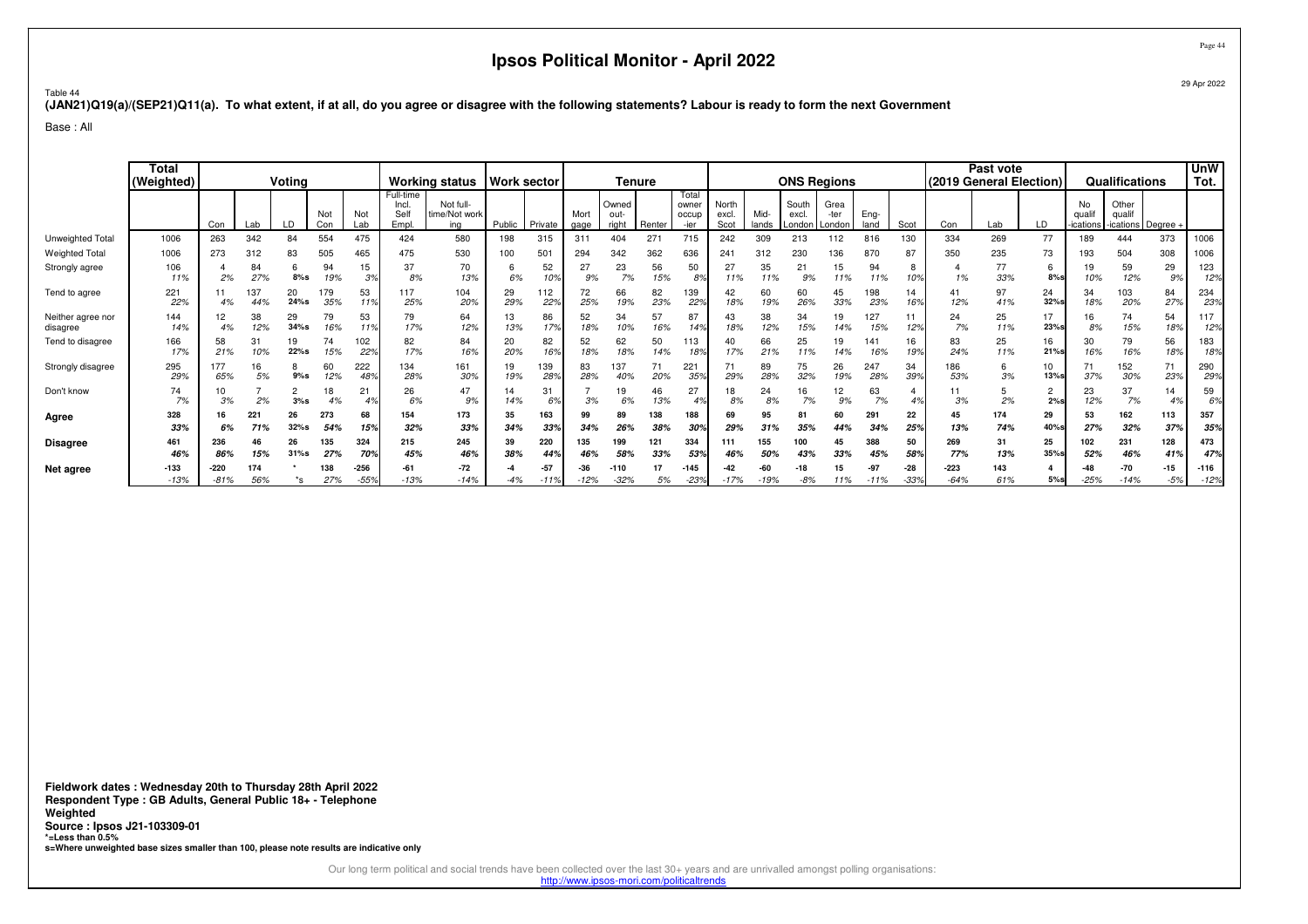Page 4529 Apr 2022

# ™able 45<br>(SEP21)Q11(b). To what extent, if at all, do you agree or disagree with the following statement? The Conservative Government deserves to be re-elected<br>.

Base : All

|                               | Total<br>(W'td) |                              |                                                                       |                                    |                | Likelihood<br>to vote<br>(General Election) |                     |                  |                   |                  | Gender                |               |                 |            |           | Age       |           |               |                 |            |                 |            |                | <b>Social Class</b> |               |                  |            | <b>Ethnicity</b> |                         | <b>UnWgt</b><br>Total |
|-------------------------------|-----------------|------------------------------|-----------------------------------------------------------------------|------------------------------------|----------------|---------------------------------------------|---------------------|------------------|-------------------|------------------|-----------------------|---------------|-----------------|------------|-----------|-----------|-----------|---------------|-----------------|------------|-----------------|------------|----------------|---------------------|---------------|------------------|------------|------------------|-------------------------|-----------------------|
|                               |                 | Always<br>usually<br>depends | Always<br>usually<br>depends<br><b>AND</b><br>9/10<br>like-<br>lihood | (10)<br>Absol<br>-utelv<br>certain | (6 to 10)      | (7 to 10)                                   | (8 to 10) (9 to 10) |                  | Would NOT<br>vote | Male             | Female                | 18-34         | 35-54           | $55+$      | 18-24     | 25-34     | 35-44     | 45-54         | 55-64           | $65+$      | $75+$           | AB         | C <sub>1</sub> | C <sub>2</sub>      | DE            | ABC1             | C2DE       | White            | Ethnic<br>min-<br>ority | Total                 |
| Unweighted Total              | 1006            | 835                          | 681                                                                   | 670                                | 806            | 789                                         | 752                 | 704              | 80                | 497              | 500                   | 248           | 333             | 425        |           | 135       | 135       | 98            | 136             | 289        | 139             | 237        | 359            | 168                 | 242           | 596              | 410        | 879              | 115                     | 1006                  |
| <b>Weighted Total</b>         | 1006            | 782                          | 629                                                                   | 613                                | 780            | 764                                         | 722                 | 652              | 105               | 487              | 510                   | 286           | 333             | 387        | 109       | 177       | 161       | 172           | 157             | 231        | 106             | 269        | 28             | 207                 | 249           | 549              | 457        | 869              | 125                     | 1006                  |
| Strongly agree                | 140<br>14%      | 121<br>15%                   | 107<br>17%                                                            | 103<br>17%                         | 120<br>15%     | 119<br>16%                                  | 118<br>16%          | 111<br>17%       | 10<br>10%s        | 64<br>13%        | 73<br>14%             | 17<br>6%      | 32<br>10%       | 91<br>24%  | 6%        | 6%        | 19<br>12% | 14<br>8%      | 23<br>15%       | 68<br>29%  | 29<br>27%       | 43<br>16%  | 27<br>10%      | 26<br>12%           | 44<br>18%     | 70<br>13%        | 70<br>15%  | 132<br>15%       | 5<br>4%                 | 134<br>13%            |
| Tend to agree                 | 176<br>18%      | 132<br>17%                   | 96<br>15%                                                             | 98<br>16%                          | 135<br>17%     | 129<br>17%                                  | 117<br>16%          | 104<br>16%       | 17<br>16%s        | 83<br>17%        | 93<br>18%             | 35<br>12%     | 64<br>19%       | 77<br>20%  | 13<br>12% | 22<br>12% | 37<br>23% | 28<br>16%     | 28<br>18%       | 48<br>21%  | 25<br>23%       | 16%        | 54<br>19%      | 44<br>21%           | 34<br>14%     | 98<br>18%        | 79<br>17%  | 160<br>18%       | 15<br>12%               | 171<br>17%            |
| Neither agree nor<br>disagree | 114<br>11%      | 79<br>10%                    | 53<br>8%                                                              | 51<br>8%                           | 76<br>10%      | 76<br>10%                                   | 70<br>10%           | 57<br>9%         | 23<br>22%s        | 61<br>13%        | 52<br>10 <sub>9</sub> | 33<br>12%     | 43<br>13%       | 38<br>10%  | 18<br>16% | 15<br>9%  | 22<br>14% | 20<br>12%     | 23<br>15%       | 15<br>6%   | 6%              | 30<br>11%  | 22<br>8%       | 29<br>14%           | 33<br>13%     | 52<br>9%         | 62<br>14%  | 101<br>12%       | 13<br>11%               | 85<br>8%              |
| Tend to disagree              | 108<br>11%      | 83<br>11%                    | 60<br>9%                                                              | 54<br>9%                           | 77<br>10%      | 76<br>10%                                   | 67<br>9%            | 61<br>9%         | 14<br>14%s        | 56<br>12%        | 49<br>10%             | 33<br>12%     | 44<br>13%       | 31<br>8%   |           | 22<br>12% | 19<br>12% | 24<br>14%     | 9<br>6%         | 22<br>9%   | 10<br>9%        | 39<br>14%  |                | 11<br>5%            | 18<br>7%      | 79<br>14%        | 29<br>6%   | 88<br>10%        | 19<br>15%               | 114<br>11%            |
| Strongly disagree             | 406<br>40%      | 344<br>44%                   | 296<br>47%                                                            | 289<br>47%                         | 344<br>44%     | 335<br>44%                                  | 326<br>45%          | 302<br>46%       | 28<br>27%s        | 209<br>43%       | 195<br>38%            | 145<br>51%    | 132             | 130<br>33% | 56<br>51% | 89<br>50% | 52<br>33% | 80<br>46%     | 60<br>38%       | 70<br>30%  | 30<br>28%       | 109<br>40% | 127<br>45%     | 81<br>39%           | 90<br>36%     | 235<br>43%       | 171<br>37% | 347<br>40%       | 54<br>43%               | 451<br>45%            |
| Don't know                    | 61<br>6%        | 22<br>3%                     | 17<br>3%                                                              | 18<br>3%                           | 29<br>4%       | 29<br>4%                                    | 24<br>3%            | 19<br>3%         | 12<br>12%s        | 3%               | 48<br>9%              | 22<br>8%      | 18<br>5%        | 21<br>5%   | 4%        | 18        | 11<br>7%  | 4%            | 13<br>8%        | 8<br>4%    | 6%              | 2%         |                | 16<br>8%            | 30<br>12%     | 16<br>3%         | 46<br>10%  | 41<br>5%         | 19<br>15%               | 51<br>5%              |
| Agree                         | 317<br>31%      | 254<br>32%                   | 203<br>32%                                                            | 201<br>33%                         | 254<br>33%     | 249<br>33%                                  | 235<br>33%          | 215<br>33%       | 27<br>26%s        | 147<br>30%       | 167<br>339            | 52<br>18%     | 97<br>29%       | 168<br>43% | 20<br>18% | 33<br>18% | 55<br>35% | 41<br>24%     | 52<br>33%       | 116<br>50% | 53<br>50%       | 8<br>32%   | 29%            | 70<br>34%           | 79<br>32%     | 168<br>31%       | 149<br>33% | 292<br>34%       | 19<br>15%               | 305<br>30%            |
| <b>Disagree</b>               | 514             | 427                          | 356                                                                   | 343                                | 421            | 410                                         | 393                 | 362              | 43                | 265              | 244                   | 178           | 175             | 161        |           |           | 72        | 104           | 69              | 92         | 40              | 148        | 166            | 93                  | 108           | 314              | 200        | 435              | 73                      | 565                   |
|                               | 519             | 55%                          | 57%                                                                   | 56%                                | 549            | 54%                                         | 54%                 | 56%              | 41%s              | $54^\circ$       | 489                   | 62%           |                 | 41%        |           |           |           |               | $44^\circ$      |            | 37 <sup>o</sup> | 559        |                | 45%                 |               | 57%              |            | 50%              | 589                     | 56%                   |
| Net agree                     | -197<br>$-20%$  | -173<br>$-22%$               | $-153$<br>$-24%$                                                      | -142<br>$-23%$                     | -167<br>$-21%$ | $-162$<br>$-21%$                            | $-158$<br>$-22%$    | $-148$<br>$-23%$ | $-16$<br>$-15%s$  | $-118$<br>$-24%$ | $-77$<br>$-15%$       | 126<br>$-44%$ | $-79$<br>$-24%$ | 2%         | $-44%$    | $-44%$    | -10%      | -62<br>$-36%$ | $-17$<br>$-11%$ | 24<br>10%  | 14<br>13%       | $-22%$     | $-30%$         | -22<br>$-11%$       | -29<br>$-12%$ | $-146$<br>$-27%$ | -51        | $-144$<br>$-17%$ | $-54$<br>$-43%$         | $-260$<br>$-26%$      |

**Fieldwork dates : Wednesday 20th to Thursday 28th April 2022 Respondent Type : GB Adults, General Public 18+ - TelephoneWeighted Source : Ipsos J21-103309-01 \*=Less than 0.5%s=Where unweighted base sizes smaller than 100, please note results are indicative only**

Our long term political and social trends have been collected over the last 30+ years and are unrivalled amongst polling organisations:

http://www.ipsos-mori.com/politicaltrends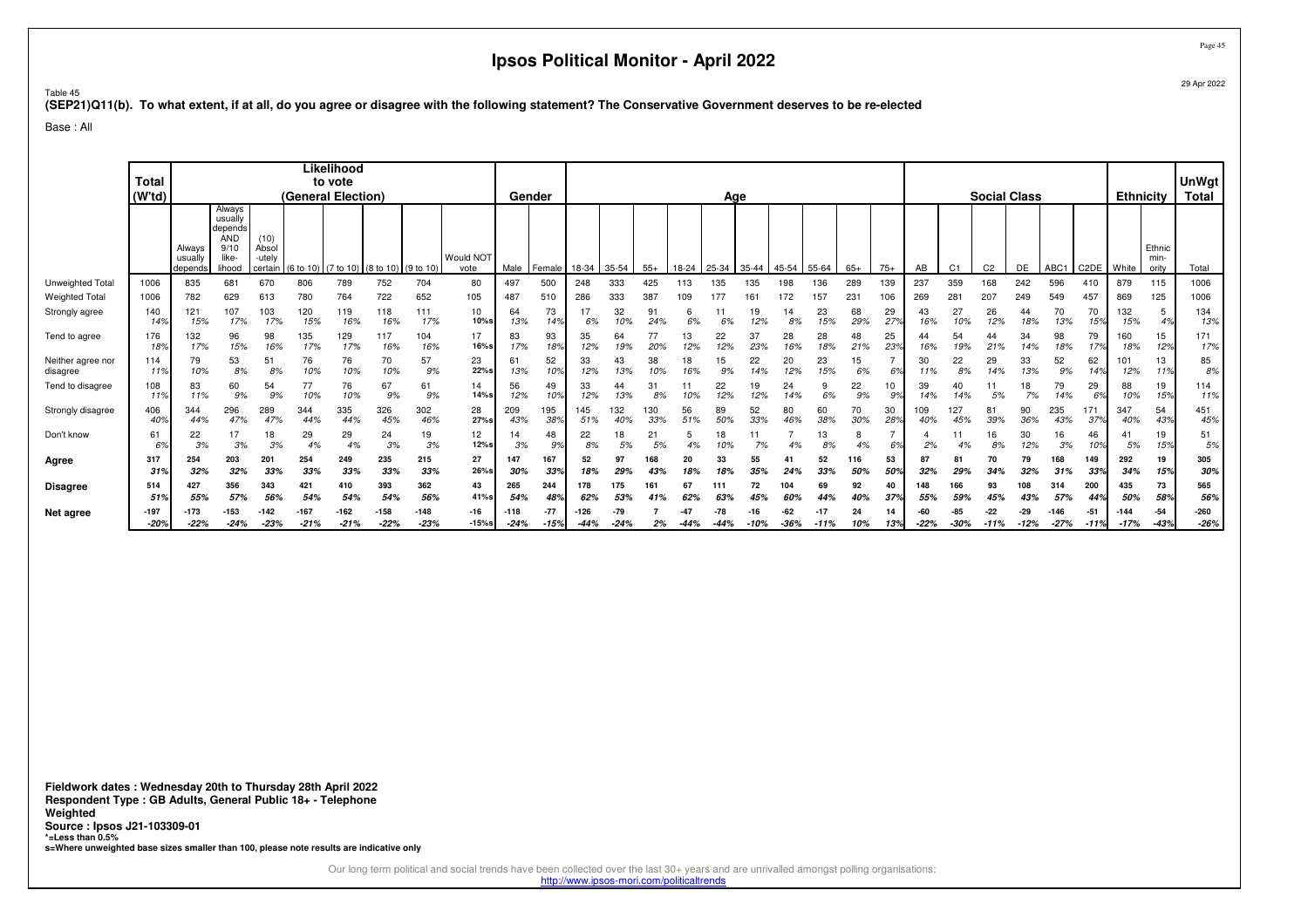™able 46<br>(SEP21)Q11(b). To what extent, if at all, do you agree or disagree with the following statement? The Conservative Government deserves to be re-elected<br>.

Base : All

|                               | <b>Total</b><br>(Weighted) | Voting<br>Not<br>Not<br>Con<br>LD<br>Lab<br>Lab<br>Con<br>554<br>475<br>263<br>342<br>84<br>273<br>505<br>465<br>312<br>83<br>118<br>110<br>18<br>10<br>5<br>40%<br>3%<br>7%s<br>25%<br>4% |               |                 |                  | <b>Working status</b> |                                    | <b>Work sector</b>                |                 | Tenure         |                 |                        |               |                                 |                        | <b>ONS Regions</b> |                          |                        |                  | Past vote<br>(2019 General Election) |            |                  | <b>Qualifications</b> |                        | <b>UnW</b><br>Tot.                  |                  |                  |
|-------------------------------|----------------------------|--------------------------------------------------------------------------------------------------------------------------------------------------------------------------------------------|---------------|-----------------|------------------|-----------------------|------------------------------------|-----------------------------------|-----------------|----------------|-----------------|------------------------|---------------|---------------------------------|------------------------|--------------------|--------------------------|------------------------|------------------|--------------------------------------|------------|------------------|-----------------------|------------------------|-------------------------------------|------------------|------------------|
|                               |                            |                                                                                                                                                                                            |               |                 |                  |                       | Full-time<br>Incl.<br>Sell<br>Empl | Not full-<br>time/Not work<br>ina | Public          | Private        | Mort<br>gage    | Owned<br>out-<br>riaht | Renter        | Total<br>owner<br>occup<br>-ier | North<br>excl.<br>Scot | Mid-<br>lands      | South<br>excl.<br>Londor | Grea<br>-ter<br>Londor | Eng-<br>land     | Scot                                 | Con        | Lab              | LD                    | No<br>qual<br>ications | Other<br>qualif<br>-ications Degree |                  |                  |
| Unweighted Total              | 1006                       |                                                                                                                                                                                            |               |                 |                  |                       | 424                                | 580                               | 198             | 315            | 311             | 404                    | $27 -$        | 715                             | 242                    | 309                | 213                      | 112                    | 816              | 130                                  | 334        | 269              | 77                    | 189                    | 444                                 | 373              | 1006             |
| <b>Weighted Total</b>         | 1006                       |                                                                                                                                                                                            |               |                 |                  |                       | 475                                | 530                               | 100             | 501            | 294             | 342                    | 362           | 636                             | 241                    | 312                | 230                      | 136                    | 870              | 87                                   | 350        | 235              | 73                    | 193                    | 504                                 | 308              | 1006             |
| Strongly agree                | 140<br>14%                 |                                                                                                                                                                                            |               |                 |                  |                       | 39<br>8%                           | 102<br>19%                        | 7%              | 43<br>9%       | 35<br>12%       | 70<br>20%              | 34<br>9%      | 105<br>169                      | 30<br>12%              | 52<br>17%          | 33<br>15%                | 16<br>12%              | 122<br>14%       | 9<br>11%                             | 102<br>29% | 6<br>2%          | 6%                    | 51<br>27%              | 63<br>13%                           | 26<br>8%         | 134<br>13%       |
| Tend to agree                 | 176<br>18%                 | 97<br>36%                                                                                                                                                                                  | 3%            | 6<br>$7\%$ s    | 24<br>5%         | 111<br>249            | 79<br>17%                          | 97<br>18%                         | 17%             | 88<br>18%      | 50<br>17%       | 67<br>20%              | 60<br>16%     | 117<br>189                      | 42<br>17%              | 56<br>18%          | 47<br>21%                | 21<br>15%              | 161<br>18%       | 139                                  | 114<br>33% | 3%               | 5%s                   | 28<br>14%              | 102<br>20%                          | 46<br>15%        | 171<br>17%       |
| Neither agree nor<br>disagree | 114<br>11%                 | 29<br>11%                                                                                                                                                                                  | 22<br>7%      | 19<br>22%s      | 48<br>9%         | 55<br>12%             | 77<br>16%                          | 36<br>7%                          | 5%              | 77<br>15%      | 46<br>16%       | 28<br>8%               | 40<br>11%     | 74<br>12%                       | 17%                    | 37<br>12%          | 22<br>9%                 | 8%                     | 101<br>12%       | 3<br>3%                              | 50<br>14%  | 9<br>4%          | 10<br>14%s            | 21<br>11%              | 55<br>11%                           | 38<br>12%        | 85<br>8%         |
| Tend to disagree              | 108<br>11%                 | 21<br>8%                                                                                                                                                                                   | 29<br>9%      | 15<br>18%s      | 59<br>12%        | 52<br>119             | 55<br>12%                          | 52<br>10%                         | 16%             | 55<br>11%      | 37<br>12%       | 33<br>10%              | 36<br>10%     | 69<br>119                       | 19<br>8%               | 37<br>12%          | 22<br>10%                | 25<br>18%              | 93<br>11%        | 5<br>6%                              | 31<br>9%   | 25<br>11%        | 15%s                  | 6%                     | 45<br>9%                            | 51<br>17%        | 114<br>11%       |
| Strongly disagree             | 406<br>40%                 | 3%                                                                                                                                                                                         | 230<br>74%    | 37<br>44%s      | 335<br>66%       | 112<br>249            | 209<br>44%                         | 198<br>37%                        | 41<br>41%       | 220<br>44%     | 125<br>42%      | 128<br>38%             | 149<br>41%    | 253<br>40 <sup>s</sup>          | 98<br>41%              | 14<br>37%          | 89<br>38%                | 50<br>37%              | 335<br>39%       | 55<br>64%                            | 42<br>12%  | 184<br>78%       | 42<br>57%             | 60<br>31%              | 207<br>41%                          | 139<br>45%       | 451<br>45%       |
| Don't know                    | 61<br>6%                   | 3%                                                                                                                                                                                         | 4%            | $\Omega$<br>2%s | 20<br>4%         | 17<br>4 <sup>°</sup>  | 16<br>3%                           | 45<br>9%                          | 14<br>14%       | 19<br>4%       | 1%              | 16<br>5%               | 43<br>12%     | 18<br>3%                        | 12<br>5%               | 16<br>5%           | 17<br>7%                 | 12<br>9%               | 57<br>7%         |                                      | 10<br>3%   | 2%               | 2<br>2%s              | 22<br>11%              | 31<br>6%                            | 8<br>3%          | 51<br>5%         |
| Agree                         | 317<br>31%                 | 208<br>76%                                                                                                                                                                                 | 21<br>7%      | 11<br>13%s      | 42<br>8%         | 229<br>499            | 117<br>25%                         | 199<br>38%                        | 24<br>24%       | 131<br>26%     | 85<br>29%       | 136<br>40%             | 93<br>26%     | 222<br>359                      | 71<br>30%              | 107<br>349         | 81<br>35%                | 37<br>27%              | 283<br>33%       | 20<br>239                            | 216<br>62% | 13<br>6%         | <b>11%s</b>           | 79<br>41%              | 165<br>33%                          | 72<br>23%        | 305<br>30%       |
| <b>Disagree</b>               | 514<br>51%                 | 29<br>10%                                                                                                                                                                                  | 259<br>83%    | 52<br>62%s      | 394<br>78%       | 164<br>359            | 264<br>56%                         | 250<br>47%                        | 57<br>57%       | 275<br>55%     | 161<br>55%      | 161<br>47%             | 185<br>51%    | 323<br>51 <sup>°</sup>          | 116<br>48%             | 151<br>49%         | 111<br>48%               | 75<br>55%              | 429<br>49%       | 60<br>69%                            | 73<br>21%  | 209<br>89%       | 53<br>72%s            | 71<br>37%              | 252<br>50%                          | 190<br>62%       | 565<br>56%       |
| Net agree                     | $-197$<br>$-20%$           | 179<br>66%                                                                                                                                                                                 | 238<br>$-76%$ | $-49%s$         | $-352$<br>$-70%$ | 66<br>14%             | $-147$<br>$-31%$                   | $-51$<br>$-10%$                   | $-33$<br>$-33%$ | -144<br>$-29%$ | $-76$<br>$-26%$ | $-25$<br>$-7%$         | -92<br>$-26%$ | -101<br>$-16%$                  | $-19%$                 |                    | -30<br>$-13%$            | -38<br>$-28%$          | $-146$<br>$-17%$ | -40<br>$-46%$                        | 143<br>41% | $-196$<br>$-83%$ | $-44$<br>$-61%s$      | 4%                     | $-87$<br>$-17%$                     | $-118$<br>$-38%$ | $-260$<br>$-269$ |

**Fieldwork dates : Wednesday 20th to Thursday 28th April 2022 Respondent Type : GB Adults, General Public 18+ - TelephoneWeighted Source : Ipsos J21-103309-01 \*=Less than 0.5%s=Where unweighted base sizes smaller than 100, please note results are indicative only**

Our long term political and social trends have been collected over the last 30+ years and are unrivalled amongst polling organisations:

http://www.ipsos-mori.com/politicaltrends

29 Apr 2022

Page 46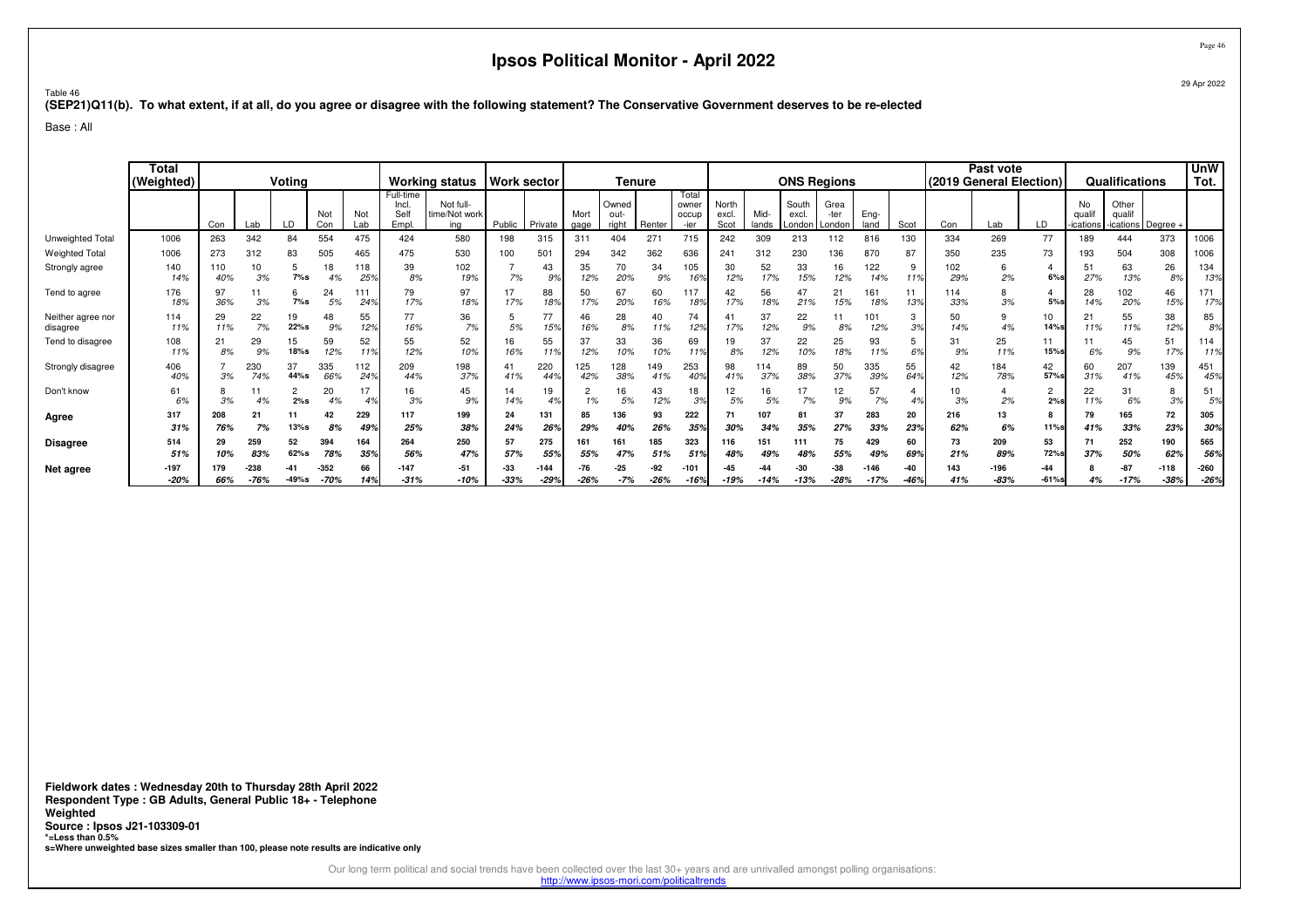Page 47

Table 47**(JAN21)Q19(b). To what extent, if at all, do you agree or disagree with the following statements? Keir Starmer is ready to be Prime Minister**

Base : All

|                               | <b>Total</b><br>(W'td)  |                              |                                                                       |                                    | (General Election) | Likelihood<br>to vote |                                         |                |                   | Gender          |              |                  |           |            |               | Age       |              |                 |                 |                 |                      |            |                | <b>Social Class</b> |               |                  |                      | <b>Ethnicity</b> |                         | <b>UnWgt</b><br>Total |
|-------------------------------|-------------------------|------------------------------|-----------------------------------------------------------------------|------------------------------------|--------------------|-----------------------|-----------------------------------------|----------------|-------------------|-----------------|--------------|------------------|-----------|------------|---------------|-----------|--------------|-----------------|-----------------|-----------------|----------------------|------------|----------------|---------------------|---------------|------------------|----------------------|------------------|-------------------------|-----------------------|
|                               |                         | Always<br>usually<br>depends | Always<br>usually<br>depends<br><b>AND</b><br>9/10<br>like-<br>lihood | (10)<br>Absol<br>-utely<br>certain |                    |                       | (6 to 10) (7 to 10) (8 to 10) (9 to 10) |                | Would NOT<br>vote | Male            | Female       | 18-34            | 35-54     | $55+$      | 18-24         | 25-34     | 35-44        | 45-54           | 55-64           | $65+$           | $75+$                | AB         | C <sub>1</sub> | C <sub>2</sub>      | <b>DE</b>     | ABC <sub>1</sub> | C <sub>2</sub> DE    | White            | Ethnic<br>min-<br>ority | Total                 |
| Unweighted Total              | 1006                    | 835                          | 681                                                                   | 670                                | 806                | 789                   | 752                                     | 704            | 80                | 497             | 500          | 248              | 333       | 425        | 113           | 135       | 135          | 198             | 136             | 289             | 139                  | 237        | 359            | 168                 | 242           | 596              | 410                  | 879              | 115                     | 1006                  |
| <b>Weighted Total</b>         | 1006                    | 782                          | 629                                                                   | 613                                | 780                | 764                   | 722                                     | 652            | 105               | 487             | 510          | 286              | 333       | 387        | 109           | 177       | $16^{\circ}$ | 72              | 157             | 231             | 106                  | 269        | 28.            | 207                 | 249           | 549              | 457                  | 869              | 125                     | 1006                  |
| Strongly agree                | 97<br>10%               | 89<br>11%                    | 83<br>13%                                                             | 85<br>14%                          | 94<br>12%          | 92<br>12%             | 92<br>13%                               | 85<br>13%      | 3<br>$3%$ s       | 10%             | 47<br>9%     | 16<br>6%         | 34<br>10% | 48<br>12%  | 1%            | 15<br>8%  | 15<br>9%     | 19<br>11%       | 28<br>18%       | 19<br>8%        | -9<br>8%             | 26<br>10%  | 30<br>11%      | 24<br>11%           | 17<br>7%      | 57<br>10%        | 4<br>9%              | 93<br>11%        | 4%                      | 111<br>11%            |
| Tend to agree                 | 239<br>24 <sup>°</sup>  | 207<br>26%                   | 180<br>29%                                                            | 173<br>28%                         | 211<br>27%         | 204<br>27%            | 197<br>27%                              | 184<br>28%     | 11<br>10%s        | 117<br>24%      | 121<br>24%   | 99<br>35%        | 84<br>25% | 56<br>14%  | 22<br>20%     | 78        | 51<br>32%    | 33<br>19%       | 19<br>12%       | 37<br>16%       | 24<br>23%            | 78<br>29%  | 68<br>24%      | 38<br>18%           | 56<br>22%     | 146<br>27%       | 93<br>20%            | 202<br>23%       | 35<br>28%               | 235<br>23%            |
| Neither agree nor<br>disagree | 137<br>14%              | 83<br>11%                    | 55<br>9%                                                              | 48<br>8%                           | 81<br>10%          | 78<br>10%             | 63<br>9%                                | 57<br>9%       | 28<br>27%s        | 50<br>10%       | 85<br>17%    | 59<br>21%        | 51<br>15% | 27<br>7%   | 30<br>28%     | 29<br>16% | 26<br>16%    | 25<br>14%       | 14<br>9%        | 12<br>5%        | 6<br>5%              | 25<br>9%   | 44<br>16%      | 26<br>13%           | 42<br>17%     | 69<br>13%        | 68<br>15%            | 108<br>12%       | 29<br>249               | 114<br>11%            |
| Tend to disagree              | 128<br>13%              | 99<br>13%                    | 77<br>12%                                                             | 76<br>12%                          | 99<br>13%          | 97<br>13%             | 91<br>13%                               | 79<br>12%      | 13<br>12%s        | 14%             | 56<br>119    | 37<br>13%        | 12%       | 50<br>13%  | 19<br>18%     | 18        | 16<br>10%    | 24<br>14%       | 17<br>11%       | 34<br>15%       | 14<br>14%            | 46<br>17%  | 43<br>15%      | 19<br>9%            | 20<br>8%      | 89<br>16%        | 39<br>9%             | 111<br>13%       | 15<br>12%               | 163<br>16%            |
| Strongly disagree             | 309<br>31'              | 261<br>33%                   | 210<br>33%                                                            | 205<br>33%                         | 246<br>32%         | 246<br>32%            | 237<br>33%                              | 219<br>34%     | 31<br>$30%$ s     | 170<br>35%      | 138<br>27%   | 41<br>14%        | 89<br>27% | 179<br>46% | 16<br>15%     | 25        | 28<br>17%    | 61<br>36%       | 62<br>39%       | 117<br>51%      | 46<br>43%            | 75<br>28%  | 83<br>30%      | 71<br>34%           | 81<br>32%     | 158<br>29%       | 151<br>33%           | 290<br>33%       | 13<br>10°               | 293<br>29%            |
| Don't know                    | 95<br>9%                | 42<br>5%                     | 24<br>4%                                                              | 26<br>4%                           | 51<br>6%           | 46<br>6%              | 41<br>6%                                | 28<br>4%       | 18<br>18%s        | 32<br>6%        | 64<br>13%    | 33<br>12%        | 35        | 27<br>7%   | 20<br>18%     | 13<br>7%  | 24<br>15%    | 11<br>6%        | 16<br>10%       | 5%              | 6%                   | 7%         | 12<br>4%       | 15%                 | 33<br>13%     | 31<br>6%         | 64<br>14%            | 66<br>8%         | 28<br>23%               | 90<br>9%              |
| Agree                         | 337<br>33%              | 297<br>38%                   | 263<br>42%                                                            | 258<br>42%                         | 304<br>39%         | 297<br>39%            | 289<br>40%                              | 269<br>41%     | 14<br>13%s        | 167<br>34%      | 167<br>33%   | 115<br>40%       | 118       | 104<br>27% | 23<br>21%     | 92<br>52% | 66           | 51<br>30%       | 48<br>30%       | 56<br>24%       | 33<br>31%            | 104<br>39% | 35%            | 61<br>30%           | 73<br>29%     | 203<br>37%       | 134<br>29%           | 295<br>34%       | 40<br>32%               | 346<br>34%            |
| <b>Disagree</b>               | 437                     | 360                          | 286<br>46%                                                            | 281<br>46%                         | 345<br>44%         | 342<br>45%            | 329                                     | 298<br>46%     | 44<br>42%s        | 240<br>49%      | 194<br>38%   | 78               | 130       | 229<br>59% | 36<br>339     |           | 44           | 85              | 78<br>50%       | 151<br>65%      | 60                   | 120        | 126            | 89<br>43%           | 101<br>41%    | 247<br>45%       | 190                  | 401<br>46%       | 27                      | 456<br>45%            |
| Net agree                     | 43%<br>$-100$<br>$-10%$ | 46%<br>$-8%$                 | -23<br>$-4%$                                                          | -23                                | -41<br>$-5%$       | -46<br>$-6%$          | 46%<br>-40<br>-6%                       | $-29$<br>$-5%$ | $-31$<br>$-29%s$  | $-73$<br>$-15%$ | -26<br>$-5%$ | 27%<br>37<br>13% | -4%       | $-32%$     | -13<br>$-12%$ | 50<br>28% | 22<br>14%    | $-34$<br>$-20%$ | $-31$<br>$-20%$ | $-94$<br>$-41%$ | 57%<br>-27<br>$-25%$ | 45%<br>-6% | 9۶.<br>-10%    | $-28$<br>-13%       | -28<br>$-11%$ | $-8%$            | 42%<br>-56<br>$-12%$ | $-106$<br>$-12%$ | 229<br>13<br>10%        | $-110$<br>$-11%$      |

**Fieldwork dates : Wednesday 20th to Thursday 28th April 2022 Respondent Type : GB Adults, General Public 18+ - TelephoneWeighted Source : Ipsos J21-103309-01 \*=Less than 0.5%s=Where unweighted base sizes smaller than 100, please note results are indicative only**

Our long term political and social trends have been collected over the last 30+ years and are unrivalled amongst polling organisations:

http://www.ipsos-mori.com/politicaltrends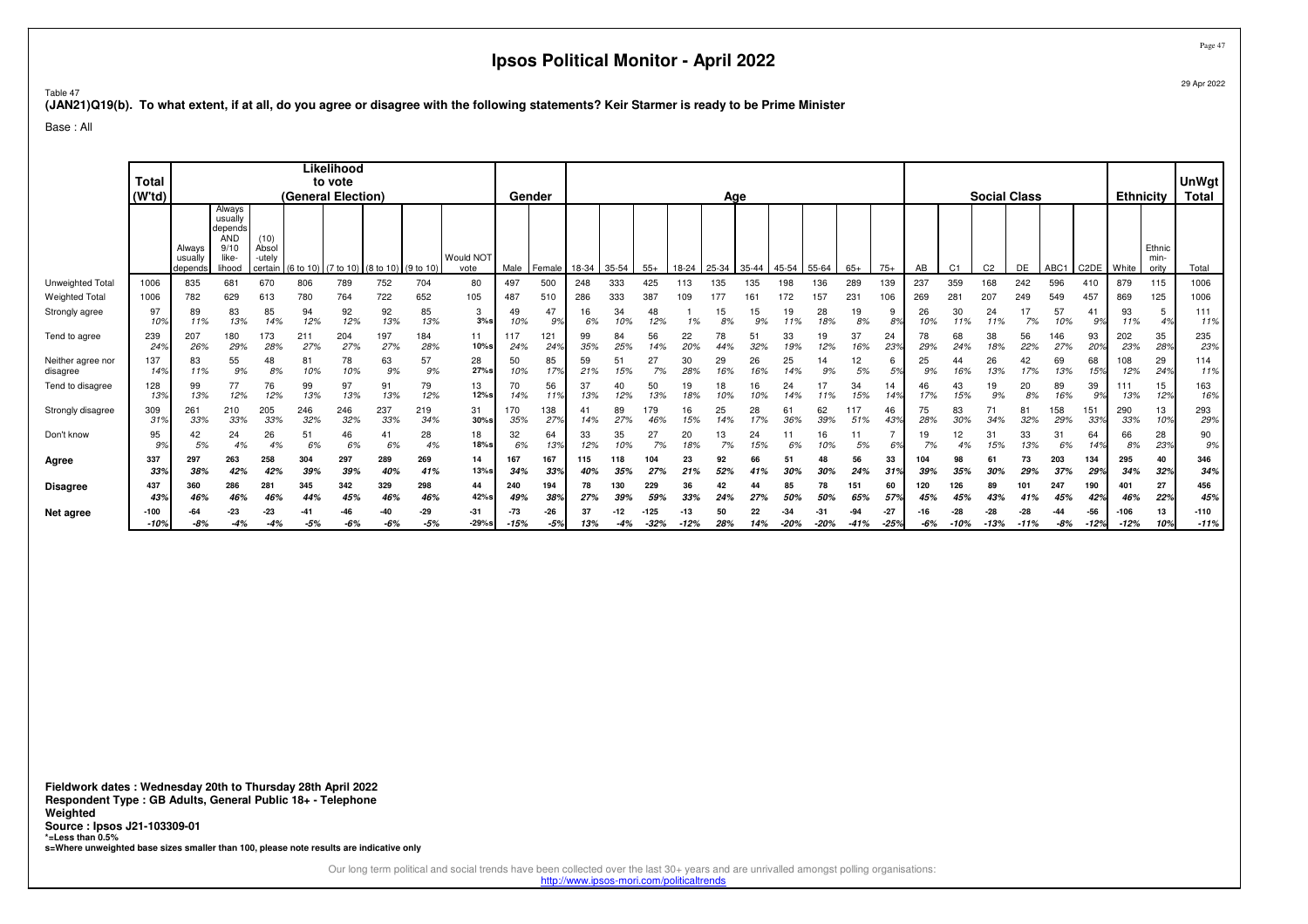Page 48

Table 48**(JAN21)Q19(b). To what extent, if at all, do you agree or disagree with the following statements? Keir Starmer is ready to be Prime Minister**

Base : All

|                               | Tota<br>(Weighted) |                  |            | Voting        |            |                |                                     | <b>Working status</b>             |           | Work sector  |              | Tenure                 |            |                                 |                        |               |                         | <b>ONS Regions</b>     |              |                 |                  | Past vote<br>(2019 General Election) |            |                        | Qualifications                          |            | <b>UnW</b><br>Tot. |
|-------------------------------|--------------------|------------------|------------|---------------|------------|----------------|-------------------------------------|-----------------------------------|-----------|--------------|--------------|------------------------|------------|---------------------------------|------------------------|---------------|-------------------------|------------------------|--------------|-----------------|------------------|--------------------------------------|------------|------------------------|-----------------------------------------|------------|--------------------|
|                               |                    | Con              | Lab        | LD            | Not<br>Con | Not<br>Lab     | Full-time<br>Incl.<br>Self<br>Empl. | Not full-<br>time/Not work<br>ing | Public    | Private      | Mort<br>gage | Owned<br>out-<br>right | Renter     | Total<br>owner<br>occup<br>-ier | North<br>excl.<br>Scot | Mid-<br>lands | South<br>excl<br>London | Grea<br>-ter<br>London | Eng-<br>land | Scot            | Con              | Lab                                  | LD         | No<br>qual<br>ications | Other<br>qualif<br>-ications   Degree - |            |                    |
| Unweighted Total              | 1006               | 263              | 342        | 84            | 554        | 475            | 424                                 | 580                               | 198       | 315          | 311          | 404                    | $27 -$     | 715                             | 242                    | 309           | 213                     | 112                    | 816          | 130             | 334              | 269                                  | 77         | 89                     | 444                                     | 373        | 1006               |
| <b>Weighted Total</b>         | 1006               | 273              | 312        | 83            | 505        | 465            | 475                                 | 530                               | 100       | 501          | 294          | 342                    | 362        | 636                             | 241                    | 312           | 230                     | 136                    | 870          | 87              | 350              | 235                                  | 73         | 193                    | 504                                     | 308        | 1006               |
| Strongly agree                | 97<br>10%          | 2%               | 72<br>23%  | ŏ<br>9%s      | 85<br>17%  | 20<br>4%       | 45<br>10%                           | 52<br>10%                         | 6<br>6%   | 55<br>11%    | 30<br>10%    | 31<br>9%               | 36<br>10%  | 61<br>10%                       | 25<br>10%              | 30<br>10%     | 18<br>8%                | 15<br>11%              | 85<br>10%    | 9<br>11%        | 16<br>5%         | 62<br>27%                            | 10<br>14%  | 20<br>10%              | 43<br>8%                                | 35<br>11%  | 111<br>11%         |
| Tend to agree                 | 239<br>24%         | 25<br>9%         | 121<br>39% | 29<br>$34%$ s | 177<br>35% | 80<br>17%      | 121<br>25%                          | 118<br>22%                        | 39<br>39% | 130<br>26%   | 90<br>31%    | 65<br>19%              | 83<br>23%  | 154<br>24 <sup>°</sup>          | 54<br>22%              | 83<br>27%     | 51<br>22%               | 35<br>26%              | 216<br>25%   | 16<br>199       | 51<br>15%        | 88<br>37%                            | 30<br>41%s | 37<br>19%              | 110<br>22%                              | 92<br>30%  | 235<br>23%         |
| Neither agree nor<br>disagree | 137<br>14%         | 15<br>5%         | 45<br>14%  | 21%s          | 72<br>14%  | 42<br>9%       | 76<br>16%                           | 60<br>11%                         | 10<br>10% | 75<br>15%    | 32<br>11%    | 39<br>11%              | 65<br>18%  | 71<br>11%                       | 35<br>14%              | 40<br>13%     | 31<br>14%               | 23<br>17%              | 123<br>14%   | 9<br>10%        | 25<br>7%         | 26<br>11%                            | 11<br>15%s | 13<br>7%               | 84<br>17%                               | 40<br>13%  | 114<br>11%         |
| Tend to disagree              | 128<br>13%         | 41<br>15%        | 29<br>9%   | 11%s          | 60<br>12%  | 72<br>15%      | 67<br>14%                           | 61<br>11%                         | 16<br>16% | 61<br>12%    | 46<br>16%    | 46<br>13%              | 33<br>9%   | 92<br>149                       | 39<br>16%              | 39<br>12%     | 28<br>12%               | 8<br>6%                | 106<br>12%   | 14<br>169       | 54<br>16%        | 29<br>12%                            | 9<br>12%s  | 14<br>7%               | 62<br>12%                               | 51<br>17%  | 163<br>16%         |
| Strongly disagree             | 309<br>31%         | 175<br>64%       | 25<br>8%   | 14<br>16%s    | 75<br>15%  | 226<br>49%     | 135<br>28%                          | 174<br>33%                        | 17<br>17% | 144<br>29%   | 83<br>28%    | 133<br>39%             | 92<br>25%  | 216<br>349                      | 73<br>30%              | 89<br>29%     | 85<br>37%               | 30<br>22%              | 258<br>30%   | 32<br>37%       | 190<br>54%       | 19<br>8%                             | 10<br>14%  | 80<br>41%              | 156<br>31%                              | 74<br>24%  | 293<br>29%         |
| Don't know                    | 95<br>9%           | 4%               | 20<br>7%   | $8%$ s        | 35<br>7%   | 25<br>.5%      | 31<br>6%                            | 65<br>12%                         | 12<br>12% | 37<br>7%     | 14<br>5%     | 28<br>8%               | 53<br>15%  | 41<br>7%                        | 15<br>6%               | 31            | 17<br>7%                | 26<br>19%              | 83<br>10%    | 6<br>7%         | 13               | 5%                                   | 3<br>4%s   | 30<br>15%              | 50<br>10%                               | 16<br>5%   | 90<br>9%           |
| Agree                         | 337<br>33%         | 31<br>12%        | 193<br>62% | 36<br>44%s    | 262<br>52% | 100<br>22%     | 166<br>35%                          | 170<br>32%                        | 45<br>45% | 185<br>37%   | 120<br>41%   | 95<br>28%              | 118<br>33% | 215<br>34%                      | 79<br>33%              | 113<br>36%    | 69<br>30%               | 50<br>36%              | 301<br>35%   | 25<br>299       | 67<br>19%        | 150<br>64%                           | 40<br>55%  | 57<br>29%              | 153<br>30%                              | 127<br>419 | 346<br>34%         |
| <b>Disagree</b>               | 437                | 216              | 54         | 22            | 136        | 298            | 202                                 | 235                               | 33        | 205          | 128          | 179                    | 125        | 308                             | 112                    | 128           | 113                     | 38                     | 364          | 47              | 244              | 48                                   | 19         | 94                     | 217                                     | 125        | 456                |
|                               | 43%                | 79%              | 17%        | 27%s          | 27%        | 649            | 43%                                 | 44%                               | 33%       | 41%          | 44%          | 53%                    | 35%        | 48%                             | 47%                    |               | 49%                     | 28%                    | 42%          | 54%             | 70%              | 21%                                  | 26%s       | 49%                    | 43%                                     | 419        | 45%                |
| Net agree                     | $-100$<br>$-10%$   | $-185$<br>$-68%$ | 139<br>44% | 17%s          | 126<br>25% | -197<br>$-42%$ | $-36$<br>$-8%$                      | $-65$<br>$-12%$                   | 12<br>12% | -20<br>$-4%$ | -3%          | 84<br>$-25%$           | $-2%$      | -93<br>$-15%$                   | -33<br>$-14%$          | $-5%$         | -43                     | 9%                     | -63<br>$-7%$ | $-21$<br>$-24%$ | $-177$<br>$-51%$ | 102<br>43%                           | 21<br>28%s | -38<br>$-20%$          | -64<br>$-13%$                           | 2<br>1%    | $-110$<br>$-119$   |

**Fieldwork dates : Wednesday 20th to Thursday 28th April 2022 Respondent Type : GB Adults, General Public 18+ - TelephoneWeighted Source : Ipsos J21-103309-01 \*=Less than 0.5%s=Where unweighted base sizes smaller than 100, please note results are indicative only**

Our long term political and social trends have been collected over the last 30+ years and are unrivalled amongst polling organisations:

http://www.ipsos-mori.com/politicaltrends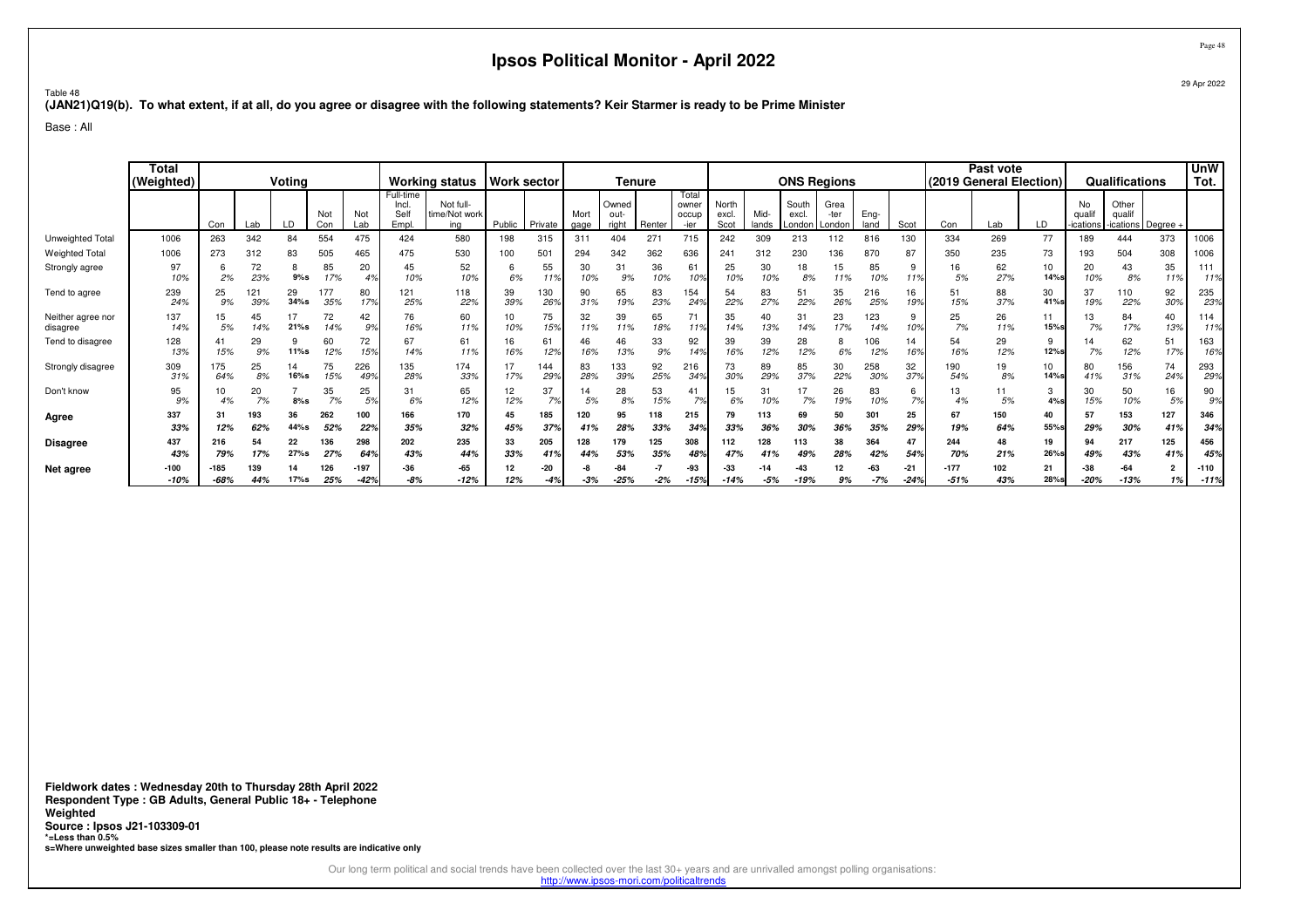Table 49

 **(JUN2021)Q17. Please tell me to what extent, if at all, you agree or disagree with the following statement:The Labour Party should change its leader before the next general election**

Base : All

|                               |                                    |                              |                                                                      |                                    |                                           | Likelihood |            |            |                   |           |            |           |           |           |           |           |           |           |           |           |           |           |                |                     |           |            |              |                  |                         |                       |
|-------------------------------|------------------------------------|------------------------------|----------------------------------------------------------------------|------------------------------------|-------------------------------------------|------------|------------|------------|-------------------|-----------|------------|-----------|-----------|-----------|-----------|-----------|-----------|-----------|-----------|-----------|-----------|-----------|----------------|---------------------|-----------|------------|--------------|------------------|-------------------------|-----------------------|
|                               | <b>Total</b><br>(W <sup>t</sup> d) |                              |                                                                      |                                    | (General Election)                        | to vote    |            |            |                   |           | Gender     |           |           |           |           | Age       |           |           |           |           |           |           |                | <b>Social Class</b> |           |            |              | <b>Ethnicity</b> |                         | UnWgt<br><b>Total</b> |
|                               |                                    | Always<br>usually<br>depends | Always<br>usually<br>depends<br><b>AND</b><br>9/1<br>like-<br>lihood | (10)<br>Absol<br>-utelv<br>certain | $(6 to 10)$ (7 to 10) (8 to 10) (9 to 10) |            |            |            | Would NOT<br>vote | Male      | Female     | 18-34     | $35 - 54$ | $55+$     | 18-24     | 25-34     | 35-44     | $ 45-54 $ | $55 - 64$ | $65+$     | $75+$     | AB        | C <sub>1</sub> | C <sub>2</sub>      | DE        | ABC1       | C2DE   White |                  | Ethnic<br>min-<br>ority | Total                 |
| Unweighted Total              | 1006                               | 835                          | 681                                                                  | 670                                | 806                                       | 789        | 752        | 704        | 80                | 497       | 500        | 248       | 333       | 425       | 113       | 135       | 135       | 198       | 136       | 289       | 139       | 237       | 359            | 168                 | 242       | 596        | 410          | 879              | 115                     | 1006                  |
| Weighted Total                | 1006                               | 782                          | 629                                                                  | 613                                | 780                                       | 764        | 722        | 652        | 105               | 487       | 510        | 286       | 333       | 387       | 109       | 177       |           | 72        | 157       | 231       | 106       | 269       | 281            | 207                 | 249       | 549        | 457          | 869              | 125                     | 1006                  |
| Strongly agree                | 200<br>20 <sub>2</sub>             | 152<br>19%                   | 121<br>19%                                                           | 28<br>21%                          | 148<br>19%                                | 143<br>19% | 134<br>18% | 131<br>20% | 19<br>19%s        | 92<br>19% | 106<br>21% | 59<br>21% | 54<br>16% | 87<br>23% | 17%       | 23%       | 19<br>12% | 35<br>20% | 36<br>23% | 22%       | 18<br>17% | 5<br>19%  | 62<br>22%      | 42<br>20%           | 18%       | 114<br>21% | 87<br>19%    | 164<br>19%       | 29<br>24%               | 186<br>18%            |
| Tend to agree                 | 163<br>16 <sup>o</sup>             | 132<br>17%                   | 05<br>17%                                                            | 97<br>16%                          | 128<br>16%                                | 128<br>17% | 118<br>16% | 109<br>17% | 16<br>15%s        | 88<br>18% | 73<br>14%  | 53<br>19% | 53<br>16% | 57<br>15% | 15%       |           | 13%       | 32<br>19% | 25<br>16% | 32<br>14% |           | 16%       | 15%            | 32<br>16%           | 44<br>18% | 86<br>16%  | 76<br>17%    | 130<br>15%       | 31<br>25%               | 155<br>15%            |
| Neither agree nor<br>disagree | 190<br>19 <sup>°</sup>             | 132<br>17%                   | 104<br>16%                                                           | 98<br>16%                          | 132<br>17%                                | 130<br>17% | 123<br>17% | 106<br>16% | 33<br>$31%$ s     | 95<br>20% | 92<br>18%  | 51<br>18% | 78<br>23% | 61<br>16% | 26<br>24% | 25<br>14% | 45<br>28% | 33<br>19% | 27<br>17% | 33<br>14% | 12<br>12% | 50<br>18% | 48<br>17%      | 31<br>15%           | 61<br>25% | 97<br>18%  | 93<br>20%    | 168<br>19%       | 21<br>17%               | 180<br>18%            |
| Tend to disagree              | 163<br>16 <sup>°</sup>             | 149<br>19%                   | 128<br>20%                                                           | 15<br>19%                          | 144<br>19%                                | 144<br>19% | 138<br>19% | 128<br>20% | 10<br>10%s        | 84<br>17% | 78<br>15%  | 50<br>17% | 52<br>16% | 61<br>16% | 14%       | 35<br>20% | 28<br>18% | 24<br>14% | 21<br>13% | 18%       | 24<br>22% | 53<br>20% | 55<br>20%      | 32<br>16%           | 23<br>9%  | 108<br>20% | 56<br>12%    | 154<br>18%       | 10                      | 186<br>18%            |
| Strongly disagree             | 193<br>199                         | 180<br>23%                   | 148<br>24%                                                           | 49<br>24%                          | 178<br>23%                                | 177<br>23% | 175<br>24% | 150<br>23% | 5<br>$5%$ s       | 90<br>18% | 02<br>20%  | 34<br>12% | 59<br>18% | 99<br>26% | 12<br>11% | 22<br>13% | 24<br>15% | 36<br>21% | 37<br>24% | 62<br>27% | 33<br>31% | 58<br>22% | 52<br>19%      | 38<br>18%           | 45<br>18% | 110<br>20% | 83<br>18%    | 184<br>21%       | 70/                     | 217<br>22%            |
| Don't know                    | 96<br>10%                          | 36<br>5%                     | 23<br>4%                                                             | 27<br>4%                           | 50<br>6%                                  | 43<br>6%   | 35<br>5%   | 29<br>4%   | 22<br>$21%$ s     | 8%        | 58<br>11%  | 37<br>13% | 37<br>11% | 22<br>6%  | 21<br>20% | 16<br>9%  | 24<br>15% | 13<br>7%  | 10<br>7%  | 12<br>5%  | 8%        | 5%        | 21<br>8%       | 32<br>15%           | 30<br>12% | 34<br>6%   | 62<br>14%    | 69<br>8%         | 25<br>20%               | 82<br>8%              |

**Fieldwork dates : Wednesday 20th to Thursday 28th April 2022 Respondent Type : GB Adults, General Public 18+ - TelephoneWeighted Source : Ipsos J21-103309-01 \*=Less than 0.5%s=Where unweighted base sizes smaller than 100, please note results are indicative only**

Our long term political and social trends have been collected over the last 30+ years and are unrivalled amongst polling organisations:

http://www.ipsos-mori.com/politicaltrends

Page 49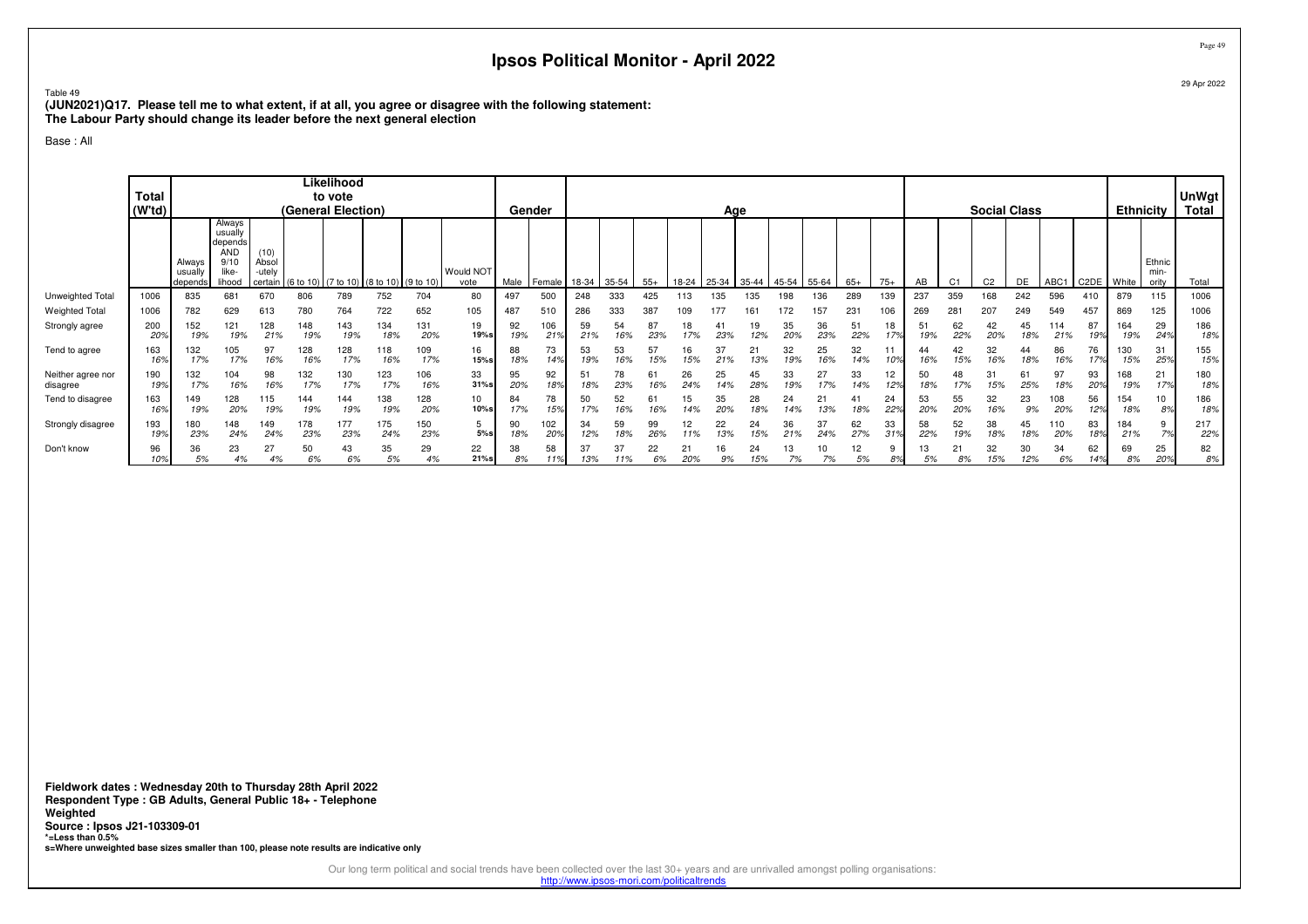Table 50

 **(JUN2021)Q17. Please tell me to what extent, if at all, you agree or disagree with the following statement:The Labour Party should change its leader before the next general election**

Base : All

|                               | <b>Total</b><br>(Weighted) |           |           | Voting     |            |                        |                                     | <b>Working status</b>             | <b>Work sector</b> |            |              | <b>Tenure</b>          |           |                                 |                        |              | <b>ONS Regions</b>      |                                 |              |           |           | Past vote<br>(2019 General Election) |            |                         | Qualifications  |                      | <b>UnW</b><br>Tot. |
|-------------------------------|----------------------------|-----------|-----------|------------|------------|------------------------|-------------------------------------|-----------------------------------|--------------------|------------|--------------|------------------------|-----------|---------------------------------|------------------------|--------------|-------------------------|---------------------------------|--------------|-----------|-----------|--------------------------------------|------------|-------------------------|-----------------|----------------------|--------------------|
|                               |                            | Con       | Lab       | LD         | Not<br>Con | Not<br>Lab             | Full-time<br>Incl.<br>Self<br>Empl. | Not full-<br>time/Not work<br>ina | Public             | Private    | Mort<br>gage | Owned<br>out-<br>riaht | Renter    | Total<br>owner<br>occup<br>-ier | North<br>excl.<br>Scot | Mid<br>lands | South<br>excl.          | Grea<br>-ter<br>London   London | Eng-<br>land | Scot      | Con       | Lab                                  | LD         | No<br>quali<br>ications | Other<br>qualif | -ications   Degree + |                    |
| Unweighted Total              | 1006                       | 263       | 342       | 84         | 554        | 475                    | 424                                 | 580                               | 198                | 315        | 311          | 404                    | 271       | 715                             | 242                    | 309          | 213                     | 112                             | 816          | 130       | 334       | 269                                  | 77         | 189                     | 444             | 373                  | 1006               |
| <b>Weighted Total</b>         | 1006                       | 273       | 312       | 83         | 505        | 465                    | 475                                 | 530                               | 100                | 501        | 294          | 342                    | 362       | 636                             | 241                    | 312          | 230                     | 136                             | 870          | 87        | 350       | 235                                  | 73         | 193                     | 504             | 308                  | 1006               |
| Strongly agree                | 200<br>20%                 | 26%       | 30<br>10% | $9%$ s     | 72<br>14%  | 111<br>24 <sup>°</sup> | 106<br>22%                          | 95<br>18%                         | 16<br>16%          | 110<br>22% | 46<br>16%    | 67<br>20%              | 85<br>23% | 113<br>18 <sup>o</sup>          | 50<br>21%              | 63<br>20%    | 41<br>18%               | 26<br>19%                       | 167<br>19%   | 20<br>23% | 87<br>25% | 32<br>13%                            | 9%s        | 35<br>18%               | 120<br>24%      | 45<br>15%            | 186<br>18%         |
| Tend to agree                 | 163<br>16%                 | 44<br>16% | 15%       | 19<br>22%s | 84<br>17%  | 81<br>17%              | 76<br>16%                           | 87<br>16%                         | 19<br>19%          | 90<br>18%  | 61<br>21%    | 44<br>13%              | 57<br>16% | 105<br>17%                      | 38<br>16%              | 46<br>15%    | 48<br>21%               | 16<br>12%                       | 141<br>16%   | 15<br>18% | 59<br>17% | 39<br>17%                            | 15<br>20%s | 33<br>17%               | 84<br>17%       | 46<br>15%            | 155<br>15%         |
| Neither agree nor<br>disagree | 190<br>19%                 | 53<br>19% | 49<br>16% | 24<br>28%s | 93<br>18%  | 97<br>21%              | 94<br>20%                           | 95<br>18%                         | 18<br>18%          | 93<br>18%  | 65<br>22%    | 55<br>16%              | 67<br>18% | 120<br>19%                      | 58<br>24%              | 66<br>21%    | 44<br>19%               | 10<br>7%                        | 167<br>19%   | 13<br>15% | 58<br>16% | 36<br>15%                            | 14<br>19%s | 31<br>16%               | 89<br>18%       | 70<br>23%            | 180<br>18%         |
| Tend to disagree              | 163<br>16%                 | 40<br>15% | 69<br>22% | 18<br>22%s | 102<br>20% | 73<br>16%              | 87<br>18%                           | 76<br>14%                         | 20<br>20%          | 79<br>16%  | 62<br>21%    | 60<br>18%              | 41<br>11% | 122<br>19%                      | 37<br>15%              | 44<br>14%    | 39<br>17%               | 29<br>22%                       | 140<br>16%   | 15<br>17% | 55<br>16% | 55<br>23%                            | 20<br>28%s | 26<br>13%               | 68<br>14%       | 69<br>23%            | 186<br>18%         |
| Strongly disagree             | 193<br>19%                 | 17%       | 99<br>32% | 13<br>16%s | 127<br>25% | 76<br>16%              | 76<br>16%                           | 117<br>22%                        | 17%                | 86<br>17%  | 55<br>19%    | 87<br>25%              | 51<br>14% | 142<br>22%                      | 43<br>18%              | 68<br>22%    | 38<br>17%               | 26<br>19%                       | 69           | 17<br>20% | 70<br>20% | 68<br>29%                            | 14<br>19%s | 49<br>25%               | 85<br>17%       | 60<br>19%            | 217<br>22%         |
| Don't know                    | 96<br>10%                  |           | 18        | 2%s        | 26<br>5%   | 27<br>6%               | 37<br>8%                            | 60<br>11%                         | 10<br>9%           | 44<br>9%   | 2%           | 27<br>$\epsilon$<br>8% | 62<br>17% | 33                              |                        | 25<br>8%     | $^{\circ}$<br>ا ے<br>9% | 28<br>21%                       | 86           |           | 22<br>6%  |                                      | $5%$ s     | 20<br>10%               | 58              | 18<br>6%             | 82<br>8%           |

**Fieldwork dates : Wednesday 20th to Thursday 28th April 2022 Respondent Type : GB Adults, General Public 18+ - TelephoneWeighted Source : Ipsos J21-103309-01 \*=Less than 0.5%s=Where unweighted base sizes smaller than 100, please note results are indicative only**

> Our long term political and social trends have been collected over the last 30+ years and are unrivalled amongst polling organisations: http://www.ipsos-mori.com/politicaltrends

Page 5029 Apr 2022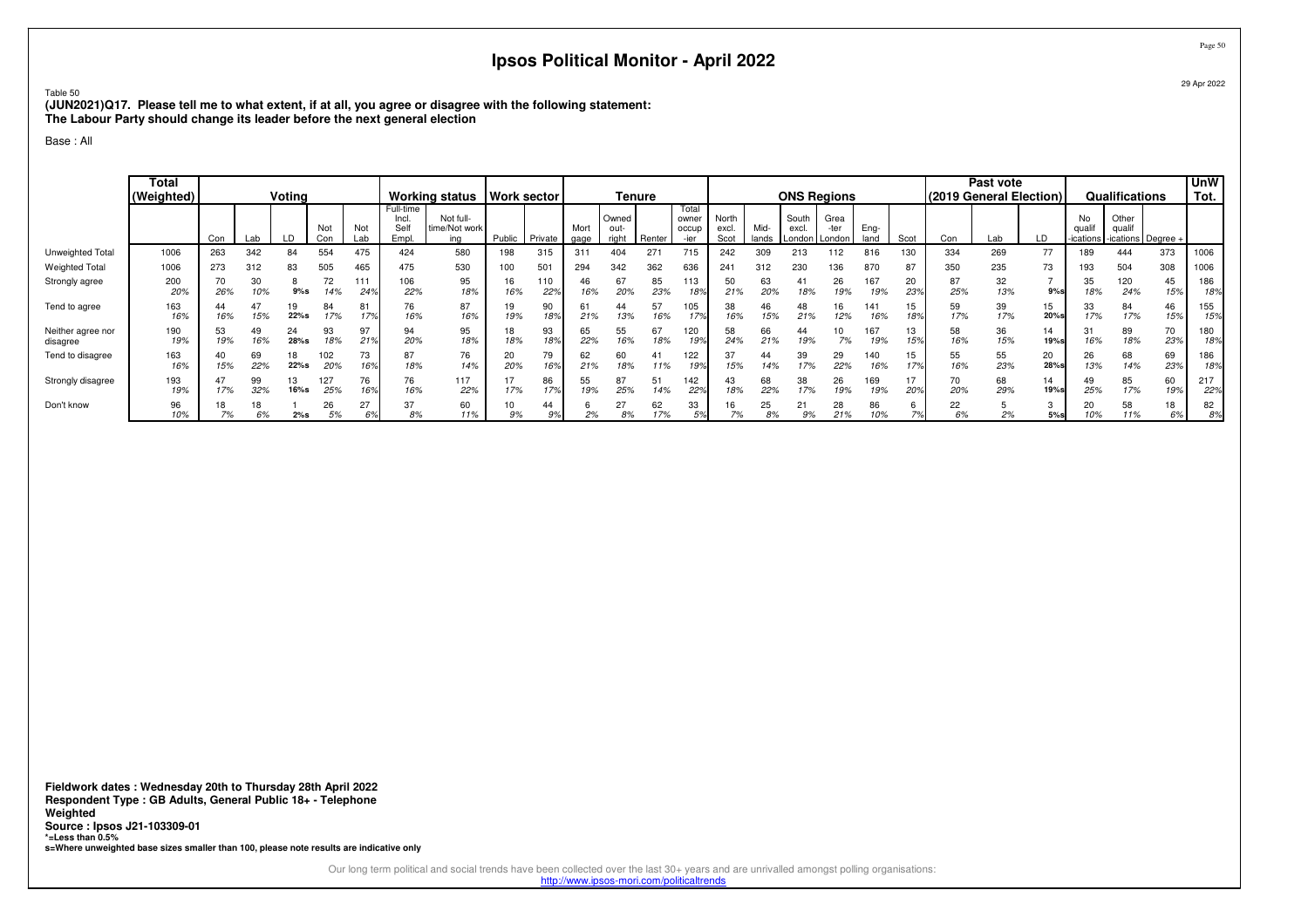Table 51

 **(JUN2021)Q18 - Please tell me to what extent, if at all, you agree or disagree with the following statement:The Conservative Party should change its leader before the next general election**

Base : All

|                               | <b>Total</b><br>(W'td) |                              |                                                                       |                                    | (General Election) | Likelihood<br>to vote |                                         |            |                   |            | Gender     |            |            |            |           | Age       |           |           |           |           |           |           |           | <b>Social Class</b> |           |            |              | <b>Ethnicity</b> |                         | <b>UnWgt</b><br>Total |
|-------------------------------|------------------------|------------------------------|-----------------------------------------------------------------------|------------------------------------|--------------------|-----------------------|-----------------------------------------|------------|-------------------|------------|------------|------------|------------|------------|-----------|-----------|-----------|-----------|-----------|-----------|-----------|-----------|-----------|---------------------|-----------|------------|--------------|------------------|-------------------------|-----------------------|
|                               |                        | Always<br>usually<br>depends | Always<br>usually<br>depends<br><b>AND</b><br>9/10<br>like-<br>lihood | (10)<br>Absol<br>-utely<br>certain |                    |                       | (6 to 10) (7 to 10) (8 to 10) (9 to 10) |            | Would NOT<br>vote | Male       | Female     | 18-34      | 35-54      | $55+$      | 18-24     | 25-34     | 35-44     | 45-54     | 55-64     | $65+$     | $75+$     | AB        |           | C <sub>2</sub>      | DE        | ABC1       | C2DE   White |                  | Ethnic<br>min-<br>oritv | Total                 |
| Unweighted Total              | 1006                   | 835                          | 681                                                                   | 670                                | 806                | 789                   | 752                                     | 704        | 80                | 497        | 500        | 248        | 333        | 425        | 113       | 135       | 135       | 98        | 36        | 289       | 139       | 237       | 359       | 168                 | 242       | 596        | 410          | 879              | 115                     | 1006                  |
| Weighted Total                | 1006                   | 782                          | 629                                                                   | 613                                | 780                | 764                   | 722                                     | 652        | 105               | 487        | 510        | 286        | 333        | 387        |           |           |           |           | 157       | 231       | 106       | 269       | 281       | 207                 | 249       | 549        | 457          | 869              | 125                     | 1006                  |
| Strongly agree                | 362<br>36 <sup>°</sup> | 303<br>39%                   | 255<br>41%                                                            | 253<br>41%                         | 302<br>39%         | 293<br>38%            | 280<br>39%                              | 264<br>40% | 29<br>28%s        | 191<br>39% | 168<br>33% | 103<br>36% | 131<br>39% | 128<br>33% | 35<br>33% | 68<br>39% | 64        | 67<br>39% | 56<br>36% | 72<br>31% | 32<br>30% | 43%       | 114       | 59<br>29%           | 75<br>30% | 228<br>42% | 134<br>299   | 305<br>35%       | 53<br>42%               | 404<br>40%            |
| Tend to agree                 | 188<br>199             | 158<br>20%                   | 15<br>18%                                                             | : 1<br>18%                         | 153<br>20%         | 153<br>20%            | 142<br>20%                              | 119<br>18% | 12<br>11%s        | 101<br>21% | 85<br>17%  | 25%        | 50<br>15%  | 67<br>17%  | 24<br>22% | 26%       | 26<br>16% | 25<br>14% | 25<br>16% | 41<br>18% | 17%       | 57<br>21% | 52<br>19% | 36<br>18%           | 42<br>17% | 109<br>20% | 79<br>17%    | 156<br>18%       | 31<br>25%               | 183<br>18%            |
| Neither agree nor<br>disagree | 139<br>14%             | 81<br>10%                    | 57<br>9%                                                              | 51<br>8%                           | 86<br>11%          | 84<br>11%             | 72<br>10%                               | 59<br>$9%$ | 27<br>26%s        | 62<br>13%  | 75<br>15%  | 51<br>18%  | 48<br>15%  | 10%        | 29<br>27% | 21<br>12% | 29<br>18% | 19<br>11% | 23<br>15% | 7%        | 5%        | 10%       | 31<br>1%  | 32<br>16%           | 48<br>19% | 59<br>11%  | 80<br>18%    | 119<br>14%       | 17<br>13%               | 110<br>11%            |
| Tend to disagree              | 109                    | 99<br>13%                    | 92<br>15%                                                             | 83<br>14%                          | 98<br>13%          | 94<br>12%             | 94<br>13%                               | 92<br>14%  | 3<br>3%s          | 9%         | 66<br>13%  | 31<br>11%  | 32<br>10%  | 45<br>12%  | 8%        | 22<br>13% |           | 25<br>15% | 17<br>11% | 29<br>12% | 13%       | 29        | 1%        | 32<br>16%           | 7%        | 59<br>11%  | 49<br>11%    | 104<br>12%       | 3<br>2%                 | 108<br>11%            |
| Strongly disagree             | 147<br>15%             | 118<br>15%                   | 98<br>16%                                                             | 101<br>16%                         | 116<br>15%         | 115<br>15%            | 112<br>15%                              | 104<br>16% | 16<br>$15%$ s     | 67<br>14%  | 79<br>15%  | 12<br>4%   | 12%        | 93<br>24%  |           |           | 14<br>9%  | 27<br>16% | 30<br>19% | 63<br>28% | 29<br>27% | 13%       | 39<br>4%  | 24<br>11%           | 50<br>20% | 73<br>13%  | 74<br>16%    | 141<br>16%       | 6<br>5%                 | 147<br>15%            |
| Don't know                    | 61<br>6%               | 22<br>3%                     | 13<br>2%                                                              | 14<br>2%                           | 25<br>3%           | 24<br>3%              | 22<br>3%                                | 15<br>2%   | 18<br>17%s        | 5%         | 37<br>7%   | 6%         | 30<br>9%   | 14<br>4%   | 6%        | 6%        | 20<br>13% | 5%        |           | 4%        |           | 2%        | 5%        | 23<br>11%           | 7%        | 20<br>4%   | 41<br>9%     | 45<br>5%         | 15<br>12%               | 54<br>5%              |

**Fieldwork dates : Wednesday 20th to Thursday 28th April 2022 Respondent Type : GB Adults, General Public 18+ - TelephoneWeighted Source : Ipsos J21-103309-01 \*=Less than 0.5%s=Where unweighted base sizes smaller than 100, please note results are indicative only**

Our long term political and social trends have been collected over the last 30+ years and are unrivalled amongst polling organisations:

http://www.ipsos-mori.com/politicaltrends

Page 51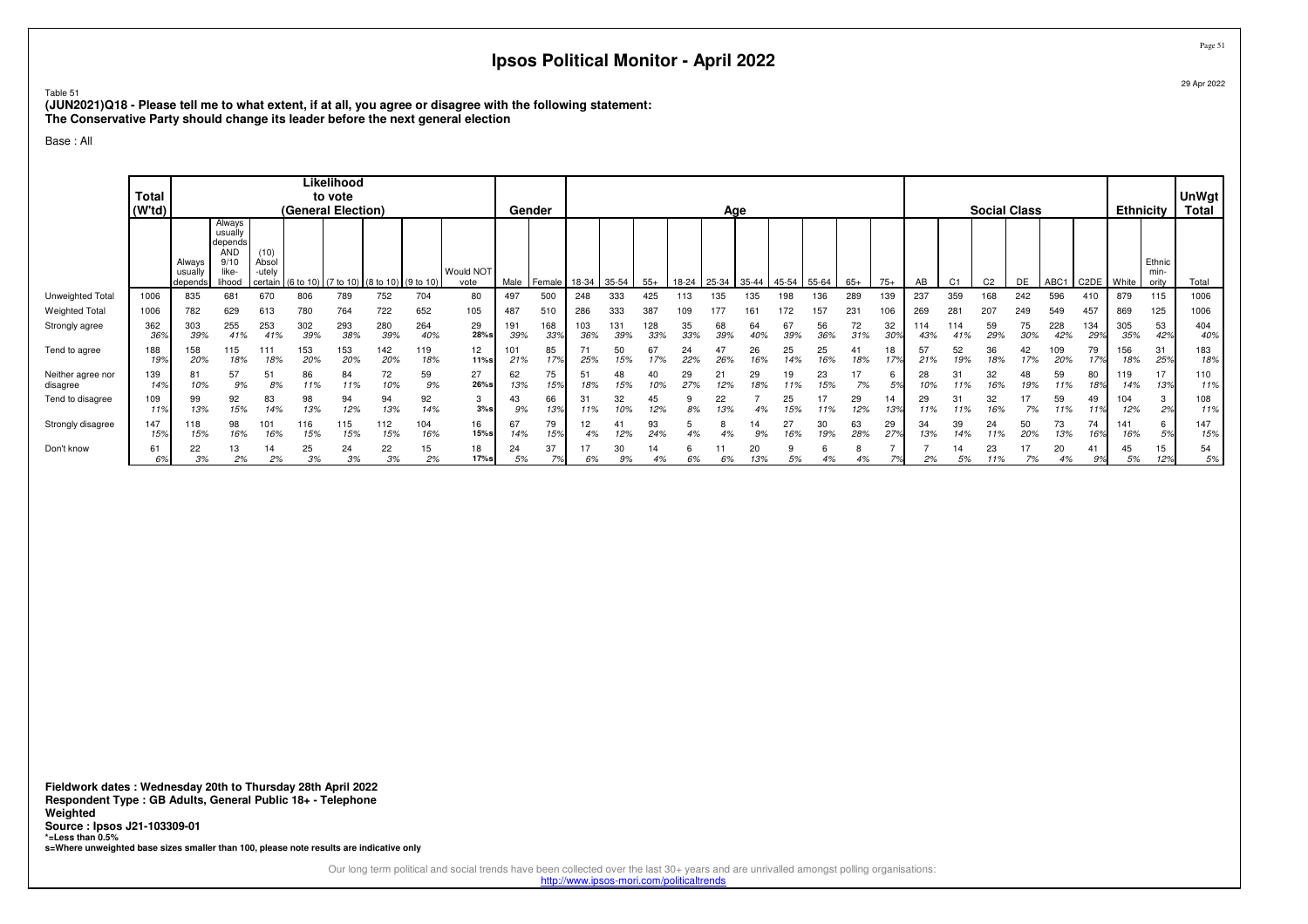Table 52

 **(JUN2021)Q18 - Please tell me to what extent, if at all, you agree or disagree with the following statement:The Conservative Party should change its leader before the next general election**

Base : All

|                               | <b>Total</b><br>(Weighted) |           |                  | Voting     |            |            |                                     | <b>Working status</b>             | Work sector |            |              | Tenure                 |            |                                 |                        |              | <b>ONS Regions</b> |                                 |              |           | (2019 General Election) | Past vote  |            |                          | Qualifications  |                    | UmW<br>Tot. |
|-------------------------------|----------------------------|-----------|------------------|------------|------------|------------|-------------------------------------|-----------------------------------|-------------|------------|--------------|------------------------|------------|---------------------------------|------------------------|--------------|--------------------|---------------------------------|--------------|-----------|-------------------------|------------|------------|--------------------------|-----------------|--------------------|-------------|
|                               |                            | Con       | Lab              |            | Not<br>Con | Not<br>Lab | Full-time<br>Incl.<br>Selt<br>Empl. | Not full-<br>time/Not work<br>ina | Public      | Private    | Mort<br>gage | Owned<br>out-<br>right | Renter     | Total<br>owner<br>occup<br>-ier | North<br>excl.<br>Scot | Mid<br>lands | South<br>excl      | Grea<br>-ter<br>London   London | Eng-<br>land | Scot      | Con                     | Lab        | LD         | No<br>quali<br>-ications | Other<br>qualit | -ications Degree + |             |
| Unweighted Total              | 1006                       | 263       | 342              | 84         | 554        | 475        | 424                                 | 580                               | 198         | 315        | 311          | 404                    | 271        | 715                             | 242                    | 309          | 213                | 112                             | 816          | 130       | 334                     | 269        | 77         | 189                      | 444             | 373                | 1006        |
| <b>Weighted Total</b>         | 1006                       | 273       | 312              | 83         | 505        | 465        | 475                                 | 530                               | 100         | 501        | 294          | 342                    | 362        | 636                             | 241                    | 312          | 230                | 136                             | 870          | 87        | 350                     | 235        | 73         | 193                      | 504             | 308                | 1006        |
| Strongly agree                | 362<br>36%                 | 48<br>17% | <b>77</b><br>56% | 38<br>46%s | 264<br>52% | 135<br>29% | 194<br>41%                          | 168<br>32%                        | 35<br>35%   | 204<br>41% | 120<br>41%   | 126<br>37%             | 112<br>31% | 246<br>399                      | 96<br>40%              | 94<br>30%    | 83<br>36%          | 48<br>35%                       | 304<br>35%   | 40<br>47% | 73<br>21%               | 137<br>58% | 38<br>52%  | 46<br>24%                | 174<br>34%      | 143<br>46%         | 404<br>40%  |
| Tend to agree                 | 188<br>19%                 | 53<br>20% | 58<br>18%        | 16<br>20%s | 105<br>21% | 101<br>22% | 86<br>18%                           | 102<br>19%                        | 28<br>28%   | 90<br>18%  | 67<br>23%    | 47<br>14%              | 73<br>20%  | 114<br>189                      | 45<br>19%              | 18%          | 47<br>20%          | 25<br>18%                       | 171<br>20%   | 15<br>17% | 82<br>23%               | 41<br>17%  | 12<br>16%s | 37<br>19%                | 96<br>19%       | 54<br>18%          | 183<br>18%  |
| Neither agree nor<br>disagree | 139<br>14%                 | 21<br>8%  | 38<br>12%        | 15<br>18%s | 66<br>13%  | 49<br>11%  | 64<br>13%                           | 75<br>14%                         | 14%         | 75<br>15%  | 40<br>14%    | 30<br>9%               | 69<br>19%  | 70<br>11%                       | 38<br>16%              | 48<br>15%    | 36<br>16%          | 5%                              | 15<br>13%    | 13%       | 27<br>8%                | 23<br>10%  | 8%s        | 23<br>12%                | 77<br>15%       | 40<br>13%          | 110<br>11%  |
| Tend to disagree              | 109<br>11%                 | 56<br>20% | 10<br>3%         | 8%s        | 27<br>5%   | 73         | 59<br>12%                           | 50<br>9%                          | 6%          | 55<br>11%  | 34<br>12%    | 42<br>12%              | 31<br>9%   | 76<br>12%                       | 22<br>9%               | 4%           | 22<br>10%          | 14<br>10%                       | 94           | 8<br>9%   | 67<br>19%               | 6%         | 5%s        | 21<br>11%                | 58<br>12%       | 29<br>9%           | 108<br>11%  |
| Strongly disagree             | 147<br>15%                 | 88<br>32% | 20<br>6%         | $6\%$ s    | 28<br>6%   | 97<br>219  | 54<br>11%                           | 93<br>18%                         | 7%          | 52<br>10%  | 29<br>10%    | 76<br>22%              | 40<br>11%  | 106<br>17%                      | 34<br>14%              | 16%          | 32<br>14%          | 24<br>18%                       | 33<br>15%    | 8<br>10%  | 96<br>28%               | 16<br>7%   | 10<br>14%s | 51<br>27%                | 66<br>13%       | 30<br>10%          | 147<br>15%  |
| Don't know                    | 61<br>6%                   | 2%        |                  | 2%s        | 15<br>3%   | 10         | 20<br>4%                            | 41<br>8%                          | 9%          | 25<br>5%   |              | 20<br>6%               | 37         | 24                              | 2%                     | 7%           | 5%                 | 19<br>14%                       | 54<br>6%     |           | 1%                      |            | 4%s        | 15<br>8%                 | 33<br>7%        | 13<br>4%           | 54<br>5%    |

**Fieldwork dates : Wednesday 20th to Thursday 28th April 2022 Respondent Type : GB Adults, General Public 18+ - TelephoneWeighted Source : Ipsos J21-103309-01 \*=Less than 0.5%s=Where unweighted base sizes smaller than 100, please note results are indicative only**

> Our long term political and social trends have been collected over the last 30+ years and are unrivalled amongst polling organisations: http://www.ipsos-mori.com/politicaltrends

Page 5229 Apr 2022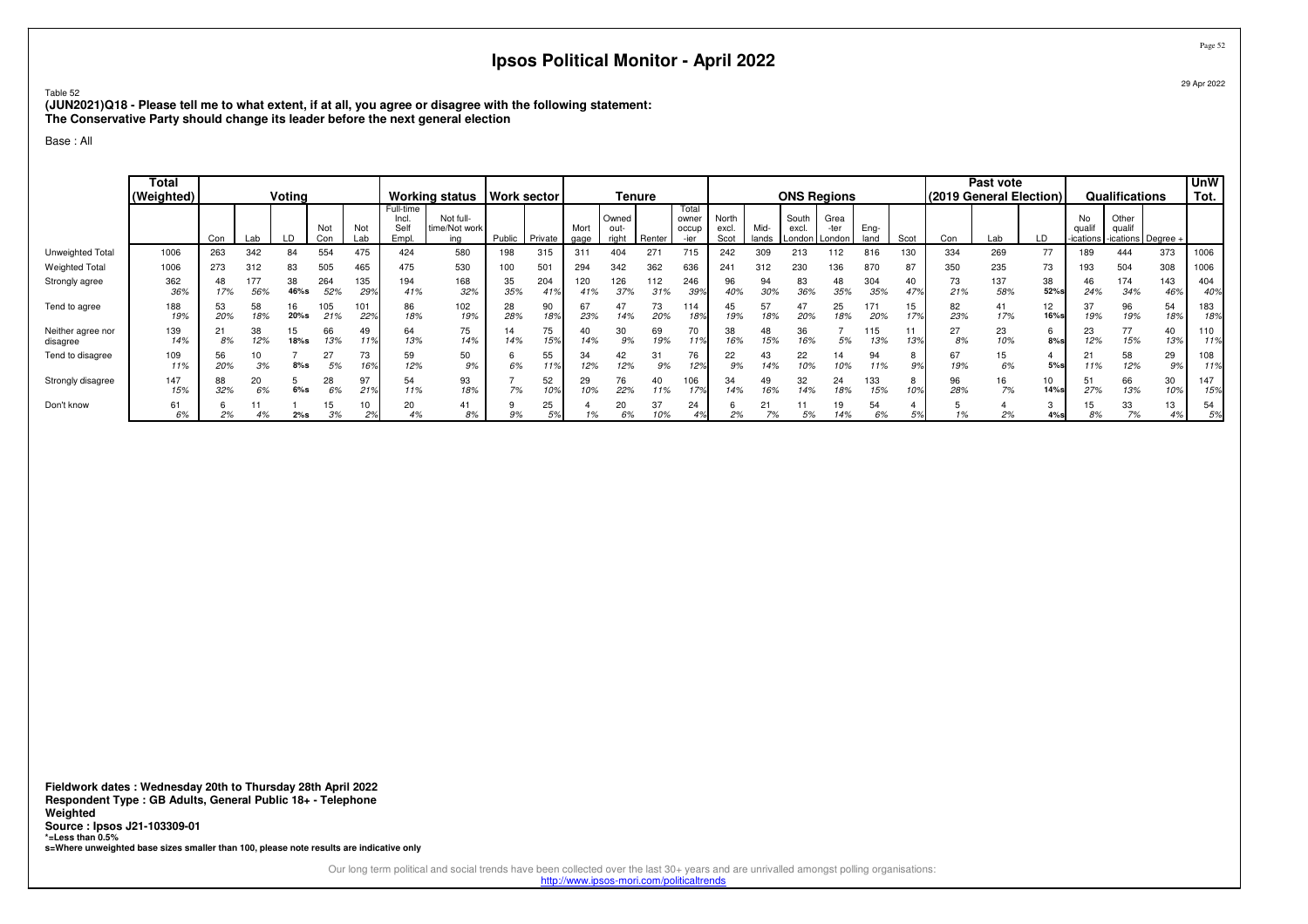Table 53 **OCT20Q13A. Which party do you think has the best policies on .... Asylum and immigration?**

Base : All

|                          | <b>Total</b> |                              |                                                             |                                    |                    | Likelihood |                               |            |                   |            |               |           |            |            |           |           |           |           |            |           |           |           |           |                     |           |            |                   |                  |                         |                       |
|--------------------------|--------------|------------------------------|-------------------------------------------------------------|------------------------------------|--------------------|------------|-------------------------------|------------|-------------------|------------|---------------|-----------|------------|------------|-----------|-----------|-----------|-----------|------------|-----------|-----------|-----------|-----------|---------------------|-----------|------------|-------------------|------------------|-------------------------|-----------------------|
|                          | (W'td)       |                              |                                                             |                                    | (General Election) | to vote    |                               |            |                   | Gender     |               |           |            |            |           |           |           |           |            |           |           |           |           | <b>Social Class</b> |           |            |                   | <b>Ethnicity</b> |                         | <b>UnWgt</b><br>Total |
|                          |              |                              | Always                                                      |                                    |                    |            |                               |            |                   |            |               |           |            |            |           | Age       |           |           |            |           |           |           |           |                     |           |            |                   |                  |                         |                       |
|                          |              | Always<br>usually<br>depends | usually<br>depends<br><b>AND</b><br>9/10<br>like-<br>lihood | (10)<br>Absol<br>-utely<br>certain | (6 to 10)          |            | (7 to 10) (8 to 10) (9 to 10) |            | Would NOT<br>vote | Male       | <b>Female</b> | 18-34     | 35-54      | $55+$      | 18-24     | 25-34     | 35-44     | 45-54     | $155 - 64$ | $65+$     | $75+$     | AB        | C1        | C <sub>2</sub>      | DE        | ABC1       | C <sub>2</sub> DE | White            | Ethnic<br>min-<br>oritv | Total                 |
| Unweighted Total         | 1006         | 835                          | 681                                                         | 670                                | 806                | 789        | 752                           | 704        | 80                | 497        | 500           | 248       | 333        | 425        | 113       | 135       | 135       | 198       | 136        | 289       | 139       | 237       | 359       | 168                 | 242       | 596        | 410               | 879              | 115                     | 1006                  |
| <b>Weighted Total</b>    | 1006         | 782                          | 629                                                         | 613                                | 780                | 764        | 722                           | 652        | 105               | 487        | 510           | 286       | 333        | 387        | 109       | 177       | 161       | 172       | 157        | 231       | 106       | 269       | 281       | 207                 | 249       | 549        | 457               | 869              | 125                     | 1006                  |
| Labour                   | 286<br>28%   | 228<br>29%                   | 188<br>30%                                                  | 179<br>29%                         | 242<br>31%         | 238<br>31% | 227<br>31%                    | 198<br>30% | 15<br>15%s        | 156<br>32% | 126<br>25%    | 97<br>34% | 104<br>31% | 85<br>22%  | 46<br>43% | 51<br>29% | 56<br>35% | 48<br>28% | 38<br>24%  | 46<br>20% | 16<br>15% | 79<br>30% | 90<br>32% | 52<br>25%           | 65<br>26% | 169<br>31% | 117<br>26%        | 226<br>26%       | 54<br>43%               | 301<br>30%            |
| Conservatives            | 222<br>22%   | 197<br>25%                   | 158<br>25%                                                  | 149<br>24%                         | 187<br>24%         | 185<br>24% | 176<br>24%                    | 159<br>24% | 17<br>16%s        | 116<br>24% | 103<br>20%    | 21<br>7%  | 66<br>20%  | 135<br>35% | 7%        | 13<br>8%  | 22<br>14% | 45<br>26% | 40<br>26%  | 94<br>41% | 43<br>41% | 63<br>23% | 53<br>19% | 51<br>24%           | 55<br>22% | 116<br>21% | 105<br>23%        | 215<br>25%       | 6<br>5%                 | 223<br>22%            |
| <b>Liberal Democrats</b> | 69<br>7%     | 63<br>8%                     | 57<br>9%                                                    | 56<br>9%                           | 61<br>8%           | 61<br>8%   | 61<br>8%                      | 59<br>9%   | 2<br>2%s          | 39<br>8%   | 31<br>6%      | 23<br>8%  | 28<br>8%   | 18<br>5%   |           | 19<br>11% | 12<br>7%  | 16<br>9%  | 6<br>4%    | 12<br>5%  | 8<br>8%   | 21<br>8%  | 31<br>11% | 9<br>4%             | 3%        | 52<br>9%   | 17<br>4%          | 60<br>7%         | 9<br>7%                 | 70<br>7%              |
| Scottish National Party  | 27<br>3%     | 26<br>3%                     | 25<br>4%                                                    | 25<br>4%                           | 27<br>3%           | 27<br>3%   | 26<br>4%                      | 25<br>4%   | $\star$<br>$^*$ s | 19<br>4%   | 9<br>2%       | 8<br>3%   | 8<br>2%    | 3%         | 5%        | 3<br>1%   | 3%        | 2%        | 1%         | 10<br>4%  | $\star$   | 14<br>5%  | 2%        | 3<br>1%             | 3<br>1%   | 21<br>4%   | 1%                | 27<br>3%         | $\star$<br>$\star$      | 37<br>4%              |
| Plaid Cymru              | $\star$      |                              |                                                             |                                    |                    |            |                               |            | -S                |            |               |           |            |            |           |           |           |           |            |           |           |           |           |                     |           |            |                   |                  |                         | 3                     |
| <b>Brexit Party</b>      |              |                              |                                                             |                                    |                    |            |                               |            | -s                |            |               |           |            |            |           |           |           |           |            |           |           |           |           |                     |           |            |                   |                  |                         | $\sim$<br>$\sim$      |
| Green party              | 21<br>2%     | 21<br>3%                     | 21<br>3%                                                    | 21<br>3%                           | 21<br>3%           | 21<br>3%   | 21<br>3%                      | 21<br>3%   | -s                | 9<br>2%    | 10<br>2%      | 8<br>3%   | 12<br>4%   |            |           |           | 6%        | 2%        | 1%         |           |           | 2%        | 6<br>2%   |                     | 9<br>4%   | 12<br>2%   | 9<br>2%           | 19<br>2%         | $\star$<br>$\star$      | 24<br>2%              |
| Other                    | 31<br>3%     | 18<br>2%                     | 15<br>2%                                                    | 15<br>3%                           | 18<br>2%           | 18<br>2%   | 17<br>2%                      | 15<br>2%   | 4<br>4%s          | 15<br>3%   | 16<br>3%      | 8<br>3%   | 8<br>3%    | 14<br>4%   | 1%        | 4%        |           | 8<br>4%   | 5<br>3%    | 10<br>4%  | 8<br>8%   | 2%        | 6<br>2%   | 5%                  | 10<br>4%  | 10<br>2%   | 21<br>5%          | 22<br>3%         | 9<br>7%                 | 26<br>3%              |
| None of these            | 98<br>10%    | 72<br>9%                     | 55<br>9%                                                    | 55<br>9%                           | 65<br>8%           | 64<br>8%   | 58<br>8%                      | 57<br>9%   | 19<br>18%s        | 49<br>10%  | 48<br>9%      | 24<br>8%  | 37         | 37<br>10%  |           | 19<br>11% | 12<br>7%  | 25<br>15% | 18<br>11%  | 19<br>8%  | 9<br>9%   | 17<br>6%  | 28<br>10% | 38<br>18%           | 14<br>6%  | 45<br>8%   | 52<br>11%         | 86<br>10%        | 8<br>6%                 | 88<br>9%              |
| Don't know               | 250<br>25%   | 154<br>20%                   | 108<br>17%                                                  | 112<br>18%                         | 158<br>20%         | 149<br>19% | 134<br>19%                    | 116<br>18% | 46<br>44%s        | 82<br>17%  | 167<br>33%    | 96<br>34% | 68<br>21%  | 85<br>22%  | 39<br>36% | 57<br>32% | 45<br>28% | 23<br>14% | 47<br>30%  | 38<br>16% | 20<br>19% | 62<br>23% | 59<br>21% | 44<br>21%           | 85<br>34% | 121<br>22% | 129<br>28%        | 210<br>24%       | 39<br>.31%              | 231<br>23%            |
| Not stated               |              |                              |                                                             |                                    |                    |            |                               |            | $\sim$<br>-s      |            |               |           |            |            |           |           |           |           |            |           | $\sim$    |           |           |                     |           |            |                   |                  | $\star$<br>$\star$      | 3                     |

**Fieldwork dates : Wednesday 20th to Thursday 28th April 2022 Respondent Type : GB Adults, General Public 18+ - TelephoneWeighted Source : Ipsos J21-103309-01 \*=Less than 0.5%s=Where unweighted base sizes smaller than 100, please note results are indicative only**

Our long term political and social trends have been collected over the last 30+ years and are unrivalled amongst polling organisations:<br>http://www.ipsos-mori.com/politicaltrends

Page 53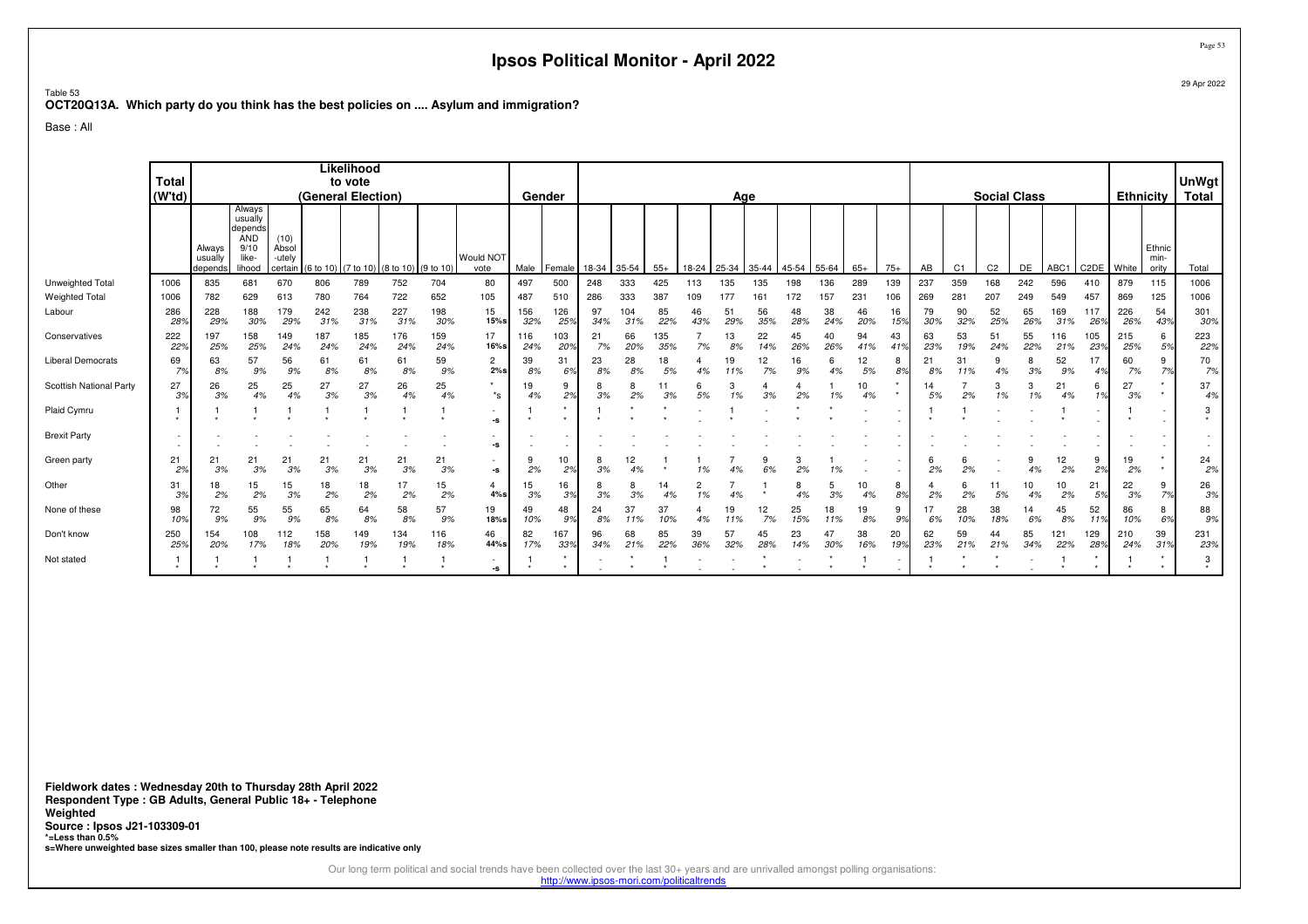#### Table 54**OCT20Q13A. Which party do you think has the best policies on .... Asylum and immigration?**

Base : All

|                          | Total<br>(Weighted) | Voting<br>Not<br>Not<br>Con<br>LD<br>Con<br>Lab |            |                       |            |                       |                                    | <b>Working status</b>             | <b>Work sector</b> |            |              |                                 | <b>Tenure</b> |                                 |                        |               | <b>ONS Regions</b>       |                        |              |           |            | Past vote<br>(2019 General Election) |                                           |                           | Qualifications                        |            | <b>UnW</b><br>Tot.       |
|--------------------------|---------------------|-------------------------------------------------|------------|-----------------------|------------|-----------------------|------------------------------------|-----------------------------------|--------------------|------------|--------------|---------------------------------|---------------|---------------------------------|------------------------|---------------|--------------------------|------------------------|--------------|-----------|------------|--------------------------------------|-------------------------------------------|---------------------------|---------------------------------------|------------|--------------------------|
|                          |                     |                                                 |            |                       |            | Lab                   | Full-time<br>Incl<br>Self<br>Empl. | Not full-<br>time/Not work<br>ina | Public             | Private    | Mort<br>gage | Owned<br>out-<br>right          | Renter        | Total<br>owner<br>occup<br>-ier | North<br>excl.<br>Scot | Mid-<br>lands | South<br>excl.<br>_ondon | Grea<br>-ter<br>_ondon | Eng-<br>land | Scot      | Con        | Lab                                  | LD.                                       | No<br>qualif<br>-ications | Other<br>qualif<br>-ications Degree - |            |                          |
| Unweighted Total         | 1006                | 263                                             | 342        | 84                    | 554        | 475                   | 424                                | 580                               | 198                | 315        | 311          | 404                             | 271           | 715                             | 242                    | 309           | 213                      | 112                    | 816          | 130       | 334        | 269                                  | 77                                        | 189                       | 444                                   | 373        | 1006                     |
| <b>Weighted Total</b>    | 1006                | 273                                             | 312        | 83                    | 505        | 465                   | 475                                | 530                               | 100                | 501        | 294          | 342                             | 362           | 636                             | 241                    | 312           | 230                      | 136                    | 870          | 87        | 350        | 235                                  | 73                                        | 193                       | 504                                   | 308        | 1006                     |
| Labour                   | 286<br>28%          | 16<br>6%                                        | 197<br>63% | 28<br>33%s            | 246<br>49% | 65<br>14 <sup>°</sup> | 134<br>28%                         | 151<br>29%                        | 28<br>28%          | 157<br>31% | 107<br>36%   | 67<br>20%                       | 108<br>30%    | 174<br>27 <sup>o</sup>          | 77<br>32%              | 80<br>26%     | 57<br>25%                | 51<br>37%              | 251<br>29%   | 21<br>24% | 38<br>11%  | 153<br>65%                           | 31<br>43%s                                | 46<br>24%                 | 137<br>27%                            | 103<br>33% | 301<br>30%               |
| Conservatives            | 222<br>22%          | 178<br>65%                                      | 6<br>2%    | 4<br>$5\%s$           | 15<br>3%   | 187<br>40%            | 82<br>17%                          | 140<br>26%                        | 15<br>15%          | 86<br>17%  | 61<br>21%    | 115<br>34%                      | 44<br>12%     | 176<br>28%                      | 55<br>23%              | 76<br>24%     | 59<br>26%                | 18<br>13%              | 195<br>22%   | 13<br>15% | 183<br>52% | 3<br>1%                              | $10%$ s                                   | 61<br>31%                 | 117<br>23%                            | 44<br>14%  | 223<br>22%               |
| <b>Liberal Democrats</b> | 69<br>7%            | 3%                                              | 32<br>10%  | 20<br>25%s            | 55<br>11%  | 32<br>7%              | 43<br>9%                           | 26<br>5%                          | 9%                 | 42<br>8%   | 18<br>6%     | 30<br>9%                        | 22<br>6%      | 47<br>7%                        | 11<br>5%               | 27<br>9%      | 21<br>9%                 | 6<br>5%                | 65<br>7%     | 3<br>4%   | 12<br>3%   | 22<br>10%                            | 21<br>28%s                                | 11<br>6%                  | 24<br>5%                              | 34<br>11%  | 70<br>7%                 |
| Scottish National Party  | 27<br>3%            |                                                 | $\star$    | $1\%s$                | 27<br>$5%$ | 26<br>6%              | 9<br>2%                            | 19<br>3%                          | 4%                 | 8<br>2%    | 8<br>3%      | 15<br>4%                        | 1%            | 23                              |                        |               |                          |                        |              | 27<br>32% |            |                                      | $\overline{\phantom{0}}$<br>$\textbf{-S}$ | $\ddot{}$                 | 21<br>4%                              | 6<br>2%    | 37<br>4%                 |
| Plaid Cymru              |                     |                                                 |            |                       |            | $\ddot{}$             |                                    |                                   | 1%                 |            |              |                                 |               | $\ddot{}$                       |                        |               |                          |                        |              |           |            |                                      | $\overline{\phantom{a}}$<br>-s            |                           |                                       |            | 3<br>$\star$             |
| <b>Brexit Party</b>      |                     |                                                 |            |                       |            |                       |                                    |                                   |                    |            |              |                                 |               |                                 |                        |               |                          |                        |              |           |            |                                      | -5                                        |                           |                                       |            | $\sim$<br>$\overline{a}$ |
| Green party              | 21<br>2%            |                                                 | 8<br>3%    |                       | 21<br>4%   | 13<br>3%              | 17<br>4%                           | 1%                                | 4%                 | 13<br>3%   | 3%           | $\overline{2}$<br>$\rightarrow$ | 11<br>3%      | 10<br>2 <sup>o</sup>            | 2%                     | 8<br>3%       | 2%                       | 3%                     | 21<br>2%     | 1%        | 2<br>1%    | 10<br>4%                             | $1\%$ s                                   |                           | 11<br>2%                              | 9<br>3%    | 24<br>2%                 |
| Other                    | 31<br>3%            |                                                 | 1%         | 3<br>3%s              | 18<br>4%   | 15<br>3%              | 11<br>2%                           | 20<br>4%                          | 7%                 | 10<br>2%   | 2%           | 12<br>3%                        | 15<br>4%      | 16<br>3%                        | 4%                     | 3%            | 3%                       | 3%                     | 31<br>4%     |           | 3<br>1%    | 2%                                   | 2<br>3%s                                  | 4%                        | 17<br>3%                              | 2%         | 26<br>3%                 |
| None of these            | 98<br>10%           | 31<br>11%                                       | 6<br>2%    | $\overline{2}$<br>3%s | 19<br>4%   | 45<br>10°             | 67<br>14%                          | 31<br>6%                          | 3%                 | 65<br>13%  | 30<br>10%    | 32<br>9%                        | 34<br>9%      | 62<br>10%                       | 23<br>10%              | 31<br>10%     | 20<br>9%                 | 14<br>10%              | 83<br>10%    | 10<br>12% | 44<br>13%  | 5<br>2%                              | 2%s                                       | 21<br>11%                 | 50<br>10%                             | 27<br>9%   | 88<br>9%                 |
| Don't know               | 250<br>25%          | 39<br>14%                                       | 57<br>18%  | 26<br>31%s            | 99<br>20%  | 81<br>17%             | 109<br>23%                         | 139<br>26%                        | 29<br>29%          | 121<br>24% | 56<br>19%    | 69<br>20%                       | 123<br>34%    | 125<br>20%                      | 61<br>25%              | 78<br>25%     | 61<br>26%                | 39<br>29%              | 223<br>26%   | 12<br>13% | 67<br>19%  | 37<br>16%                            | 10<br>13%s                                | 46<br>24%                 | 126<br>25%                            | 77<br>25%  | 231<br>23%               |
| Not stated               | $\star$             |                                                 |            |                       |            |                       |                                    |                                   |                    |            |              |                                 |               |                                 |                        |               |                          |                        |              |           |            |                                      | $\sim$<br>$\textbf{-S}$                   |                           |                                       |            | 3<br>$\star$             |

**Fieldwork dates : Wednesday 20th to Thursday 28th April 2022 Respondent Type : GB Adults, General Public 18+ - TelephoneWeighted Source : Ipsos J21-103309-01 \*=Less than 0.5%s=Where unweighted base sizes smaller than 100, please note results are indicative only**

Our long term political and social trends have been collected over the last 30+ years and are unrivalled amongst polling organisations:<br>http://www.ipsos-mori.com/politicaltrends

Page 5429 Apr 2022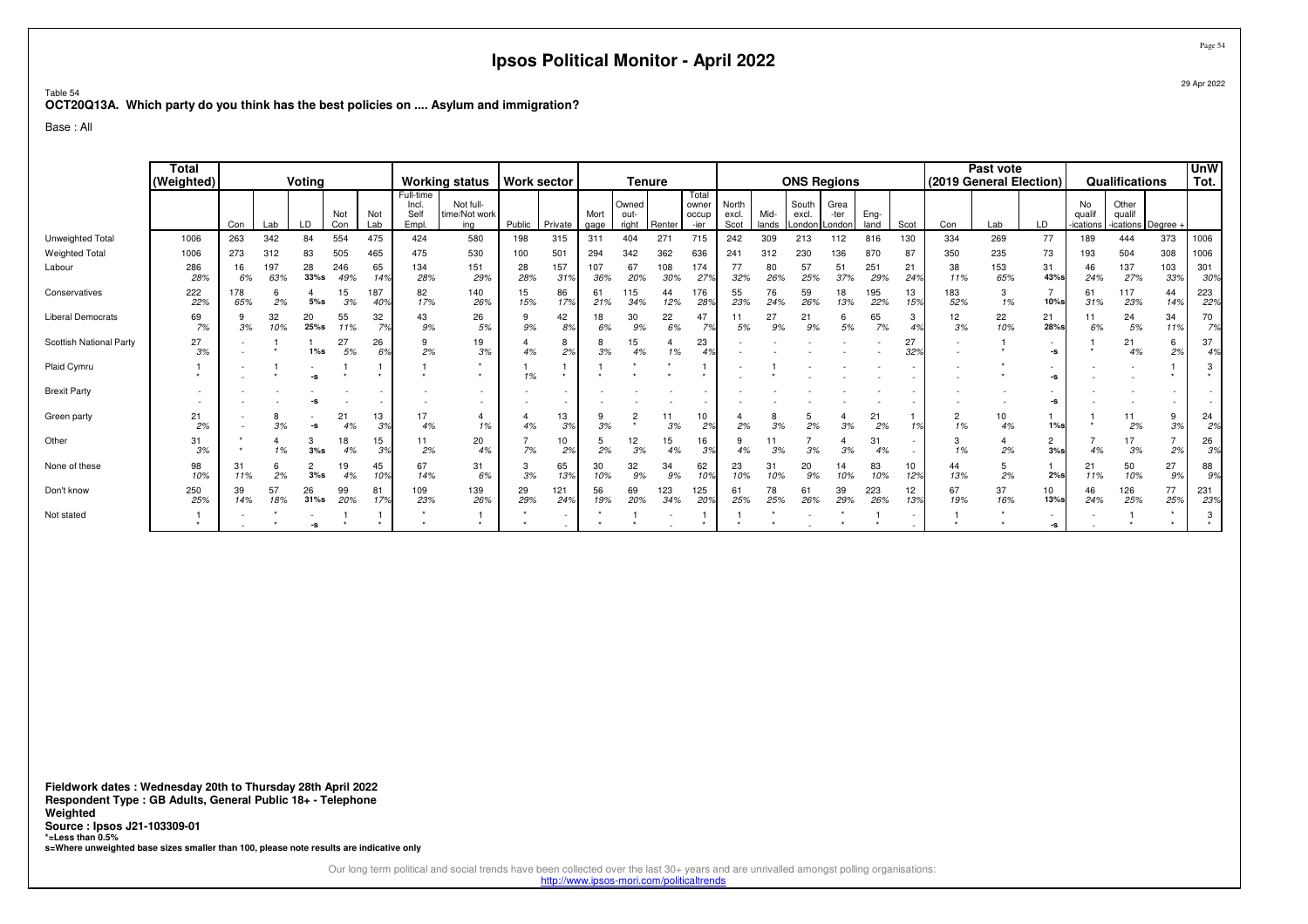Table 55 **OCT20Q13F. Which party do you think has the best policies on .... Managing the economy?**

Base : All

|                         |                        |                              |                                                                       |                                    |                    | Likelihood     |                               |                             |                   |            |            |            |           |            |           |                      |           |           |           |                      |                      |            |                |                     |           |            |                   |                  |                         |                                    |
|-------------------------|------------------------|------------------------------|-----------------------------------------------------------------------|------------------------------------|--------------------|----------------|-------------------------------|-----------------------------|-------------------|------------|------------|------------|-----------|------------|-----------|----------------------|-----------|-----------|-----------|----------------------|----------------------|------------|----------------|---------------------|-----------|------------|-------------------|------------------|-------------------------|------------------------------------|
|                         | <b>Total</b><br>(W'td) |                              |                                                                       |                                    | (General Election) | to vote        |                               |                             |                   | Gender     |            |            |           |            |           | Age                  |           |           |           |                      |                      |            |                | <b>Social Class</b> |           |            |                   | <b>Ethnicity</b> |                         | <b>UnWgt</b><br><b>Total</b>       |
|                         |                        | Always<br>usually<br>depends | Always<br>usually<br>depends<br><b>AND</b><br>9/10<br>like-<br>lihood | (10)<br>Absol<br>-utely<br>certain | (6 to 10)          |                | (7 to 10) (8 to 10) (9 to 10) |                             | Would NOT<br>vote | Male       | Female     | 18-34      | 35-54     | $55+$      | 18-24     | 25-34                | 35-44     | 45-54     | 55-64     | $65+$                | $75+$                | AB         | C <sub>1</sub> | C <sub>2</sub>      | DE        | ABC1       | C <sub>2</sub> DE | White            | Ethnic<br>min-<br>ority | Total                              |
| Unweighted Total        | 1006                   | 835                          | 681                                                                   | 670                                | 806                | 789            | 752                           | 704                         | 80                | 497        | 500        | 248        | 333       | 425        | 113       | 135                  | 135       | 198       | 136       | 289                  | 139                  | 237        | 359            | 168                 | 242       | 596        | 410               | 879              | 115                     | 1006                               |
| <b>Weighted Total</b>   | 1006                   | 782                          | 629                                                                   | 613                                | 780                | 764            | 722                           | 652                         | 105               | 487        | 510        | 286        | 333       | 387        | 109       | 177                  | 161       | 172       | 157       | 231                  | 106                  | 269        | 281            | 207                 | 249       | 549        | 457               | 869              | 125                     | 1006                               |
| Labour                  | 263<br>26%             | 207<br>26%                   | 183<br>29%                                                            | 177<br>29%                         | 214<br>27%         | 212<br>28%     | 204<br>28%                    | 188<br>29%                  | 20<br>19%s        | 145<br>30% | 116<br>23% | 105<br>37% | 94<br>28% | 64<br>17%  | 37<br>34% | 67<br>38%            | 51<br>32% | 43<br>25% | 32<br>20% | 32<br>14%            | 14<br>13%            | 66<br>25%  | 85<br>30%      | 52<br>25%           | 59<br>24% | 151<br>27% | 112<br>24%        | 219<br>25%       | 41<br>32%               | 288<br>29%                         |
| Conservatives           | 324<br>32%             | 284<br>36%                   | 237<br>38%                                                            | 228<br>37%                         | 280<br>36%         | 278<br>36%     | 268<br>37%                    | 248<br>38%                  | 16<br>15%s        | 177<br>36% | 144<br>28% | 48<br>17%  | 89<br>27% | 187<br>48% | 14<br>13% | 34<br>19%            | 42<br>26% | 48<br>28% | 65<br>42% | 122<br>53%           | 58<br>54%            | 108<br>40% | 85<br>30%      | 66<br>32%           | 65<br>26% | 193<br>35% | 131<br>29%        | 304<br>35%       | 20<br>16%               | 316<br>31%                         |
| Liberal Democrats       | 46<br>5%               | 40<br>5%                     | 31<br>5%                                                              | 32<br>5%                           | 36<br>5%           | 36<br>5%       | 36<br>5%                      | 32<br>5%                    | 6<br>$6\%s$       | 25<br>5%   | 20<br>4%   | 15<br>5%   | 17<br>5%  | 14<br>4%   | 5<br>5%   | 10<br>5%             | 4%        | 6%        | 3%        | 10<br>4%             | 7%                   | 10<br>4%   | 19<br>7%       | 10<br>5%            | 3%        | 29<br>5%   | 16<br>4%          | 39<br>4%         | 6<br>5%                 | 54<br>5%                           |
| Scottish National Party | 27<br>3%               | 26<br>3%                     | 25<br>4%                                                              | 25<br>4%                           | 27<br>3%           | 27<br>3%       | 26<br>4%                      | 25<br>4%                    | $^*$ s            | 19<br>4%   | 8<br>2%    | 3%         | 6<br>2%   | 13<br>3%   | 5<br>5%   | $\overline{2}$<br>1% | 3<br>2%   | 3<br>2%   | 2<br>1%   | 12<br>5%             |                      | 17<br>6%   | 1%             | 2%                  | 3<br>1%   | 20<br>4%   | 1%                | 27<br>3%         |                         | 33<br>3%                           |
| Plaid Cymru             | 3                      |                              | 2                                                                     | 2                                  | 3                  | 3              | $\overline{c}$                | 2                           | $\sim$<br>-s      | 3<br>1%    |            | 1%         |           |            | 1%        |                      |           |           |           |                      |                      | $\star$    | 1%             |                     |           | -3         |                   |                  |                         | 4                                  |
| <b>Brexit Party</b>     |                        |                              |                                                                       |                                    |                    |                |                               |                             | $\sim$<br>-S      |            |            |            |           |            |           |                      |           |           |           |                      |                      |            |                |                     |           |            |                   |                  |                         | $\overline{\phantom{a}}$<br>$\sim$ |
| Green party             | 27<br>3%               | 26<br>3%                     | 22<br>4%                                                              | 19<br>3%                           | 26<br>3%           | 26<br>3%       | 26<br>4%                      | 22<br>3%                    | $1\%s$            | 14<br>3%   | 12<br>2%   | 4%         | 12<br>4%  | 1%         | 4%        | 4%                   | 4%        | 3%        | 3<br>2%   | $\overline{c}$<br>1% | $\overline{c}$<br>2% | 5<br>2%    | 2%             |                     | 17<br>7%  | 10<br>2%   | 17<br>4%          | 24<br>3%         | $\overline{2}$<br>1%    | 20<br>2%                           |
| Other                   | 15<br>2%               | 12<br>2%                     | 6<br>1%                                                               | 6<br>1%                            | 10<br>1%           | 8<br>1%        | 1%                            | 6<br>1%                     | $1\%s$            | 2%         | 8<br>2%    | 5<br>2%    | 2%        | 1%         | 2<br>2%   | 3<br>1%              |           | 8<br>5%   | 2<br>1%   |                      |                      |            | 2%             | 2%                  | 3%        | 5<br>1%    | 10<br>2%          | 13<br>1%         | 3<br>2%                 | 18<br>2%                           |
| None of these           | 92<br>9%               | 63<br>8%                     | 41<br>7%                                                              | 41<br>7%                           | 51<br>7%           | 51<br>7%       | 46<br>6%                      | 41<br>6%                    | 25<br>23%s        | 36<br>7%   | 54<br>11%  | 21<br>7%   | 31<br>9%  | 39<br>10%  | 8%        | 12<br>7%             | 8<br>5%   | 24<br>14% | 21<br>13% | 19<br>8%             | 10<br>.9%            | 11<br>4%   | 32<br>11%      | 32<br>15%           | 16<br>7%  | 44<br>8%   | 48<br>11%         | 76<br>9%         | 15<br>12%               | 81<br>8%                           |
| Don't know              | 207<br>21%             | 118<br>15%                   | 80<br>13%                                                             | 81<br>13%                          | 131<br>17%         | 121<br>16%     | 106<br>15%                    | 86<br>13%                   | 36<br>$34%$ s     | 61<br>13%  | 146<br>29% | 72<br>25%  | 75<br>22% | 61<br>16%  | 31<br>28% | 4<br>23%             | 44<br>27% | 30<br>18% | 28<br>18% | 33<br>14%            | 14<br>13%            | 49<br>18%  | 45<br>16%      | 39<br>19%           | 74<br>30% | 93<br>17%  | 114<br>25%        | 163<br>19%       | 39<br>31%               | 189<br>19%                         |
| Not stated              | 2                      |                              | 2                                                                     | 2                                  | ے                  | $\overline{c}$ | $\overline{c}$                | $\overline{2}$<br>$\bullet$ | $\sim$<br>-s      |            | $\star$    |            |           | 1%         |           |                      |           |           |           | 2<br>1%              |                      |            |                |                     |           |            |                   |                  | $\star$                 | 3<br>$\star$                       |

**Fieldwork dates : Wednesday 20th to Thursday 28th April 2022 Respondent Type : GB Adults, General Public 18+ - TelephoneWeighted Source : Ipsos J21-103309-01 \*=Less than 0.5%s=Where unweighted base sizes smaller than 100, please note results are indicative only**

Our long term political and social trends have been collected over the last 30+ years and are unrivalled amongst polling organisations:<br>http://www.ipsos-mori.com/politicaltrends

Page 55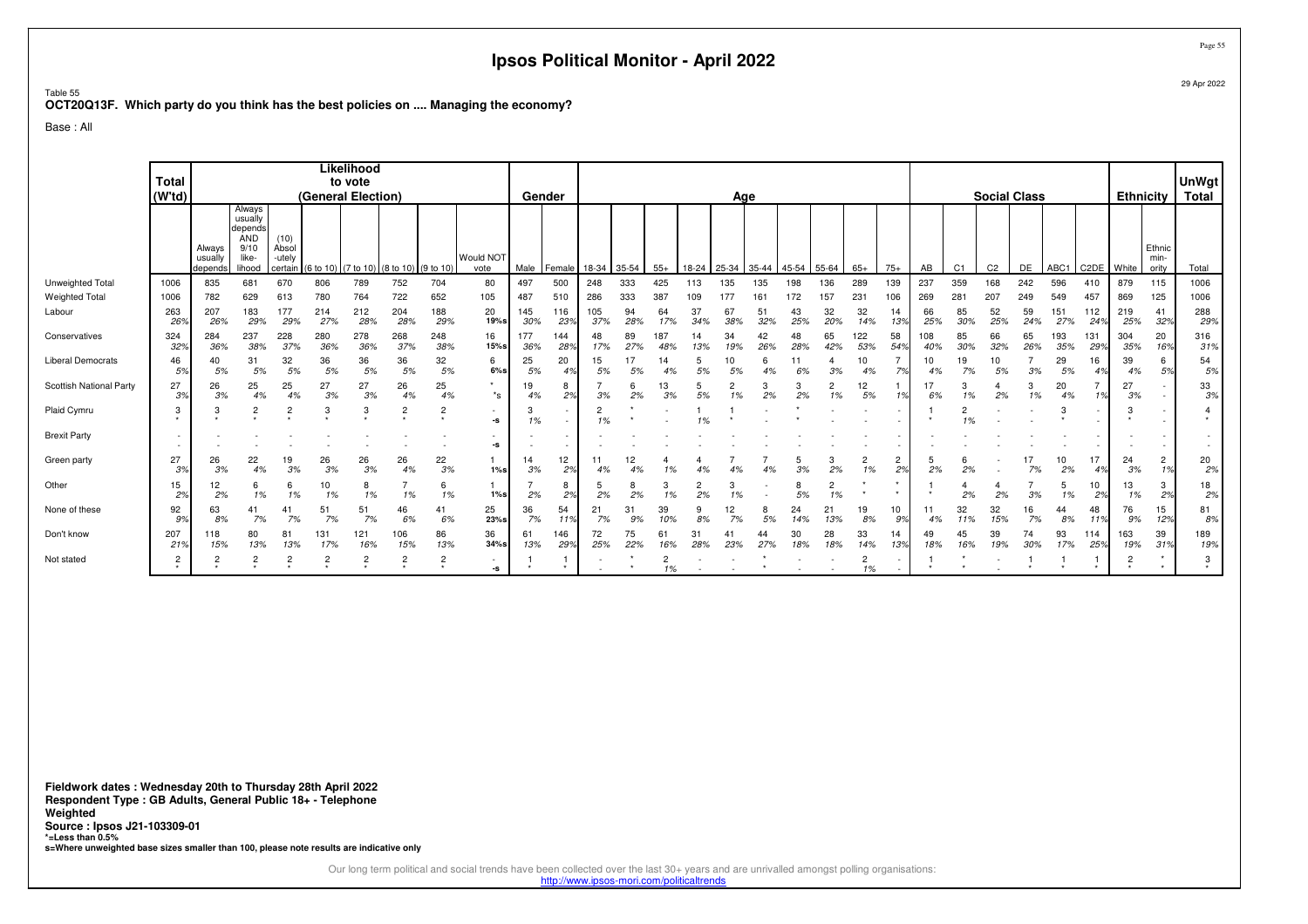#### Table 56**OCT20Q13F. Which party do you think has the best policies on .... Managing the economy?**

Base : All

|                          | Total<br>(Weighted) | Voting<br>Not<br>Not<br>Con<br>LD<br>Con<br>Lab<br>84 |            |                                                        |            |              |                                    | <b>Working status</b>             | <b>Work sector</b> |                |              | <b>Tenure</b>          |            |                                 |                        |               | <b>ONS Regions</b>       |                        |              |           |            | Past vote<br>(2019 General Election) |                                           |                          | Qualifications                        |                             | <b>UnW</b><br>Tot.               |
|--------------------------|---------------------|-------------------------------------------------------|------------|--------------------------------------------------------|------------|--------------|------------------------------------|-----------------------------------|--------------------|----------------|--------------|------------------------|------------|---------------------------------|------------------------|---------------|--------------------------|------------------------|--------------|-----------|------------|--------------------------------------|-------------------------------------------|--------------------------|---------------------------------------|-----------------------------|----------------------------------|
|                          |                     |                                                       |            |                                                        |            | Lab          | Full-time<br>Incl<br>Self<br>Empl. | Not full-<br>time/Not work<br>ina | Public             | Private        | Mort<br>gage | Owned<br>out-<br>right | Renter     | Total<br>owner<br>occup<br>-ier | North<br>excl.<br>Scot | Mid-<br>lands | South<br>excl.<br>_ondon | Grea<br>-ter<br>_ondon | Eng-<br>land | Scot      | Con        | Lab                                  | LD                                        | No<br>qualif<br>ications | Other<br>qualif<br>-ications Degree - |                             |                                  |
| Unweighted Total         | 1006                | 263                                                   | 342        |                                                        | 554        | 475          | 424                                | 580                               | 198                | 315            | 311          | 404                    | 271        | 715                             | 242                    | 309           | 213                      | 112                    | 816          | 130       | 334        | 269                                  | 77                                        | 189                      | 444                                   | 373                         | 1006                             |
| <b>Weighted Total</b>    | 1006                | 273                                                   | 312        | 83                                                     | 505        | 465          | 475                                | 530                               | 100                | 501            | 294          | 342                    | 362        | 636                             | 241                    | 312           | 230                      | 136                    | 870          | 87        | 350        | 235                                  | 73                                        | 193                      | 504                                   | 308                         | 1006                             |
| Labour                   | 263<br>26%          | 2%                                                    | 200<br>64% | 19<br>23%s                                             | 231<br>46% | 37<br>8%     | 143<br>30%                         | 120<br>23%                        | 32<br>32%          | 153<br>319     | 95<br>32%    | 72<br>21%              | 94<br>26%  | 167<br>26 <sup>°</sup>          | 76<br>31%              | 62<br>20%     | 79<br>34%                | 31<br>23%              | 239<br>27%   | 15<br>18% | 20<br>6%   | 160<br>68%                           | 25<br>$34\%$ s                            | 41<br>21%                | 118<br>23%                            | 104<br>34%                  | 288<br>29%                       |
| Conservatives            | 324<br>32%          | 233<br>85%                                            | 26<br>8%   | 13<br>15%s                                             | 56<br>11%  | 262<br>56%   | 136<br>29%                         | 187<br>35%                        | 22<br>22%          | 151<br>30%     | 94<br>32%    | 148<br>43%             | 79<br>22%  | 242<br>38%                      | 84<br>35%              | 114<br>36%    | 69<br>30%                | 38<br>28%              | 288<br>33%   | 20<br>22% | 256<br>73% | 6<br>3%                              | 13<br>18%s                                | 75<br>39%                | 156<br>31%                            | 93<br>30%                   | 316<br>31%                       |
| <b>Liberal Democrats</b> | 46<br>5%            |                                                       | 14<br>4%   | 16<br>19%s                                             | 34<br>7%   | 20           | 23<br>5%                           | 23<br>4%                          | 5%                 | 19<br>4%       | 17<br>6%     | 17<br>5%               | 11<br>3%   | 34<br>59                        | 5<br>2%                | 16<br>5%      | 10<br>4%                 | 12<br>8%               | 39<br>5%     | 5%        | 4<br>1%    | 10<br>4%                             | 13<br>17%s                                | 8<br>4%                  | 23<br>5%                              | 14<br>4%                    | 54<br>5%                         |
| Scottish National Party  | 27<br>3%            |                                                       |            | $1\%s$                                                 | 26<br>5%   | 26<br>6%     | 8<br>2%                            | 19<br>4%                          | 3<br>3%            | 1%             | 6<br>2%      | 18<br>5%               | 1%         | 23                              |                        |               |                          |                        |              | 27<br>31% |            |                                      | $\overline{\phantom{a}}$<br>-s            |                          | 21<br>4%                              | 5<br>2%                     | 33<br>3%                         |
| Plaid Cymru              | 3                   |                                                       | 2<br>1%    | $\overline{\phantom{a}}$<br>$\textnormal{\texttt{-S}}$ | 1%         | $\star$      | 3<br>1%                            |                                   |                    | $\overline{2}$ | 2<br>1%      |                        |            | $\overline{2}$<br>$\star$       |                        |               |                          |                        |              |           |            | $\overline{2}$<br>1%                 | $\sim$<br>$\textbf{-S}$                   |                          |                                       | $\overline{c}$<br>$\bullet$ | 4<br>$\star$                     |
| <b>Brexit Party</b>      |                     |                                                       |            |                                                        |            |              |                                    |                                   |                    |                |              |                        |            |                                 |                        |               |                          |                        |              |           |            |                                      | -S                                        |                          |                                       |                             | $\overline{a}$<br>$\overline{a}$ |
| Green party              | 27<br>3%            |                                                       | 14<br>4%   | $1\%s$                                                 | 26<br>5%   | 12<br>3%     | 17<br>4%                           | 10<br>2%                          | 5<br>5%            | 17<br>3%       | 8<br>3%      | 4<br>1%                | 16<br>4%   | 12<br>2%                        | 3<br>1%                | 4%            | 3%                       | 2%                     | 27<br>3%     | $\star$   | 3<br>1%    | 9<br>4%                              | 3<br>4%s                                  | 3<br>2%                  | 16<br>3%                              | 8<br>3%                     | 20<br>2%                         |
| Other                    | 15<br>2%            |                                                       |            | 2<br>2%s                                               | 2%         | 8<br>2%      | 8<br>2%                            | 1%                                | 1%                 | 10<br>2%       | 2%           | 2                      | 3%         | 6<br>1%                         | 1%                     | 6<br>2%       | 8<br>3%                  |                        | 15<br>2%     |           | 3<br>1%    | $\overline{2}$<br>1%                 | $*_{\mathbf{S}}$                          |                          | 14<br>3%                              |                             | 18<br>2%                         |
| None of these            | 92<br>9%            | 14<br>5%                                              | 8<br>2%    | 3<br>$4\%s$                                            | 24<br>5%   | 30<br>7%     | 55<br>12%                          | 37<br>7%                          | 4%                 | 47<br>9%       | 16<br>5%     | 27<br>8%               | 47<br>13%  | 43<br>7%                        | 15<br>6%               | 32<br>10%     | 16<br>7%                 | 19<br>14%              | 79<br>9%     | 11<br>12% | 29<br>8%   | 10<br>4%                             | $\mathbf{2}$<br>2%s                       | 19<br>10%                | 55<br>11%                             | 17<br>6%                    | 81<br>8%                         |
| Don't know               | 207<br>21%          | 20<br>7%                                              | 47<br>15%  | 29<br>$35%$ s                                          | 94<br>19%  | 67<br>149    | 80<br>17%                          | 126<br>24%                        | 28<br>28%          | 95<br>19%      | 51<br>17%    | 54<br>16%              | 102<br>28% | 104<br>16%                      | 56<br>23%              | 65<br>21%     | 43<br>19%                | 33<br>24%              | 181<br>21%   | 10<br>11% | 33<br>10%  | 35<br>15%                            | 18<br>24%s                                | 46<br>24%                | 99<br>20%                             | 63<br>20%                   | 189<br>19%                       |
| Not stated               | 2<br>$\star$        |                                                       |            | -S                                                     |            | 2<br>$\star$ | $\rightarrow$                      |                                   |                    |                |              |                        |            | 2<br>$\star$                    |                        |               |                          |                        | 2<br>$\star$ |           | 2<br>1%    |                                      | $\overline{\phantom{a}}$<br>$\textbf{-S}$ |                          | 2<br>$\ddot{\phantom{1}}$             |                             | 3<br>$\star$                     |

**Fieldwork dates : Wednesday 20th to Thursday 28th April 2022 Respondent Type : GB Adults, General Public 18+ - TelephoneWeighted Source : Ipsos J21-103309-01 \*=Less than 0.5%s=Where unweighted base sizes smaller than 100, please note results are indicative only**

Our long term political and social trends have been collected over the last 30+ years and are unrivalled amongst polling organisations:<br>http://www.ipsos-mori.com/politicaltrends

Page 56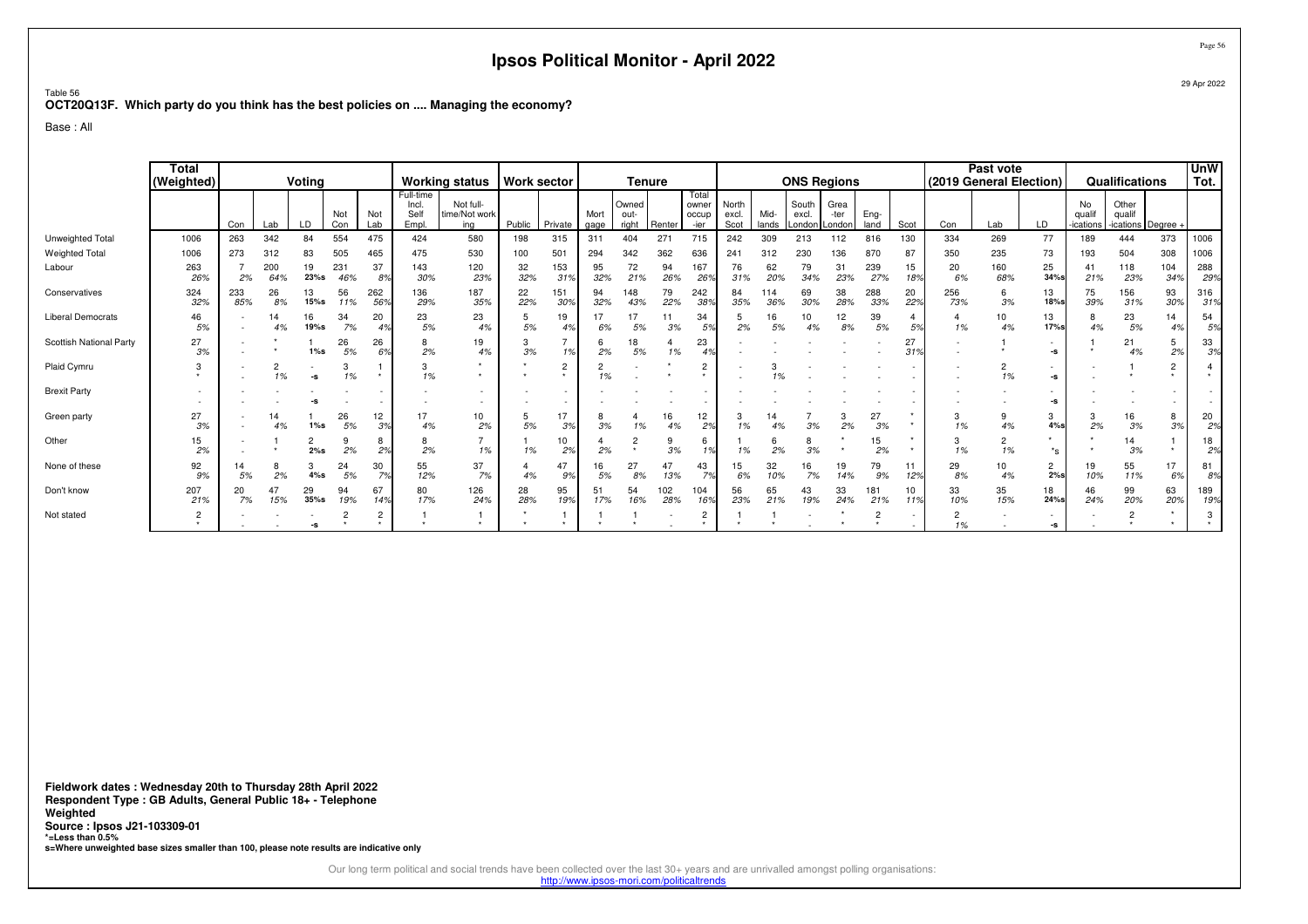Page 5729 Apr 2022

Table 57

#### **(APR22)Q13. Taxation. Which party do you think has the best policies on Taxation? The Conservatives, Labour, Liberal Democrats .... or some other party?**

Base : All

|                          | <b>Total</b><br>(W'td)        |                              |                                                                |                                    | (General Election) | Likelihood<br>to vote |                                |                             |                                                        | Gender     |            |                      |            |            |           | Age       |           |           |                      |            |                       |           |                |                | <b>Social Class</b> |            |                   | <b>Ethnicity</b> |                         | <b>UnWgt</b><br>Total |
|--------------------------|-------------------------------|------------------------------|----------------------------------------------------------------|------------------------------------|--------------------|-----------------------|--------------------------------|-----------------------------|--------------------------------------------------------|------------|------------|----------------------|------------|------------|-----------|-----------|-----------|-----------|----------------------|------------|-----------------------|-----------|----------------|----------------|---------------------|------------|-------------------|------------------|-------------------------|-----------------------|
|                          |                               | Always<br>usually<br>depends | Always<br>usually<br>depends<br>AND<br>9/10<br>like-<br>lihood | (10)<br>Absol<br>-utely<br>certain | (6 to 10)          | )   (7 to 10)         | $(8 \text{ to } 10)$ (9 to 10) |                             | Would NOT<br>vote                                      | Male       | Female     | 18-34                | 35-54      | $55+$      | 18-24     | 25-34     | 35-44     | 45-54     | 55-64                | $65+$      | $75+$                 | AB        | C <sub>1</sub> | C <sub>2</sub> | DE                  | ABC1       | C <sub>2</sub> DE | White            | Ethnic<br>min-<br>ority | Total                 |
| Unweighted Total         | 1006                          | 835                          | 681                                                            | 670                                | 806                | 789                   | 752                            | 704                         | 80                                                     | 497        | 500        | 248                  | 333        | 425        | 113       | 135       | 135       | 198       | 136                  | 289        | 139                   | 237       | 359            | 168            | 242                 | 596        | 410               | 879              | 115                     | 1006                  |
| <b>Weighted Total</b>    | 1006                          | 782                          | 629                                                            | 613                                | 780                | 764                   | 722                            | 652                         | 105                                                    | 487        | 510        | 286                  | 333        | 387        | 109       | 177       | 161       |           | 157                  | 231        | 106                   | 269       | 281            | 207            | 249                 | 549        | 457               | 869              | 125                     | 1006                  |
| Labour                   | 319<br>32%                    | 247<br>32%                   | 210<br>33%                                                     | 205<br>33%                         | 262<br>34%         | 254<br>33%            | 240<br>33%                     | 221<br>34%                  | 31<br>29%s                                             | 167<br>34% | 147<br>29° | 133<br>47%           | 110<br>33% | 76<br>20%  | 51<br>47% | 82<br>46% | 58<br>36% | 52<br>30% | 35<br>22%            | 41<br>18%  | 17<br>16 <sup>°</sup> | 77<br>29% | 97<br>35%      | 59<br>29%      | 86<br>34%           | 174<br>32% | 145<br>32%        | 260<br>30%       | 56<br>45 <sup>°</sup>   | 329<br>33%            |
| Conservatives            | 249<br>25%                    | 226<br>29%                   | 196<br>31%                                                     | 187<br>30%                         | 215<br>27%         | 213<br>28%            | 212<br>29%                     | 198<br>30%                  | 14<br>14%s                                             | 132<br>27% | 115<br>22% | 25<br>9%             | 63<br>19%  | 161<br>42% |           |           | 22<br>14% | 41<br>24% | 55<br>35%            | 106<br>46% | 49<br>46%             | 77<br>29% | 63<br>22%      | 57<br>28%      | 51<br>20%           | 140<br>26% | 108<br>24%        | 241<br>28%       | $\overline{7}$<br>5%    | 244<br>24%            |
| <b>Liberal Democrats</b> | 46<br>5%                      | 43<br>5%                     | 33<br>5%                                                       | 31<br>5%                           | 39<br>5%           | 39<br>5%              | 36<br>5%                       | 35<br>5%                    | 3<br>2%s                                               | 27<br>6%   | 18         | 11<br>4%             | 23<br>7%   | 12<br>3%   | 2%        | 5%        |           | 13<br>8%  | 3<br>2%              | 9<br>4%    | 4                     | 18<br>7%  | 23<br>8%       | 2<br>1%        | 1%                  | 41<br>7%   | 1%                | 42<br>5%         | 3<br>3%                 | 60<br>6%              |
| Scottish National Party  | 24<br>2%                      | 24<br>3%                     | 22<br>4%                                                       | 22<br>4%                           | 24<br>3%           | 24<br>3%              | 23<br>3%                       | 22<br>3%                    | $\star$<br>$^*$ s                                      | 17<br>3%   | 1%         | 3%                   | 4          | 13<br>3%   | 6<br>5%   |           | 3<br>2%   | 1%        | $\overline{2}$<br>1% | 5%         |                       | 15<br>5%  | 2%             | 2<br>1%        | 1%                  | 19<br>3%   | 1%                | 24<br>3%         | $\star$<br>$\star$      | 31<br>3%              |
| Plaid Cymru              | 3                             |                              | $\overline{c}$                                                 | 2                                  |                    | -3                    | $\overline{c}$                 | $\overline{c}$<br>$\ddot{}$ | ٠<br>$-S$                                              | 3<br>1%    | $\star$    | 1%                   |            |            | 1%        |           |           |           |                      |            |                       | $\star$   | 2<br>1%        |                |                     | 3          |                   |                  |                         | 5                     |
| <b>Brexit Party</b>      | $\overline{\phantom{a}}$<br>٠ |                              |                                                                |                                    |                    |                       |                                |                             | ٠<br>-S                                                |            |            |                      |            |            |           |           |           |           |                      |            |                       |           |                |                |                     |            |                   |                  |                         | ٠                     |
| Reform UK                |                               |                              |                                                                |                                    |                    |                       |                                |                             | ٠<br>$\textnormal{\texttt{-S}}$                        |            | $\star$    |                      |            |            |           |           |           |           |                      |            |                       |           |                |                |                     |            |                   |                  |                         |                       |
| Green party              | 23<br>2%                      | 15<br>2%                     | 13<br>2%                                                       | 13<br>2%                           | 15<br>2%           | 15<br>2%              | 14<br>2%                       | 13<br>2%                    | $\overline{\phantom{a}}$<br>$\textnormal{\texttt{-S}}$ | 8<br>2%    | 15<br>3%   | 15<br>5%             | 2%         |            |           | 15<br>8%  | 3%        | 2%        |                      |            |                       | 2%        | 3%             |                | 4%                  | 12<br>2%   | 11<br>2%          | 16<br>2%         | 7<br>5%                 | 17<br>2%              |
| Other                    | 14<br>1%                      | 12<br>1%                     | 10<br>2%                                                       | 10<br>2%                           | 12<br>1%           | 12<br>2%              | 10<br>1%                       | 10<br>2%                    | $1\%s$                                                 | 10<br>2%   | 3<br>10,   | $\overline{2}$<br>1% | 9<br>3%    | ۷<br>1%    | 2<br>1%   |           | 2%        | 4%        | 1%                   |            |                       |           | 2%             | 5<br>2%        | 1%                  | 5<br>1%    | 2%                | 12<br>1%         | $\star$                 | 15<br>1%              |
| None of these            | 80<br>8%                      | 54<br>7%                     | 38<br>6%                                                       | 38<br>6%                           | 46<br>6%           | 46<br>6%              | 45<br>6%                       | 40<br>6%                    | 17<br>16%s                                             | 37<br>8%   | 43<br>89   | 15<br>5%             | 32<br>10%  | 33<br>9%   | 3<br>2%   | 12<br>7%  | 7%        | 21<br>12% | 16<br>10%            | 17<br>7%   | 6<br>6%               | 11<br>4%  | 26<br>9%       | 25<br>12%      | 18<br>7%            | 37<br>7%   | 43<br>9%          | 68<br>8%         | 8<br>6%                 | 71<br>7%              |
| Don't know               | 248<br>25%                    | 159<br>20%                   | 104<br>16%                                                     | 104<br>17%                         | 165<br>21%         | 158<br>21%            | 140<br>19%                     | 111<br>17%                  | 39<br>$37%$ s                                          | 86<br>18%  | 161<br>32% | 76<br>27%            | 82<br>25%  | 90<br>23%  | 36<br>34% | 39<br>22% | 49<br>31% | 33<br>19% | 44<br>28%            | 45<br>20%  | 28<br>27%             | 66<br>25% | 51<br>18%      | 57<br>28%      | 73<br>29%           | 117<br>21% | 130<br>29%        | 203<br>23%       | 44<br>35%               | 233<br>23%            |

**Fieldwork dates : Wednesday 20th to Thursday 28th April 2022 Respondent Type : GB Adults, General Public 18+ - TelephoneWeighted Source : Ipsos J21-103309-01 \*=Less than 0.5%s=Where unweighted base sizes smaller than 100, please note results are indicative only**

Our long term political and social trends have been collected over the last 30+ years and are unrivalled amongst polling organisations:

http://www.ipsos-mori.com/politicaltrends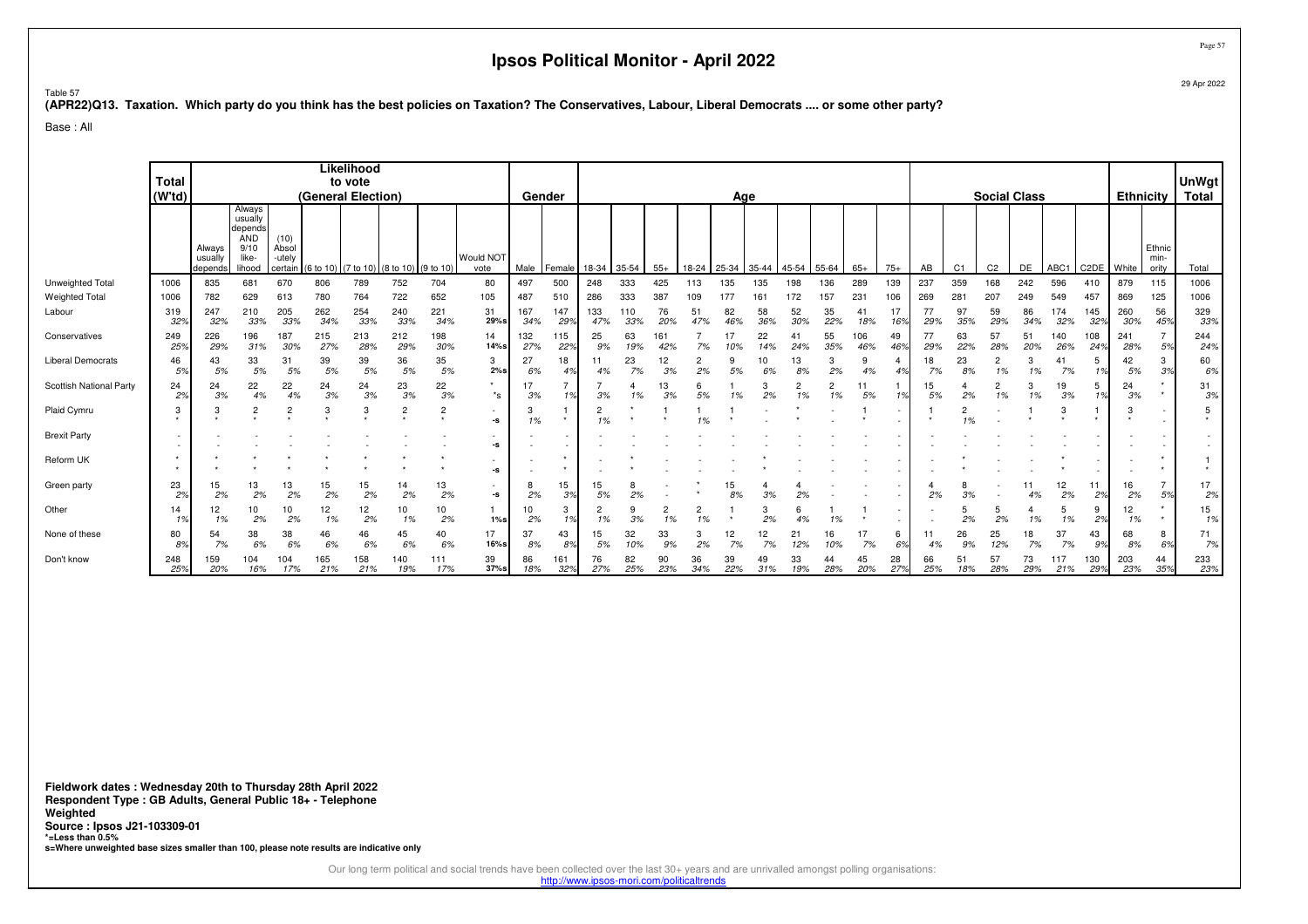29 Apr 2022

Page 58

Table 58**(APR22)Q13. Taxation. Which party do you think has the best policies on Taxation? The Conservatives, Labour, Liberal Democrats .... or some other party?**

Base : All

|                          | Total<br>(Weighted) | Voting<br>Not<br>Con<br>LD<br>Con<br>Lab<br>263<br>342<br>84<br>554<br>273<br>312<br>83<br>505<br>20<br>260<br>221<br>12<br>24%s<br>71%<br>52%<br>5%<br>28<br>6<br>198<br>9<br>73%<br>3%<br>7%s<br>5%<br>35<br>15<br>19<br>5%<br>23%s<br>2%<br>7%<br>23<br>5%<br>-S<br>2<br>$\sim$<br>1%<br>1%<br>-s<br>20<br>3<br>6<br>2%<br>4%s<br>1%<br>4%<br>1%<br>*s<br>$\overline{c}$<br>25<br>5<br>2%<br>3%s<br>$5%$<br>3% |           |            |            |            |                                    | <b>Working status</b>             |           | <b>Work sector</b>          |              | <b>Tenure</b>          |            |                                 |                        |               |                          | <b>ONS Regions</b>     |              |                        |                      | Past vote<br>(2019 General Election) |                         |                           | Qualifications                        |                          | <b>UnW</b><br>Tot.               |
|--------------------------|---------------------|-------------------------------------------------------------------------------------------------------------------------------------------------------------------------------------------------------------------------------------------------------------------------------------------------------------------------------------------------------------------------------------------------------------------|-----------|------------|------------|------------|------------------------------------|-----------------------------------|-----------|-----------------------------|--------------|------------------------|------------|---------------------------------|------------------------|---------------|--------------------------|------------------------|--------------|------------------------|----------------------|--------------------------------------|-------------------------|---------------------------|---------------------------------------|--------------------------|----------------------------------|
|                          |                     |                                                                                                                                                                                                                                                                                                                                                                                                                   |           |            |            | Not<br>Lab | Full-time<br>Incl.<br>Self<br>Empl | Not full-<br>time/Not work<br>ina | Public    | Private                     | Mort<br>gage | Owned<br>out-<br>right | Renter     | Total<br>owner<br>occup<br>-ier | North<br>excl.<br>Scot | Mid-<br>lands | South<br>excl.<br>Londor | Grea<br>-ter<br>London | Eng-<br>land | Scot                   | Con                  | Lab                                  | LD                      | No<br>qualif<br>-ications | Other<br>qualif<br>-ications Degree - |                          |                                  |
| Unweighted Total         | 1006                |                                                                                                                                                                                                                                                                                                                                                                                                                   |           |            |            | 475        | 424                                | 580                               | 198       | 315                         | 311          | 404                    | 271        | 715                             | 242                    | 309           | 213                      | 112                    | 816          | 130                    | 334                  | 269                                  | 77                      | 189                       | 444                                   | 373                      | 1006                             |
| <b>Weighted Total</b>    | 1006                |                                                                                                                                                                                                                                                                                                                                                                                                                   |           |            |            | 465        | 475                                | 530                               | 100       | 501                         | 294          | 342                    | 362        | 636                             | 241                    | 312           | 230                      | 136                    | 870          | 87                     | 350                  | 235                                  | 73                      | 193                       | 504                                   | 308                      | 1006                             |
| Labour                   | 319<br>32%          |                                                                                                                                                                                                                                                                                                                                                                                                                   |           |            |            | 52<br>119  | 174<br>37%                         | 145<br>27%                        | 33<br>33% | 191<br>38%                  | 106<br>36%   | 77<br>23%              | 134<br>37% | 183<br>299                      | 91<br>38%              | 83<br>27%     | 74<br>32%                | 51<br>37%              | 287<br>33%   | 21<br>24%              | 48<br>14%            | 154<br>66%                           | 22<br>$30%$ s           | 41<br>21%                 | 161<br>32%                            | 118<br>38%               | 329<br>33%                       |
| Conservatives            | 249<br>25%          |                                                                                                                                                                                                                                                                                                                                                                                                                   |           |            |            | 217<br>479 | 101<br>21%                         | 148<br>28%                        | 16<br>16% | 108<br>21%                  | 71<br>24%    | 130<br>38%             | 47<br>13%  | 201<br>32%                      | 55<br>23%              | 89<br>29%     | 68<br>30%                | 21<br>15%              | 217<br>25%   | 16<br>19%              | 202<br>58%           | 5<br>2%                              | 9<br>13%s               | 66<br>34%                 | 125<br>25%                            | 57<br>18%                | 244<br>24%                       |
| <b>Liberal Democrats</b> | 46<br>5%            |                                                                                                                                                                                                                                                                                                                                                                                                                   |           |            |            | 26<br>.5°  | 26<br>6%                           | 20<br>4%                          | 8%        | 23<br>5%                    | 22<br>8%     | 14<br>4%               | 3%         | 36<br>6%                        | 10<br>4%               | 18<br>6%      | 12<br>5%                 | 3%                     | 41<br>5%     | 3<br>3%                | $\overline{ }$<br>2% | 8<br>3%                              | 21<br>29%s              | 2%                        | 18<br>4%                              | 23<br>8%                 | 60<br>6%                         |
| Scottish National Party  | 24<br>2%            |                                                                                                                                                                                                                                                                                                                                                                                                                   |           |            |            | 22<br>5%   | 1%                                 | 17<br>3%                          | 5%        | 4<br>1%                     | 2%           | 13<br>4%               | 1%         | 21<br>3%                        |                        |               |                          |                        |              | 24<br>28%              |                      |                                      | $\sim$<br>-s            |                           | 19<br>4%                              | 5<br>2%                  | 31<br>3%                         |
| Plaid Cymru              |                     |                                                                                                                                                                                                                                                                                                                                                                                                                   |           |            |            | $\star$    | 1%                                 | $\sim$                            |           | $\overline{2}$<br>$\bullet$ | 2<br>1%      |                        |            | 3<br>$\star$                    |                        |               |                          |                        |              |                        |                      | 2<br>1%                              | ٠<br>$\mathbf{s}$       |                           | 2                                     | 2<br>$\bullet$           | 5<br>$\star$                     |
| <b>Brexit Party</b>      |                     |                                                                                                                                                                                                                                                                                                                                                                                                                   |           |            |            |            |                                    |                                   |           |                             |              |                        |            |                                 |                        |               |                          |                        |              |                        |                      |                                      | $\textbf{-S}$           |                           |                                       | $\overline{\phantom{a}}$ | $\overline{a}$<br>$\overline{a}$ |
| Reform UK                |                     |                                                                                                                                                                                                                                                                                                                                                                                                                   |           |            |            | $\star$    |                                    | ٠                                 |           |                             |              |                        |            | $\star$<br>$\star$              |                        |               |                          |                        |              |                        |                      |                                      | ٠<br>-S                 |                           |                                       | $\star$                  | $\star$                          |
| Green party              | 23<br>2%            |                                                                                                                                                                                                                                                                                                                                                                                                                   |           |            |            | 17         | 11<br>2%                           | 12<br>2%                          | 10<br>10% | 6<br>1%                     | 2%           | 3<br>1%                | 13<br>4%   | 10<br>2%                        | 8<br>3%                | 5<br>1%       | 2%                       | 6<br>5%                | 23<br>3%     |                        |                      | 13<br>6%                             | $1\%$ s                 | 2<br>1%                   | 14<br>3%                              | 2%                       | 17<br>2%                         |
| Other                    | 14<br>1%            |                                                                                                                                                                                                                                                                                                                                                                                                                   |           |            |            | 8<br>2%    | 9<br>2%                            | 5<br>1%                           | 1%        | 10<br>2%                    | 1%           | $\overline{2}$<br>1%   | 2%         | 6<br>10/                        | 3<br>1%                | 5<br>1%       | $\overline{2}$<br>1%     | 3%                     | 13<br>2%     | $\star$                | 1%                   | 2<br>1%                              | $\sim$<br>$\textbf{-S}$ | 1%                        | 12<br>2%                              | $\star$                  | 15<br>1%                         |
| None of these            | 80<br>8%            |                                                                                                                                                                                                                                                                                                                                                                                                                   |           |            |            | 29<br>6%   | 50<br>11%                          | 30<br>6%                          | 2<br>2%   | 49<br>10%                   | 18<br>6%     | 25<br>7%               | 37<br>10%  | 43<br>7%                        | 14<br>6%               | 33<br>11%     | 12<br>5%                 | 10<br>7%               | 62<br>7%     | 12 <sup>2</sup><br>13% | 27<br>8%             | 3%                                   | $\overline{c}$<br>2%s   | 20<br>10%                 | 40<br>8%                              | 20<br>7%                 | 71<br>7%                         |
| Don't know               | 248<br>25%          | 43<br>16%                                                                                                                                                                                                                                                                                                                                                                                                         | 53<br>17% | 33<br>39%s | 103<br>20% | 93<br>20%  | 95<br>20%                          | 152<br>29%                        | 25<br>24% | 107<br>21%                  | 57<br>19%    | 77<br>22%              | 109<br>30% | 134<br>21 <sup>o</sup>          | 61<br>25%              | 77<br>25%     | 58<br>25%                | 41<br>30%              | 226<br>26%   | 11<br>13%              | 63<br>18%            | 44<br>18%                            | 18<br>25%s              | 58<br>30%                 | 114<br>23%                            | 76<br>25%                | 233<br>23%                       |

**Fieldwork dates : Wednesday 20th to Thursday 28th April 2022 Respondent Type : GB Adults, General Public 18+ - TelephoneWeighted Source : Ipsos J21-103309-01 \*=Less than 0.5%s=Where unweighted base sizes smaller than 100, please note results are indicative only**

Our long term political and social trends have been collected over the last 30+ years and are unrivalled amongst polling organisations:

http://www.ipsos-mori.com/politicaltrends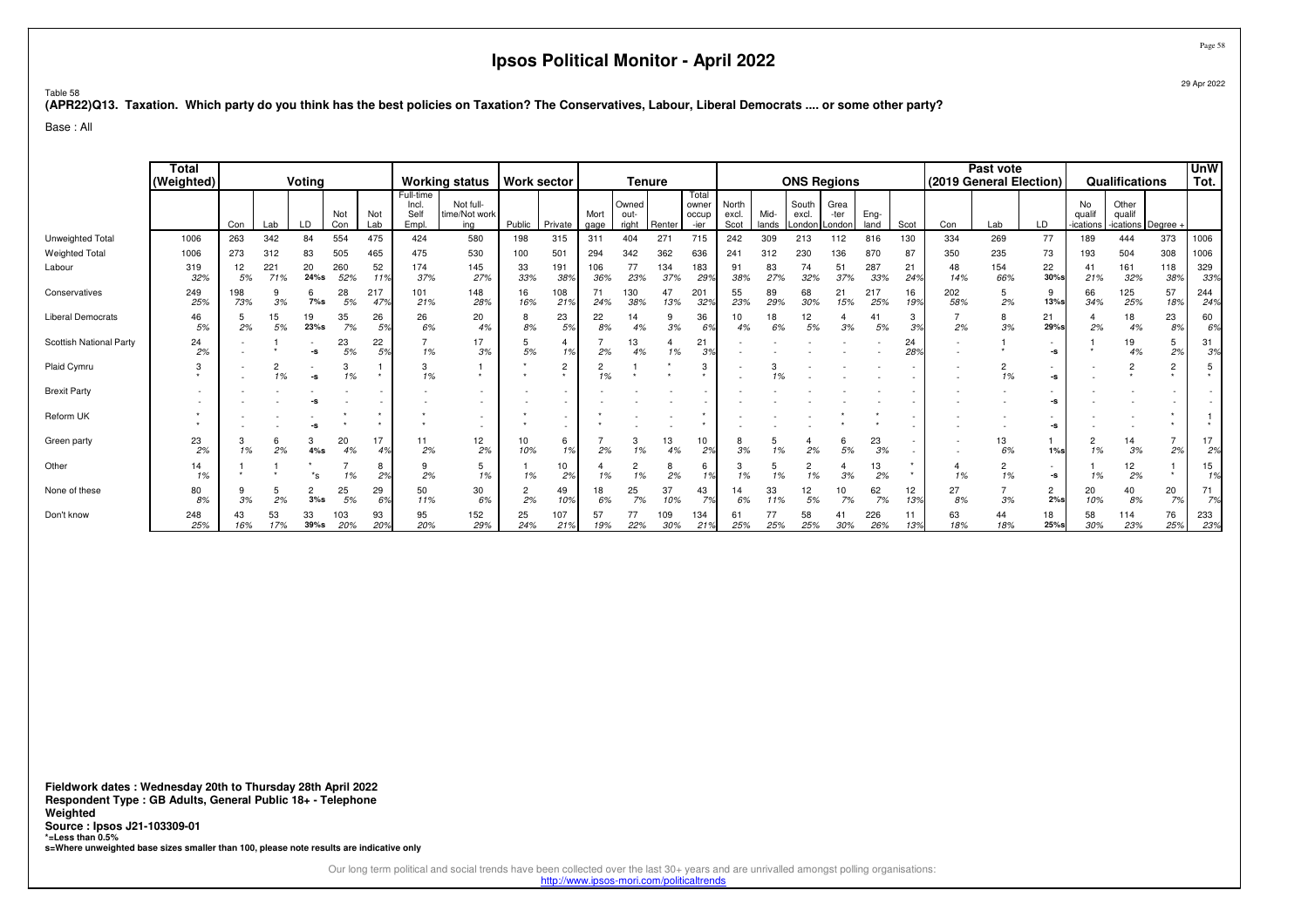Table 59

**(APR22)Q14 - Which, if any, of the following, would be very important to you when deciding who to vote for in local elections on the 5th May?**

Base : All

|                                                                                                                                                                                    | <b>Total</b><br>(W <sup>†</sup> td) |                              |                                                                |                                    |                     | Likelihood<br>to vote<br>(General Election) |                                |            |                       | Gender     |                      |            |            |            |                      | Age                  |           |                      |                      |            |                      |                      |            |                      | <b>Social Class</b>  |            |                   | <b>Ethnicity</b> |                         | UnWgt<br><b>Total</b> |
|------------------------------------------------------------------------------------------------------------------------------------------------------------------------------------|-------------------------------------|------------------------------|----------------------------------------------------------------|------------------------------------|---------------------|---------------------------------------------|--------------------------------|------------|-----------------------|------------|----------------------|------------|------------|------------|----------------------|----------------------|-----------|----------------------|----------------------|------------|----------------------|----------------------|------------|----------------------|----------------------|------------|-------------------|------------------|-------------------------|-----------------------|
|                                                                                                                                                                                    |                                     | Always<br>usually<br>depends | Always<br>usually<br>depends<br>AND<br>9/10<br>like-<br>lihood | (10)<br>Absol<br>-utely<br>certain | (6 to 10) (7 to 10) |                                             | $(8 \text{ to } 10)$ (9 to 10) |            | Would NOT<br>vote     | Male       | Female               | 18-34      | 35-54      | $55+$      | 18-24                | 25-34                | 35-44     | 45-54                | 55-64                | $65+$      | $75+$                | AB                   | C1         | C <sub>2</sub>       | DE                   | ABC1       | C <sub>2</sub> DE | White            | Ethnic<br>min-<br>ority | Total                 |
| Unweighted Total                                                                                                                                                                   | 1006                                | 835                          | 681                                                            | 670                                | 806                 | 789                                         | 752                            | 704        | 80                    | 497        | 500                  | 248        | 333        | 425        | 113                  | 135                  | 135       | 198                  | 136                  | 289        | 139                  | 237                  | 359        | 168                  | 242                  | 596        | 410               | 879              | 115                     | 1006                  |
| Weighted Total                                                                                                                                                                     | 1006                                | 782                          | 629                                                            | 613                                | 780                 | 764                                         | 722                            | 652        | 105                   | 487        | 510                  | 286        | 333        | 387        | 109                  | 177                  | 161       | 172                  | 157                  | 231        | 106                  | 269                  | 281        | 207                  | 249                  | 549        | 457               | 869              | 125                     | 1006                  |
| Party policies on<br>national issues e.g. the<br>economy, NHS,<br>immigration, climate and<br>other issues of national<br>significance                                             | 516<br>51%                          | 425<br>54%                   | 337<br>54%                                                     | 334<br>54%                         | 433<br>55%          | 423<br>55%                                  | 399<br>55%                     | 351<br>54% | 21<br>$20%$ s         | 228<br>47% | 286<br>56%           | 175<br>61% | 178<br>54% | 162<br>42% | 62<br>57%            | 113<br>64%           | 84<br>53% | 94<br>55%            | 71<br>45%            | 91<br>40%  | 39<br>37%            | 125<br>46%           | 166<br>59% | 101<br>49%           | 124<br>50%           | 291<br>53% | 225<br>49%        | 441<br>51%       | 67<br>54%               | 500<br>50%            |
| What local political<br>parties are promising to<br>do in your area e.g.<br>housing, local<br>transport, bin<br>collections, planning<br>and other issues of<br>local significance | 554<br>55%                          | 477<br>61%                   | 382<br>61%                                                     | 377<br>61%                         | 474<br>61%          | 464<br>61%                                  | 435<br>60%                     | 389<br>60% | 30<br>29%s            | 251<br>52% | 299<br>59%           | 145<br>51% | 190<br>57% | 219<br>57% | 54<br>50%            | 91<br>51%            | 92<br>57% | 99<br>57%            | 93<br>59%            | 126<br>55% | 46<br>43%            | 158<br>59%           | 163<br>58% | 108<br>52%           | 125<br>50%           | 321<br>58% | 233<br>51%        | 497<br>57%       | 49<br>39%               | 565<br>56%            |
| How well the local<br>council has run your<br>area over the past few<br>vears                                                                                                      | 554<br>55%                          | 472<br>60%                   | 384<br>61%                                                     | 376<br>61%                         | 471<br>60%          | 462<br>61%                                  | 441<br>61%                     | 397<br>61% | 30<br>29%s            | 262<br>54% | 291<br>57%           | 135<br>47% | 191<br>57% | 229<br>59% | 50<br>46%            | 85<br>48%            | 86<br>54% | 105<br>61%           | 85<br>54%            | 144<br>62% | 60<br>56%            | 152<br>57%           | 157<br>56% | 125<br>60%           | 121<br>48%           | 309<br>56% | 245<br>54%        | 496<br>57%       | 50<br>40%               | 565<br>56%            |
| How well the UK<br>Government has run the<br>country over the past<br>few years                                                                                                    | 465<br>46%                          | 384<br>49%                   | 300<br>48%                                                     | 300<br>49%                         | 379<br>49%          | 372<br>49%                                  | 350<br>48%                     | 309<br>47% | 29<br>$28%$ s         | 206<br>42% | 255<br>50%           | 141<br>49% | 163<br>49% | 162<br>42% | 51<br>47%            | 90<br>51%            | 84<br>52% | 78<br>46%            | 61<br>39%            | 101<br>44% | 40<br>38%            | 120<br>45%           | 147<br>52% | 85<br>41%            | 113<br>45%           | 267<br>49% | 198<br>43%        | 409<br>47%       | 51<br>41%               | 450<br>45%            |
| What you think about<br>national leaders such as<br>Boris Johnson, Keir<br>Starmer, Mark Drakeford<br>(if Wales), Nicola<br>Sturgeon (if Scotland)<br>and others                   | 363<br>36%                          | 299<br>38%                   | 242<br>38%                                                     | 237<br>39%                         | 302<br>39%          | 297<br>39%                                  | 279<br>39%                     | 252<br>39% | 21<br>$20%$ s         | 156<br>32% | 206<br>40%           | 109<br>38% | 128<br>39% | 126<br>33% | 42<br>38%            | 67<br>38%            | 67<br>42% | 61<br>36%            | 51<br>32%            | 76<br>33%  | 32<br>30%            | 100<br>37%           | 114<br>41% | 67<br>32%            | 82<br>33%            | 214<br>39% | 149<br>33%        | 319<br>37%       | 39<br>31%               | 367<br>36%            |
| What you think about<br>candidates standing in<br>local elections in my<br>area                                                                                                    | 462<br>46%                          | 411<br>53%                   | 333<br>53%                                                     | 329<br>54%                         | 412<br>53%          | 406<br>53%                                  | 387<br>54%                     | 342<br>52% | 17<br>$16%$ s         | 235<br>48% | 223<br>44%           | 100<br>35% | 158<br>47% | 205<br>53% | 39<br>36%            | 61<br>34%            | 65<br>40% | 93<br>54%            | 79<br>50%            | 126<br>55% | 56<br>53%            | 146<br>55%           | 129<br>46% | 89<br>43%            | 98<br>39%            | 276<br>50% | 187<br>41%        | 414<br>48%       | 45<br>36%               | 452<br>45%            |
| Other                                                                                                                                                                              | 14<br>1%                            | 13<br>2%                     | 11<br>2%                                                       | 11<br>2%                           | 11<br>1%            | 11<br>1%                                    | 11<br>2%                       | 11<br>2%   | 1%s                   | 1%         | $\overline{7}$<br>1% | 1%         | 3<br>1%    | 2%         | $\overline{2}$<br>1% | $\overline{2}$<br>1% | 2<br>1%   |                      | 3<br>2%              | 5<br>2%    | $\overline{2}$<br>2% | 1%                   | 3%         | $\overline{c}$<br>1% | $\overline{2}$<br>1% | 10<br>2%   | 4<br>1%           | 13<br>2%         | $\mathbf{1}$<br>1%      | 18<br>2%              |
| I don't vote in local<br>elections                                                                                                                                                 | 41<br>4%                            | 10<br>1%                     | $\overline{7}$<br>1%                                           | 6<br>1%                            | 9<br>1%             | $\mathbf{Q}$<br>1%                          | 8<br>1%                        | 8<br>1%    | 27<br>$26%$ s         | 19<br>4%   | 22<br>4%             | 9<br>3%    | 13<br>4%   | 19<br>5%   | 6<br>6%              | 3<br>2%              | 3<br>2%   | 10<br>6%             | $\overline{7}$<br>5% | 12<br>5%   | 8<br>7%              | $\overline{7}$<br>2% | 6<br>2%    | 14<br>7%             | 14<br>6%             | 13<br>2%   | 28<br>6%          | 32<br>4%         | 9<br>7%                 | 39<br>4%              |
| None of these                                                                                                                                                                      | 30<br>3%                            | 23<br>3%                     | 17<br>3%                                                       | 17<br>3%                           | 17<br>2%            | 17<br>2%                                    | 17<br>2%                       | 17<br>3%   | $\overline{7}$<br>6%s | 10<br>2%   | 20<br>4%             | 3<br>1%    |            | 27<br>7%   | $\overline{2}$<br>1% | 1%                   |           |                      | 17<br>11%            | 10<br>4%   | 6<br>5%              | 6<br>2%              |            | 8<br>4%              | 16<br>6%             | 6<br>1%    | 24<br>5%          | 25<br>3%         | 5<br>4%                 | 27<br>3%              |
| Don't know                                                                                                                                                                         | 51<br>5%                            | 13<br>2%                     | 10<br>2%                                                       | 10<br>2%                           | 14<br>2%            | 14<br>2%                                    | 13<br>2%                       | 13<br>2%   | 12<br>12%s            | 19<br>4%   | 30<br>6%             | 19<br>7%   | 18<br>6%   | 14<br>3%   | 3<br>3%              | 16<br>9%             | 16<br>10% | $\overline{2}$<br>1% | $\overline{2}$<br>1% | 11<br>5%   | 8<br>8%              | 6<br>2%              | 3<br>1%    | 13<br>6%             | 29<br>12%            | 9<br>2%    | 42<br>9%          | 33<br>4%         | 17<br>13%               | 46<br>5%              |

**Fieldwork dates : Wednesday 20th to Thursday 28th April 2022 Respondent Type : GB Adults, General Public 18+ - Telephone**

**Weighted**

 **Source : Ipsos J21-103309-01 \*=Less than 0.5%**

**s=Where unweighted base sizes smaller than 100, please note results are indicative only**

Our long term political and social trends have been collected over the last 30+ years and are unrivalled amongst polling organisations:

http://www.ipsos-mori.com/politicaltrends

Page 59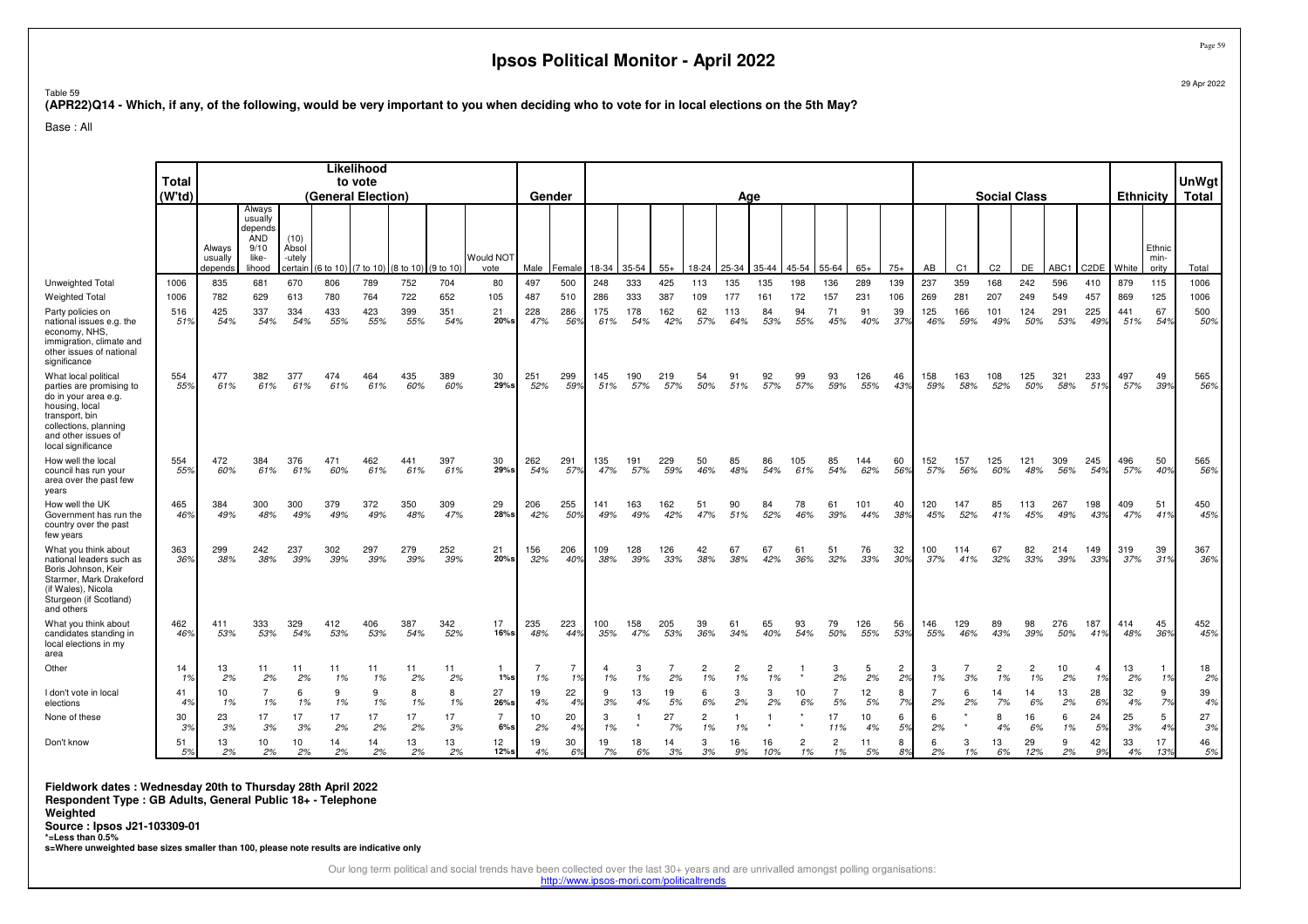29 Apr 2022

Page 60

Table 60**(APR22)Q14 - Which, if any, of the following, would be very important to you when deciding who to vote for in local elections on the 5th May?**

Base : All

|                                                                                                                                                                                    | Total<br>(Weighted) | Votina<br>Not |            |                     |            |            |                                     | <b>Working status</b>             | <b>Work sector</b>   |                      |              | <b>Tenure</b>          |            |                                 |                        |                    |                          | <b>ONS Regions</b>     |              |                      | (2019 General Election) | Past vote  |                       |                          | Qualifications              |            | UnW<br>Tot. |
|------------------------------------------------------------------------------------------------------------------------------------------------------------------------------------|---------------------|---------------|------------|---------------------|------------|------------|-------------------------------------|-----------------------------------|----------------------|----------------------|--------------|------------------------|------------|---------------------------------|------------------------|--------------------|--------------------------|------------------------|--------------|----------------------|-------------------------|------------|-----------------------|--------------------------|-----------------------------|------------|-------------|
|                                                                                                                                                                                    |                     | Con           | Lab        | LD                  | Con        | Not<br>Lab | Full-time<br>Incl.<br>Self<br>Empl. | Not full-<br>time/Not work<br>ing | Public               | Private              | Mort<br>gage | Owned<br>out-<br>right | Renter     | Total<br>owner<br>occup<br>-ier | North<br>excl.<br>Scot | Mid-<br>lands      | South<br>excl.<br>.ondor | Grea<br>-ter<br>_ondon | Eng-<br>land | Scot                 | Con                     | Lab        | LD                    | No<br>qualif<br>ications | Other<br>qualif<br>ications | Degree     |             |
| Unweighted Total                                                                                                                                                                   | 1006                | 263           | 342        | 84                  | 554        | 475        | 424                                 | 580                               | 198                  | 315                  | 311          | 404                    | 271        | 715                             | 242                    | 309                | 213                      | 112                    | 816          | 130                  | 334                     | 269        | 77                    | 189                      | 444                         | 373        | 1006        |
| <b>Weighted Total</b>                                                                                                                                                              | 1006                | 273           | 312        | 83                  | 505        | 465        | 475                                 | 530                               | 100                  | 501                  | 294          | 342                    | 362        | 636                             | 241                    | 312                | 230                      | 136                    | 870          | 87                   | 350                     | 235        | 73                    | 193                      | 504                         | 308        | 1006        |
| Party policies on<br>national issues e.g. the<br>economy, NHS.<br>immigration, climate and<br>other issues of national<br>significance                                             | 516<br>51%          | 130<br>48%    | 196<br>63% | 47<br>57%s          | 278<br>55% | 212<br>46% | 253<br>53%                          | 262<br>49%                        | 51<br>51%            | 269<br>54%           | 168<br>57%   | 153<br>45%             | 193<br>53% | 321<br>50%                      | 109<br>45%             | 175<br>56%         | 118<br>51%               | 76<br>56%              | 457<br>53%   | 38<br>44%            | 172<br>49%              | 157<br>67% | 35<br>48%s            | 88<br>45%                | 279<br>55%                  | 149<br>48% | 500<br>50%  |
| What local political<br>parties are promising to<br>do in your area e.g.<br>housing, local<br>transport, bin<br>collections, planning<br>and other issues of<br>local significance | 554<br>55%          | 156<br>57%    | 193<br>62% | 50<br>$61\%$ s      | 309<br>61% | 272<br>59% | 272<br>57%                          | 282<br>53%                        | 62<br>61%            | 276<br>55%           | 167<br>57%   | 204<br>60%             | 181<br>50% | 371<br>58%                      | 125<br>52%             | 183<br>59%         | 126<br>55%               | 63<br>47%              | 462<br>53%   | 57<br>65%            | 192<br>55%              | 162<br>69% | 47<br>64%s            | 86<br>45%                | 291<br>58%                  | 177<br>57% | 565<br>56%  |
| How well the local<br>council has run your<br>area over the past few<br>years                                                                                                      | 554<br>55%          | 148<br>54%    | 186<br>59% | 56<br>67%s          | 301<br>60% | 262<br>56% | 255<br>54%                          | 298<br>56%                        | 58<br>58%            | 272<br>54%           | 158<br>54%   | 211<br>62%             | 182<br>50% | 369<br>58%                      | 130<br>54%             | 182<br>58%         | 111<br>48%               | 72<br>53%              | 466<br>54%   | 59<br>68%            | 192<br>55%              | 143<br>61% | 50<br>68%s            | 94<br>49%                | 303<br>60%                  | 157<br>51% | 565<br>56%  |
| How well the UK<br>Government has run the<br>country over the past<br>few years                                                                                                    | 465<br>46%          | 123<br>45%    | 154<br>49% | 43<br>51%s          | 249<br>49% | 219<br>47% | 216<br>46%                          | 248<br>47%                        | 47<br>47%            | 235<br>47%           | 157<br>53%   | 147<br>43%             | 158<br>44% | 304<br>48%                      | 92<br>38%              | 155<br>50%         | 99<br>43%                | 69<br>50%              | 393<br>45%   | 50<br>58%            | 160<br>46%              | 121<br>52% | 34<br>46%s            | 83<br>43%                | 250<br>50%                  | 132<br>43% | 450<br>45%  |
| What you think about<br>national leaders such as<br>Boris Johnson, Keir<br>Starmer, Mark Drakeford<br>(if Wales), Nicola<br>Sturgeon (if Scotland)<br>and others                   | 363<br>36%          | 95<br>35%     | 131<br>42% | 32<br>$38%$ s       | 201<br>40% | 164<br>35% | 176<br>37%                          | 187<br>35%                        | 45<br>45%            | 186<br>37%           | 116<br>39%   | 120<br>35%             | 124<br>34% | 236<br>379                      | 83<br>34%              | 119<br>38%         | 73<br>32%                | 48<br>35%              | 308<br>35%   | 40<br>46%            | 130<br>37%              | 105<br>44% | 26<br>35%s            | 63<br>33%                | 197<br>39%                  | 103<br>33% | 367<br>36%  |
| What you think about<br>candidates standing in<br>local elections in my<br>area                                                                                                    | 462<br>46%          | 145<br>53%    | 152<br>49% | 47<br>56%s          | 257<br>51% | 250<br>54% | 210<br>44%                          | 252<br>48%                        | 42<br>42%            | 219<br>44%           | 143<br>49%   | 190<br>56%             | 126<br>35% | 334<br>53%                      | 115<br>48%             | 163<br>52%         | 79<br>34%                | 57<br>42%              | 392<br>45%   | 48<br>56%            | 189<br>54%              | 127<br>54% | 43<br>59%s            | 86<br>44%                | 248<br>49%                  | 128<br>42% | 452<br>45%  |
| Other                                                                                                                                                                              | 14<br>1%            | 5<br>2%       | 3<br>1%    | 3<br>4%s            | 8<br>2%    | 9<br>2%    | 5<br>1%                             | 9<br>2%                           | 1%                   | $\overline{4}$<br>1% | 5<br>2%      | 8<br>2%                |            | 13<br>2 <sup>o</sup>            | 3<br>1%                | 5<br>2%            | 1%                       | $\overline{2}$<br>2%   | 9<br>1%      | 3<br>3%              | 2%                      | 5<br>2%    | 1%                    | 2%                       | $\overline{7}$<br>1%        | 3<br>1%    | 18<br>2%    |
| I don't vote in local<br>elections                                                                                                                                                 | 41<br>4%            | 3<br>1%       | 6<br>2%    | $^{\star} \text{s}$ | 6<br>1%    | 3<br>1%    | 16<br>3%                            | 25<br>5%                          | 1%                   | 13<br>3%             | 4<br>1%      | 17<br>5%               | 18<br>5%   | 22<br>3%                        | 9<br>4%                | 3%                 | 14<br>6%                 | 8<br>6%                | 39<br>5%     | 2<br>2%              | 4<br>1%                 |            | $\overline{2}$<br>3%  | 13<br>7%                 | 17<br>3%                    | 11<br>4%   | 39<br>4%    |
| None of these                                                                                                                                                                      | 30<br>3%            | 4<br>2%       | 9<br>3%    | 3<br>3%s            | 14<br>3%   | 9<br>2%    | 8<br>2%                             | 22<br>4%                          | $\overline{2}$<br>2% | 12<br>2%             | 3<br>1%      | 10<br>3%               | 16<br>4%   | 13<br>2%                        | 8<br>3%                | 3<br>1%            | 16<br>7%                 |                        | 27<br>3%     | $\overline{2}$<br>3% | 10<br>3%                | 8<br>3%    | $\overline{2}$<br>3%s | 15<br>8%                 | 11<br>2%                    | 5<br>2%    | 27<br>3%    |
| Don't know                                                                                                                                                                         | 51<br>5%            | 8<br>3%       | 18<br>6%   | $1\%s$              | 25<br>5%   | 15<br>3%   | 16<br>3%                            | 35<br>7%                          | 12<br>12%            | 17<br>3%             | 13<br>4%     | 12<br>4%               | 26<br>7%   | 25<br>4 <sup>°</sup>            | 19<br>8%               | $\mathbf{Q}$<br>3% | 10<br>4%                 | 11<br>8%               | 46<br>5%     | $\overline{c}$<br>3% | 10<br>3%                | 5<br>2%    | -s                    | 19<br>10%                | 28<br>6%                    | 3<br>1%    | 46<br>5%    |

**Fieldwork dates : Wednesday 20th to Thursday 28th April 2022 Respondent Type : GB Adults, General Public 18+ - TelephoneWeighted Source : Ipsos J21-103309-01 \*=Less than 0.5%s=Where unweighted base sizes smaller than 100, please note results are indicative only**

Our long term political and social trends have been collected over the last 30+ years and are unrivalled amongst polling organisations:

http://www.ipsos-mori.com/politicaltrends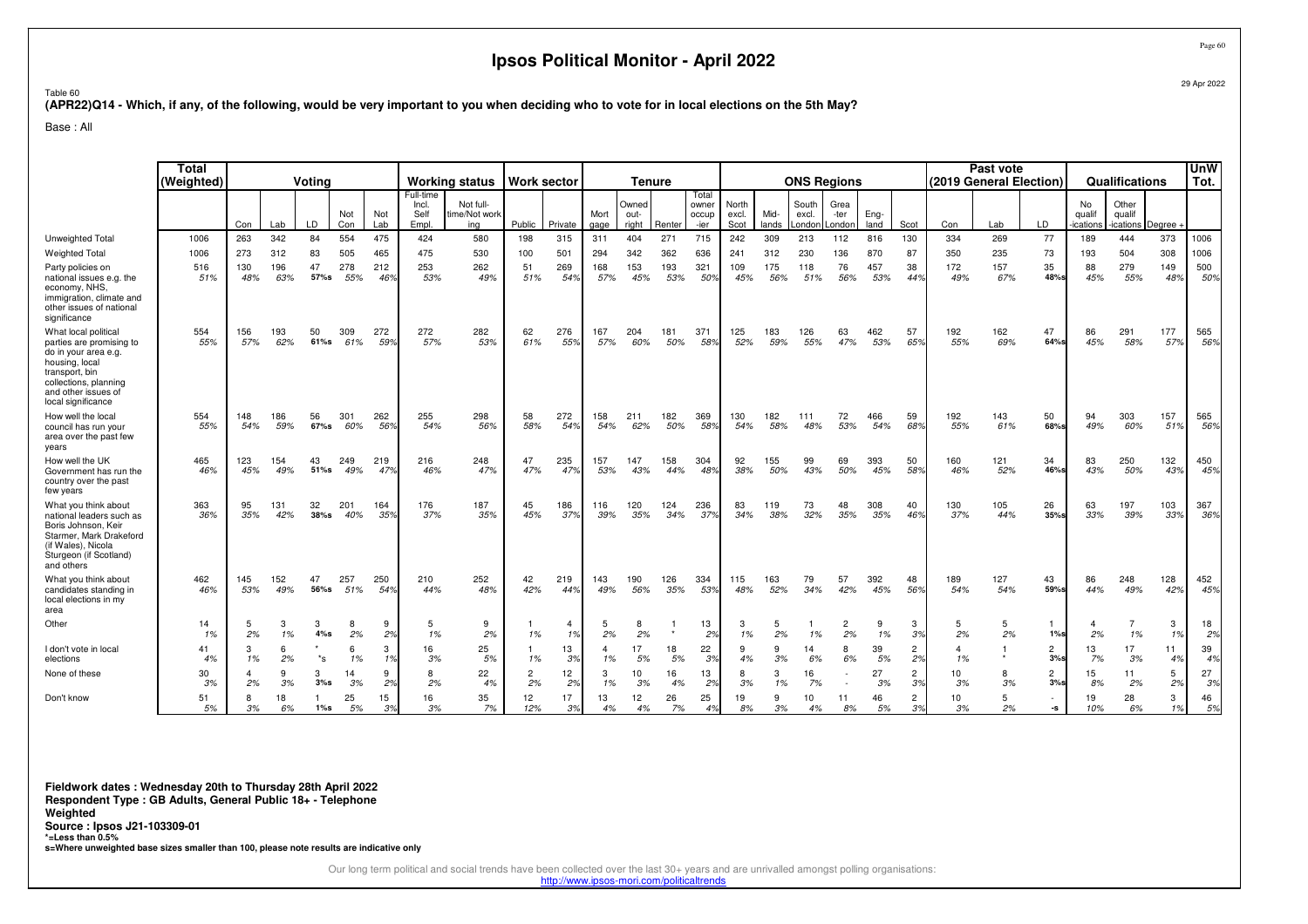Page 6129 Apr 2022

#### Table 61

 **(APR22)Q15. And still thinking about how you will decide to vote in the local elections, or about how you would decide to vote if there are no elections in your area. Which, if any, of the following recent issues would be very important to you when deciding who to vote for in local elections on the 5th May?**

Base : All

|                                                                                                                      |                        | Likelihood                    |                                                      |                         |                                                                        |            |            |            |                                      |            |                |            |                       |            |           |            |            |            |           |                      |           |            |                |                |            |            |                       |            |                                  |            |
|----------------------------------------------------------------------------------------------------------------------|------------------------|-------------------------------|------------------------------------------------------|-------------------------|------------------------------------------------------------------------|------------|------------|------------|--------------------------------------|------------|----------------|------------|-----------------------|------------|-----------|------------|------------|------------|-----------|----------------------|-----------|------------|----------------|----------------|------------|------------|-----------------------|------------|----------------------------------|------------|
|                                                                                                                      | <b>Total</b><br>(W'td) | to vote<br>(General Election) |                                                      |                         |                                                                        |            |            |            |                                      |            |                |            |                       |            |           |            |            |            |           |                      |           |            |                |                |            |            | <b>UnWgt</b><br>Total |            |                                  |            |
|                                                                                                                      |                        | Always                        |                                                      |                         |                                                                        |            |            |            | <b>Social Class</b><br>Gender<br>Age |            |                |            |                       |            |           |            |            |            |           | <b>Ethnicity</b>     |           |            |                |                |            |            |                       |            |                                  |            |
|                                                                                                                      |                        | Always<br>usually<br>depends  | usually<br>depends<br>AND<br>9/10<br>like-<br>lihood | (10)<br>Absol<br>-utely | certain $(6 \text{ to } 10)$ $(7 \text{ to } 10)$ $(8 \text{ to } 10)$ |            |            | (9 to 10   | Would NOT<br>vote                    | Male       | Female         | 18-34      | $35 - 54$             | $55+$      | $18 - 24$ | 25-34      | 35-44      | 45-54      | 55-64     | $65+$                | $75+$     | AB         | C <sub>1</sub> | C <sub>2</sub> | DE         | ABC1       | C <sub>2</sub> DE     | White      | Ethnic<br>min-<br>ority          | Total      |
| Unweighted Total                                                                                                     | 1006                   | 835                           | 681                                                  | 670                     | 806                                                                    | 789        | 752        | 704        | 80                                   | 497        | 500            | 248        | 333                   | 425        | 113       | 135        | 135        | 198        | 136       | 289                  | 139       | 237        | 359            | 168            | 242        | 596        | 410                   | 879        | 115                              | 1006       |
| <b>Weighted Total</b>                                                                                                | 1006                   | 782                           | 629                                                  | 613                     | 780                                                                    | 764        | 722        | 652        | 105                                  | 487        |                | 286        | 333                   | 387        | 109       | 177        | 161        | 172        | 157       | 231                  | 106       | 269        | 281            | 207            | 249        | 549        | 457                   | 869        | 125                              | 1006       |
| The cost of living                                                                                                   | 674<br>67%             | 533<br>68%                    | 420<br>67%                                           | 416<br>68%              | 543<br>70%                                                             | 526<br>69% | 486<br>67% | 438<br>67% | 57<br>54%s                           | 308<br>63% | 363<br>719     | 209<br>73% | 245<br>73%            | 220<br>57% | 76<br>70% | 133<br>75% | 119<br>74% | 126<br>73% | 90<br>57% | 131<br>57%           | 51<br>48% | 168<br>63% | 206<br>73%     | 128<br>62%     | 173<br>69% | 374<br>68% | 301<br>66°            | 586<br>67% | 78<br>639                        | 658<br>65% |
| The war in Ukraine                                                                                                   | 384<br>38%             | 309<br>40%                    | 251<br>40%                                           | 247<br>40%              | 306<br>39%                                                             | 296<br>39% | 284<br>39% | 260<br>40% | 36<br>34%s                           | 50<br>31%  | 231<br>45%     | 123<br>43% | 114<br>34%            | 148<br>38% | 53<br>49% | 70<br>40%  | 53<br>33%  | 60<br>35%  | 61<br>39% | 86<br>37%            | 41<br>38% | 98<br>37%  | 107<br>38%     | 78<br>38%      | 101<br>41% | 205<br>37% | 180<br>39%            | 346<br>40% | 32<br>26%                        | 359<br>36% |
| Stories about Downing<br>Street parties that<br>broke Covid regulations<br>and Boris Johnson being<br>fined for this | 372<br>37%             | 300<br>38%                    | 240<br>38%                                           | 235<br>38%              | 307<br>39%                                                             | 297<br>39% | 281<br>39% | 247<br>38% | 27<br>26%s                           | 171<br>35% | 196<br>38%     | 136<br>48% | 118<br>36%            | 118<br>30% | 56<br>52% | 80<br>45%  | 56<br>35%  | 62<br>36%  | 46<br>29% | 71<br>31%            | 30<br>28% | 92<br>34%  | 118<br>42%     | 73<br>35%      | 89<br>36%  | 210<br>38% | 162<br>36%            | 309<br>36% | 55<br>44%                        | 377<br>37% |
| The UK government's<br>proposals for reducing<br>regional inequalities,<br>also known as levelling-<br>up            | 426<br>42%             | 356<br>46%                    | 290<br>46%                                           | 290<br>47%              | 363<br>47%                                                             | 357<br>47% | 334<br>46% | 303<br>46% | 20<br>19%s                           | 194<br>40% | 230<br>45%     | 151<br>53% | 138<br>41%            | 137<br>35% | 55<br>50% | 96<br>55%  | 57<br>36%  | 81<br>47%  | 60<br>38% | 77<br>33%            | 27<br>26% | 109<br>41% | 130<br>46%     | 85<br>41%      | 102<br>41% | 239<br>44% | 187<br>41%            | 368<br>42% | 49<br>39%                        | 406<br>40% |
| The UK government's<br>policies for dealing<br>with asylum seekers                                                   | 475<br>47%             | 394<br>50%                    | 308<br>49%                                           | 305<br>50%              | 377<br>48%                                                             | 367<br>48% | 347<br>48% | 318<br>49% | 28<br>27%s                           | 193<br>40% | 280<br>55%     | 150<br>53% | 160<br>48%            | 165<br>43% | 58<br>54% | 92<br>52%  | 70<br>44%  | 90<br>52%  | 77<br>49% | 87<br>38%            | 39<br>37% | 109<br>41% | 146<br>52%     | 92<br>44%      | 128<br>51% | 255<br>46% | 220<br>48%            | 415<br>48% | 52<br>42%                        | 443<br>44% |
| The Covid-19 pandemic                                                                                                | 428<br>43%             | 346<br>44%                    | 278<br>44%                                           | 277<br>45%              | 348<br>45%                                                             | 343<br>45% | 323<br>45% | 290<br>44% | 34<br>$33%$ s                        | 186<br>38% | 242<br>48%     | 139<br>49% | 126<br>38%            | 164<br>42% | 49<br>45% | 91<br>51%  | 56<br>35%  | 70<br>40%  | 67<br>43% | 96<br>42%            | 44<br>41% | 99<br>37%  | 115<br>41%     | 89<br>43%      | 125<br>50% | 214<br>39% | 214<br>47%            | 379<br>44% | 40<br>32%                        | 399<br>40% |
| Climate change                                                                                                       | 473<br>47%             | 388<br>50%                    | 323<br>51%                                           | 315<br>51%              | 390<br>50%                                                             | 382<br>50% | 368<br>51% | 334<br>51% | 35<br>33%s                           | 208<br>43% | 265<br>52%     | 157<br>55% | 156<br>47%            | 160<br>41% | 50<br>46% | 107<br>61% | 71<br>45%  | 85<br>49%  | 75<br>48% | 85<br>37%            | 31<br>29% | 131<br>49% | 137<br>49%     | 90<br>44%      | 115<br>46% | 268<br>49% | 205<br>45%            | 431<br>50% | 35<br>28%                        | 466<br>46% |
| Other                                                                                                                | 6<br>1%                | 5<br>1%                       | 5<br>1%                                              | 5<br>1%                 | 1%                                                                     | 5<br>1%    | 5<br>1%    | 5<br>1%    | $1\%s$                               | 1%         | $\overline{c}$ |            | $\overline{c}$        | 3<br>1%    |           | 1%         |            | 1%         | 1%        | $\overline{2}$<br>1% | 1%        | 1%         | 4<br>1%        |                |            | 5<br>1%    |                       | 5<br>1%    | 1%                               | 15<br>1%   |
| don't vote in local<br>elections                                                                                     | 33<br>3%               | 1%                            | 6<br>1%                                              | 6<br>1%                 | 1%                                                                     | 8<br>1%    | 8<br>1%    | 8<br>1%    | 20<br>19%s                           | 16<br>3%   | 17<br>3%       | 9<br>3%    | 12 <sup>2</sup><br>4% | 12<br>3%   | 7%        | 1%         | 3<br>2%    | 9<br>5%    | 5<br>3%   | 3%                   | 3<br>3%   | 2%         | 5<br>2%        | 12<br>6%       | 12<br>5%   | 9<br>2%    | 24<br>5%              | 24<br>3%   | 9<br>7%                          | 31<br>3%   |
| None of these                                                                                                        | 67<br>7%               | 63<br>8%                      | 50<br>8%                                             | 46<br>7%                | 57<br>7%                                                               | 57<br>8%   | 57<br>8%   | 50<br>8%   | 5<br>5%                              | 46<br>9%   | 21<br>4%       | 3%         | 5%                    | 40<br>10%  | 3<br>2%   | 4%         | 3%         | 13<br>8%   | 10<br>6%  | 31<br>13%            | 16<br>15% | 22<br>8%   | 15<br>5%       | 14<br>7%       | 16<br>6%   | 37<br>7%   | 30<br>7%              | 65<br>7%   | $\overline{2}$<br>1 <sup>9</sup> | 73<br>7%   |
| Don't know                                                                                                           | 44<br>4%               | 22<br>3%                      | 21<br>3%                                             | 21<br>3%                | 23<br>3%                                                               | 23<br>3%   | 23<br>3%   | 22<br>3%   | 4<br>4%s                             | 17<br>3%   | 26<br>5%       | 14<br>5%   | 11<br>3%              | 20<br>5%   | 2%        | 11<br>6%   | 8<br>5%    | 3<br>2%    | 12<br>8%  | 8<br>4%              | 6<br>6%   | 6<br>2%    | 6<br>2%        | 18<br>9%       | 15<br>6%   | 11<br>2%   | 33<br>7%              | 25<br>3%   | 18<br>14%                        | 32<br>3%   |

**Fieldwork dates : Wednesday 20th to Thursday 28th April 2022 Respondent Type : GB Adults, General Public 18+ - TelephoneWeighted Source : Ipsos J21-103309-01 \*=Less than 0.5%s=Where unweighted base sizes smaller than 100, please note results are indicative only**

Our long term political and social trends have been collected over the last 30+ years and are unrivalled amongst polling organisations:

http://www.ipsos-mori.com/politicaltrends